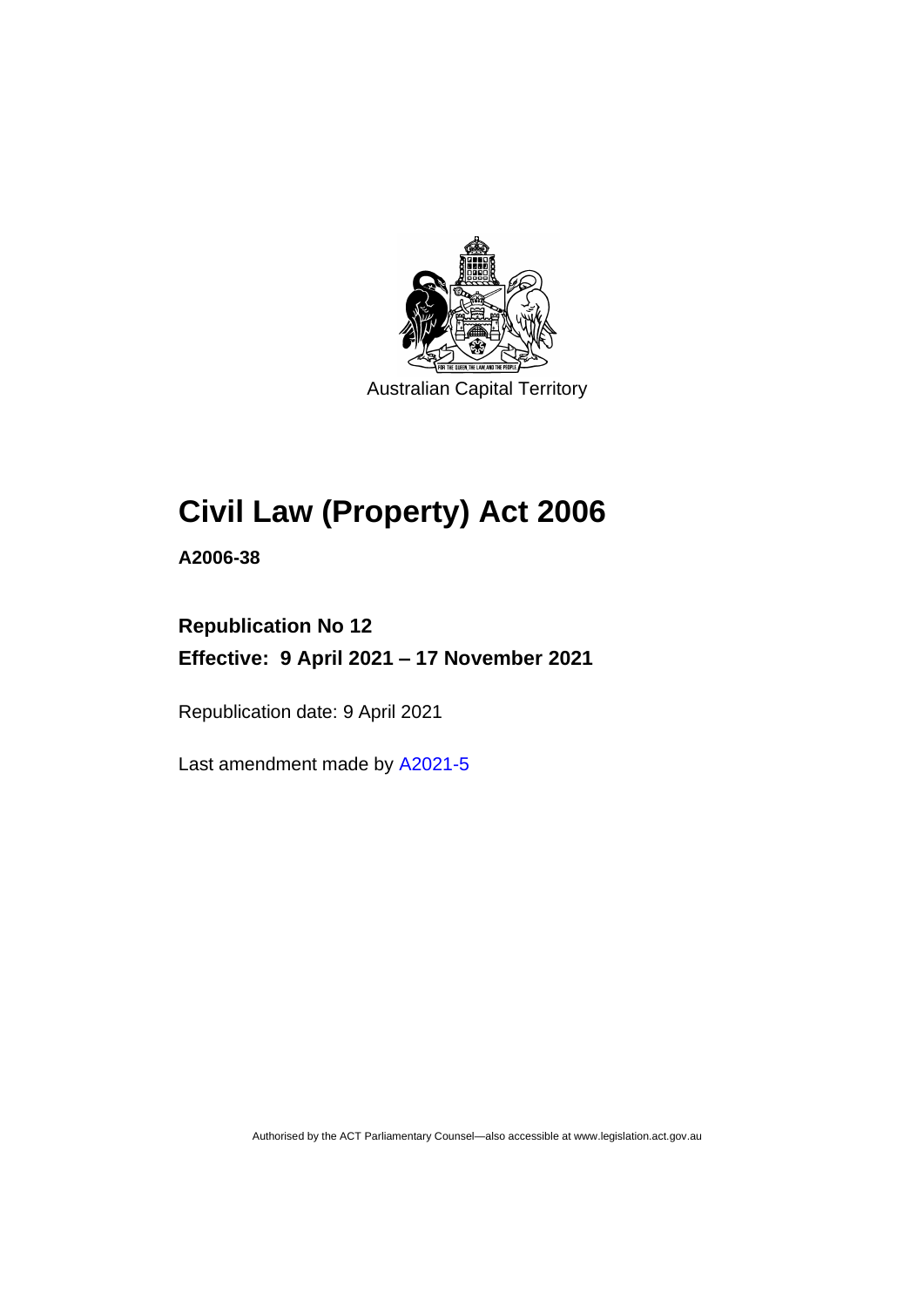#### **About this republication**

#### **The republished law**

This is a republication of the *Civil Law (Property) Act 2006* (including any amendment made under the *[Legislation Act 2001](http://www.legislation.act.gov.au/a/2001-14)*, part 11.3 (Editorial changes)) as in force on 9 April 2021*.* It also includes any commencement, amendment, repeal or expiry affecting this republished law to 9 April 2021.

The legislation history and amendment history of the republished law are set out in endnotes 3 and 4.

#### **Kinds of republications**

The Parliamentary Counsel's Office prepares 2 kinds of republications of ACT laws (see the ACT legislation register at [www.legislation.act.gov.au\)](http://www.legislation.act.gov.au/):

- authorised republications to which the *[Legislation Act 2001](http://www.legislation.act.gov.au/a/2001-14)* applies
- unauthorised republications.

The status of this republication appears on the bottom of each page.

#### **Editorial changes**

The *[Legislation Act 2001](http://www.legislation.act.gov.au/a/2001-14)*, part 11.3 authorises the Parliamentary Counsel to make editorial amendments and other changes of a formal nature when preparing a law for republication. Editorial changes do not change the effect of the law, but have effect as if they had been made by an Act commencing on the republication date (see *[Legislation Act 2001](http://www.legislation.act.gov.au/a/2001-14)*, s 115 and s 117). The changes are made if the Parliamentary Counsel considers they are desirable to bring the law into line, or more closely into line, with current legislative drafting practice.

This republication includes amendments made under part 11.3 (see endnote 1).

#### **Uncommenced provisions and amendments**

If a provision of the republished law has not commenced, the symbol  $\mathbf{U}$  appears immediately before the provision heading. Any uncommenced amendments that affect this republished law are accessible on the ACT legislation register [\(www.legislation.act.gov.au\)](http://www.legislation.act.gov.au/). For more information, see the home page for this law on the register.

#### **Modifications**

If a provision of the republished law is affected by a current modification, the symbol  $\mathbf{M}$  appears immediately before the provision heading. The text of the modifying provision appears in the endnotes. For the legal status of modifications, see the *[Legislation](http://www.legislation.act.gov.au/a/2001-14)  Act [2001](http://www.legislation.act.gov.au/a/2001-14)*, section 95.

#### **Penalties**

At the republication date, the value of a penalty unit for an offence against this law is \$160 for an individual and \$810 for a corporation (see *[Legislation Act 2001](http://www.legislation.act.gov.au/a/2001-14)*, s 133).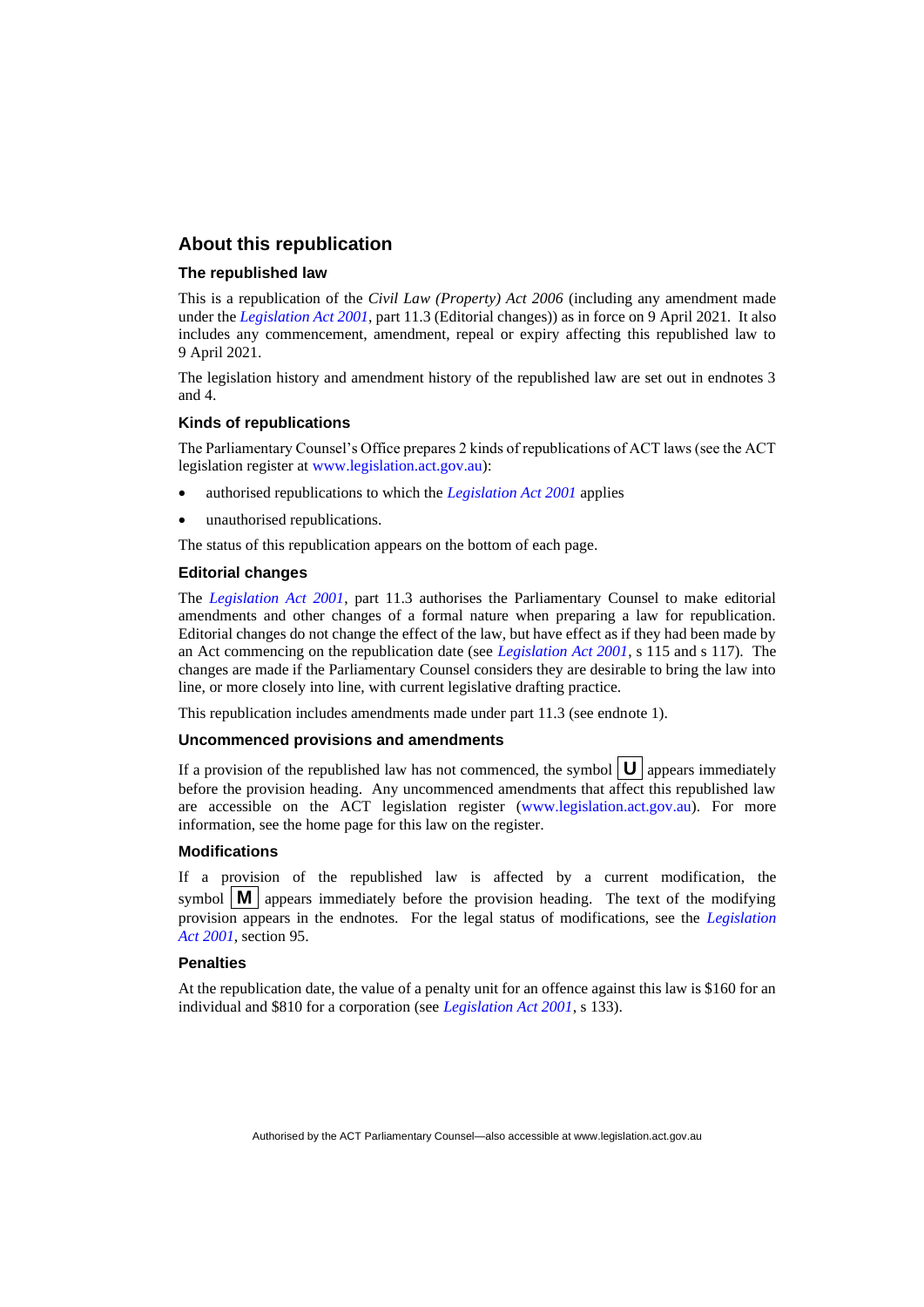

# **Civil Law (Property) Act 2006**

## **Contents**

|                  |                          | Page           |
|------------------|--------------------------|----------------|
| <b>Chapter 1</b> | <b>Preliminary</b>       |                |
| 1                | Name of Act              | 2              |
| 3                | Dictionary               | $\overline{2}$ |
| 4                | <b>Notes</b>             | 2              |
| 5                | Application of Act       | $\overline{2}$ |
| <b>Chapter 2</b> | Conveyancing             |                |
| <b>Part 2.1</b>  | Conveyancing-preliminary |                |
| 200              | What is a settlement?    | 3              |
|                  |                          |                |

| R <sub>12</sub> |
|-----------------|
| 09/04/21        |

Civil Law (Property) Act 2006 Effective: 09/04/21-17/11/21

contents 1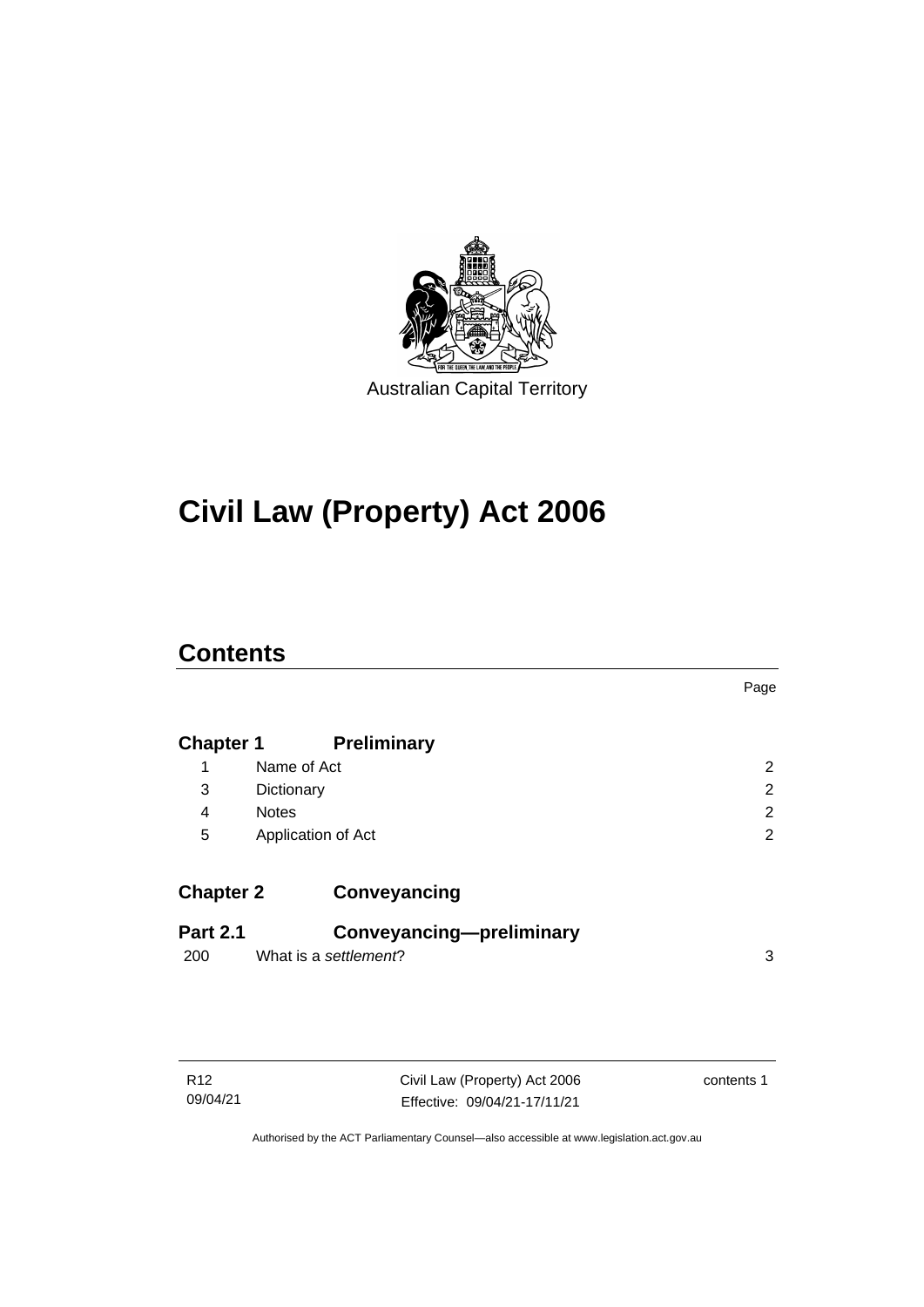#### **Contents**

|                                                 |                                                                                                                                                                                       | Page            |
|-------------------------------------------------|---------------------------------------------------------------------------------------------------------------------------------------------------------------------------------------|-----------------|
| <b>Part 2.2</b><br>General rules about property |                                                                                                                                                                                       |                 |
| Division 2.2.1                                  | Rules of law on certain points                                                                                                                                                        |                 |
| 201                                             | Instruments required to be in writing                                                                                                                                                 | 4               |
| 202                                             | Creation of interests in land by word of mouth<br>Exceptions to s 201 and s 202<br>Proceedings do not lie on certain unwritten agreements<br>Assignment of debts and things in action | 5               |
| 203                                             |                                                                                                                                                                                       | 5               |
| 204                                             |                                                                                                                                                                                       | 6               |
| 205                                             |                                                                                                                                                                                       | $\overline{7}$  |
| 206                                             | Merger                                                                                                                                                                                | $\overline{7}$  |
| 207                                             | Equitable waste                                                                                                                                                                       | 8               |
| Division 2.2.2                                  | <b>Property generally</b>                                                                                                                                                             |                 |
| 208                                             | Person may assure property to self or to self and others                                                                                                                              | 8               |
| 209                                             | Power for corporations to hold property as joint tenants                                                                                                                              | 8               |
| 210                                             | Interpretation of conveyance etc of property to 2 or more people<br>together                                                                                                          | 9               |
| 211                                             | Tenants in common of equitable estate acquiring legal estate                                                                                                                          | 9               |
| 212                                             | People taking who are not parties                                                                                                                                                     | 10              |
| 213<br>214                                      | Presumption of survivorship<br>Provisions about supplemental instruments                                                                                                              | 10              |
|                                                 |                                                                                                                                                                                       | 10              |
| Division 2.2.3                                  | <b>Ending life interests</b>                                                                                                                                                          |                 |
| 215                                             | Meaning of life interest for div 2.2.3                                                                                                                                                | 11              |
| 216                                             | Wrongful holding over of life interest etc                                                                                                                                            | 11              |
| 217                                             | Vesting of interests on end of life interest-evidence of death                                                                                                                        | 11              |
| 218                                             | Vesting orders made in error                                                                                                                                                          | 13              |
| <b>Part 2.3</b>                                 | General rules about deeds and documents of<br>corporations                                                                                                                            |                 |
| Division 2.3.1                                  | Deeds and their effect                                                                                                                                                                |                 |
| 219                                             | Signature and attestation of deeds                                                                                                                                                    | 14              |
| 220                                             | Receipt in deed sufficient                                                                                                                                                            | 14              |
| 221                                             | Receipt in deed or endorsed evidence for subsequent purchaser                                                                                                                         | 15              |
| 222                                             | How powers of appointment are to be exercised                                                                                                                                         |                 |
| Division 2.3.2                                  | <b>Operation of deeds</b>                                                                                                                                                             |                 |
| 223                                             | Limitations may be made by direct conveyance without uses                                                                                                                             | 15              |
| 224                                             | In conveyance use of word grant unnecessary                                                                                                                                           | 15              |
| contents 2                                      | Civil Law (Property) Act 2006                                                                                                                                                         | R <sub>12</sub> |
|                                                 | Effective: 09/04/21-17/11/21                                                                                                                                                          | 09/04/21        |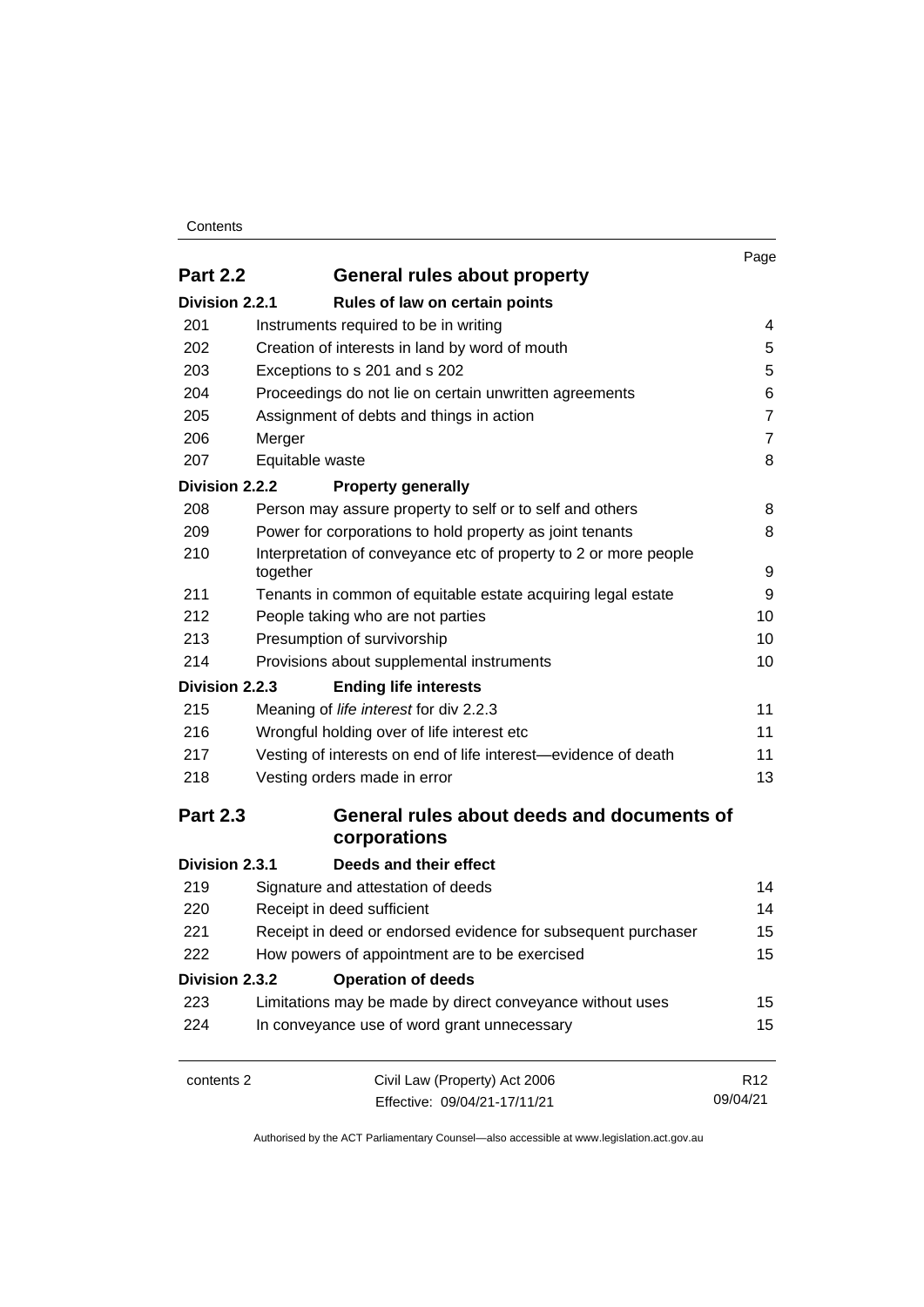|                 |                                                                            | Contents   |
|-----------------|----------------------------------------------------------------------------|------------|
|                 |                                                                            | Page       |
| 225             | Rights of entry etc                                                        | 16         |
| 226             | Certain conveyance etc void                                                | 16         |
| Division 2.3.3  | <b>Documents of corporations</b>                                           |            |
| 227             | Execution of documents by or on behalf of corporations                     | 16         |
| Division 2.3.4  | <b>Powers of appointment</b>                                               |            |
| 228             | Application-div 2.3.4                                                      | 18         |
| 229             | Appointments to be valid despite exclusion of object                       | 18         |
| <b>Part 2.4</b> | Sales and other transactions                                               |            |
| Division 2.4.1  | Dispositions on trust for sale or with power of sale                       |            |
| 230             | Meaning of purchaser for div 2.4.1                                         | 19         |
| 231             | Consents to execution of trust for sale etc                                | 19         |
| 232             | Purchaser not to be concerned with trusts of proceeds of sale              | 20         |
| 233             | Settlements of personal property invested in land                          | 20         |
| 234             | Powers given to trustees for sale                                          | 21         |
| 235             | Application of income of land under trust for sale                         | 21         |
| 236             | Partition of land under trust for sale                                     | 21         |
| 237             | Powers of Supreme Court if trustees for sale decline to exercise<br>powers | 23         |
| Division 2.4.2  | <b>Voidable dispositions</b>                                               |            |
| 238             | Meaning of <i>purchaser</i> for div 2.4.2                                  | 23         |
| 239             | Voluntary dispositions to defraud creditors voidable                       | 23         |
| 240             | Voluntary dispositions of land-how far voidable against purchasers         | 24         |
| 241             | Acquisitions of reversions at under value                                  | 24         |
| <b>Part 2.5</b> | <b>Partition</b>                                                           |            |
| 242             | Definitions-pt 2.5                                                         | 25         |
| 243             | Court may order partition of land held in co-ownership                     | 25         |
| 244             | Power of Supreme Court to order sale instead of partition                  | 25         |
| 245             | Authority for interested person to bid                                     | 26         |
| 246             | Parties to partition proceedings                                           | 27         |
| 247             | Several sales in same partition proceeding                                 | 27         |
| <b>Part 2.6</b> | <b>Apportionment</b>                                                       |            |
| 248             | Definitions-pt 2.6                                                         | 28         |
| R <sub>12</sub> | Civil Law (Property) Act 2006                                              | contents 3 |
| 09/04/21        | Effective: 09/04/21-17/11/21                                               |            |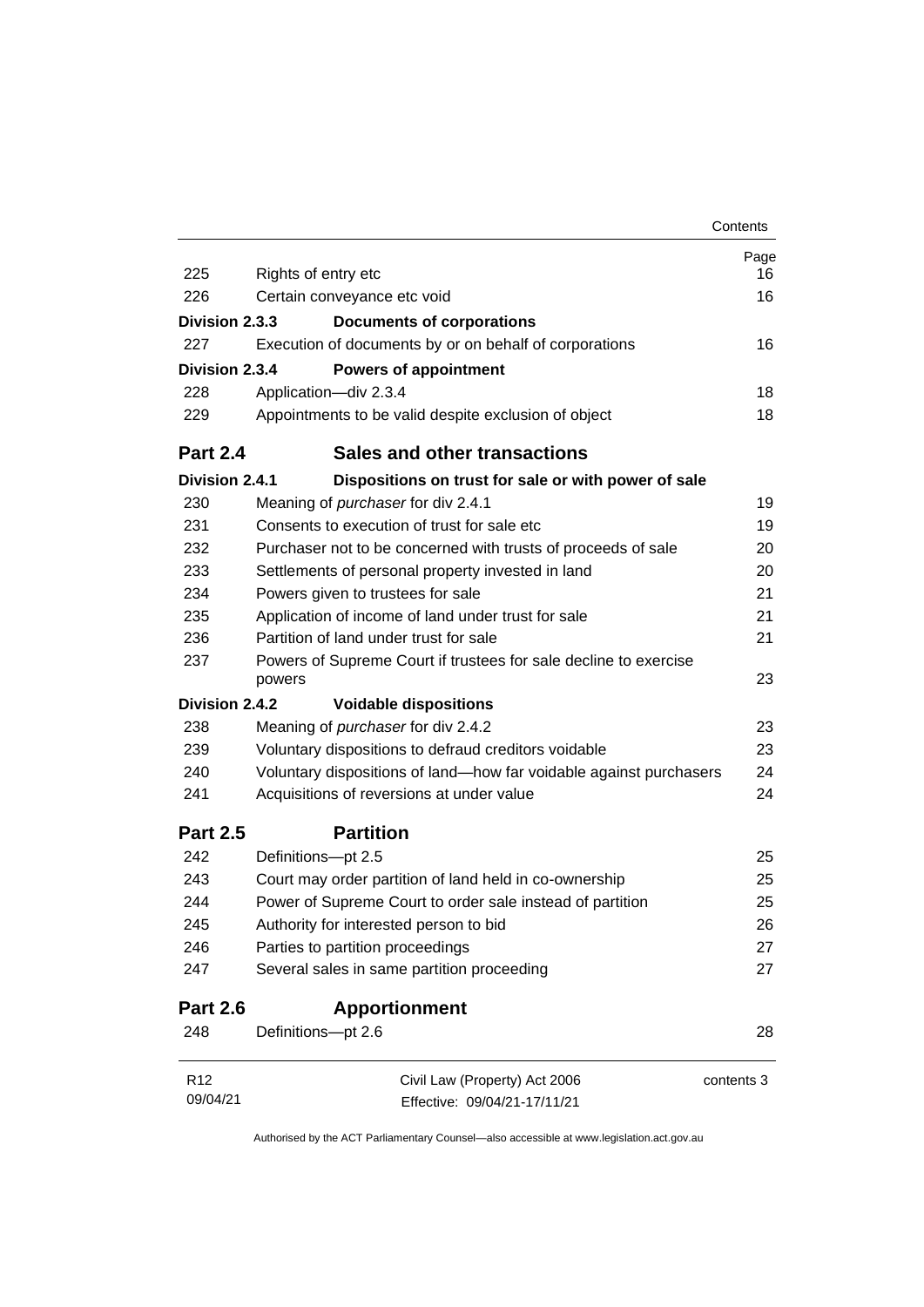| 249<br>250<br>251<br>252<br>253<br><b>Part 2.7</b><br>254<br>255<br>256<br>257 | Application of pt 2.6 to dividends of companies<br>Income apportionable in relation to time<br>Time when apportioned part is payable<br>Recovery of apportioned parts<br>Exceptions and application<br>Children and children's property<br>Receipts by certain children<br>Management of land during childhood<br>Power to appoint trustees of child's property<br>Powers and duties of guardian | Page<br>28<br>28<br>29<br>29<br>30<br>31<br>31<br>32<br>34 |
|--------------------------------------------------------------------------------|--------------------------------------------------------------------------------------------------------------------------------------------------------------------------------------------------------------------------------------------------------------------------------------------------------------------------------------------------------------------------------------------------|------------------------------------------------------------|
| <b>Part 2.8</b>                                                                | <b>Rights-of-way</b>                                                                                                                                                                                                                                                                                                                                                                             |                                                            |
| 258                                                                            | No right-of-way by user against Territory etc                                                                                                                                                                                                                                                                                                                                                    | 35                                                         |
| <b>Part 2.9</b>                                                                | <b>Unit Titles</b>                                                                                                                                                                                                                                                                                                                                                                               |                                                            |
| Division 2.9.1                                                                 | <b>Important concepts</b>                                                                                                                                                                                                                                                                                                                                                                        |                                                            |
| 259                                                                            | Definitions-pt 2.9                                                                                                                                                                                                                                                                                                                                                                               | 36                                                         |
| 259A                                                                           | Meaning of type 1 matter and type 2 matter                                                                                                                                                                                                                                                                                                                                                       | 37                                                         |
| Division 2.9.2                                                                 | Off-the-plan contracts-disclosure                                                                                                                                                                                                                                                                                                                                                                |                                                            |
| 260                                                                            | Contract for sale of unit before registration of units plan                                                                                                                                                                                                                                                                                                                                      | 39                                                         |
| 260A                                                                           | Disclosure statement provided late or not at all                                                                                                                                                                                                                                                                                                                                                 | 42                                                         |
| 260B                                                                           | Seller to notify material change to matter in disclosure statement                                                                                                                                                                                                                                                                                                                               | 43                                                         |
| 260C                                                                           | Effect of disclosure update provided in time-type 1 matter                                                                                                                                                                                                                                                                                                                                       | 44                                                         |
| 260D                                                                           | Effect of disclosure update provided out of time—type 1 matter                                                                                                                                                                                                                                                                                                                                   | 44                                                         |
| 260E                                                                           | Effect of disclosure update-type 2 matter                                                                                                                                                                                                                                                                                                                                                        | 45                                                         |
| 260F                                                                           | Buyer action if no disclosure update notice                                                                                                                                                                                                                                                                                                                                                      | 46                                                         |
| 260G                                                                           | Seller to notify buyer of registration of units plan                                                                                                                                                                                                                                                                                                                                             | 46                                                         |
| 260H                                                                           | Evidentiary burden-notices                                                                                                                                                                                                                                                                                                                                                                       | 47                                                         |
| Division 2.9.3                                                                 | <b>Implied warranties</b>                                                                                                                                                                                                                                                                                                                                                                        |                                                            |
| 261                                                                            | Meaning of <i>implied warranties</i> -div 2.9.3                                                                                                                                                                                                                                                                                                                                                  | 47                                                         |
| 262                                                                            | Purpose-div 2.9.3                                                                                                                                                                                                                                                                                                                                                                                | 47                                                         |
| 264                                                                            | Implied warranties                                                                                                                                                                                                                                                                                                                                                                               | 47                                                         |
| 265                                                                            | Rescission of contract for sale of unit                                                                                                                                                                                                                                                                                                                                                          | 48                                                         |
| 266                                                                            | Claim for compensation                                                                                                                                                                                                                                                                                                                                                                           | 49                                                         |
| contents 4                                                                     | Civil Law (Property) Act 2006                                                                                                                                                                                                                                                                                                                                                                    | R <sub>12</sub>                                            |
|                                                                                | Effective: 09/04/21-17/11/21                                                                                                                                                                                                                                                                                                                                                                     | 09/04/21                                                   |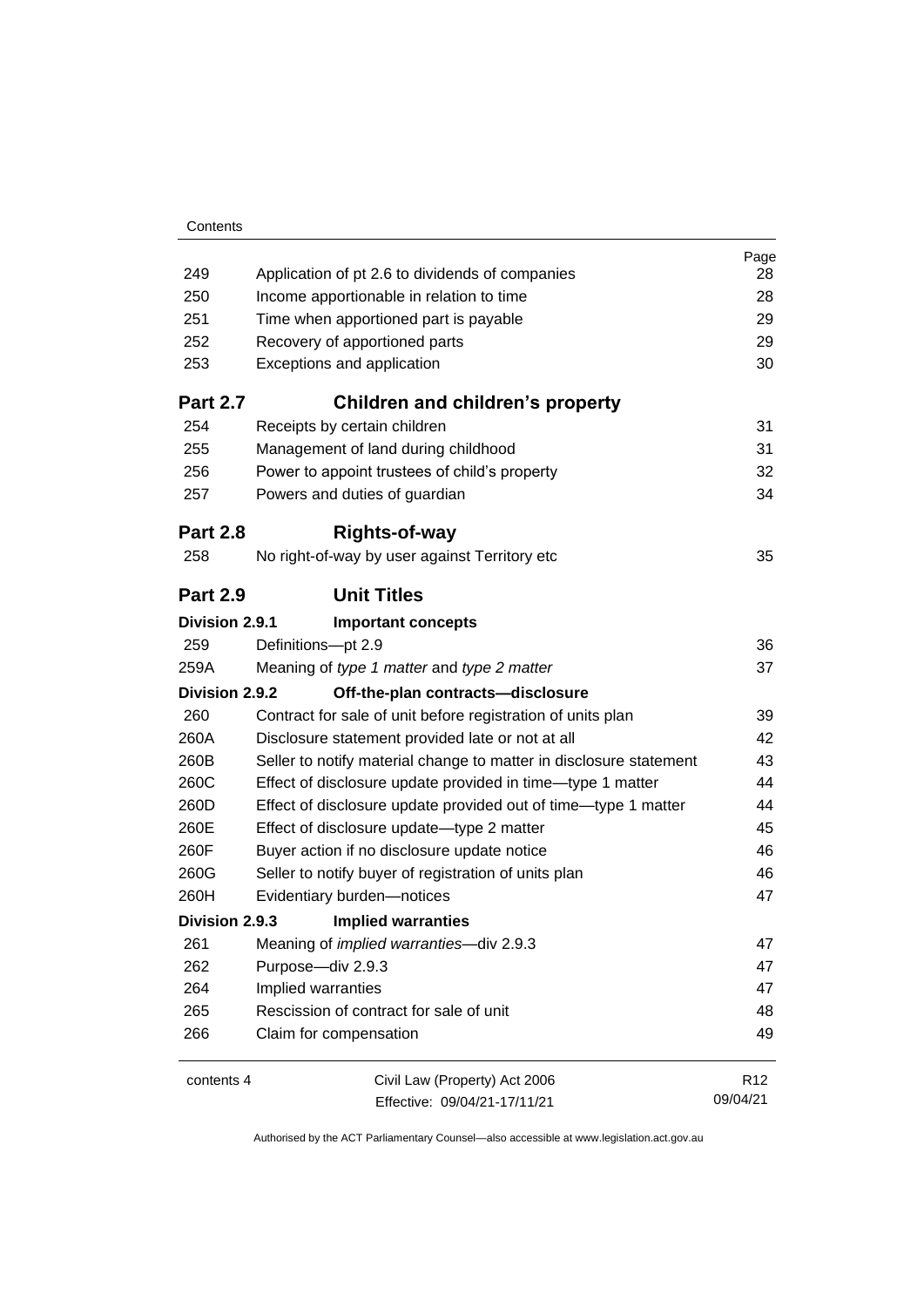|                |                                           | Contents |
|----------------|-------------------------------------------|----------|
| Division 2.9.4 | <b>Miscellaneous</b>                      | Page     |
| 267            | Operation of part cannot be excluded etc. | 50       |
| 268            | Rescission-effect                         | 50       |

## **Chapter 3 [Mortgages](#page-60-0)**

| <b>Part 3.1</b> | Powers in relation to mortgages                       |    |
|-----------------|-------------------------------------------------------|----|
| 300             | Application-pt 3.1                                    | 51 |
| 301             | Powers incidental to mortgages                        | 51 |
| 302             | Receipt for purchase money sufficient discharge       | 52 |
| 303             | Notice of sale                                        | 52 |
| 304             | Purported exercise of power of sale                   | 53 |
| 305             | Application of purchase money by mortgagee            | 53 |
| 306             | Property that may be transferred to purchaser         | 53 |
| 307             | Mortgagee may call for documents relating to property | 54 |
| 308             | Appointment of receiver                               | 54 |
| 309             | Receiver taken to be agent of mortgagor               | 55 |
| 310             | Powers of receiver                                    | 55 |
| 311             | Ending appointment of receiver etc.                   | 55 |
| 312             | Commission to receiver                                | 55 |
| 313             | Receiver to insure if required                        | 56 |
| 314             | Application of amounts received by receiver           | 56 |
| <b>Part 3.2</b> | <b>Mortgages-other provisions</b>                     |    |
| 315             | Effect of repayment on ejectment by mortgagee         | 57 |
| 316             | Section 315 not to apply in certain cases             | 58 |
| 317             | Redemption if mortgagee absent or unknown             | 58 |

## **[Chapter 4](#page-69-0) Leases**

| <b>Part 4.1</b>             | Leases-general provisions                                     |            |
|-----------------------------|---------------------------------------------------------------|------------|
| Division 4.1.1              | Lessee's and lessor's obligations                             |            |
| 400                         | Lessee's obligations attach to reversion                      | 60         |
| 401                         | Lessor's obligations to run with reversion                    | 61         |
| R <sub>12</sub><br>09/04/21 | Civil Law (Property) Act 2006<br>Effective: 09/04/21-17/11/21 | contents 5 |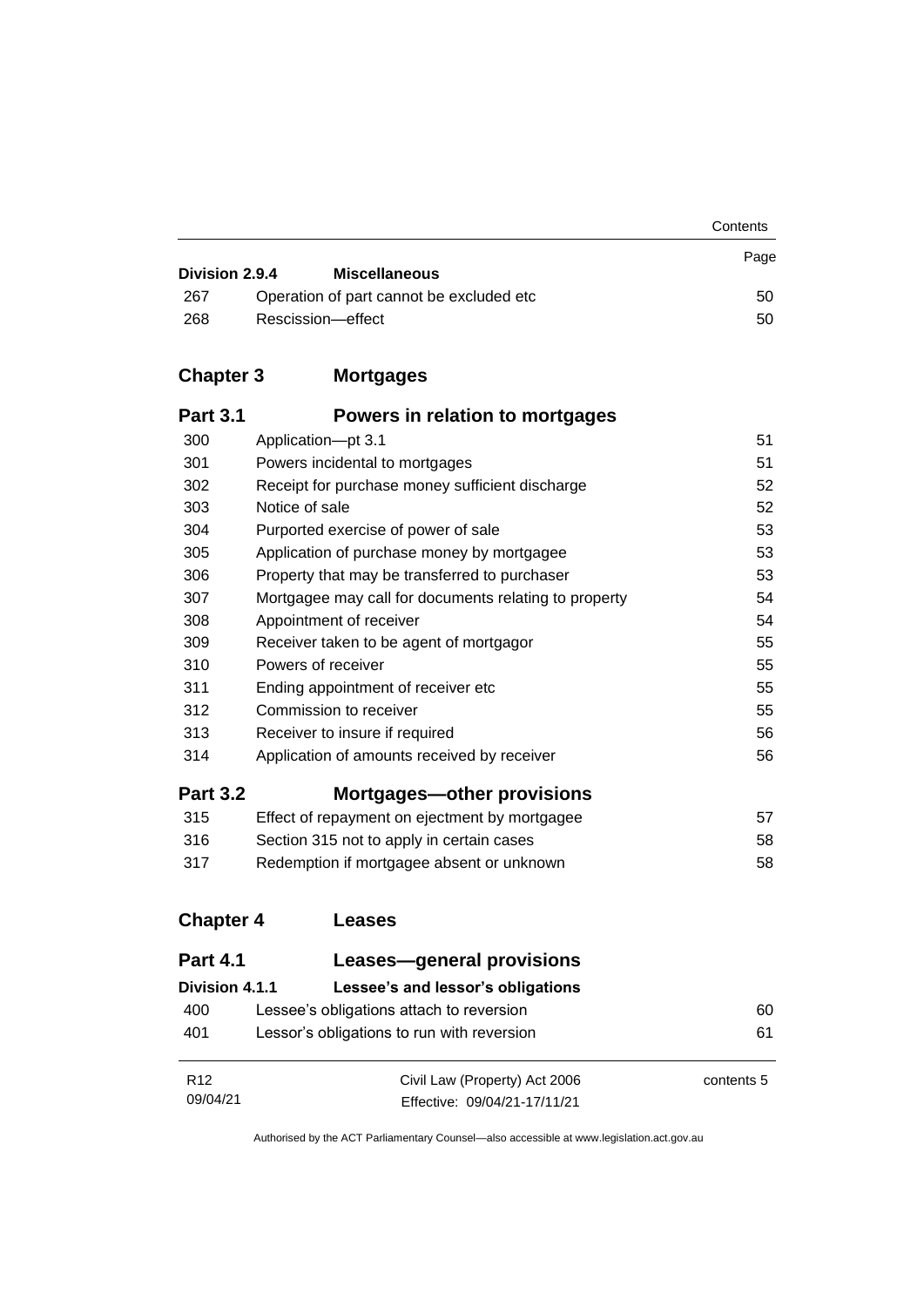| Contents |
|----------|
|----------|

| 402             | Lessee to give notice of ejectment to lessor                                                                               | Page<br>61      |
|-----------------|----------------------------------------------------------------------------------------------------------------------------|-----------------|
| Division 4.1.2  | Renewal of headlease without surrender of sublease                                                                         |                 |
| 403             | Renewal of headlease                                                                                                       |                 |
| 404             | Rights on renewal                                                                                                          | 62<br>62        |
|                 |                                                                                                                            |                 |
| <b>Part 4.2</b> | Leases to and for children and for absent                                                                                  |                 |
|                 | lessors                                                                                                                    |                 |
| 405             | Leases for children                                                                                                        | 64              |
| 406             | Costs of lease authorisation application for child                                                                         | 64              |
| 407             | Renewal of leases by children                                                                                              | 65              |
| 408             | Renewal of leases for people not amenable to process                                                                       | 65              |
| 409             | Preconditions for grant or renewal of lease to be satisfied                                                                | 66              |
| 410             | Application of amounts paid for lease renewal under pt 4.2                                                                 | 66              |
| 411             | Validity of surrenders and leases under pt 4.2                                                                             | 66              |
| 412             | Costs of applications under pt 4.2                                                                                         | 66              |
| <b>Part 4.3</b> | <b>Breach of insurance provisions</b>                                                                                      |                 |
| 413             | Application-pt 4.3                                                                                                         | 67              |
| 414             | Relief against forfeiture for failure to insure<br>Record of relief granted<br>Limit on relief                             | 67              |
| 415             |                                                                                                                            | 67              |
| 416             |                                                                                                                            | 67              |
| 417             | Noncomplying insurance                                                                                                     | 68              |
| 418             | Protection of purchaser of leasehold against forfeiture                                                                    | 68              |
| <b>Part 4.4</b> | Restriction of effect of licence or waiver by<br>lessor                                                                    |                 |
| 419             | Application-pt 4.4                                                                                                         | 70              |
| 420             | Effect of licence given to lessee                                                                                          | 70              |
| 421             | Operation of partial licences<br>Apportionment of conditions of entry on severance<br>Waiver of benefit of lease provision | 71              |
| 422             |                                                                                                                            | 72              |
| 423             |                                                                                                                            | 72              |
| <b>Part 4.5</b> | <b>Forfeiture of leases</b>                                                                                                |                 |
| 424             | Definitions-pt 4.5                                                                                                         | 73              |
| 425             | Application-pt 4.5                                                                                                         | 73              |
| contents 6      | Civil Law (Property) Act 2006                                                                                              | R <sub>12</sub> |
|                 | Effective: 09/04/21-17/11/21                                                                                               | 09/04/21        |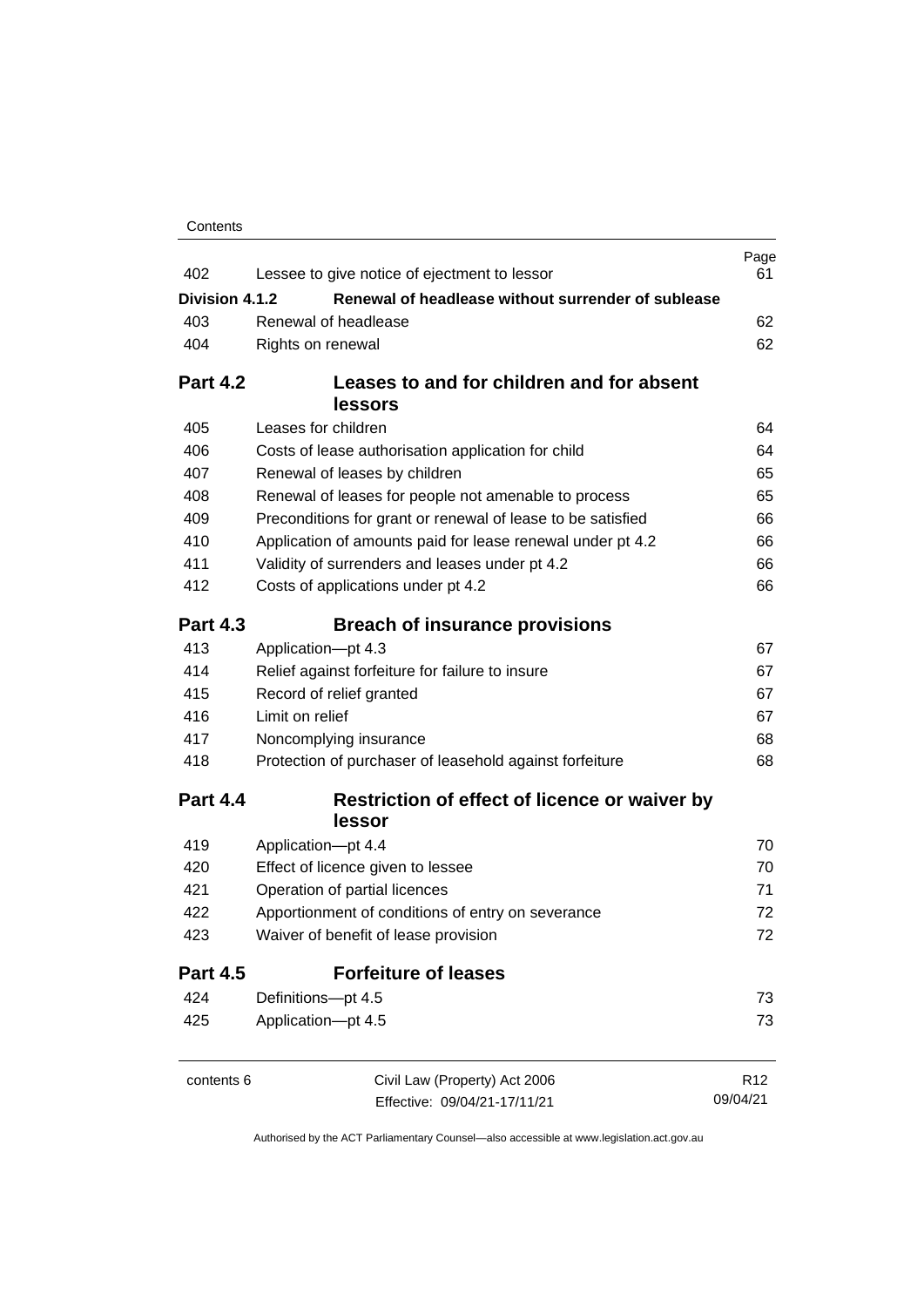|                             |                                                                                        | Contents   |
|-----------------------------|----------------------------------------------------------------------------------------|------------|
|                             |                                                                                        | Page       |
| 426                         | Restrictions on re-entry or forfeiture                                                 | 73         |
| 427                         | Notices under s 426 (1)                                                                | 75         |
| 428                         | Protection of sublessees                                                               | 75         |
| <b>Part 4.6</b>             | Leases invalidly granted under powers                                                  |            |
| 429                         | Pt 4.6 does not bind the Territory                                                     | 76         |
| 430                         | Leases taken to be granted in intended exercise of power                               | 76         |
| 431                         | Certain invalid leases taken to be agreements to lease                                 | 76         |
| 432                         | Certain leases validated                                                               | 77         |
| 433                         | Acceptance of rent taken to be confirmation of lease                                   | 78         |
| 434                         | Lessee bound to accept confirmation                                                    | 78         |
| 435                         | Pt 4.6 does not affect certain other rights                                            | 79         |
| <b>Part 4.7</b>             | <b>Recovery of leased premises</b>                                                     |            |
| 436                         | Application-pt 4.7                                                                     | 80         |
| 437                         | Who is an agent for pt 4.7?                                                            | 80         |
| 438                         | Recovery of possession                                                                 | 81         |
| <b>Chapter 5</b>            | <b>Miscellaneous</b>                                                                   |            |
| <b>Part 5.1</b>             | Debts charged on property of deceased                                                  |            |
|                             | person                                                                                 |            |
| 500                         | Charges on property of deceased person to be paid primarily out of<br>property charged | 82         |
| <b>Part 5.2</b>             | <b>Stipulations in contracts</b>                                                       |            |
| 501                         | Stipulations not of the essence of contracts                                           | 84         |
| <b>Part 5.3</b>             | <b>Miscellaneous-other provisions</b>                                                  |            |
| 502                         | Approved forms                                                                         | 85         |
| 503                         | Regulation-making power                                                                | 85         |
| <b>Part 5.6</b>             | <b>Transitional-Unit Titles Legislation</b><br><b>Amendment Act 2020</b>               |            |
| 510                         | Meaning of commencement day-pt 5.6                                                     | 86         |
| R <sub>12</sub><br>09/04/21 | Civil Law (Property) Act 2006<br>Effective: 09/04/21-17/11/21                          | contents 7 |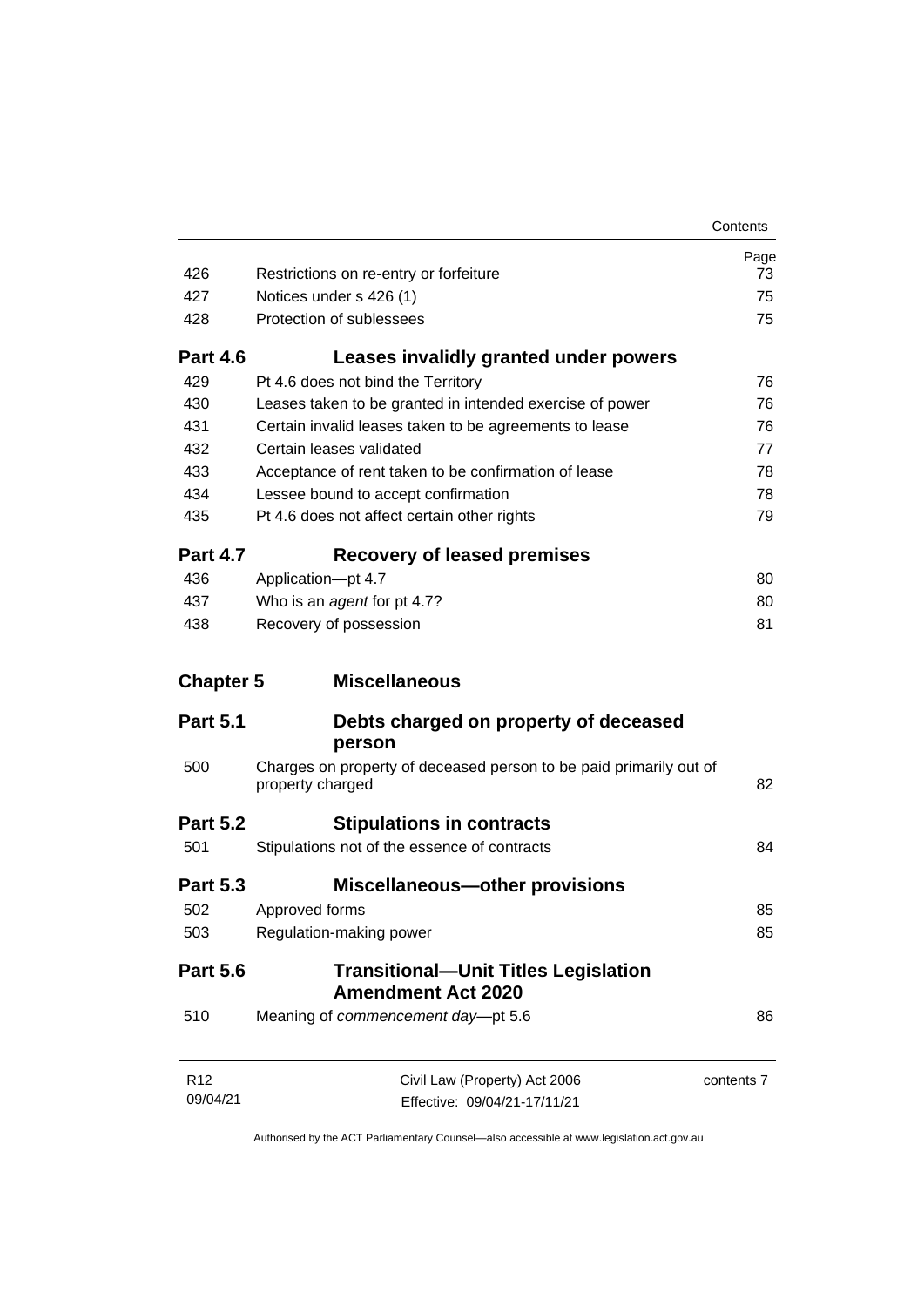|                   |                                                                                                                         | Page |
|-------------------|-------------------------------------------------------------------------------------------------------------------------|------|
| 511               | Application to certain existing off-the-plan contracts—amendments<br>made by Unit Titles Legislation Amendment Act 2020 | 86   |
| 512               | Expiry-pt 5.6                                                                                                           | 87   |
| <b>Dictionary</b> |                                                                                                                         | 88   |
| <b>Endnotes</b>   |                                                                                                                         |      |
| 1                 | About the endnotes                                                                                                      | 94   |
| 2                 | Abbreviation key                                                                                                        | 94   |
| 3                 | Legislation history                                                                                                     | 95   |
| 4                 | Amendment history                                                                                                       | 97   |

5 [Earlier republications](#page-110-0) 101

contents 8 Civil Law (Property) Act 2006 Effective: 09/04/21-17/11/21

R12 09/04/21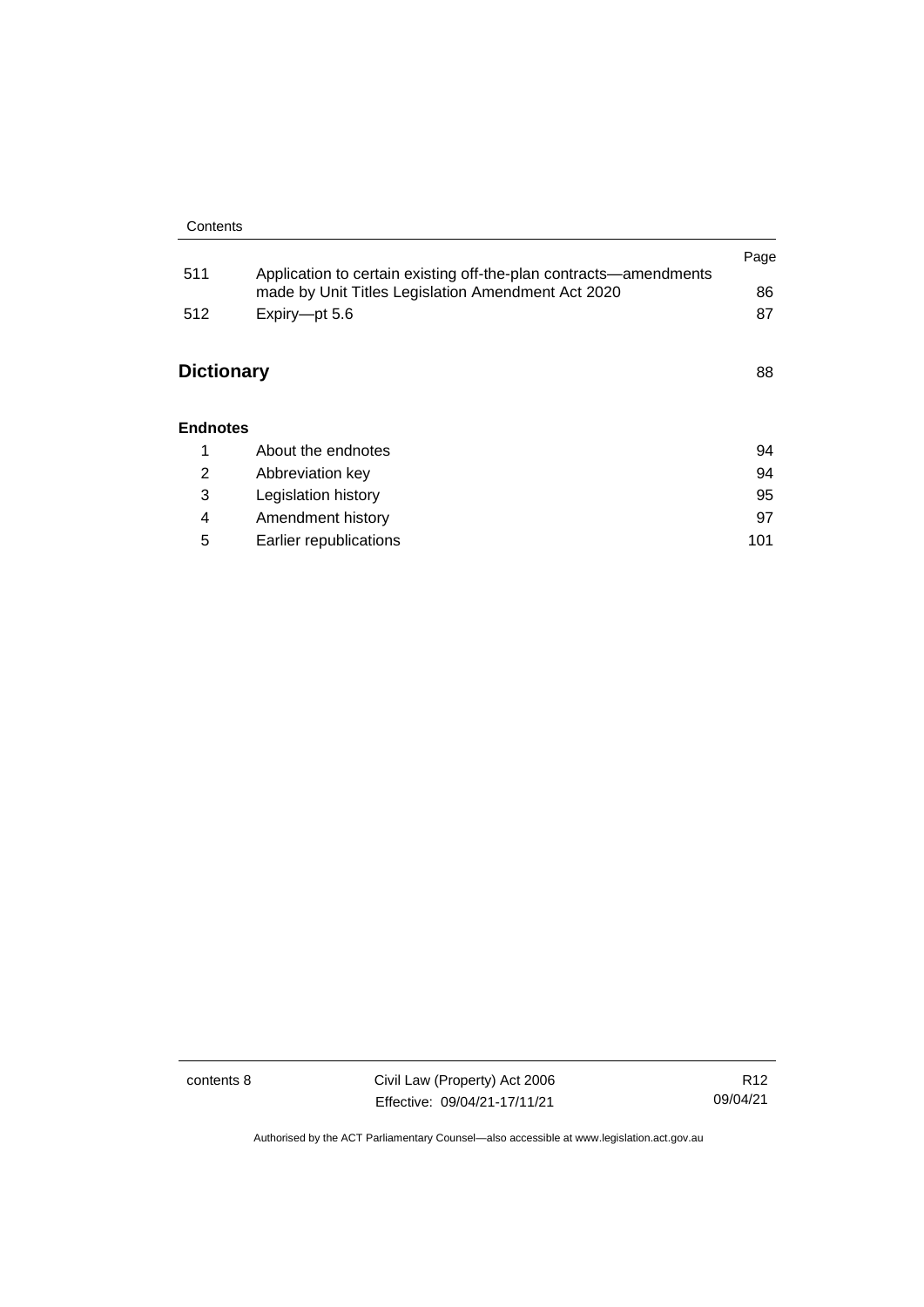

# **Civil Law (Property) Act 2006**

An Act to amend, simplify and consolidate provisions about the law of property, and for other purposes

R12 09/04/21

֖֖֖֚֚֚֡֬֝֬

Civil Law (Property) Act 2006 Effective: 09/04/21-17/11/21

page 1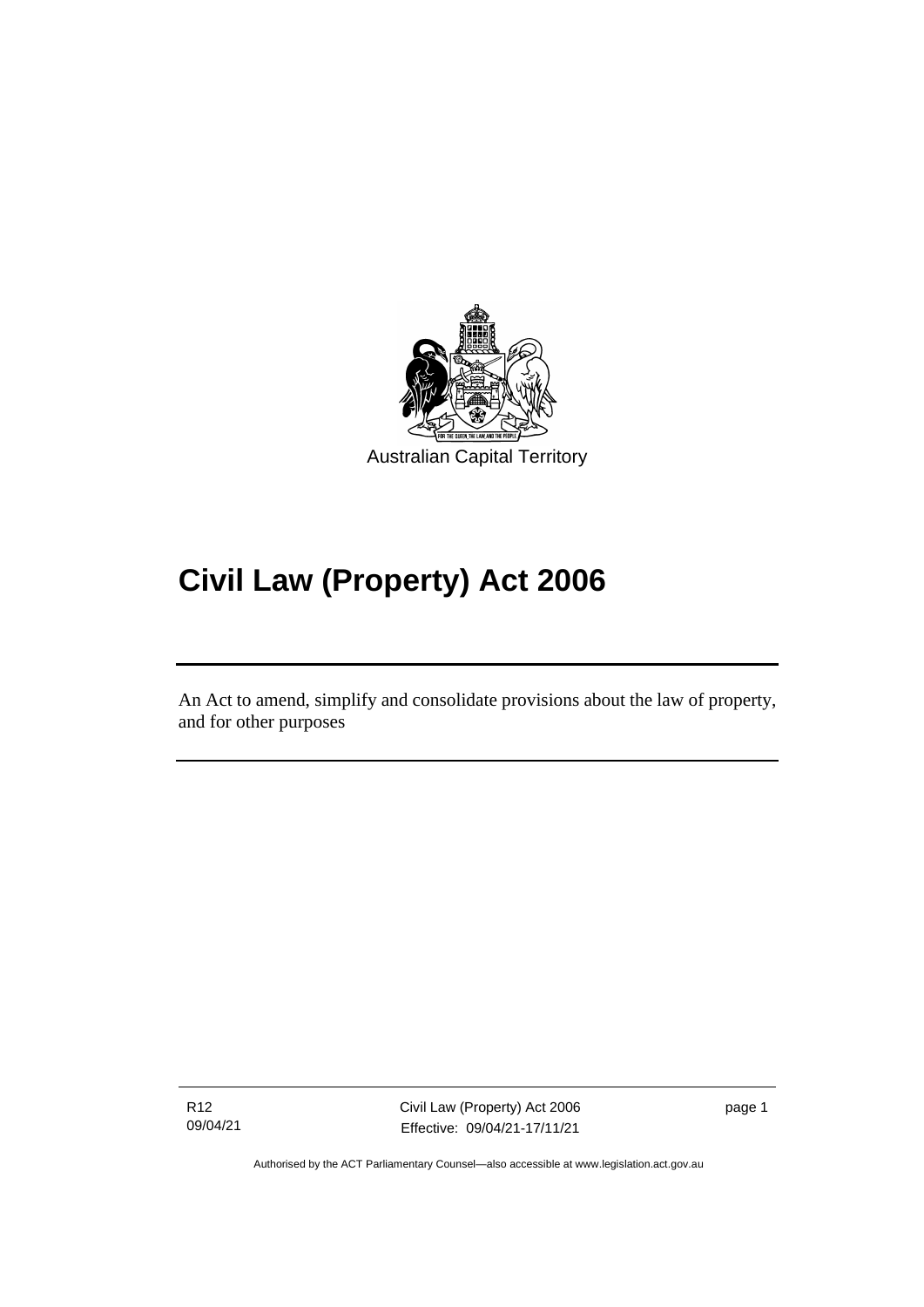## <span id="page-11-0"></span>**Chapter 1 Preliminary**

#### <span id="page-11-1"></span>**1 Name of Act**

This Act is the *Civil Law (Property) Act 2006*.

#### <span id="page-11-2"></span>**3 Dictionary**

The dictionary at the end of this Act is part of this Act.

*Note 1* The dictionary at the end of this Act defines certain terms used in this Act, and includes references (*signpost definitions*) to other terms defined elsewhere.

> For example, the signpost definition '*trustee company*—see the *[Trustee](http://www.legislation.act.gov.au/a/1947-15)  [Companies Act 1947](http://www.legislation.act.gov.au/a/1947-15)*, dictionary.' means that the term 'trustee company' is defined in that dictionary and the definition applies to this Act.

*Note 2* A definition in the dictionary (including a signpost definition) applies to the entire Act unless the definition, or another provision of the Act, provides otherwise or the contrary intention otherwise appears (see [Legislation Act,](http://www.legislation.act.gov.au/a/2001-14) s  $155$  and s  $156$  (1)).

#### <span id="page-11-3"></span>**4 Notes**

A note included in this Act is explanatory and is not part of this Act.

*Note* See the [Legislation Act,](http://www.legislation.act.gov.au/a/2001-14) s 127 (1), (4) and (5) for the legal status of notes.

#### <span id="page-11-4"></span>**5 Application of Act**

- (1) This Act does not apply in relation to leasehold land (including leases of leasehold land) under the *[Land Titles Act](http://www.legislation.act.gov.au/a/1925-1) 1925* so far as there is an inconsistency with that Act.
- (2) If a provision of this Act is stated to apply to land under the *[Land](http://www.legislation.act.gov.au/a/1925-1)  [Titles Act 1925](http://www.legislation.act.gov.au/a/1925-1)*, the provision is not taken (unless the contrary intention appears) to apply exclusively to land of that kind.

Authorised by the ACT Parliamentary Counsel—also accessible at www.legislation.act.gov.au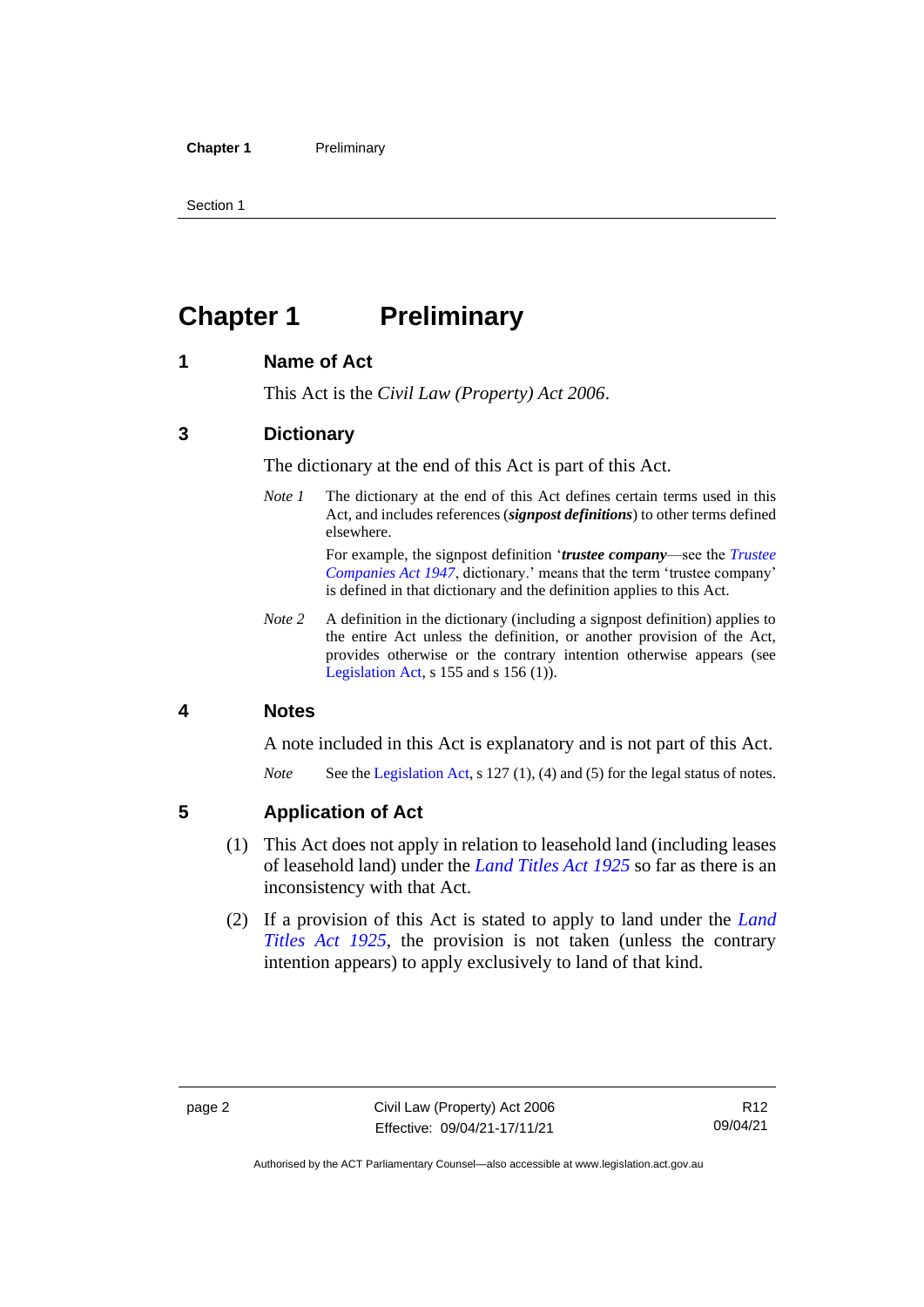## <span id="page-12-1"></span><span id="page-12-0"></span>**Chapter 2 Conveyancing**

## **Part 2.1 Conveyancing—preliminary**

#### <span id="page-12-2"></span>**200 What is a** *settlement***?**

- (1) A *settlement* is an instrument, or a number of instruments, under which land is—
	- (a) held by people in limited ownership by succession; or
	- (b) held in trust for people as limited owners by succession; or
	- (c) held in trust for a child in possession; or
	- (d) held in limited ownership by a trust for a child in possession.

#### **Example of settlement**

will

- (2) If a child is beneficially entitled to land, and because of an intestacy or otherwise there is no instrument under which the interest of the child arises or is acquired, a *settlement* is taken to have been made by the intestate or the person whose interest the child has acquired.
- (3) An interest not disposed of by a settlement, and remaining in or reverting to the settlor (or someone deriving title through the settlor), is an interest included in the settlement and coming to the settlor (or other person) under the settlement.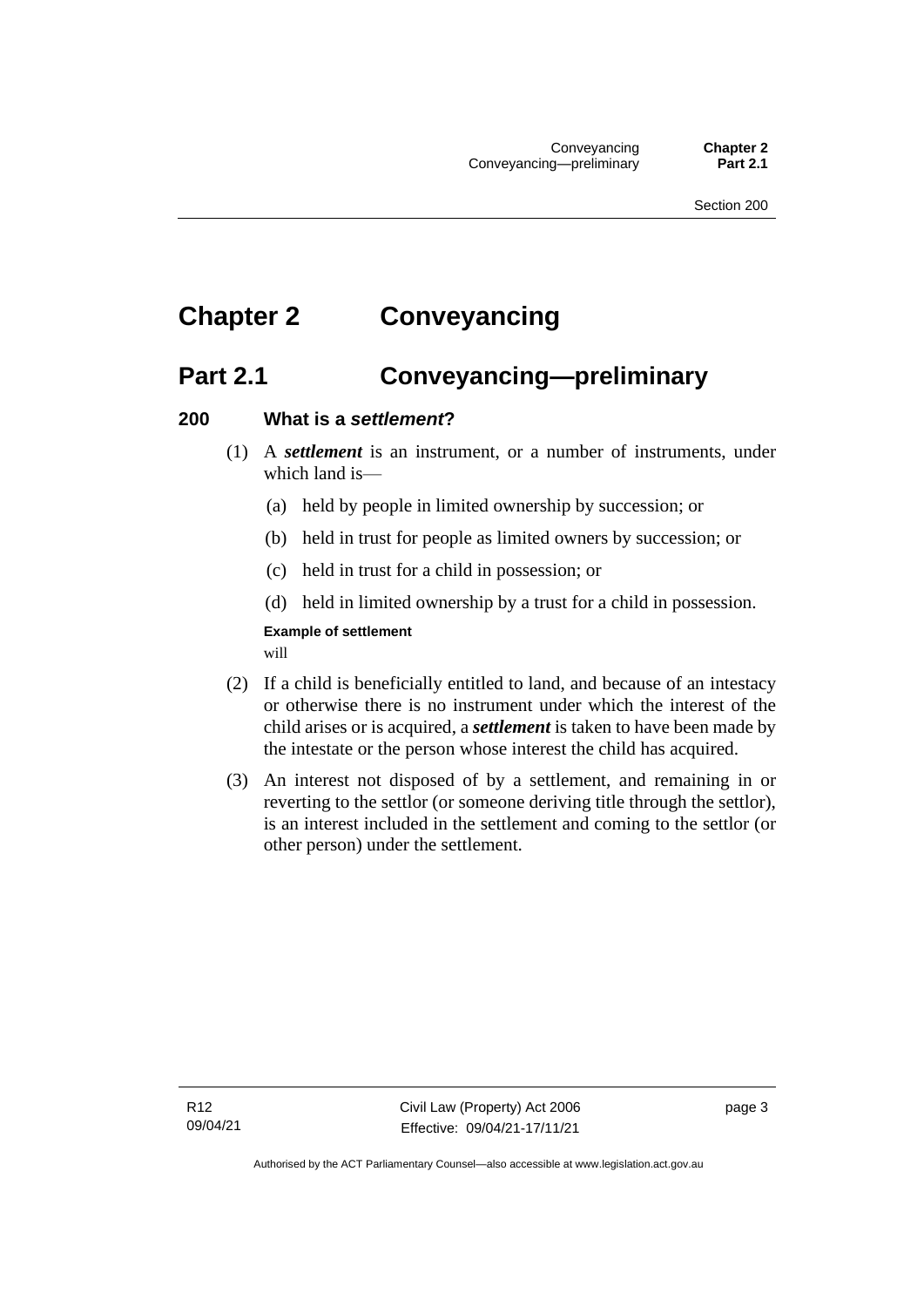<span id="page-13-0"></span>**Part 2.2 General rules about property**

#### <span id="page-13-1"></span>**Division 2.2.1 Rules of law on certain points**

#### <span id="page-13-2"></span>**201 Instruments required to be in writing**

- (1) An interest in land cannot be created or disposed of by a person except—
	- (a) by writing signed by the person or by the person's agent properly authorised in writing; or
	- (b) by the person's will; or
	- (c) by operation of law.
	- *Note 1* The [Legislation Act,](http://www.legislation.act.gov.au/a/2001-14) dict, pt 1 defines *interest*, in relation to land and other property, and *land*.
	- *Note 2* See also the [Legislation Act,](http://www.legislation.act.gov.au/a/2001-14) s 168 (References to person with interest in land include personal representative etc).
- (2) A declaration of trust by a person in relation to an interest in land must be—
	- (a) in writing signed by the person; or
	- (b) made by the person's will.
- (3) A disposition by a person of an equitable interest or trust existing at the time of the disposition must be—
	- (a) in writing signed by the person or by the person's agent properly authorised in writing; or
	- (b) made by the person's will.

Authorised by the ACT Parliamentary Counsel—also accessible at www.legislation.act.gov.au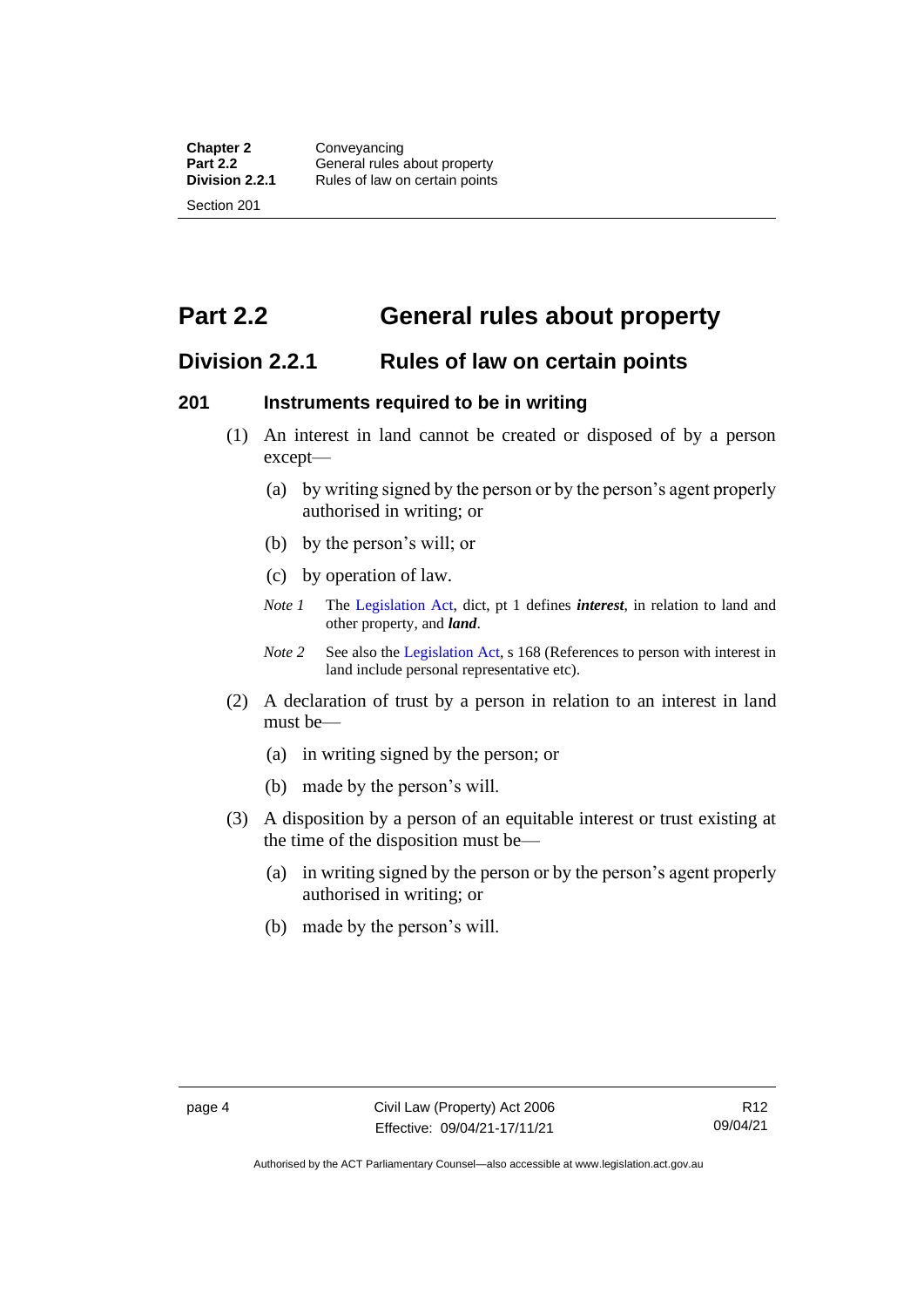- (4) This section—
	- (a) does not affect the creation or operation of a resulting, implied or constructive trust; and
	- (b) is subject to section 202 (Creation of interests in land by word of mouth).

#### <span id="page-14-0"></span>**202 Creation of interests in land by word of mouth**

- (1) This section applies to an interest in land if the interest is—
	- (a) created by word of mouth; and
	- (b) not put into writing signed by the person creating it or by the person's agent properly authorised in writing.
- (2) The interest is an interest at will only, whether or not consideration is given for it.

#### <span id="page-14-1"></span>**203 Exceptions to s 201 and s 202**

- (1) Section 201 (Instruments required to be in writing) and section 202 (Creation of interests in land by word of mouth) do not—
	- (a) affect the creation by word of mouth of a lease that is at the highest rent reasonably obtainable without taking a fine and that takes effect in possession—
		- (i) for a term not longer than 3 years without a right for the lessee to extend the term; or
		- (ii) for a term not longer than 3 years with a right for the lessee to extend the term, at the best rent reasonably obtainable without taking a fine, for a further period, but so that the period of the lease and the period of the extension do not total longer than 3 years; or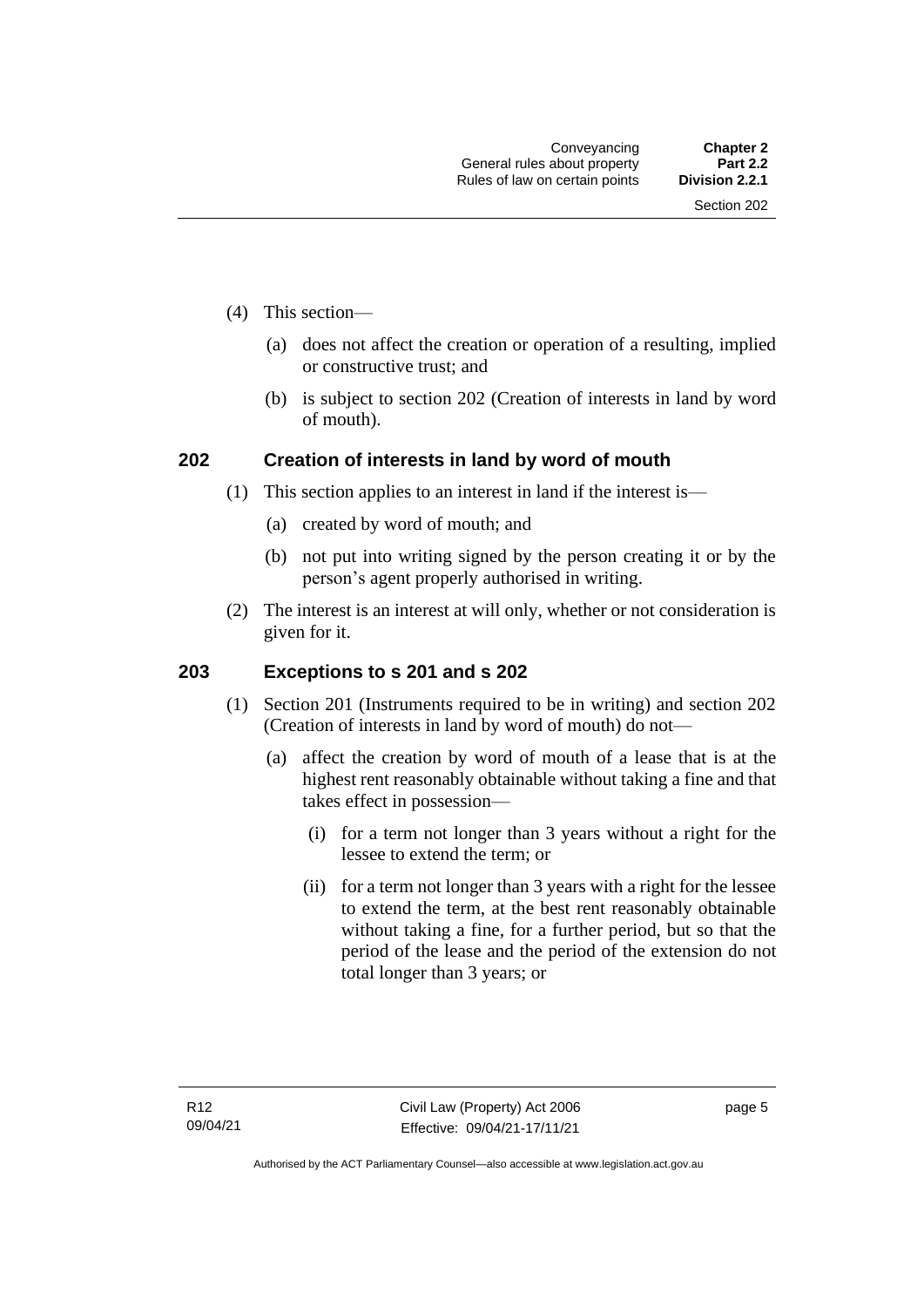- (b) invalidate a disposition by will; or
- (c) affect an interest validly created before 26 June 1986; or
- (d) affect the law about part performance.
- *Note* A 'fine' is an amount paid by a tenant to a landlord for the grant, transfer or renewal of a lease. It is not an amount reasonably demanded to cover the landlord's expenses, rather an extortionate amount demanded by a landlord without reasonable cause (see Butterworths, Australian Legal Dictionary, p 477).
- (2) In this section:

*possession*—to remove any doubt, *possession* of land does not include receipt of income from the land.

#### <span id="page-15-0"></span>**204 Proceedings do not lie on certain unwritten agreements**

- (1) A proceeding does not lie against a person on a contract for the sale or other disposition of land unless the agreement on which the proceeding is brought, or a memorandum or note of the agreement, is in writing signed by the person or by the person's agent properly authorised in writing.
- (2) This section—
	- (a) applies to contracts whenever they were made; and
	- (b) applies to land under the *[Land Titles Act 1925](http://www.legislation.act.gov.au/a/1925-1)*; and
	- (c) does not affect the law about part performance or sales by a court.

Authorised by the ACT Parliamentary Counsel—also accessible at www.legislation.act.gov.au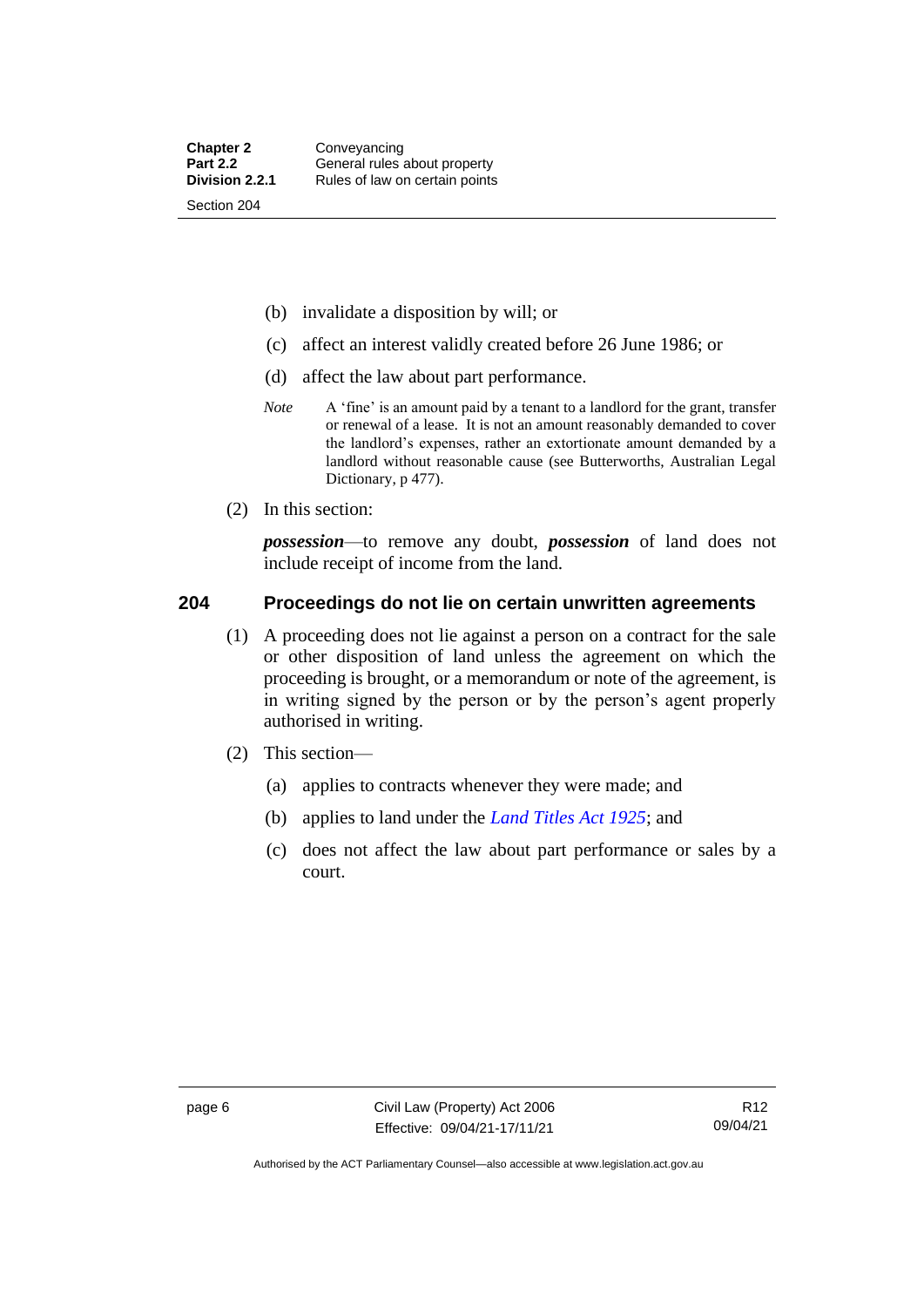#### <span id="page-16-0"></span>**205 Assignment of debts and things in action**

- (1) An absolute assignment, in writing signed by the assignor, of a debt or thing in action (other than an assignment expressed to be by charge only) is effective at law to transfer the right to the debt or thing in action if written notice of the assignment is given to the debtor, trustee, or other person, (the *liable person*) from whom the assignor would have been entitled to receive or claim the debt or thing in action.
	- *Note* A *thing in action* (also called a *chose in action*) is an intangible personal property right recognised and protected by the law. Examples include debts, money held at a bank, shares, rights under a trust, copyright, and the right to sue for breach of contract.
- (2) The transfer takes effect on the day the notice is given.
- (3) Without limiting subsection (1), the assignee may recover or otherwise enforce the debt or thing in action without involving the assignor.
- (4) However, the transfer is subject to all equities that would have been entitled to priority over the right of the assignee apart from this section.
- (5) If the liable person has notice that the assignment is disputed, or of any conflicting claims to the debt or thing in action, the liable person may—
	- (a) call on anyone claiming the debt or thing in action to interplead; or
	- (b) pay any amount in dispute into court.

#### <span id="page-16-1"></span>**206 Merger**

An estate in land is merged in another estate by operation of law only if the beneficial interest in the estate is merged or extinguished in equity.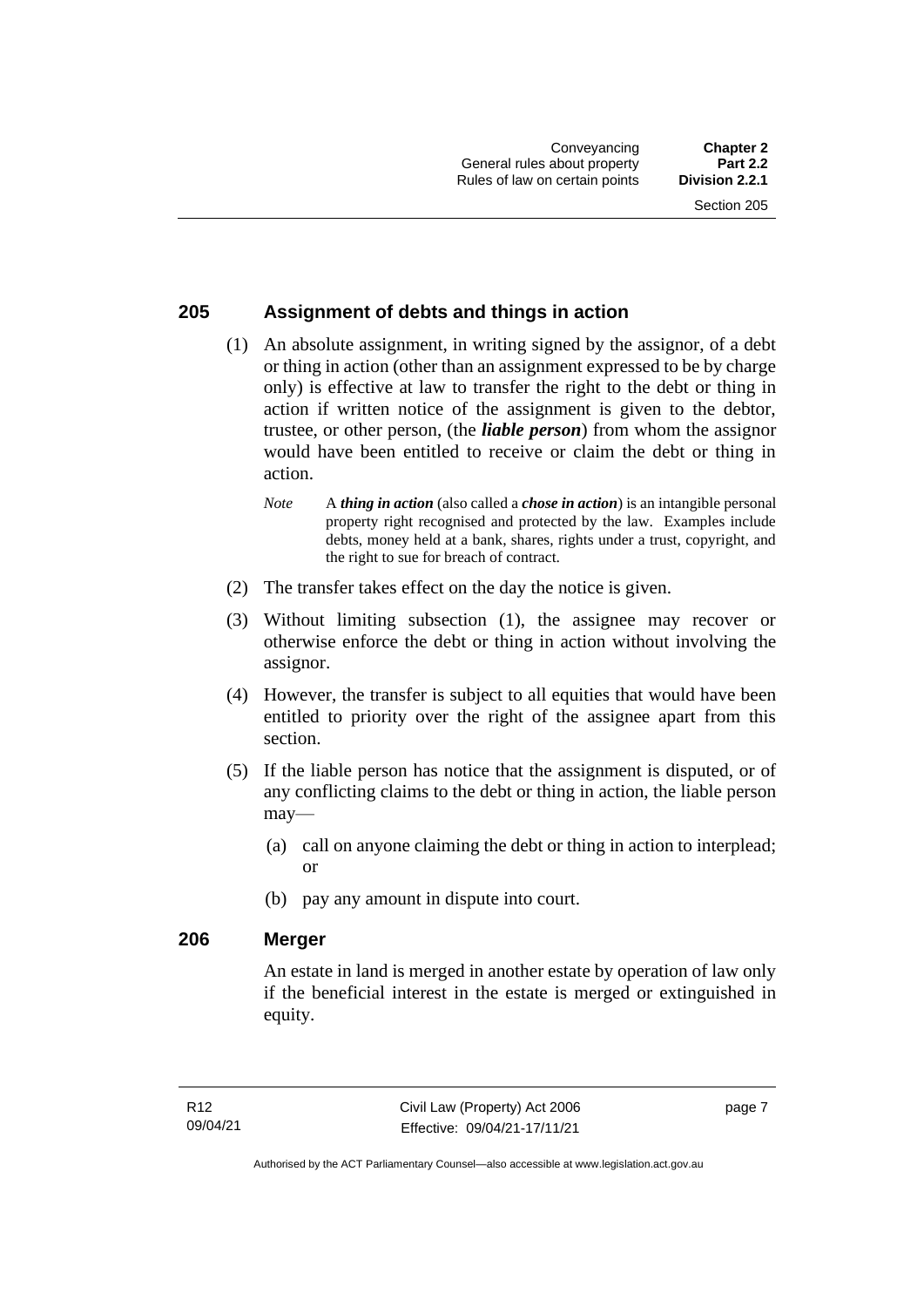#### <span id="page-17-0"></span>**207 Equitable waste**

An estate for life without impeachment of waste does not give the tenant for life a legal right to commit equitable waste, unless an intention to give the tenant for life that right expressly appears in the instrument creating the estate.

#### <span id="page-17-1"></span>**Division 2.2.2 Property generally**

#### <span id="page-17-2"></span>**208 Person may assure property to self or to self and others**

A person may assure property to—

- (a) himself or herself; or
- (b) himself or herself and anyone else.

#### <span id="page-17-3"></span>**209 Power for corporations to hold property as joint tenants**

- (1) A corporation may acquire and hold property in joint tenancy in the same way as if it were an individual.
- (2) Without limiting subsection (1), if a corporation and an individual become entitled to property under circumstances or an instrument that would have created a joint tenancy if the corporation were an individual, the corporation and individual are entitled to the property as joint tenants.
- (3) However, the acquisition and holding of property by a corporation in joint tenancy is subject to the conditions and restrictions that apply to the acquisition and holding of property by a corporation in severalty.
- (4) If a corporation that is a joint tenant of property is dissolved, the property devolves on the other joint tenant.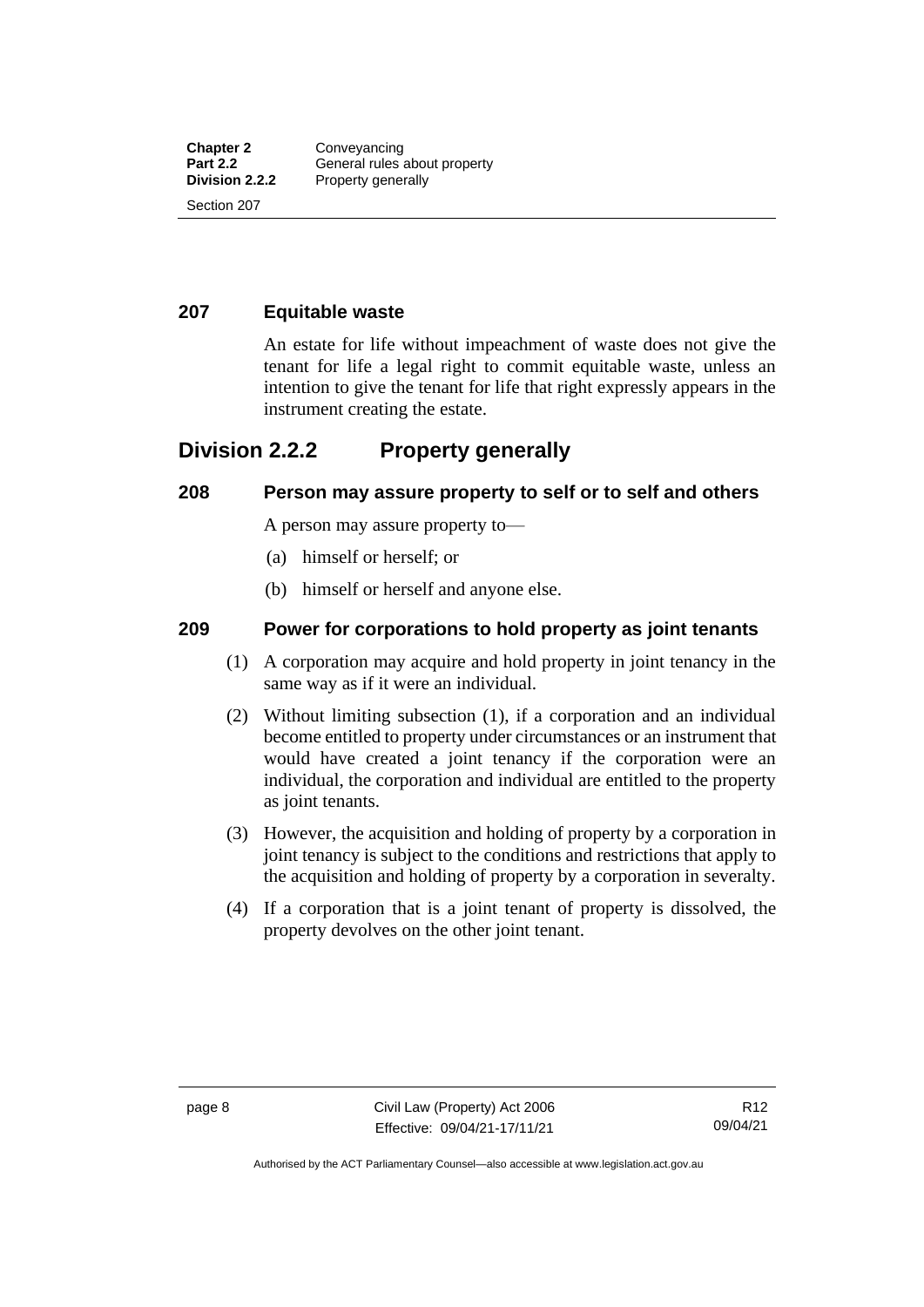#### <span id="page-18-0"></span>**210 Interpretation of conveyance etc of property to 2 or more people together**

- (1) A disposition of the beneficial interest in property (whether or not with the legal estate) to or for 2 or more people together beneficially is taken to be made to or for them as tenants in common, and not as joint tenants.
- (2) However, this section does not apply—
	- (a) to people who, under the instrument, are executors, administrators, trustees or mortgagees; or
	- (b) if the instrument expressly provides that they are to take as joint tenants.
- (3) This section applies to the interpretation of an instrument commencing after 8 May 1958.

#### <span id="page-18-1"></span>**211 Tenants in common of equitable estate acquiring legal estate**

- (1) This section applies if—
	- (a) 2 or more people are beneficially entitled as tenants in common to an equitable estate in property; and
	- (b) they are or become entitled in their own right (whether as joint tenants or tenants in common) to the legal estate in the property; and
	- (c) their legal estate in the property is equal to, and coextensive with, their equitable estate in the property.
- (2) The legal and equitable estates in the property are both to be held by them as tenants in common unless they otherwise agree.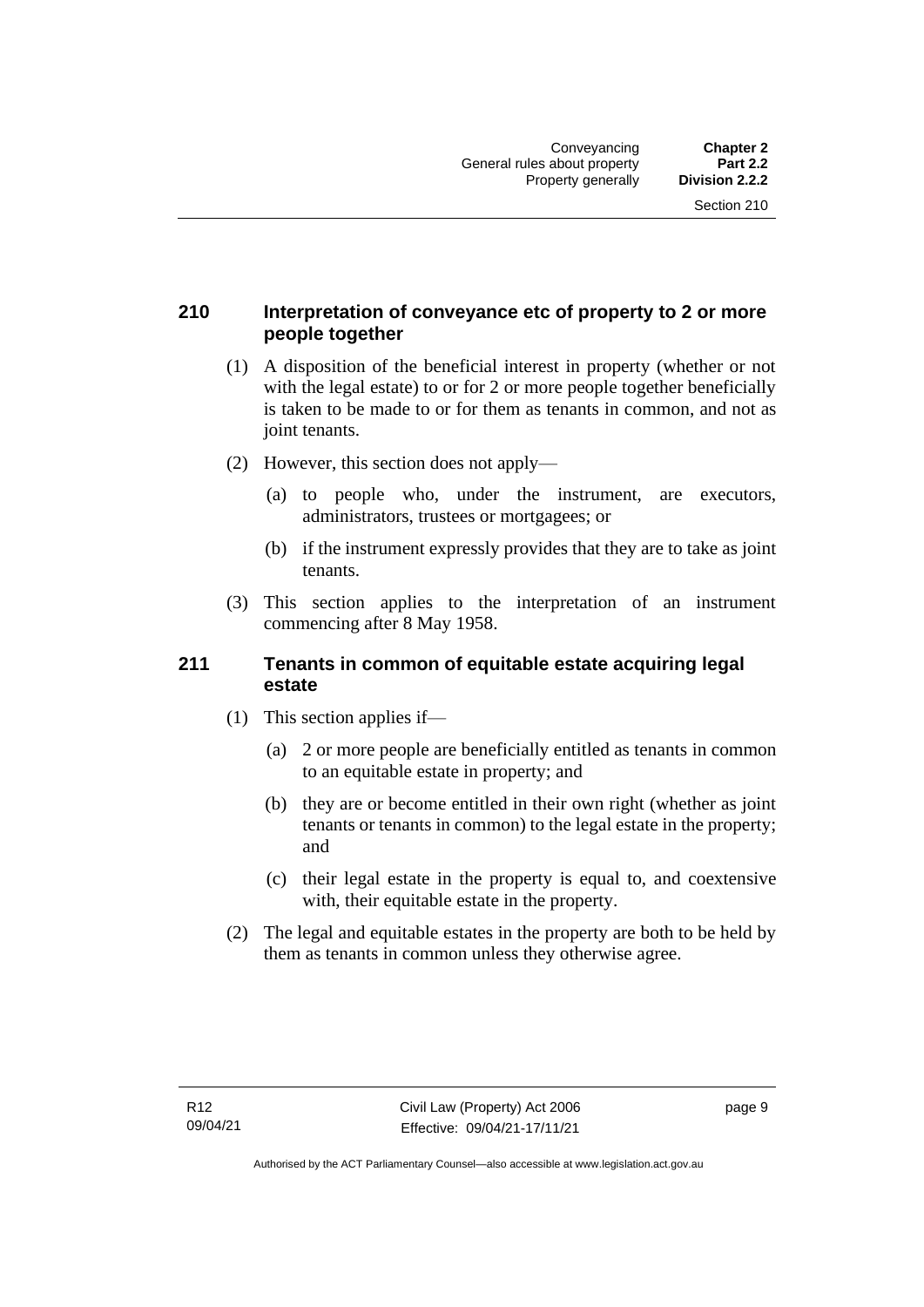#### <span id="page-19-0"></span>**212 People taking who are not parties**

- (1) A person may take an immediate or other interest in land or other property, or the benefit of a condition, right of entry, covenant or agreement over or in relation to land or other property, even though the person is not a party to the assurance or other instrument.
- (2) The person may sue, and is entitled to all rights and remedies, in relation to the land or other property as if the person had been a party to the assurance or other instrument.

#### <span id="page-19-1"></span>**213 Presumption of survivorship**

- (1) If 2 people die at the same time or in an order that is uncertain, the deaths are, for purposes affecting title to land, taken to have happened in order of seniority, and the younger is taken to have survived the elder.
- (2) If more than 2 people die at the same time or in an order that is uncertain, the deaths are, for purposes affecting title to land, taken to have happened in order of seniority, and the youngest is taken to have survived the eldest.
- (3) This section is subject to the *[Administration and Probate Act 1929](http://www.legislation.act.gov.au/a/1929-18)*, part 3B (Simultaneous deaths).

#### <span id="page-19-2"></span>**214 Provisions about supplemental instruments**

- (1) An instrument (the *supplemental instrument*) expressed to be supplemental to a previous instrument is, as far as practicable, to be read, and has effect, as if the supplemental instrument contained a full recital of the previous instrument.
- (2) This section does not operate to give a right to production of the previous instrument.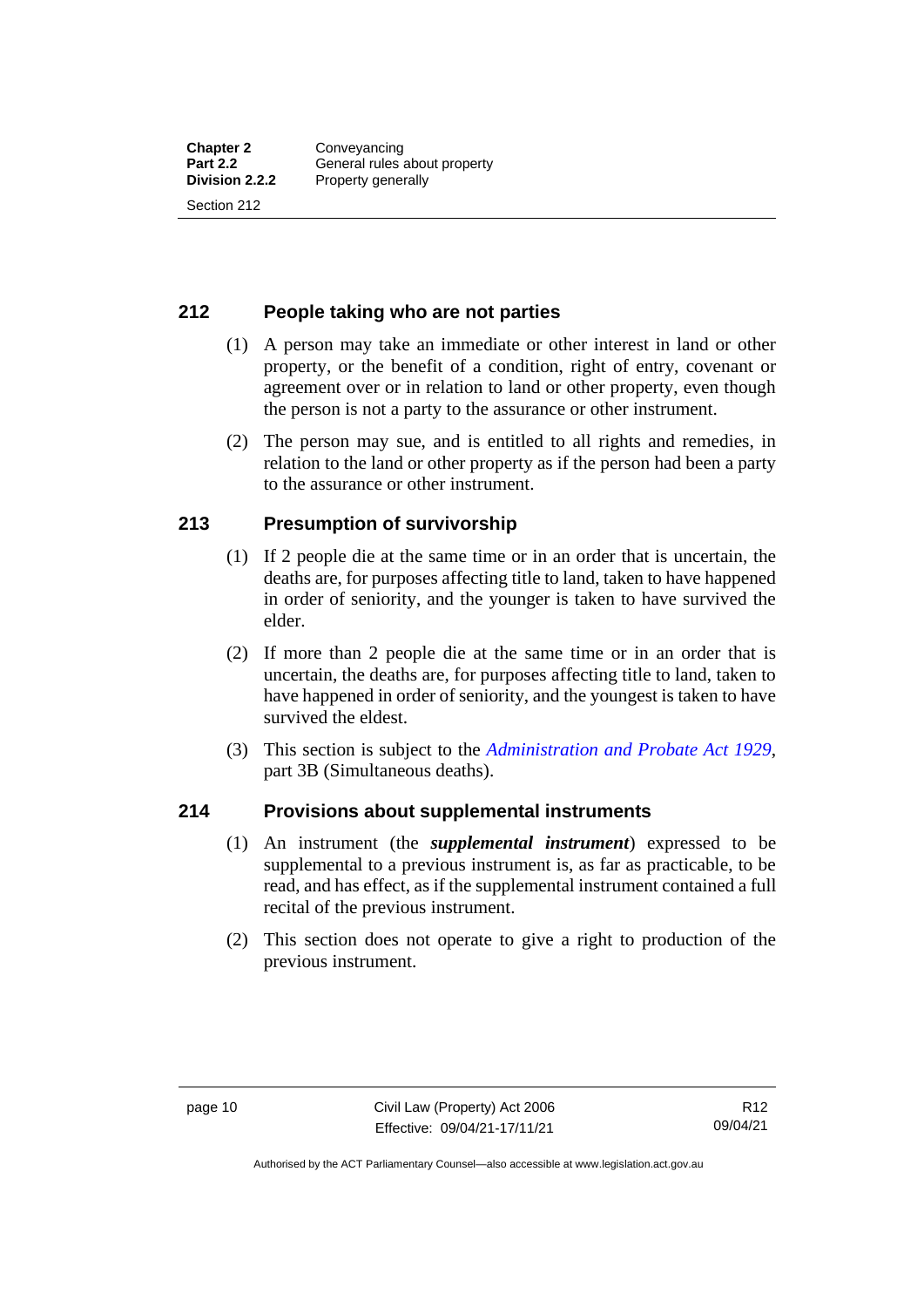(3) A purchaser may accept the same evidence that the previous instrument does not affect the title as the purchaser could have accepted if it had only been mentioned in the supplemental instrument.

## <span id="page-20-0"></span>**Division 2.2.3 Ending life interests**

#### <span id="page-20-1"></span>**215 Meaning of** *life interest* **for div 2.2.3**

In this division:

*life interest* means an interest in property ending on the death of 1 or more people.

#### <span id="page-20-2"></span>**216 Wrongful holding over of life interest etc**

- (1) This section applies if a person entitled to a life interest in property holds over or continues in possession of the property, the interest in the property, or the rents, profits or income of the property, after the end of the life interest without the express consent of the person next entitled to the property, or to the rents, profits or income of the property, on the ending of the life interest.
- (2) The holder of the life interest is liable in damages, to account for the rents, profits or income of the property, or both, to the person entitled to the property, or to the rents, profits or income, after the end of the life interest.

#### <span id="page-20-3"></span>**217 Vesting of interests on end of life interest—evidence of death**

- (1) If a reversion, remainder or other interest in property is to vest in possession on the death of 1 or more people and the person entitled to the interest believes that the interest has become vested in possession because of the death of the relevant person, the person entitled to the interest (the *applicant*) may—
	- (a) apply to a court for appropriate orders in relation to the property; and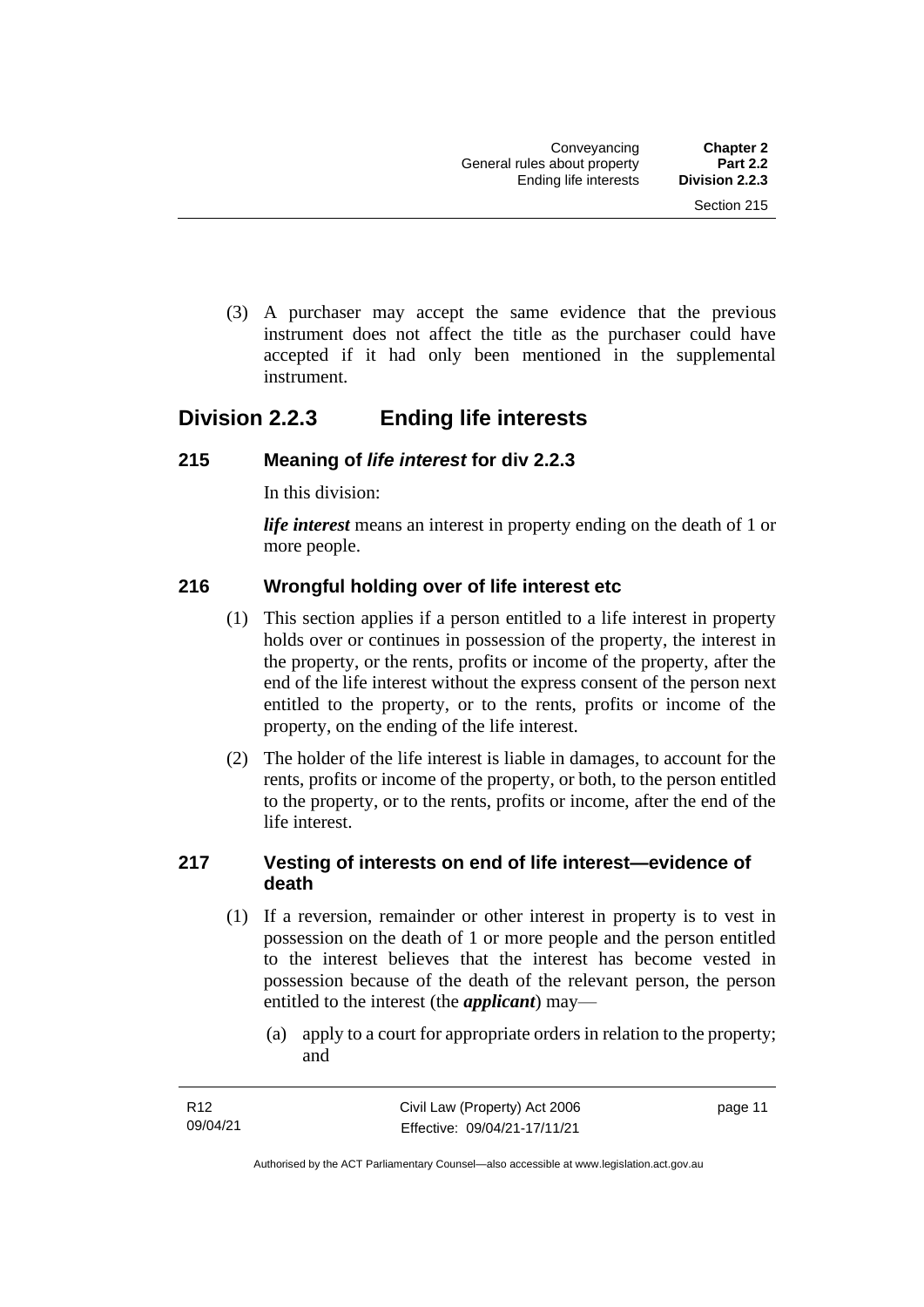- (b) give the court evidence of the death of the relevant person.
- (2) If the court is satisfied that the relevant person has died, the court may make appropriate orders in relation to the property in which the interest is held.
- (3) Without limiting subsection (2), if evidence is given to the court that the relevant person has remained outside Australia, or has been absent from the place in Australia where the person might have been expected to be found, for 7 years or longer, then, unless it is proved to the satisfaction of the court that the relevant person is still alive, the court may order that the person is, for the proceeding, taken to have died and make appropriate orders on that basis.
- (4) If judgment is given against the applicant and the applicant later begins another proceeding in a court in which the applicant claims that the relevant person has died, the court in which the other proceeding is begun may order that the proceeding be stayed—
	- (a) for a stated time; or
	- (b) until a further order of the court; or
	- (c) permanently.
- (5) In this section:

*relevant person*, in relation to the vesting in possession of a reversion, remainder or other interest in property, means the person on whose death the interest vests in possession or, if the vesting of the interest in possession happens on the deaths of 2 or more people, the last of them to die.

Authorised by the ACT Parliamentary Counsel—also accessible at www.legislation.act.gov.au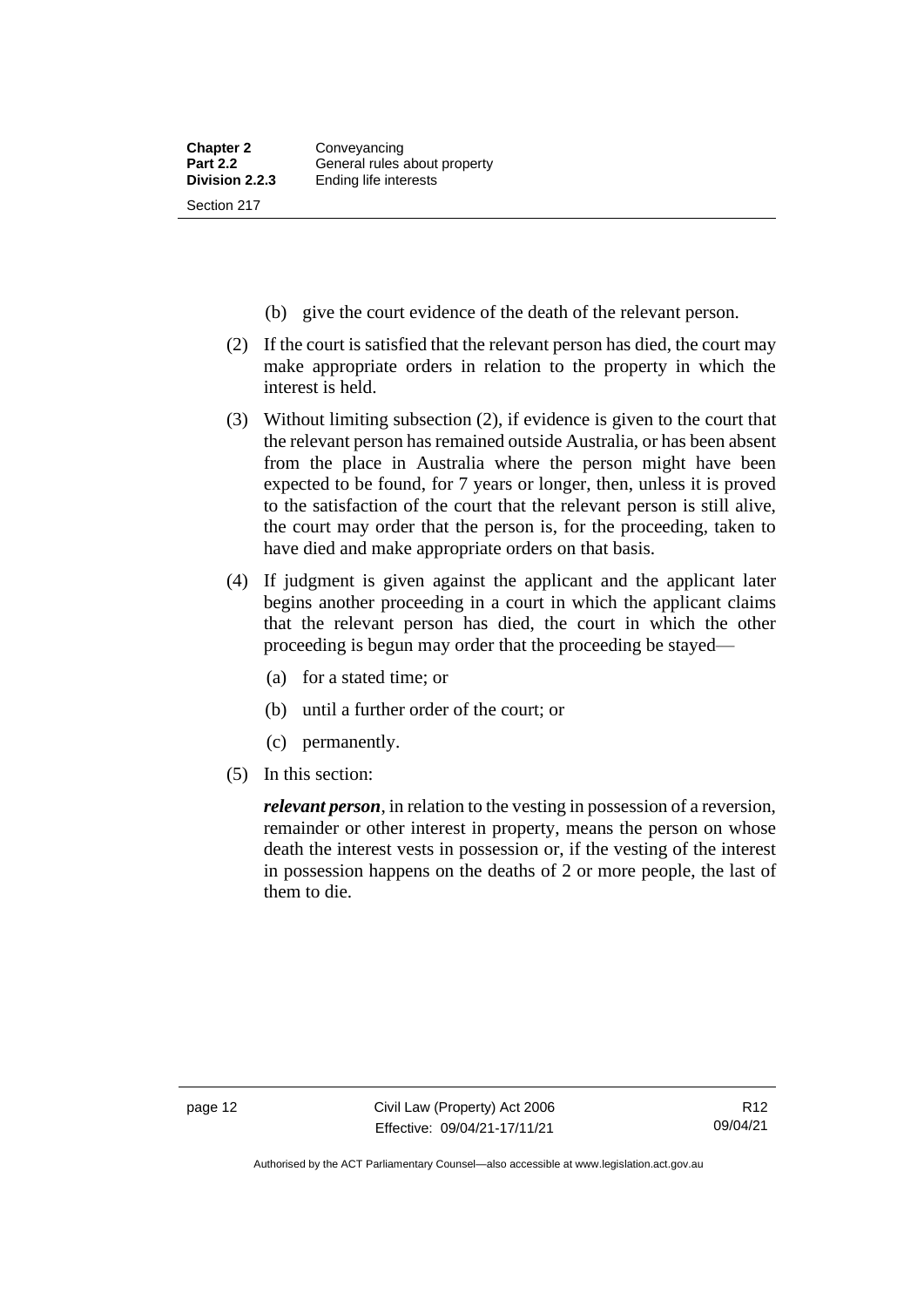#### <span id="page-22-0"></span>**218 Vesting orders made in error**

- (1) This section applies if—
	- (a) a person with a life interest in property (the *interest-holder*) has been evicted from the property or deprived of the interest because of an order made by a court on the basis that the life interest has ended; and
	- (b) in a later court proceeding the court is satisfied that the life interest has not ended, or had not ended when the order was made.
- (2) The court hearing the later proceeding may give the interest-holder appropriate relief.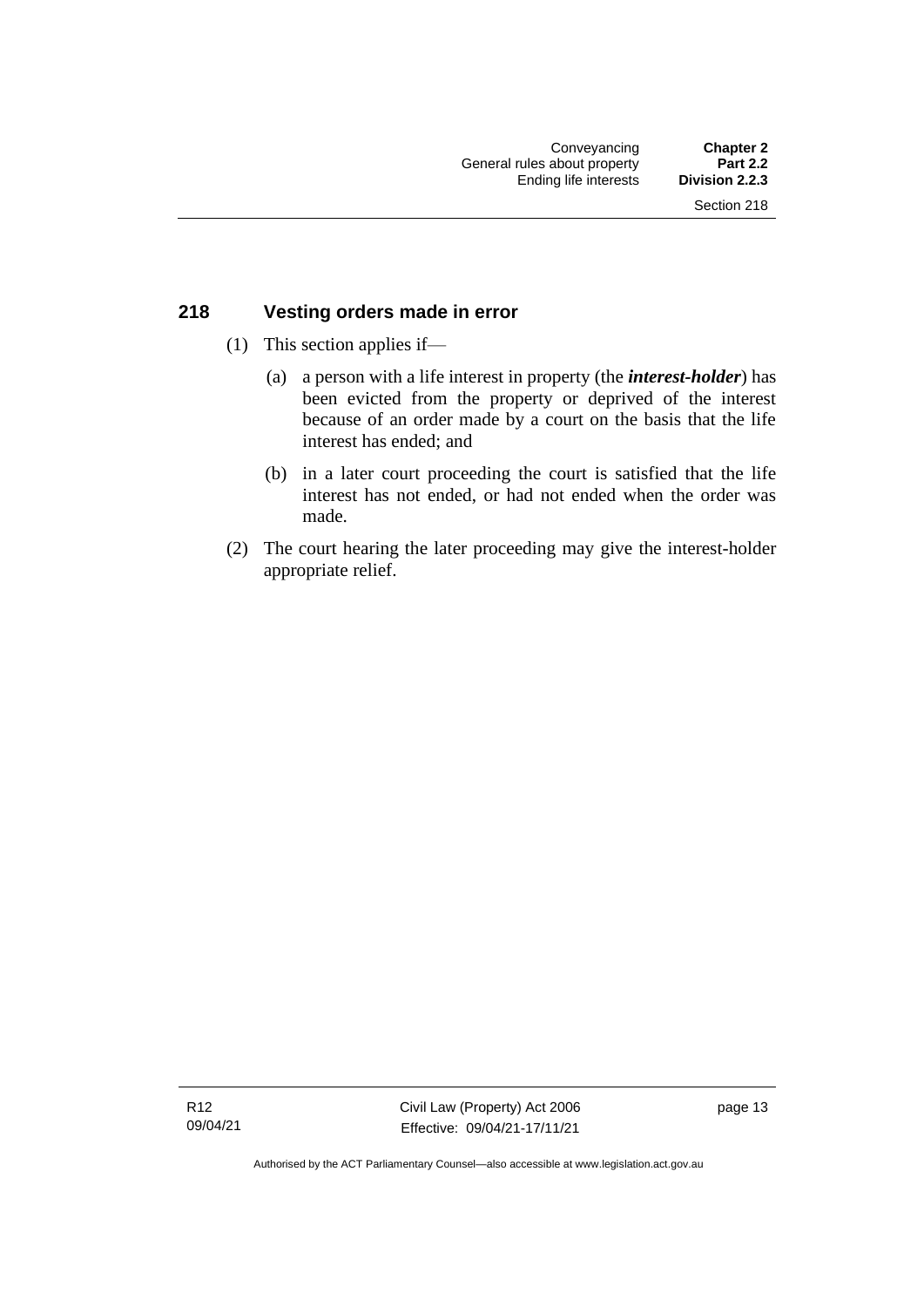## <span id="page-23-0"></span>**Part 2.3 General rules about deeds and documents of corporations**

### <span id="page-23-1"></span>**Division 2.3.1 Deeds and their effect**

#### <span id="page-23-2"></span>**219 Signature and attestation of deeds**

- (1) A deed (whether or not it affects property) must be—
	- (a) signed and sealed; and
	- (b) attested by at least 1 witness who is not a party to the deed, using any form of words.
- (2) Indenting is not necessary.
- (3) An instrument executed after 1 July 1920 that is signed and attested in accordance with this section is taken to be sealed if the instrument is expressed to be an indenture or deed or to be sealed.
- (4) A deed executed and attested in accordance with this section may be proved in the same way that a deed not required by law to be attested may be proved.
- (5) This section does not affect—
	- (a) the execution of a deed by a corporation; or
	- (b) a deed executed before 1 November 1951.

#### <span id="page-23-3"></span>**220 Receipt in deed sufficient**

A receipt for consideration in the body of a deed is a discharge for the consideration to the person giving it, even though a receipt is not endorsed on the deed.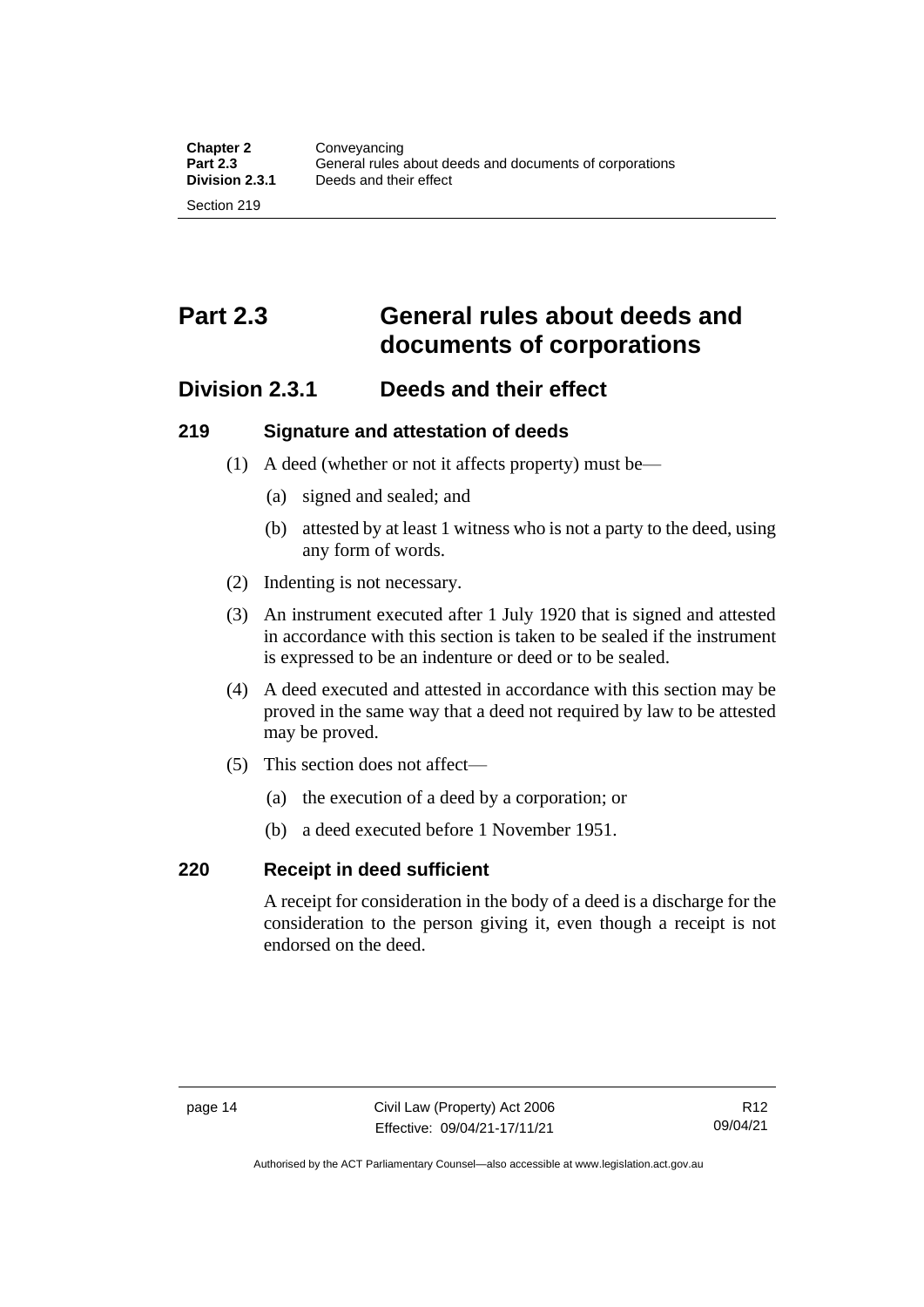#### <span id="page-24-0"></span>**221 Receipt in deed or endorsed evidence for subsequent purchaser**

A receipt for consideration in the body of a deed (or endorsed on it) is, for a subsequent purchaser without notice that all or part of the consideration has not been given, evidence of the giving of all the consideration.

#### <span id="page-24-1"></span>**222 How powers of appointment are to be exercised**

- (1) This section applies if a power of appointment by an instrument other than a will is exercised by—
	- (a) a deed executed and attested in accordance with this Act or the [Corporations Act;](http://www.comlaw.gov.au/Series/C2004A00818) or
	- (b) an instrument under the *[Land Titles Act 1925](http://www.legislation.act.gov.au/a/1925-1)* executed and attested in accordance with that Act.
- (2) The deed or instrument is, in relation to the execution and attestation, a valid exercise of the power, even though the instrument that creates the power requires an additional or another form of execution or attestation.

## <span id="page-24-2"></span>**Division 2.3.2 Operation of deeds**

#### <span id="page-24-3"></span>**223 Limitations may be made by direct conveyance without uses**

A limitation that may be made by use operating under this Act may be made by direct conveyance without the intervention of uses.

#### <span id="page-24-4"></span>**224 In conveyance use of word grant unnecessary**

- (1) In a conveyance it is not necessary to use the word 'grant' to convey land.
- (2) Any words that indicate an intention to convey the land are sufficient.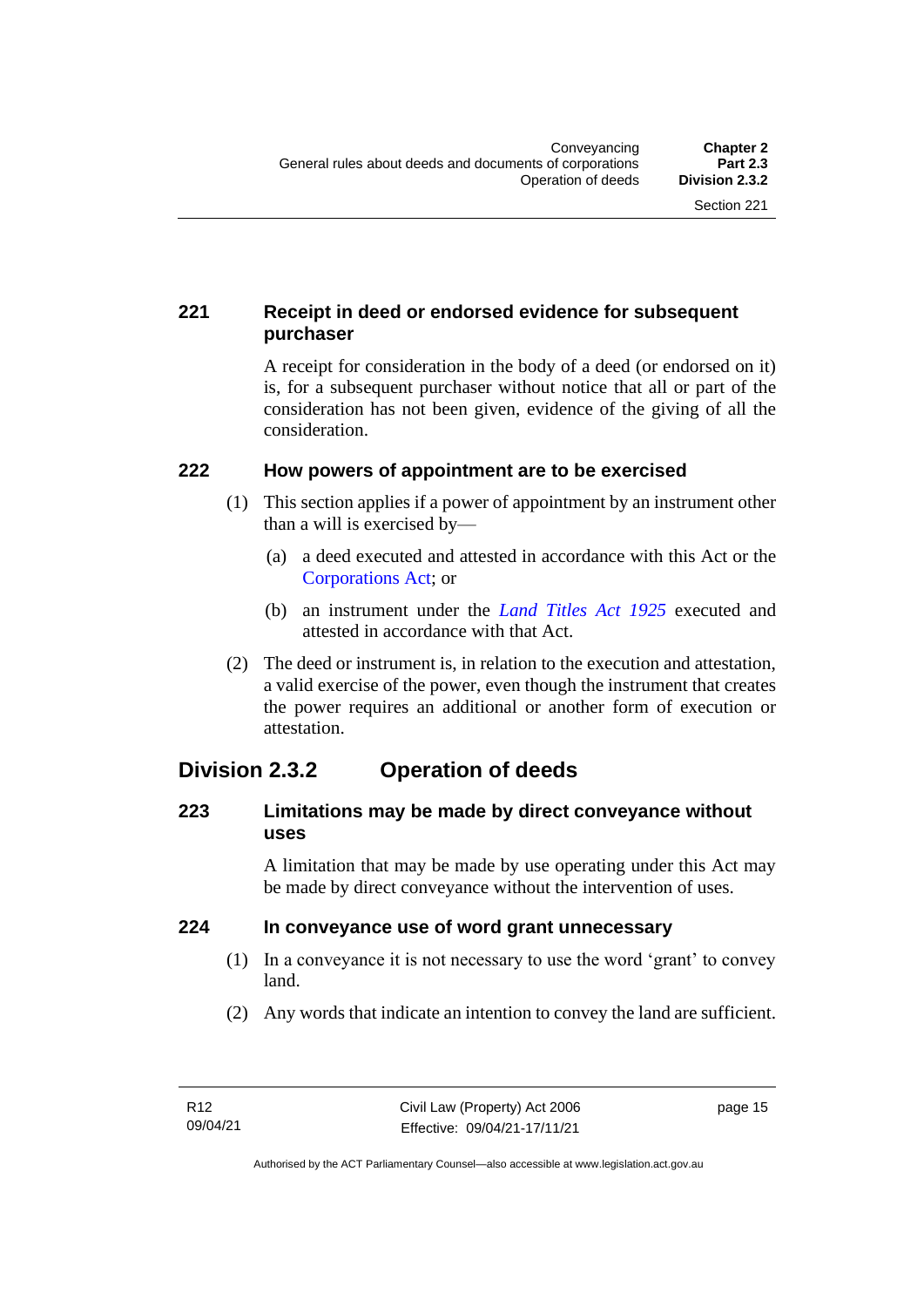<span id="page-25-0"></span>**225 Rights of entry etc**

The following interests in property may be conveyed by deed:

- (a) a right of entry;
- (b) a contingent remainder;
- (c) a contingent, executory, or future estate, right or interest;
- (d) a possibility coupled with an interest.

#### <span id="page-25-1"></span>**226 Certain conveyance etc void**

- (1) This section applies to a conveyance of, or an agreement to convey, a present right of entry to land, other than a conveyance or agreement to convey to the person in possession of the land (*A*).
- (2) The conveyance or agreement to convey is void as against A or anyone claiming through A unless the person conveying or agreeing to convey  $(B)$ , or the person through whom B claims, has been in possession of the land within 1 year from the date of the conveyance or agreement.

### <span id="page-25-2"></span>**Division 2.3.3 Documents of corporations**

#### <span id="page-25-3"></span>**227 Execution of documents by or on behalf of corporations**

- (1) For an honest purchaser, a document is taken to have been properly executed by a corporation aggregate if the seal of the corporation is fixed to the document and the fixing of the seal is attested by—
	- (a) the secretary or another officer of the corporation or a deputy of the secretary or other officer; and
	- (b) a member of the board of directors, council or other governing body of the corporation.

Authorised by the ACT Parliamentary Counsel—also accessible at www.legislation.act.gov.au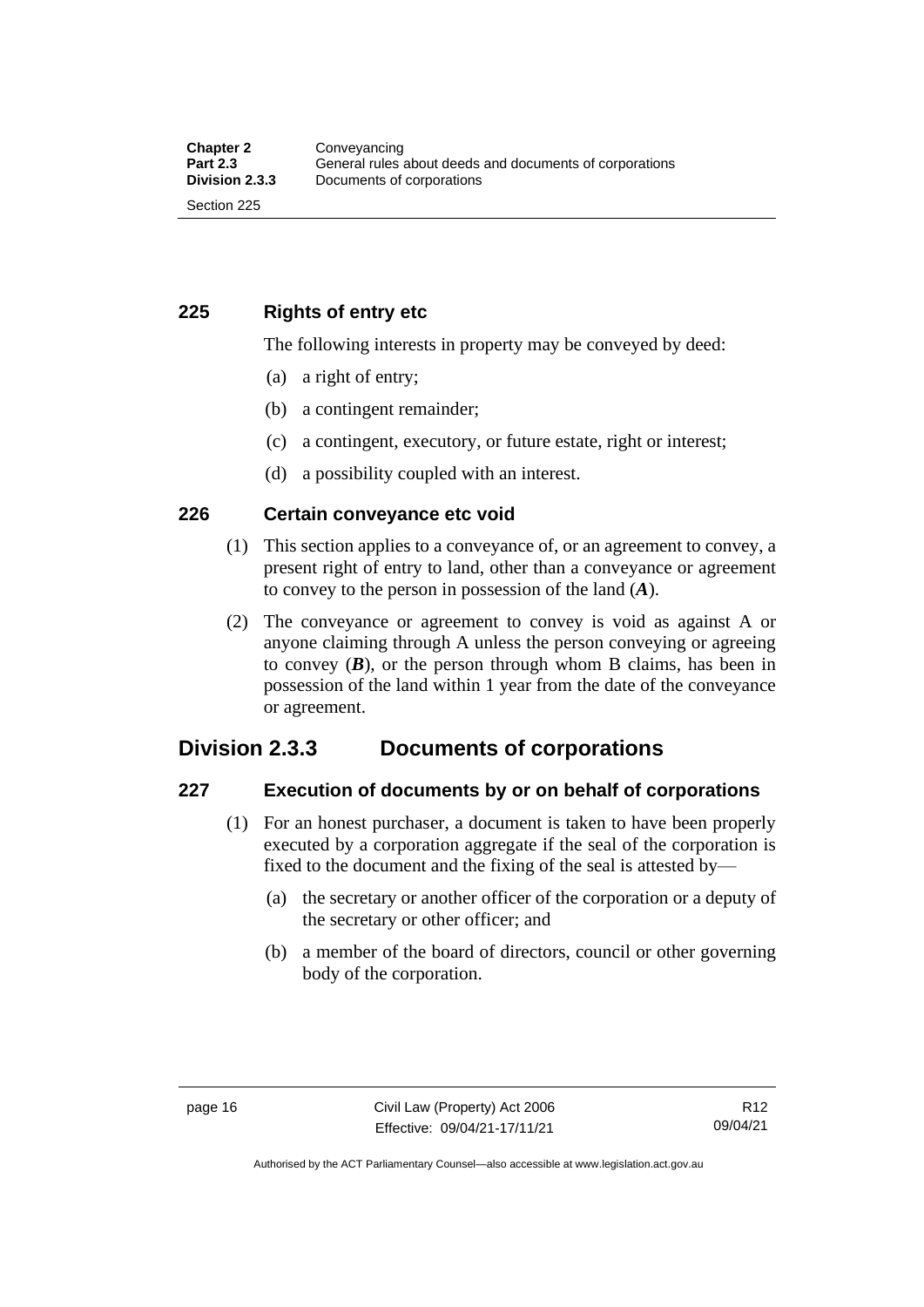- (2) If a document has attached to it a seal purporting to be the seal of a corporation aggregate and the fixing of the seal has been attested by people purporting to hold the positions mentioned in subsection (1), an honest purchaser may assume the document has been executed in accordance with subsection (1).
- (3) The board of directors, council or other governing body of a corporation aggregate may, by resolution or other means, appoint an agent to execute documents for the corporation, including registration copies of documents to which the corporation is a party.
- (4) If a person is authorised under a power of attorney or a statutory or other power to assure property for a corporation, the person may make the assurance by—
	- (a) signing it in his or her name in the presence of at least 1 attesting witness and stating in the assurance the power the person has to sign it for the corporation; and
	- (b) if the assurance is a deed—further executing the assurance in accordance with section 219 (Signature and attestation of deeds).
- (5) If a corporation aggregate is authorised under a power of attorney or a statutory or other power to assure property for someone else, an officer or employee of the corporation appointed for the purpose by the board of directors, council or other governing body of the corporation may assure the property for the other person.
- (6) If an assurance is made by an officer or employee who purports to be appointed under subsection (5), the assurance is taken, in relation to an honest purchaser, to have been made by a properly appointed officer or employee.
- (7) This section applies to deeds and other documents executed after 8 May 1958.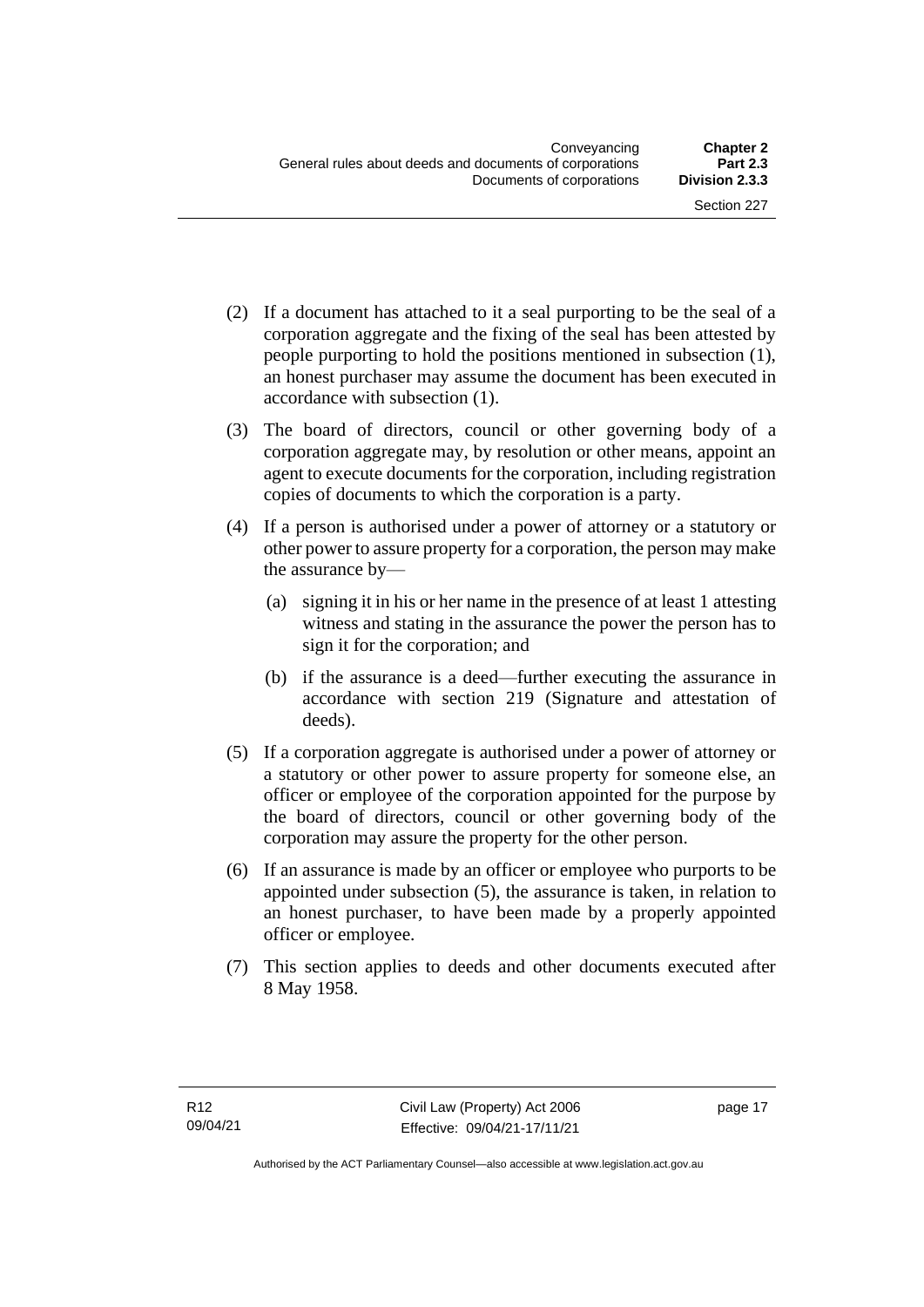- (8) This section does not limit the ways in which a company may execute a document (including a deed), and any method of execution authorised by law or by practice, or by the law, charter, constitution or other instrument establishing the corporation or regulating the affairs of the corporation, is (in addition to the methods authorised by this section) as effective as if this section had not been enacted.
	- *Note* The [Corporations Act,](http://www.comlaw.gov.au/Series/C2004A00818) s 127 provides how a company may execute documents (including deeds), and s 128 provides that a person is entitled to make certain assumptions in s 129 in relation to dealings with a company.

## <span id="page-27-0"></span>**Division 2.3.4 Powers of appointment**

#### <span id="page-27-1"></span>**228 Application—div 2.3.4**

This division applies to appointments made after 26 June 1986 under powers created before, on or after that day.

#### <span id="page-27-2"></span>**229 Appointments to be valid despite exclusion of object**

- (1) An appointment made under a power to appoint property among 2 or more objects is not invalid only because 1 or more objects of the power is not to take a share in the property.
- (2) This section does not affect a provision of the instrument creating the power that declares a share in the property from which an object of the power is not to be excluded.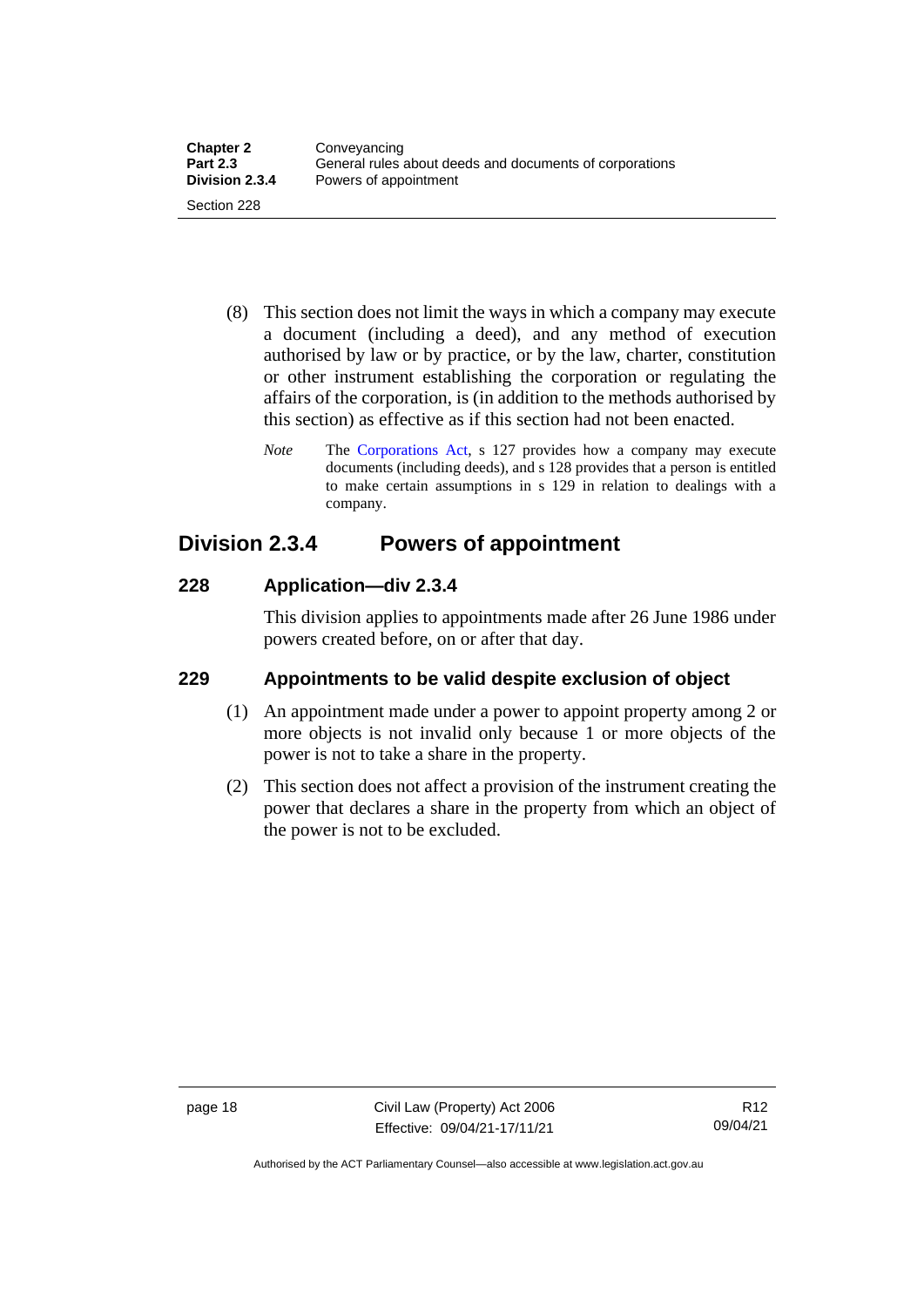## <span id="page-28-0"></span>**Part 2.4 Sales and other transactions**

## <span id="page-28-1"></span>**Division 2.4.1 Dispositions on trust for sale or with power of sale**

#### <span id="page-28-2"></span>**230 Meaning of** *purchaser* **for div 2.4.1**

In this division:

*purchaser* means a person who acquires an interest in or charge on property for money or money's worth.

#### <span id="page-28-3"></span>**231 Consents to execution of trust for sale etc**

- (1) If the consent of 3 or more people is required by a disposition for the execution of a trust for sale of property, or the exercise of a power of sale of property under a trust, then, for a purchaser, the consent of any 2 of those people to the execution of the trust or the exercise of the power or to the exercise of any statutory or other powers vested in the trustees is enough.
- (2) If a person whose consent is required by a disposition for the execution of a trust for sale of property, or the exercise of a power of sale of property under a trust, is a person with a legal disability, the person's consent is, for a purchaser, taken not to be required.
- (3) However, for the disposition mentioned in subsection (2), the trustees must get the consent of—
	- (a) if the person is a child—the parent or testamentary or other guardian of the child; or
	- (b) if the person is a person with a mental disability—the manager of the person's property under the *[Guardianship and](http://www.legislation.act.gov.au/a/1991-62)  [Management of Property Act 1991](http://www.legislation.act.gov.au/a/1991-62)*; or
	- (c) if there is no parent, guardian or manager—the Supreme Court.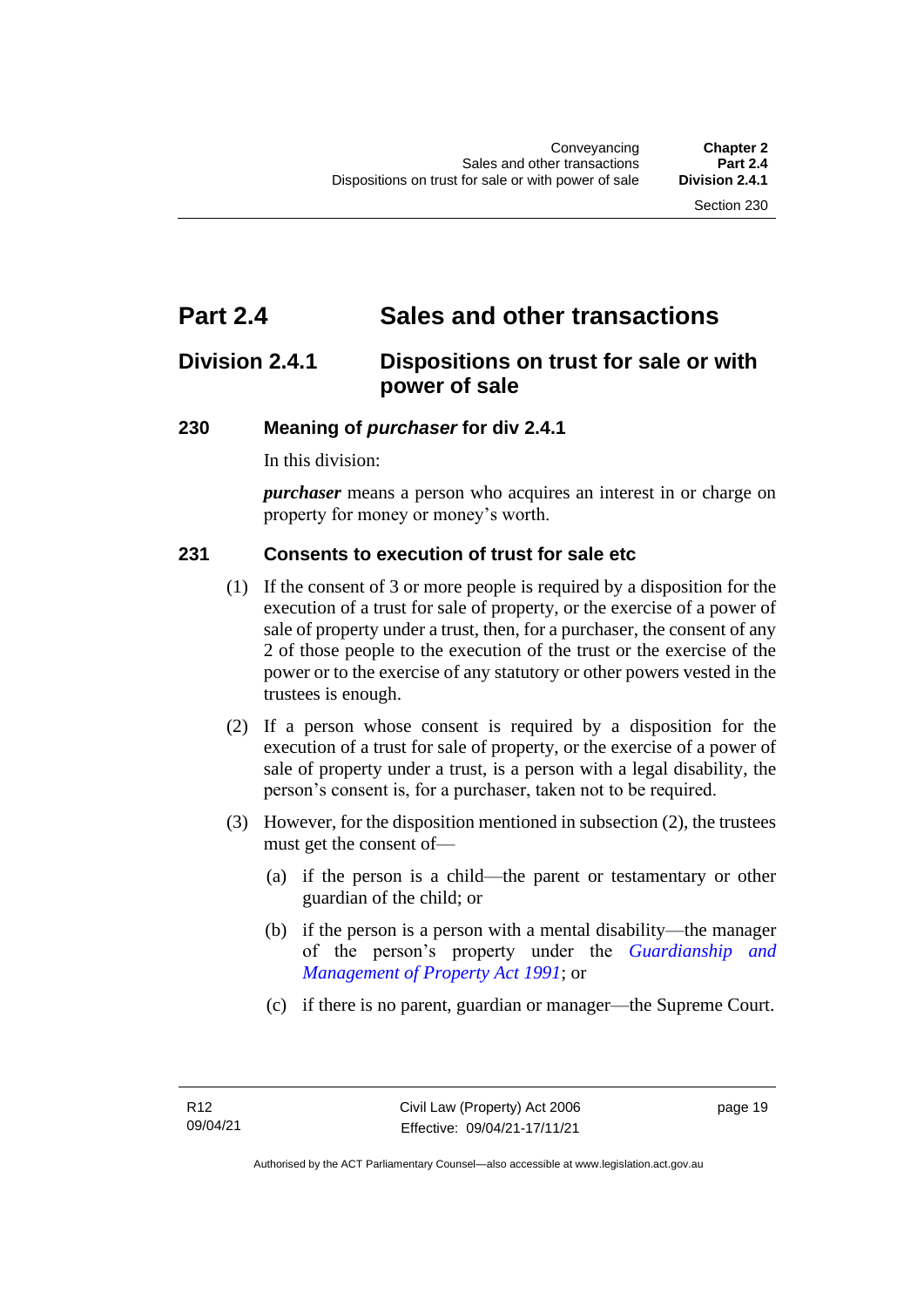#### <span id="page-29-0"></span>**232 Purchaser not to be concerned with trusts of proceeds of sale**

- (1) A purchaser of property from trustees for sale, or from trustees having a power of sale, need not be concerned with the trusts affecting the proceeds of sale or the income of the property until sale, whether or not the trusts are declared by the same instrument that created the trust for sale or the power of sale.
- (2) Despite anything to the contrary in the instrument (if any) creating a trust for sale of property, or a power of sale of property, or in the settlement of the proceeds of sale of property, proceeds of sale or other capital money may only be paid or applied by the direction of at least 2 trustees, unless the trust has only 1 trustee and—
	- (a) the trustee is a trust corporation; or
	- (b) the trustee was appointed as the sole trustee by the instrument creating the trust.
- (3) However, subsection (2) does not affect the right of a sole personal representative to give valid receipts for, or direct the application of, proceeds of sale or other capital money.
- (4) Also, subsection (2) does not make it necessary to have more than 1 trustee unless capital money arises on a transaction.

#### <span id="page-29-1"></span>**233 Settlements of personal property invested in land**

- (1) If a settlement contains a power to invest money in the purchase of land and land is purchased in the exercise of that power—
	- (a) the land is held by the trustees on trust for sale; and
	- (b) the net rents and profits from the land must, after paying the costs of repairs properly payable out of income, insurance and other outgoings, be paid or applied in the same way as the income of investments made from the sale price of the land would have been payable or applicable if the land had been sold and the proceeds invested other than in the purchase of land.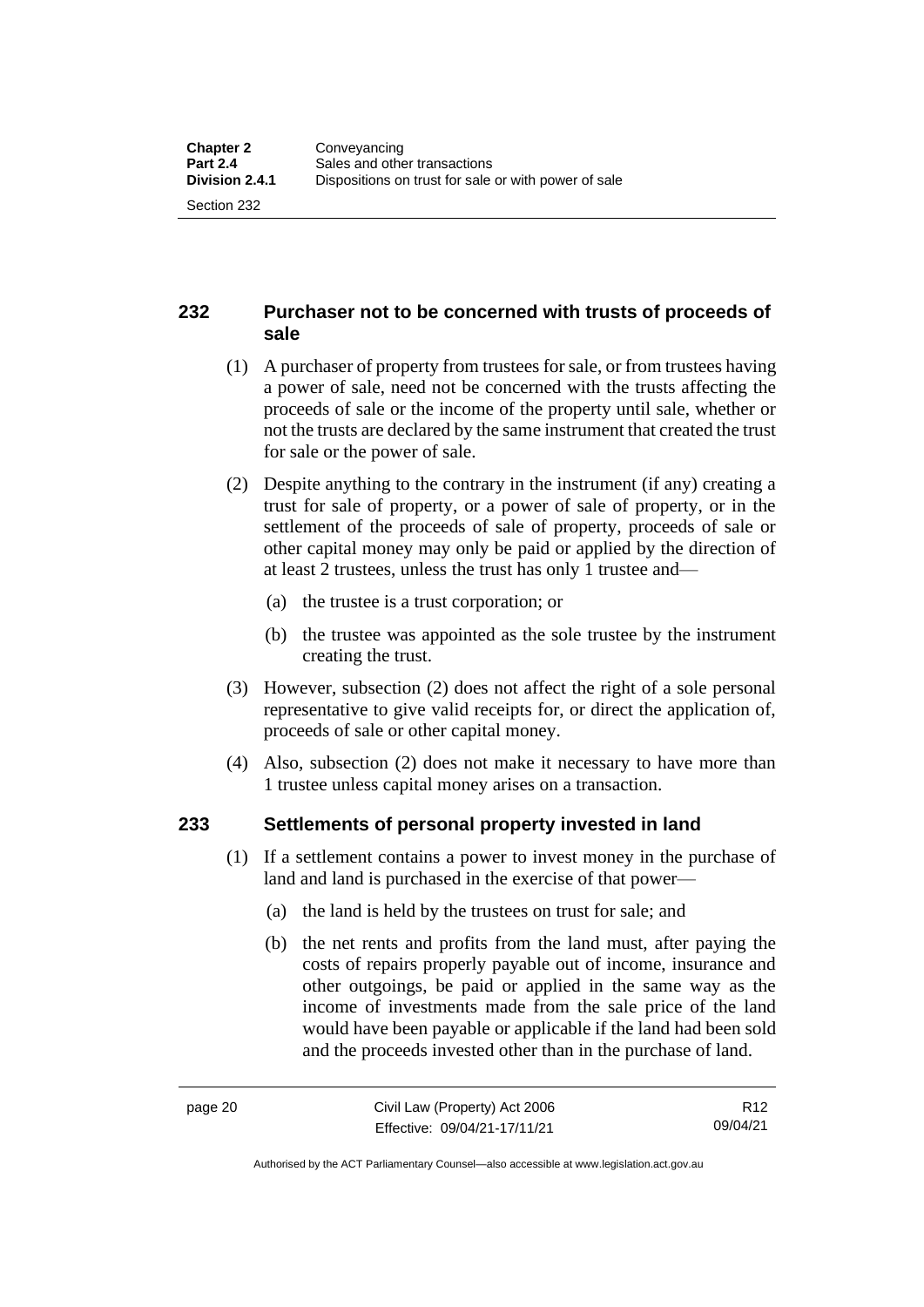- (2) This section applies unless the settlement provides to the contrary.
- (3) This section applies only to settlements commencing after 1 December 1957.

#### <span id="page-30-0"></span>**234 Powers given to trustees for sale**

- (1) If property under a disposition on trust for sale includes land, the trustees may take possession of, hold and manage the land until it is sold.
- (2) This section applies unless the disposition provides to the contrary.

#### <span id="page-30-1"></span>**235 Application of income of land under trust for sale**

- (1) The net rents and profits of land under a disposition on trust for sale must, after paying the costs of repairs properly payable out of income, insurance, and other outgoings, be paid or applied in the same way as the income of investments made from the sale price of the land would have been payable or applicable if the land had been sold and the proceeds invested other than in the purchase of land.
- (2) This section applies subject to any contrary intention in the disposition or in a settlement of proceeds of sale under the disposition.

#### <span id="page-30-2"></span>**236 Partition of land under trust for sale**

- (1) If the net proceeds of sale of land under a disposition on trust for sale have, under the trusts affecting the sale, become absolutely vested in possession in 2 or more people as joint tenants or tenants in common, the trustees for sale may, with the agreement of the people (if any) who are adults and not annuitants and who have interests in possession in the net rents and profits of the land until it is sold—
	- (a) partition the land remaining unsold or any part of it; and
	- (b) provide (by mortgage or otherwise) for the payment of equality money.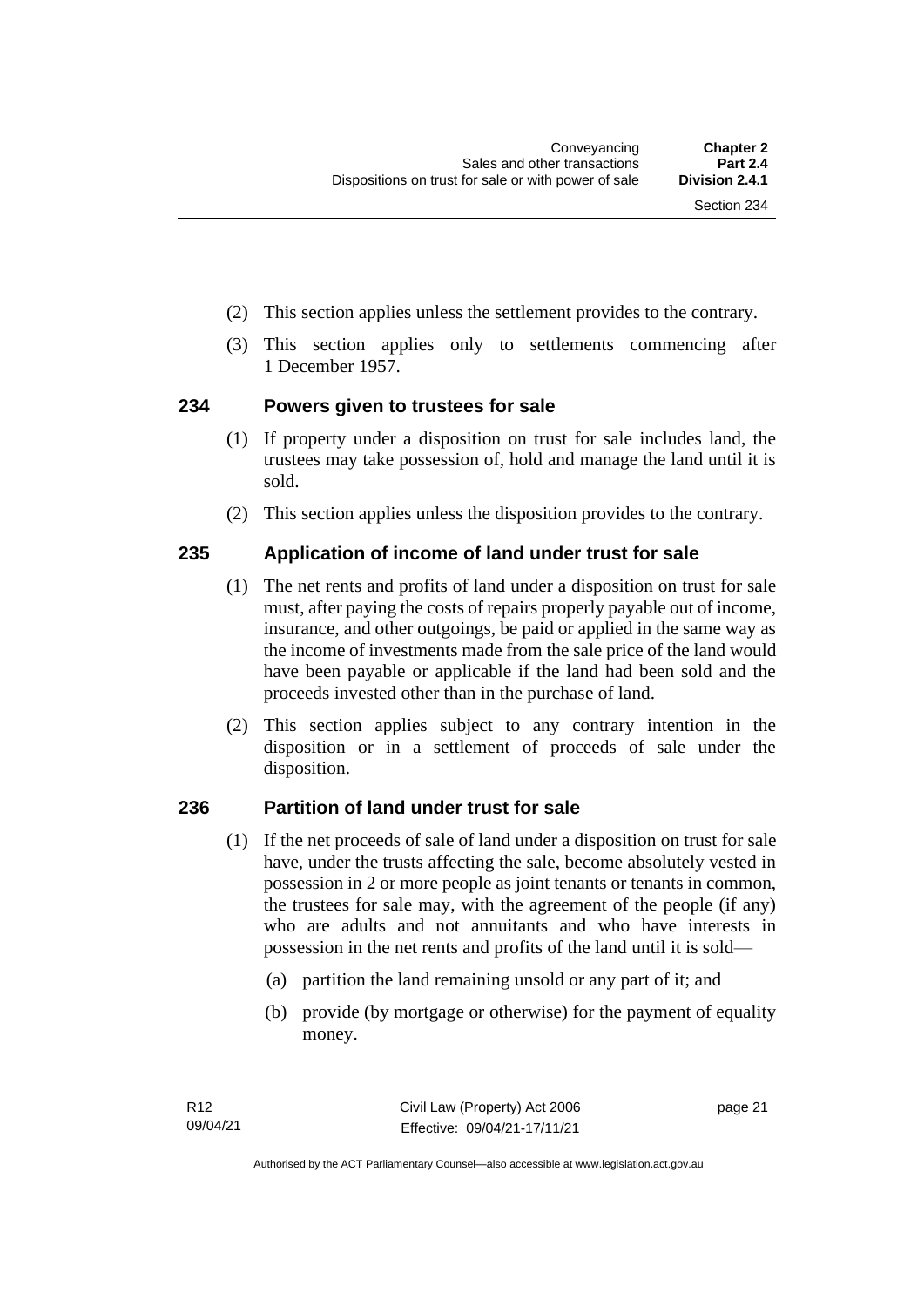- (2) On a partition being arranged under subsection (1), the trustees for sale must give effect to the partition by conveying the land partitioned in severalty (subject or not to any mortgage created to raise equality money) to the people entitled to it under the partition.
- (3) A purchaser of land partitioned under subsection (1) need not be concerned to inquire whether any agreement to the partition required by the subsection had been given.
- (4) If a share in the net proceeds belongs to a person who has a physical, mental, psychological or intellectual condition relevant to the *[Guardianship and Management of Property Act 1991](http://www.legislation.act.gov.au/a/1991-62)*, section 8, the trustees for sale are protected if they obtain the agreement of—
	- (a) the manager of the person's property under that Act; or
	- (b) if there is no manager—the Supreme Court.
- (5) If a share in the net proceeds is affected by an encumbrance, the trustees for sale may either—
	- (a) give effect to the encumbrance; or
	- (b) provide for the discharge of the encumbrance out of the property allotted in relation to the share.
- (6) If a share in the net proceeds is vested absolutely in a child, or in a person who cannot be found or identified, or about whom it is uncertain whether the person is living or dead, the trustees for sale may act for the child or person and keep land or other property that is the person's share.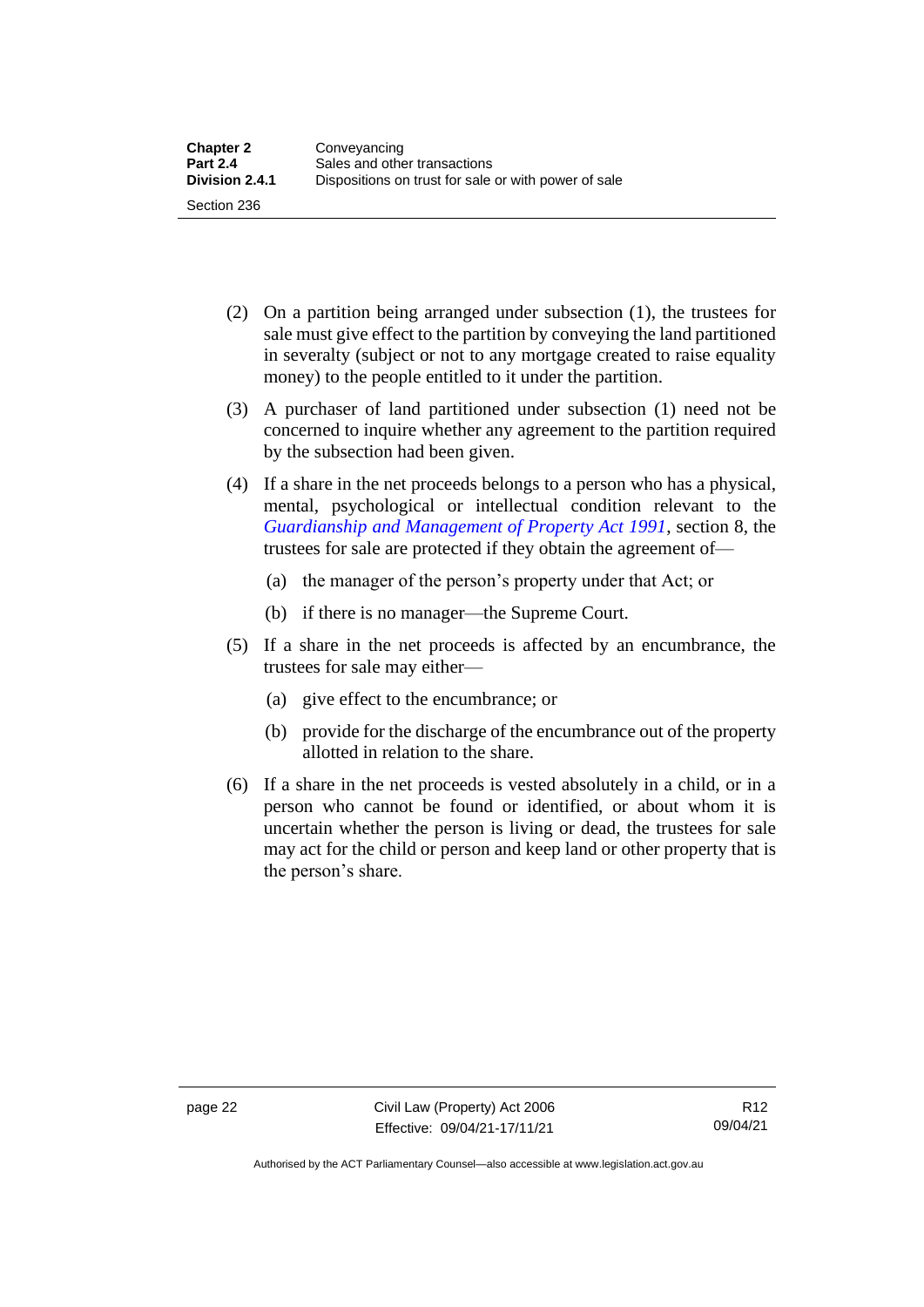#### <span id="page-32-0"></span>**237 Powers of Supreme Court if trustees for sale decline to exercise powers**

- (1) If trustees for sale decline to sell or exercise any of the powers given by section 234 (Powers given to trustees for sale) or section 236 (Partition of land under trust for sale), or any agreement cannot be obtained, an interested person may apply to the Supreme Court for—
	- (a) a vesting or other order to give effect to the proposed transaction; or
	- (b) an order directing the trustees for sale to exercise any of their powers.
- (2) The court may make any order it considers appropriate.

## <span id="page-32-1"></span>**Division 2.4.2 Voidable dispositions**

#### <span id="page-32-2"></span>**238 Meaning of** *purchaser* **for div 2.4.2**

In this division:

*purchaser* means a purchaser for valuable consideration, and includes a lessee, mortgagee or other person who, for valuable consideration, acquires an interest in property.

#### <span id="page-32-3"></span>**239 Voluntary dispositions to defraud creditors voidable**

- (1) A disposition of property made with intent to defraud creditors is voidable by a person prejudiced by the disposition.
- (2) However, this section does not apply to an interest in property disposed of to an honest purchaser who did not have, at the time of the disposition, notice of the intent to defraud creditors.
- (3) This section applies to a disposition of property made before or after the commencement of this section.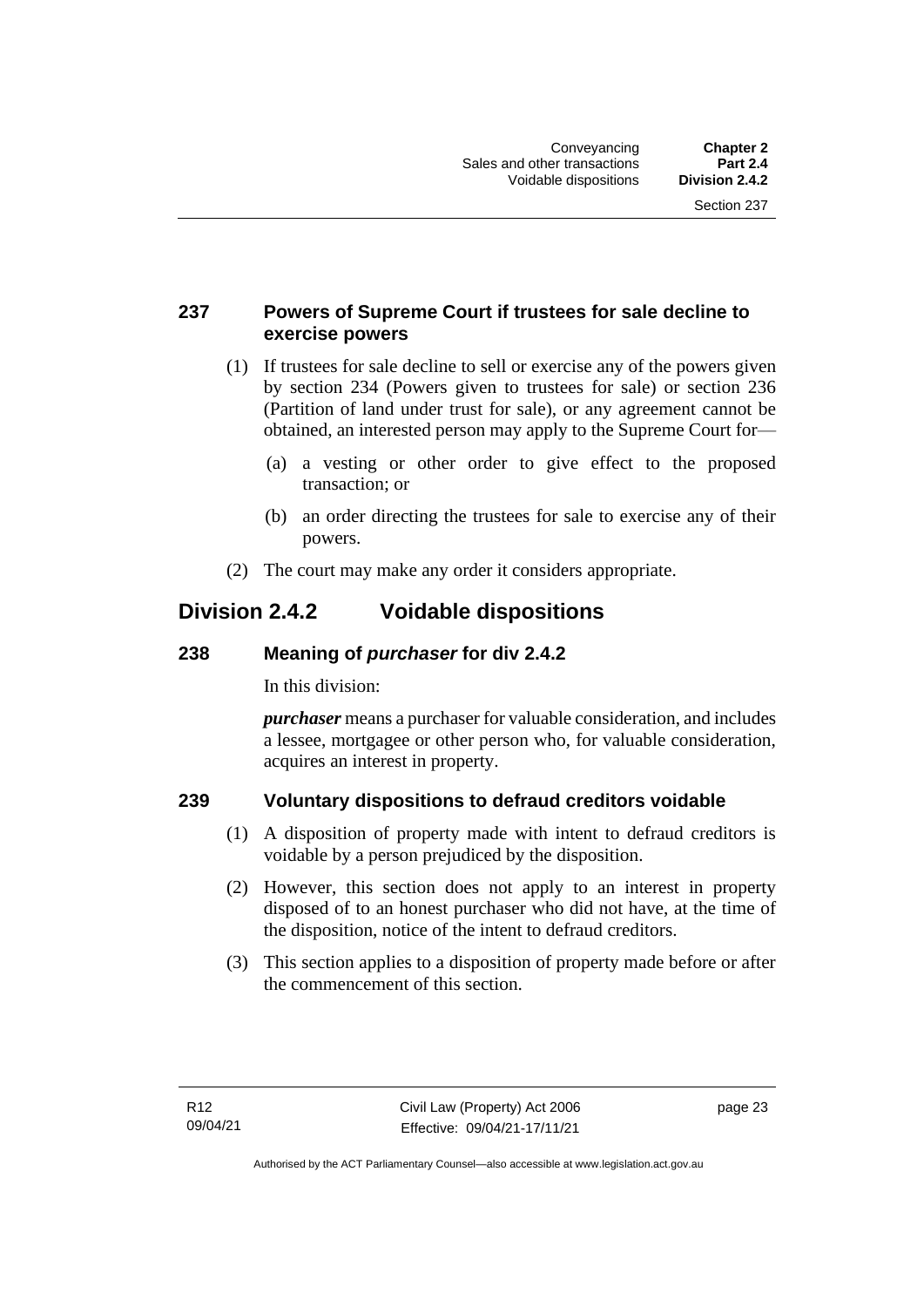#### <span id="page-33-0"></span>**240 Voluntary dispositions of land—how far voidable against purchasers**

- (1) A voluntary disposition of land made with intent to defraud a subsequent purchaser is voidable by that purchaser.
- (2) For this section, if the document by which a voluntary disposition of land is made is registered before a subsequent purchase of the land, the voluntary disposition is not taken to have been made with intent to defraud a subsequent purchaser—
	- (a) only because the disposition was not made for valuable consideration; or
	- (b) only because of the subsequent purchase.
- (3) This section applies to a disposition of land made before or after the commencement of this section.

#### <span id="page-33-1"></span>**241 Acquisitions of reversions at under value**

- (1) An acquisition of a reversionary interest in property honestly made for money or moneys worth must not be set aside only because it was made for less than full value.
- (2) This section does not affect the jurisdiction of a court to set aside or change unconscionable bargains.
- (3) In this section:

*reversionary interest* includes an expectancy or possibility.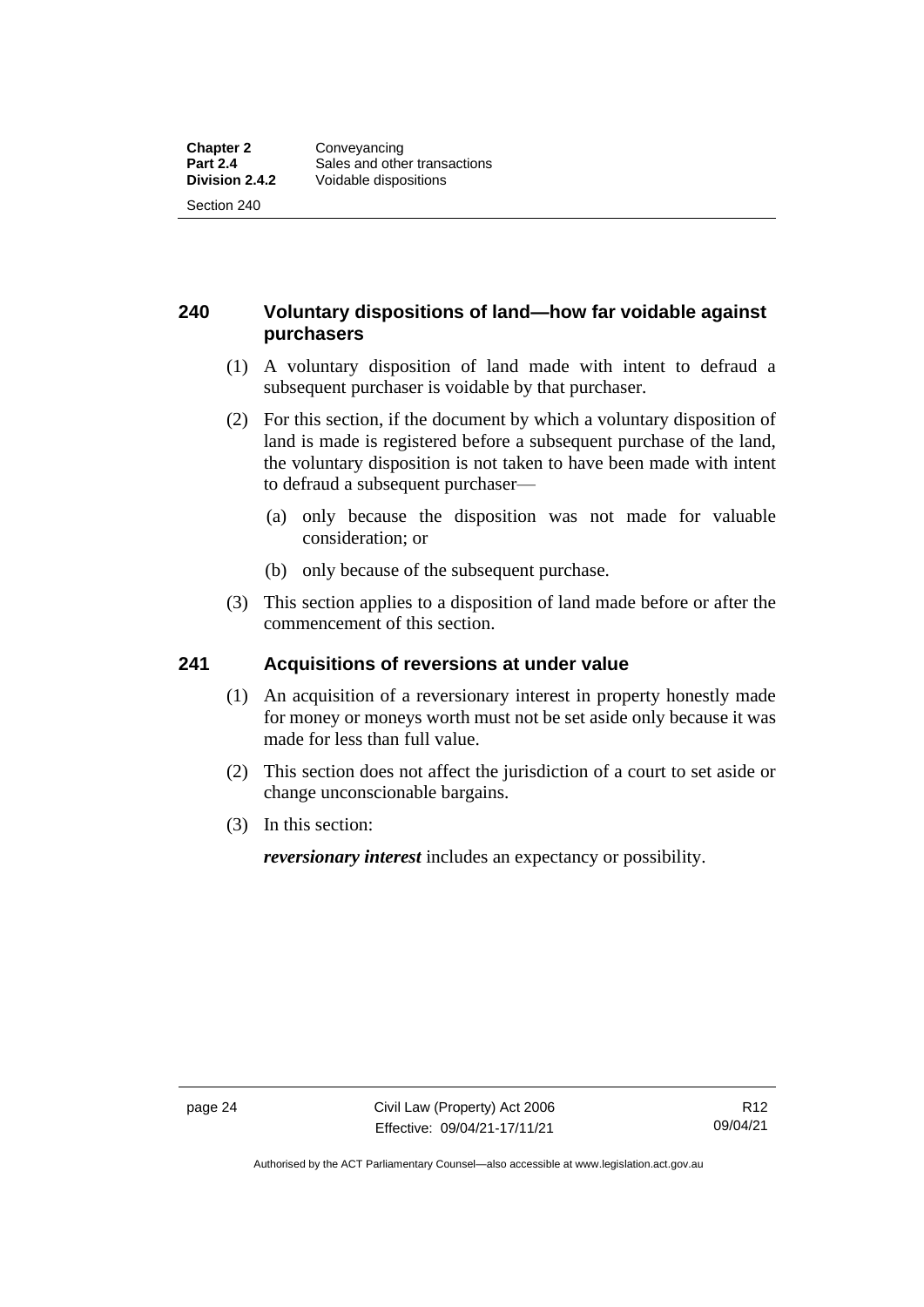## <span id="page-34-0"></span>**Part 2.5 Partition**

#### <span id="page-34-1"></span>**242 Definitions—pt 2.5**

In this part:

*interested person*, in relation to property, means a person with an interest in the property.

*proceeding for partition of property* includes a proceeding for sale of the property and distribution of the proceeds.

#### <span id="page-34-2"></span>**243 Court may order partition of land held in co-ownership**

If 2 or more people hold an interest in land as joint tenants or tenants in common, the Supreme Court may, on an application made by 1 or more of those people (the *applicants*)—

- (a) order a partition of the interest in the land held by the applicants; and
- (b) make any further orders, and give any consequential directions, it considers appropriate.

#### <span id="page-34-3"></span>**244 Power of Supreme Court to order sale instead of partition**

- (1) In a proceeding for partition of property, instead of ordering partition—
	- (a) the Supreme Court may, on the application of an interested person, order the sale of the property if the court considers that sale (and a distribution of the proceeds) would be more beneficial than partition because of—
		- (i) the nature of the property; or
		- (ii) the number of interested people; or
		- (iii) the absence or disability of an interested person; or
		- (iv) any other circumstances; and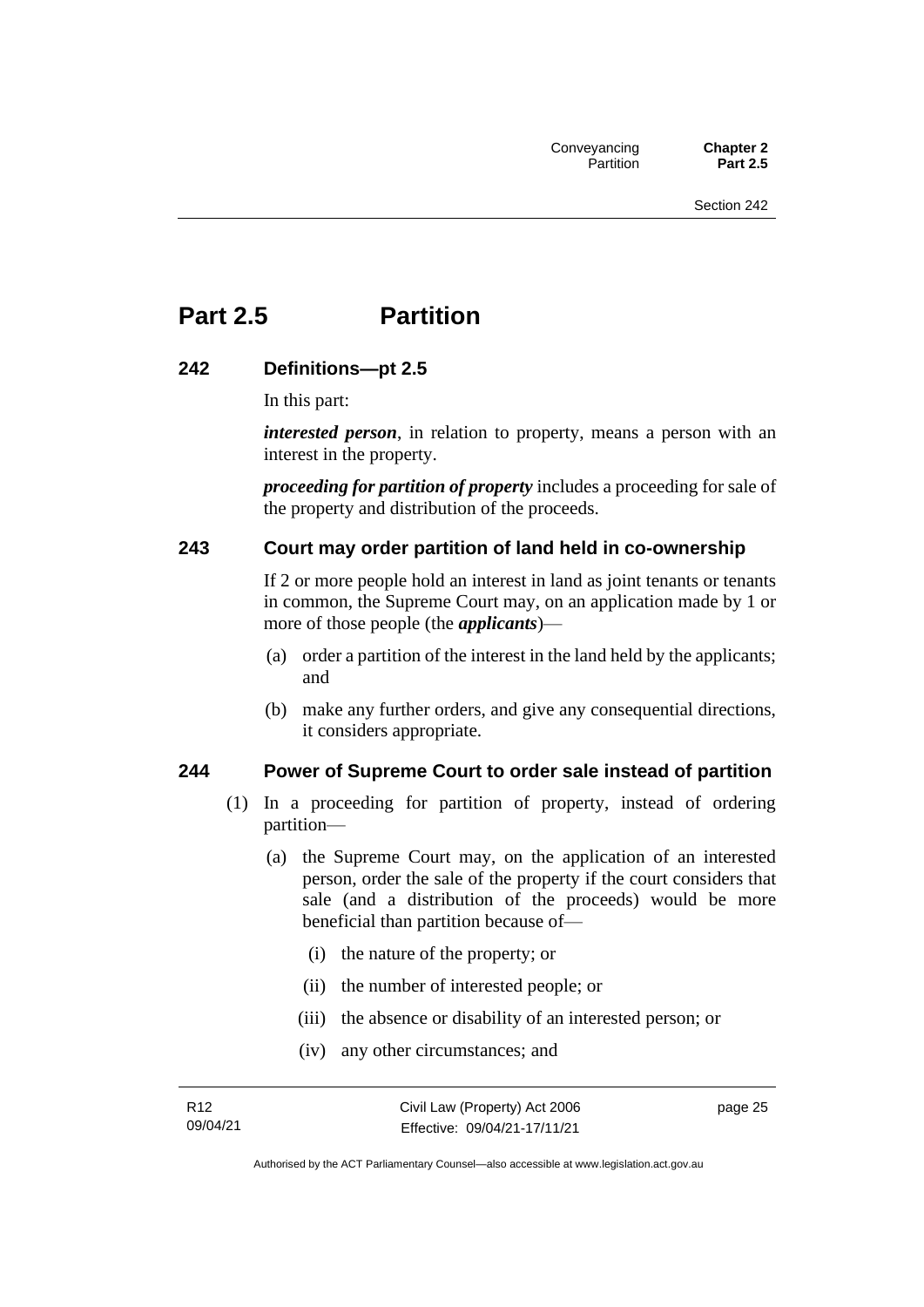#### **Chapter 2 Conveyancing**<br>**Part 2.5 Partition Partition**

Section 245

- (b) the court must (unless it sees good reason not to), on the application of interested people with a collective interest in the property of at least a half share in the property, order the sale of the property; and
- (c) the court may, on the application of an interested person, order the sale of the property unless other interested people agree to buy the share of the applying person.
- (2) The power of the Supreme Court to order the sale of property includes the power to order the sale of a part of the property and the partition of the rest of the property.
- (3) If the Supreme Court orders the sale of property, it may—
	- (a) appoint trustees to receive and apply proceeds of the sale; or
	- (b) give any consequential directions it considers appropriate, including, for example, directions about—
		- (i) the valuation of an interested person's share in the property; and
		- (ii) the application, investment and distribution of proceeds of sale.
- (4) In a proceeding for partition of property, it is sufficient to claim sale and distribution of the proceeds and it is not necessary to claim a partition.

#### <span id="page-35-0"></span>**245 Authority for interested person to bid**

- (1) The Supreme Court may allow an interested person in relation to property to bid at the sale of the property under this part on the conditions that the court considers appropriate, including, for example, conditions about—
	- (a) nonpayment of deposit; or
	- (b) setting off or accounting for the purchase money or any part instead of paying it; or

Authorised by the ACT Parliamentary Counsel—also accessible at www.legislation.act.gov.au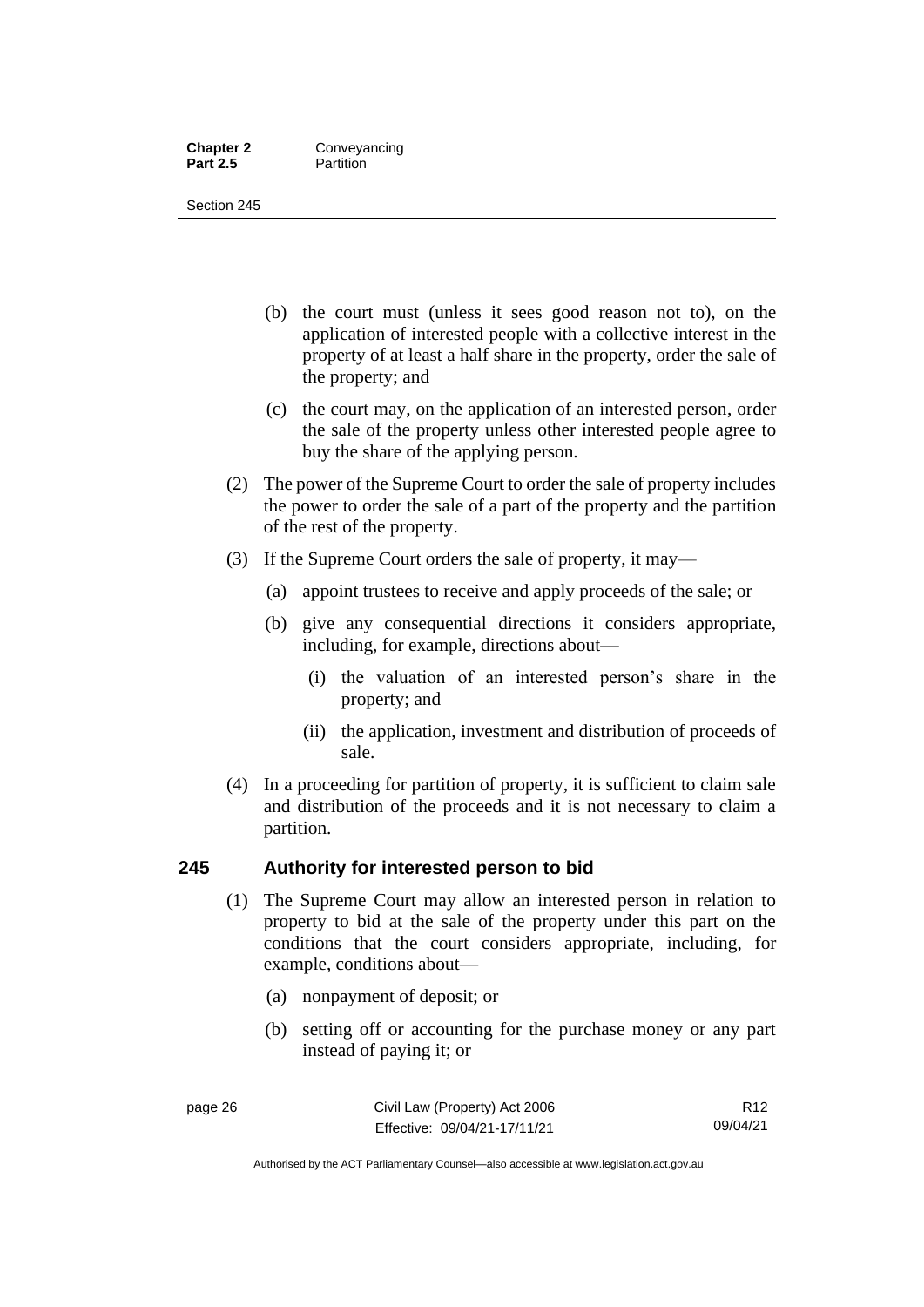- (c) anything else.
- (2) This section does not limit section 244 (3).

## **246 Parties to partition proceedings**

- (1) A person who, apart from this part, might have brought a proceeding for partition of property may bring the proceeding against any interested person without serving any other interested person.
- (2) A defendant in a proceeding cannot object for want of parties.

## **247 Several sales in same partition proceeding**

- (1) This section applies if, in a proceeding for partition of property—
	- (a) 2 or more sales are made; and
	- (b) a person (the *excluded person*) is excluded from participation in the proceeds of any of the sales (the *excluded sale*).
- (2) If the excluded person establishes the person's claim to take part in the proceeds of another of the sales, the shares of the other people interested in the proceeds of that sale must be reduced to the extent that their share of the proceeds of the excluded sale were increased by the exclusion of the excluded person from the proceeds of that sale.
- (3) The amount mentioned in subsection (2) must be put towards payment to the excluded person of the share of the proceeds of the excluded sale that the person would have been entitled to if the person had not been excluded.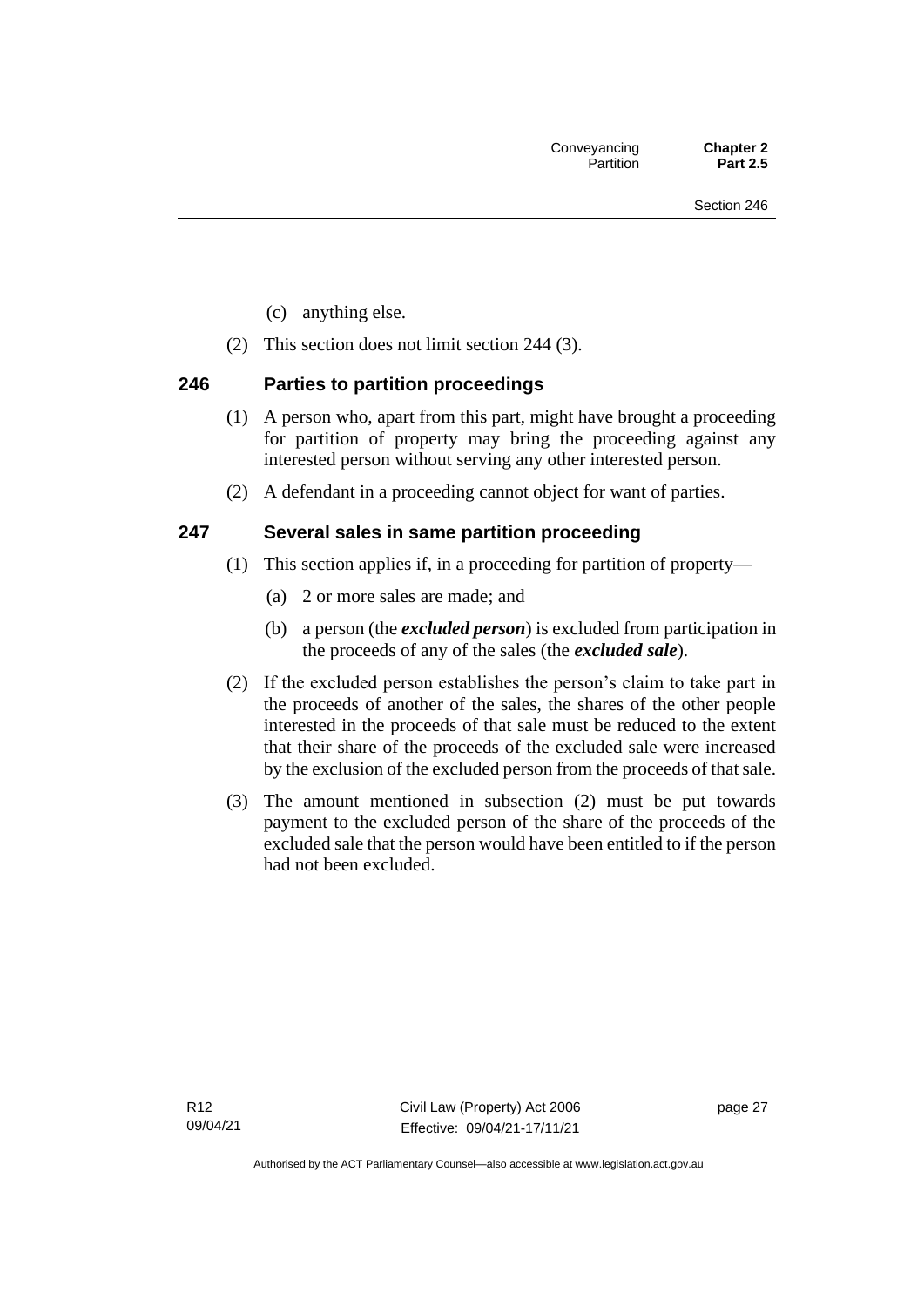**Chapter 2 Conveyancing**<br>**Part 2.6 Apportionment** Apportionment

Section 248

# **Part 2.6 Apportionment**

#### **248 Definitions—pt 2.6**

In this part:

*annuity* includes salary and pension.

*dividend* includes—

- (a) a payment called a dividend or bonus; and
- (b) a payment otherwise made out of the revenue of a company that is divisible between members of the company, whether or not a payment of that kind is usually made or declared at fixed times;

but does not include a return of capital.

*rent* includes—

- (a) a payment under a rent charge or for rent service; and
- (b) a periodical payment in the nature of rent, or instead of rent.

#### **249 Application of pt 2.6 to dividends of companies**

For this part, the divisible revenue mentioned in section 248, definition of *dividend*, paragraph (b) is taken to have accrued by equal daily increments during the period in relation to which the payment out of revenue is declared or expressed to be made.

#### **250 Income apportionable in relation to time**

All rents, annuities dividends and other periodical payments in the nature of income (whether reserved or made payable by an instrument or otherwise) are, like interest on an amount lent, taken to accrue from day-to-day, and must be apportioned in relation to time accordingly.

Authorised by the ACT Parliamentary Counsel—also accessible at www.legislation.act.gov.au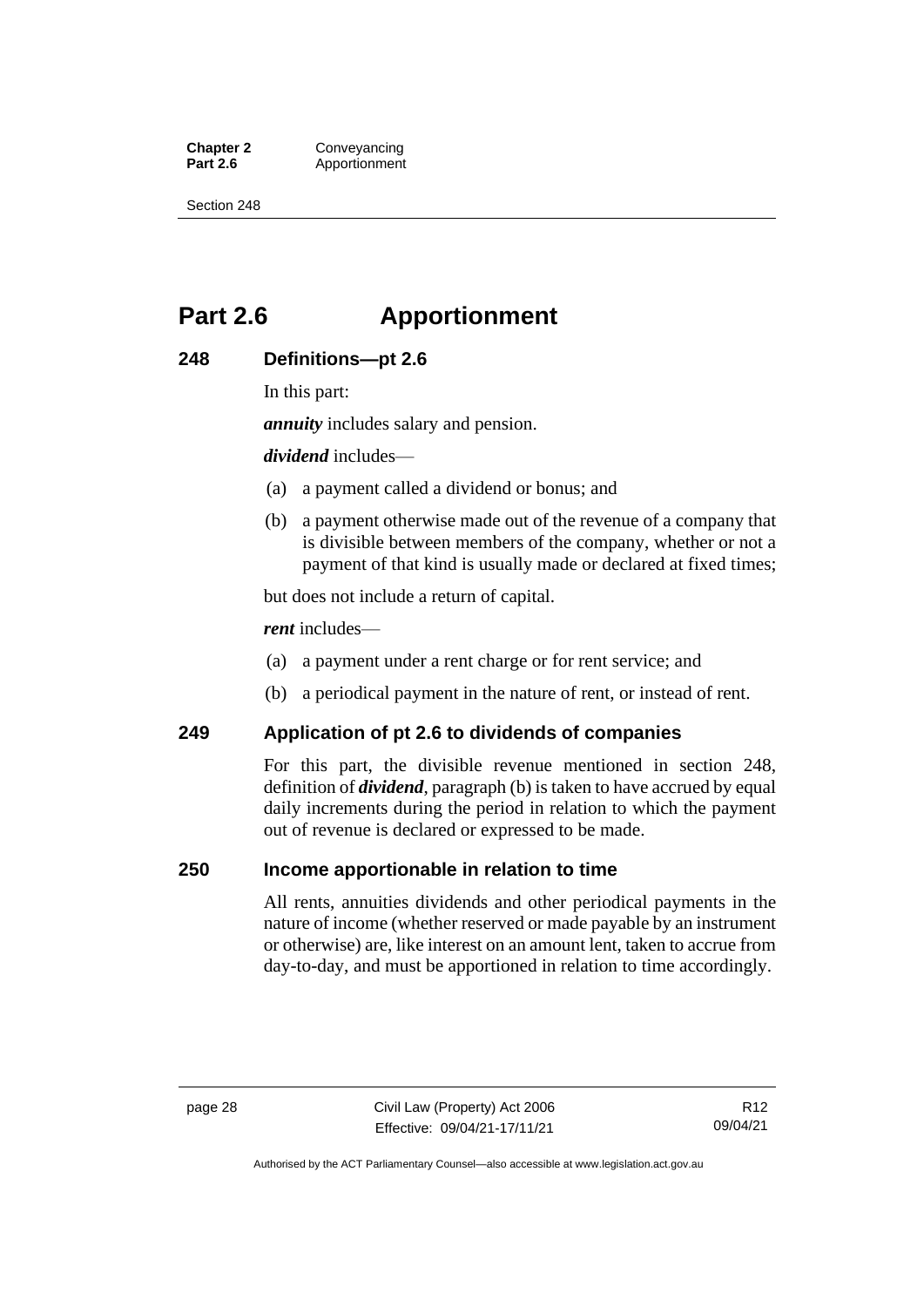## **251 Time when apportioned part is payable**

An apportioned part of a payment mentioned in section 250 is payable or recoverable—

- (a) if the payment is a continuing payment—when the entire portion of which the apportioned part forms part becomes payable; or
- (b) if the payment is terminated by re-entry, death or otherwise when the next entire portion of the payment would have become payable if it had not been terminated.

## **252 Recovery of apportioned parts**

(1) In this section:

*lessor* means the person who, if the rent for any land had not been apportionable, would have been entitled to the entire or continuing rent for the land.

#### *person* includes—

- (a) the person's personal representatives, successors and assigns; and
- (b) the personal representatives, successors and assigns of a person whose interest ended on that person's death.
- (2) The person entitled to an apportioned part of a payment mentioned in section 250 (Income apportionable in relation to time) may recover the part, when payable, in the same way as the person could recover the entire payment if entitled to it.
- (3) However, an apportioned part of a payment of rent for land is not by itself recoverable from the person liable to pay the rent, but may be recovered from that person by the lessor together with the remaining part of the payment.
- (4) If the lessor does so, the person entitled to the apportioned part may then recover it from the lessor.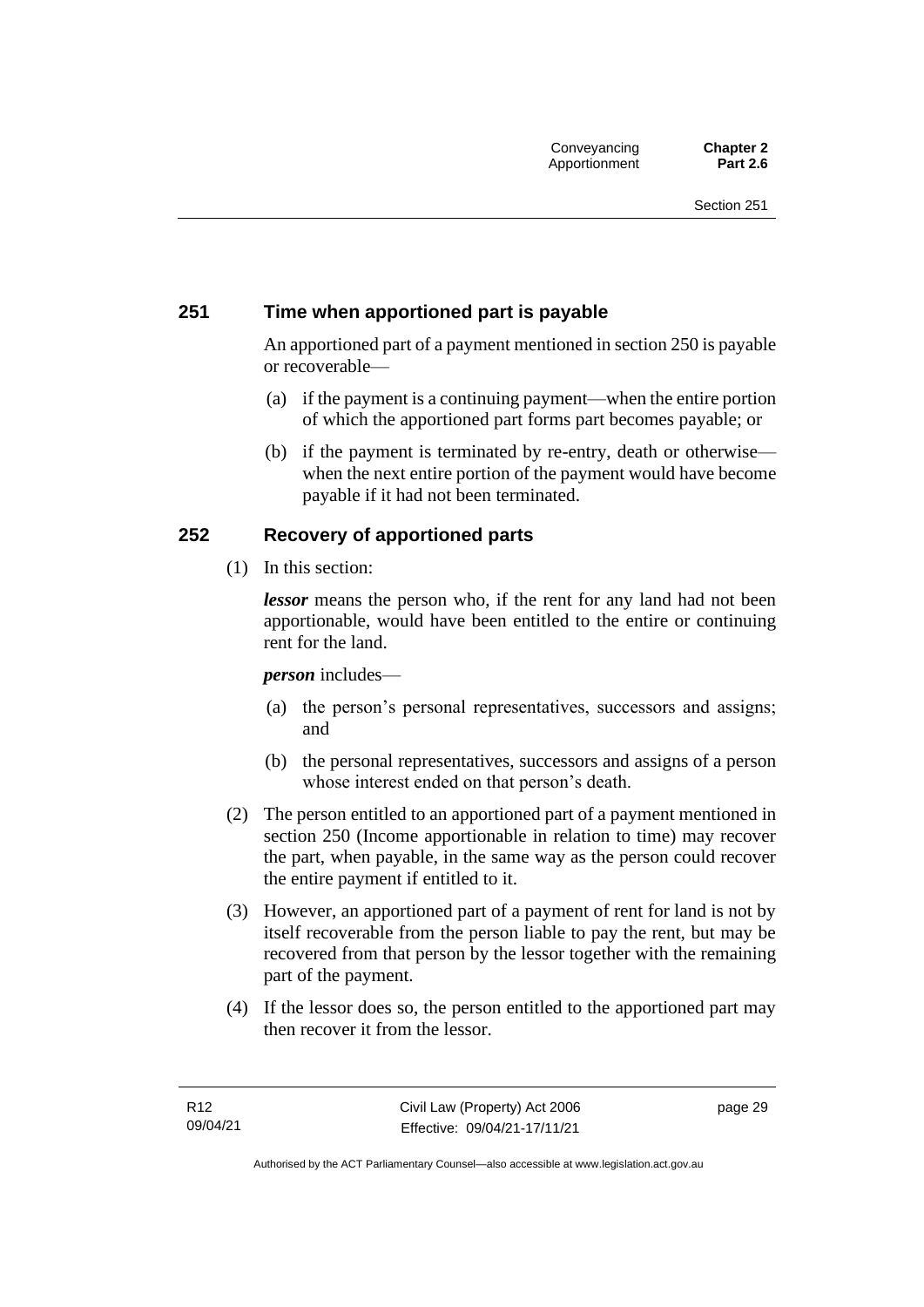**Chapter 2 Conveyancing**<br>**Part 2.6 Apportionment Part 2.6** Apportionment

Section 253

## **253 Exceptions and application**

- (1) This part does not make apportionable an annual amount payable under a policy of assurance.
- (2) This part does not apply to any case in which it is expressly stipulated that apportionment is not to take place.

page 30 Civil Law (Property) Act 2006 Effective: 09/04/21-17/11/21

R12 09/04/21

Authorised by the ACT Parliamentary Counsel—also accessible at www.legislation.act.gov.au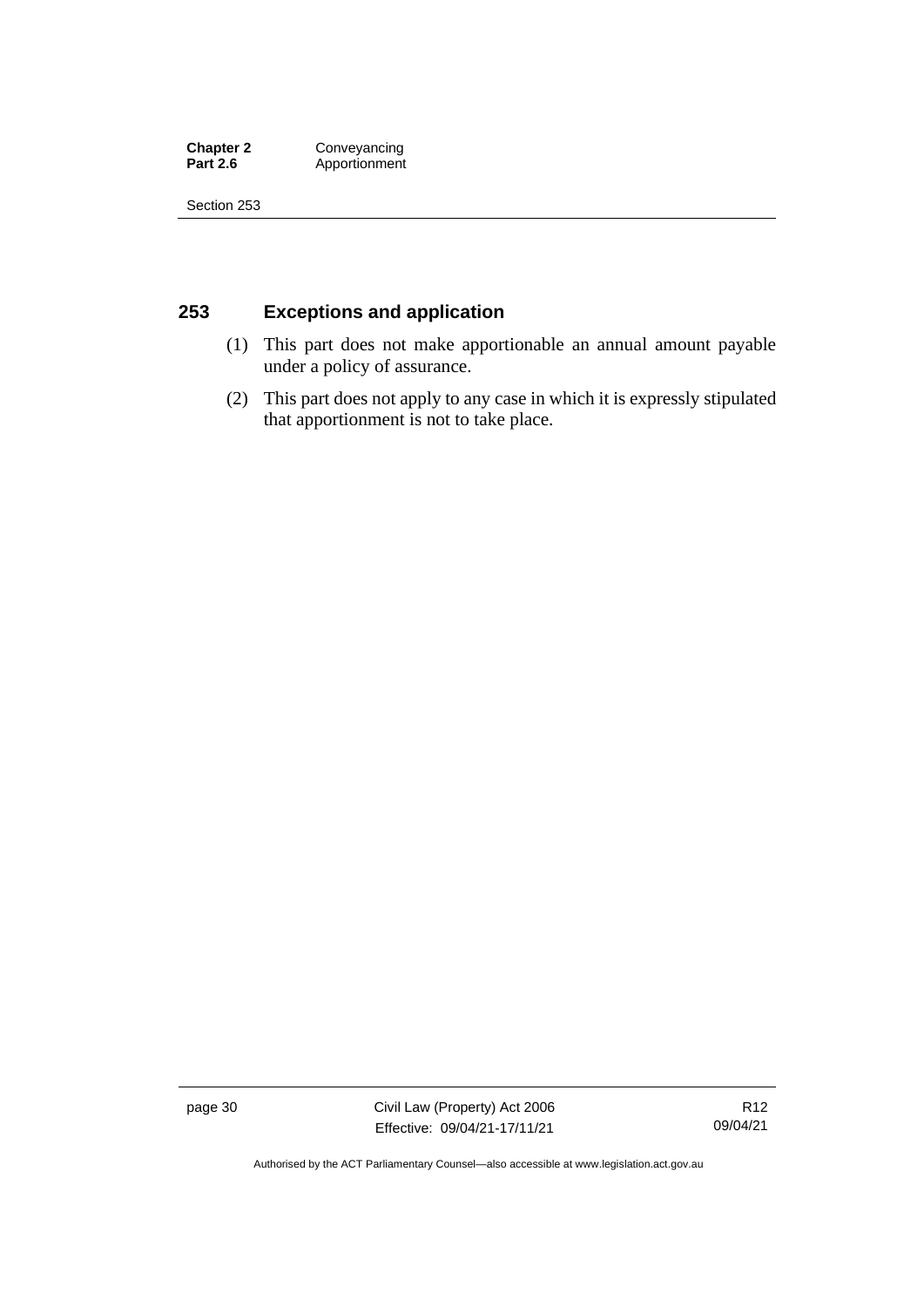# **Part 2.7 Children and children's property**

## **254 Receipts by certain children**

A child in a domestic partnership has power to give valid receipts for all income (including statutory accumulations of income made during childhood) to which the child may be entitled as if the child were an adult.

## **255 Management of land during childhood**

- (1) This section applies if—
	- (a) a beneficial interest in land is held in trust for a child; and
	- (b) the trustees of the beneficial interest are—
		- (i) if the settlement that created the interest appointed trustees of the interest—the trustees appointed; or
		- (ii) if the settlement that created the interest did not appoint trustees of the interest but there are trustees of the settlement—the trustees of the settlement, unless the settlement or an order of the Supreme Court that appointed the trustees of the settlement or their predecessors in office provides otherwise; or
		- (iii) in any other case—people appointed as trustees of the beneficial interest by the Supreme Court on the application of a litigation guardian of the child.

*Note Settlement* is defined in s 200.

- (2) The trustees of the interest may take possession of, hold and manage the land for the child.
- (3) This section does not apply so far as a contrary intention appears from the settlement that created the beneficial interest of the child.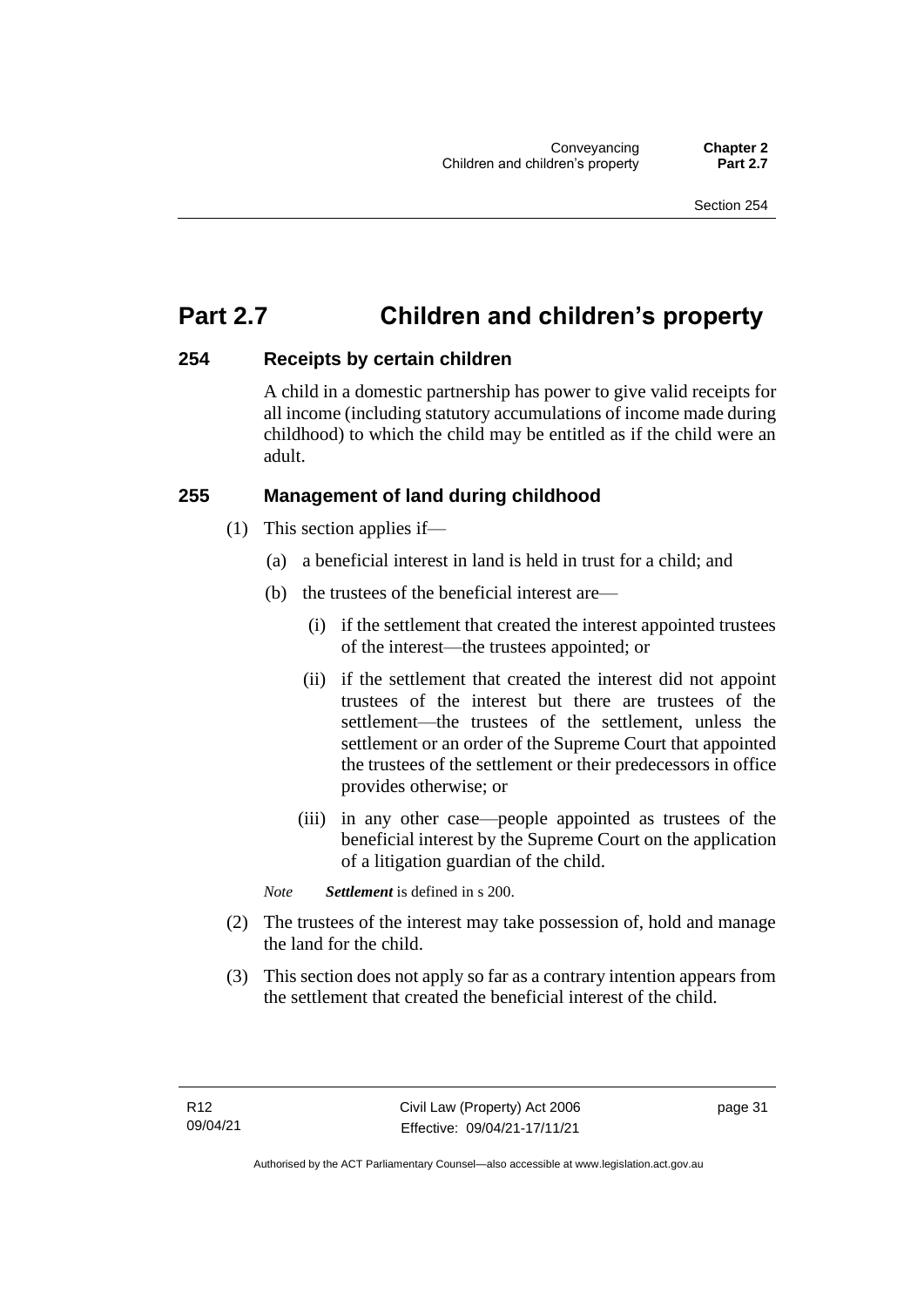#### **256 Power to appoint trustees of child's property**

- (1) This section applies if—
	- (a) a child is absolutely entitled under the will, or on the intestacy, of a person (the *deceased person*) to a devise or legacy, or to the residue of the estate of the deceased person, or to a share in the deceased person's estate; and
	- (b) the devise, legacy, residue or share is not, under a will of the deceased person, devised or bequeathed to trustees for the child.
	- *Note* A *devise* is a disposal of real property by a will. To *bequeath* property is to dispose of personal property (ie property other than real property) by a will.
- (2) The personal representatives of the deceased person may, by registered deed, appoint a trust corporation or 2 or more individuals (not more than 4), or both, to be—
	- (a) trustees of the devise, legacy, residue or share for the child; and
	- (b) trustees for section 255 (Management of land during childhood) of any land devised or any land that is, or forms part of, the residue or share.
- (3) If a trust corporation, or a trust corporation and 1 or more individuals, are the personal representatives of the deceased person, the personal representatives may, by registered deed, appoint the trust corporation either alone or with 1 or 2 individuals to be the trustees for the child.
- (4) The personal representatives of the deceased person may—
	- (a) appoint 1 or more of themselves to be trustees under subsection (2); or
	- (b) appoint 1 or 2 of themselves who are individuals to be trustees under subsection (3).

Authorised by the ACT Parliamentary Counsel—also accessible at www.legislation.act.gov.au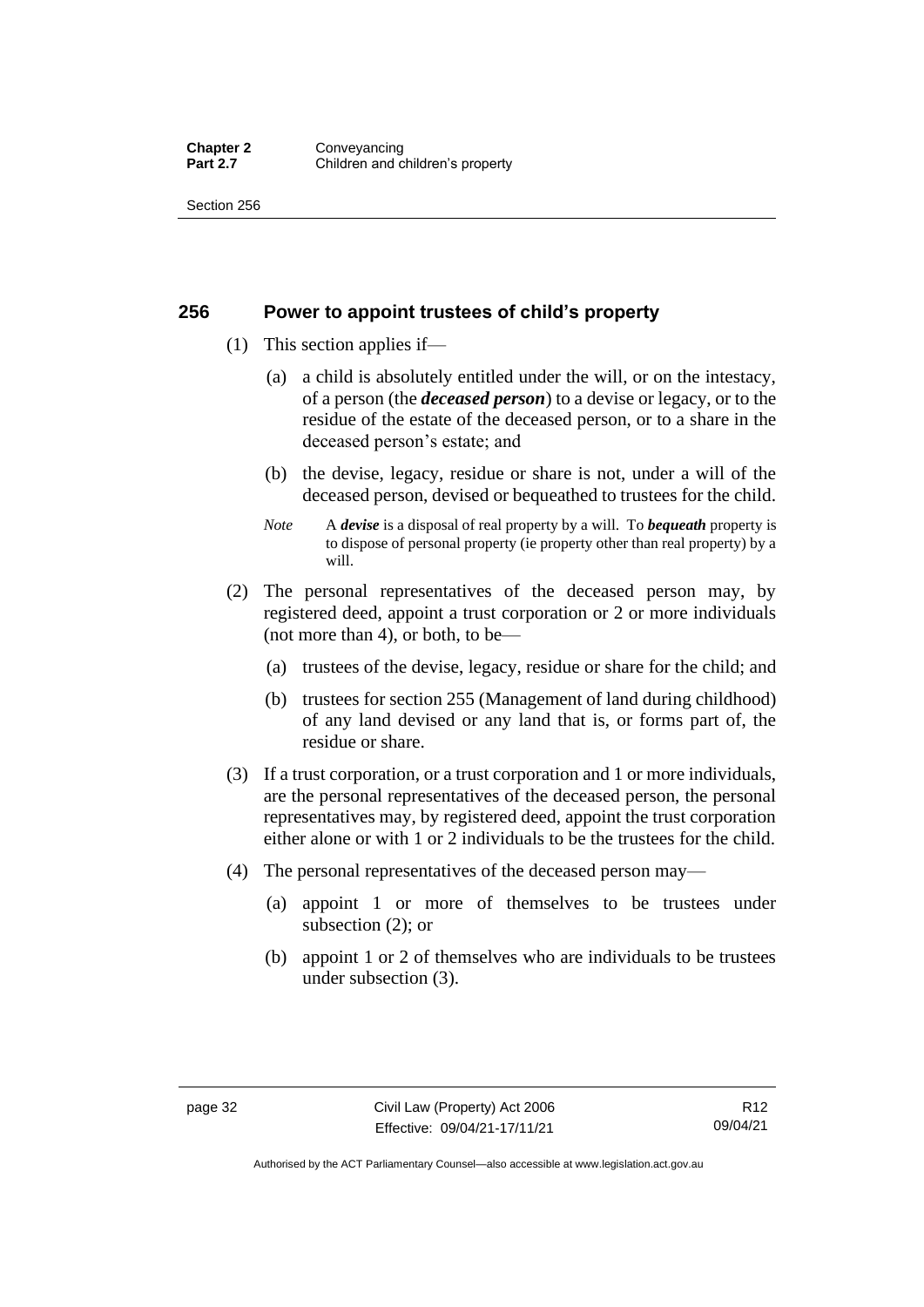- (5) On the appointment—
	- (a) the *[Trustee Act 1925](http://www.legislation.act.gov.au/a/1925-14)*, section 9 (Vesting on appointment and retirement) applies to the vesting in the trustees of the devise, legacy, residue or share; and
	- (b) the personal representatives, in that capacity, are discharged from further liability in relation to the devise, legacy, residue or share; and
	- (c) the rights of the child in relation to the devise, legacy, residue or share are restricted to the property that, under this section and the *[Trustee Act 1925](http://www.legislation.act.gov.au/a/1925-14)*, section 9, is vested in the trustees for the child and do not extend to any other property; and
	- (d) the devise, legacy, residue or share may be kept in its existing form or converted into money and the money invested in accordance with the *[Trustee Act 1925](http://www.legislation.act.gov.au/a/1925-14)*.
- (6) If land held under the *[Land Titles Act 1925](http://www.legislation.act.gov.au/a/1925-1)* is affected by a registered deed mentioned in this section, the registrar-general must, as the registrar-general considers appropriate—
	- (a) make an entry in the register of the vesting of the land; or
	- (b) enter or withdraw caveats.
- (7) However, the registrar-general is not required to comply with subsection (6) unless the person the land is to be vested in—
	- (a) asks, in writing, that the entry be made; and
	- (b) gives any evidence supporting the request that the registrar-general reasonably requires; and
	- (c) gives any notice of the request that the registrar-general reasonably requires to be given.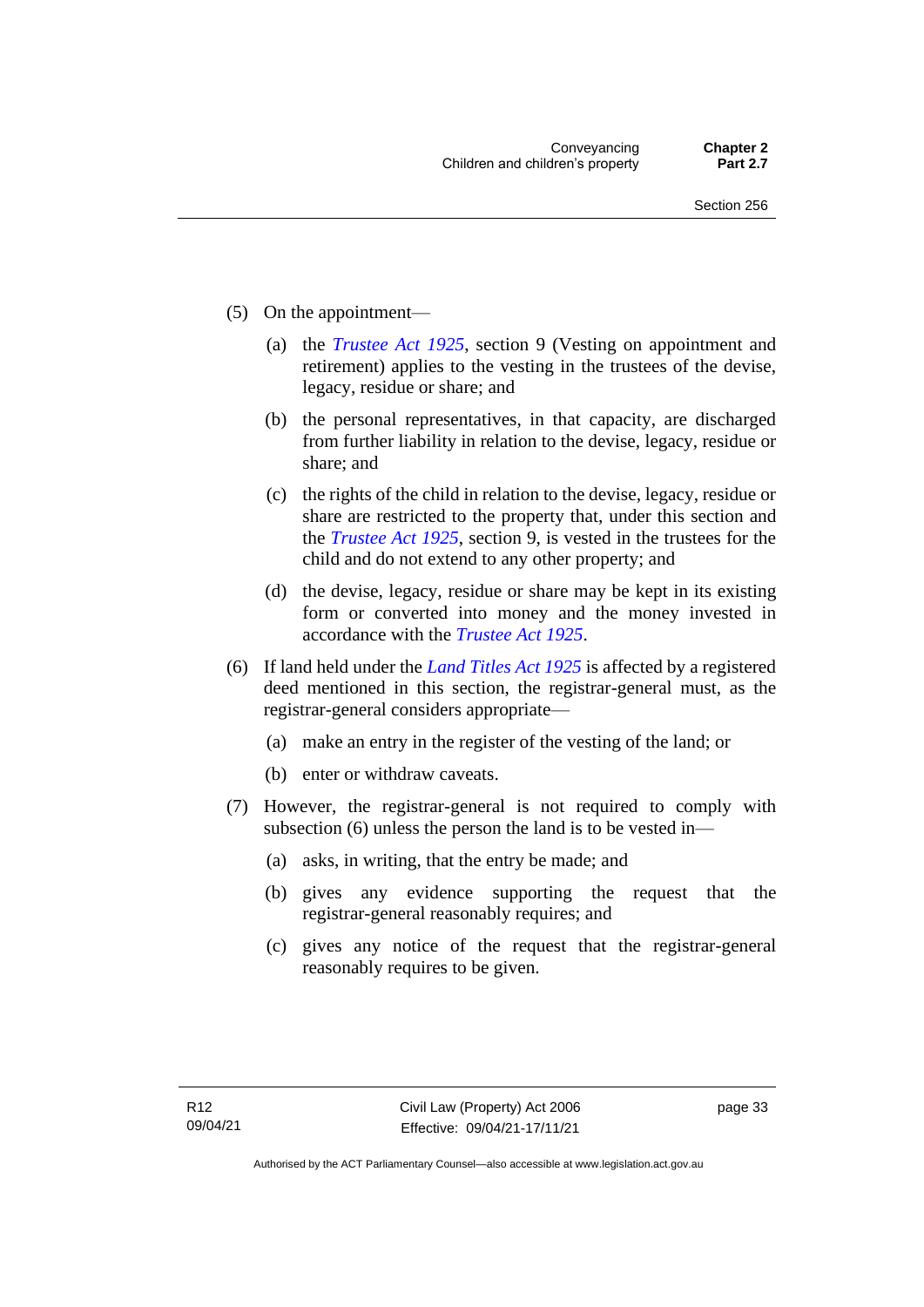(8) In this section:

*registered deed* means a deed registered under the *[Registration of](http://www.legislation.act.gov.au/a/1957-13)  [Deeds Act 1957](http://www.legislation.act.gov.au/a/1957-13)*.

*trust corporation* does not include the public trustee and guardian.

## **257 Powers and duties of guardian**

- (1) A guardian of a child—
	- (a) may take into the guardian's custody, and may manage, the child's real and personal property (other than property held by a trustee under a trust) until the guardian stops being the guardian of the child; and
	- (b) holds any of the child's real and personal property that comes into the guardian's custody as trustee for the child; and
	- (c) may bring a proceeding necessary to give effect to all or any of the guardian's powers under this section, including the guardian's powers as trustee for the child; and
	- (d) is responsible for accounting to the child, when the child becomes an adult, for the guardian's custody and management of the property.
- (2) Subsection (1) does not apply in relation to—
	- (a) the director-general responsible for administering the *[Children](http://www.legislation.act.gov.au/a/2008-19)  [and Young People Act 2008](http://www.legislation.act.gov.au/a/2008-19)*, when the director-general has longterm care responsibility for a child because of that Act; or
	- (b) a testamentary guardian of a child.

Authorised by the ACT Parliamentary Counsel—also accessible at www.legislation.act.gov.au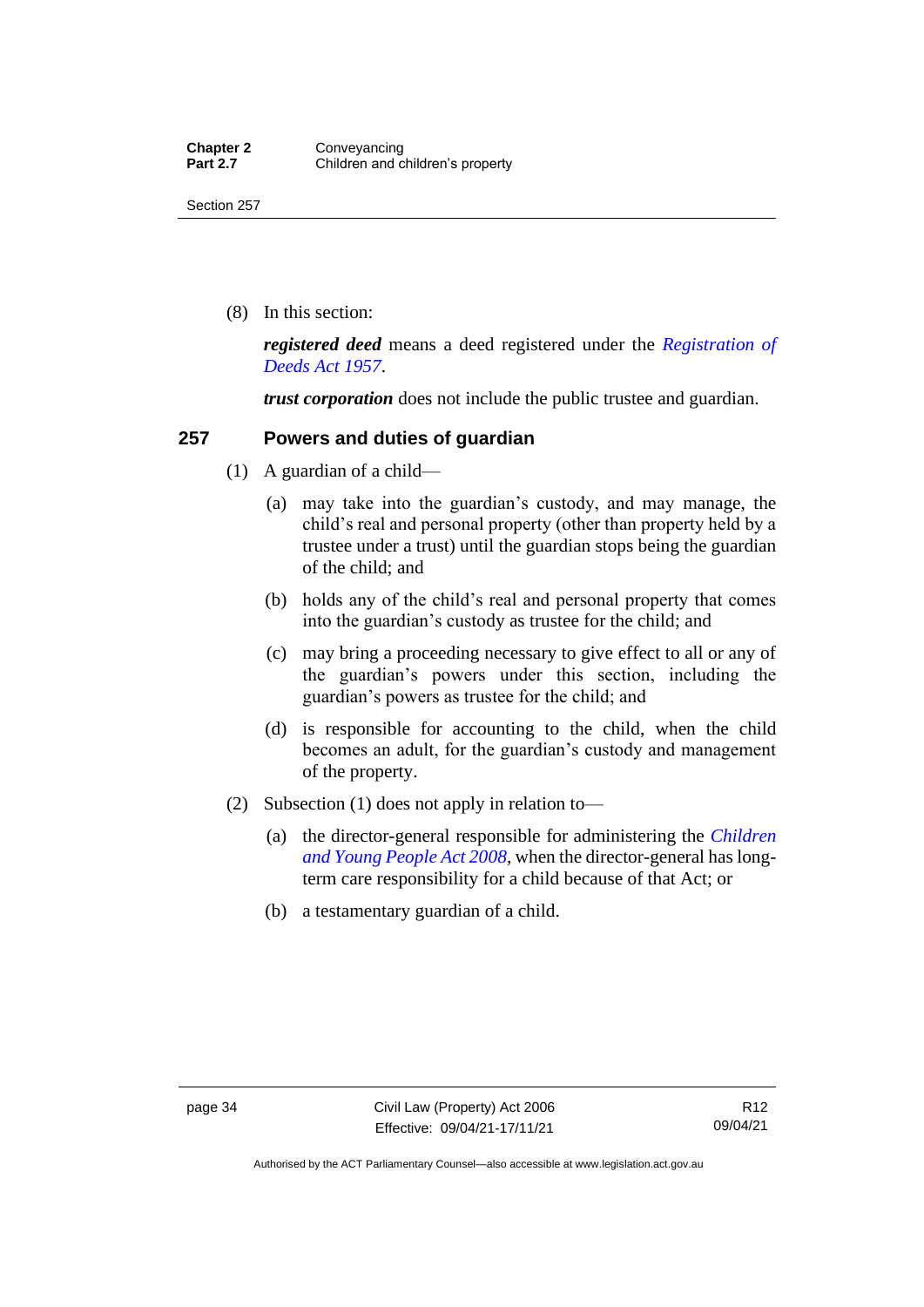# **Part 2.8 Rights-of-way**

## **258 No right-of-way by user against Territory etc**

A right-of-way cannot be created only by continuous use against—

- (a) the Territory; or
- (b) the Commonwealth; or
- (c) a person holding land for a public purpose.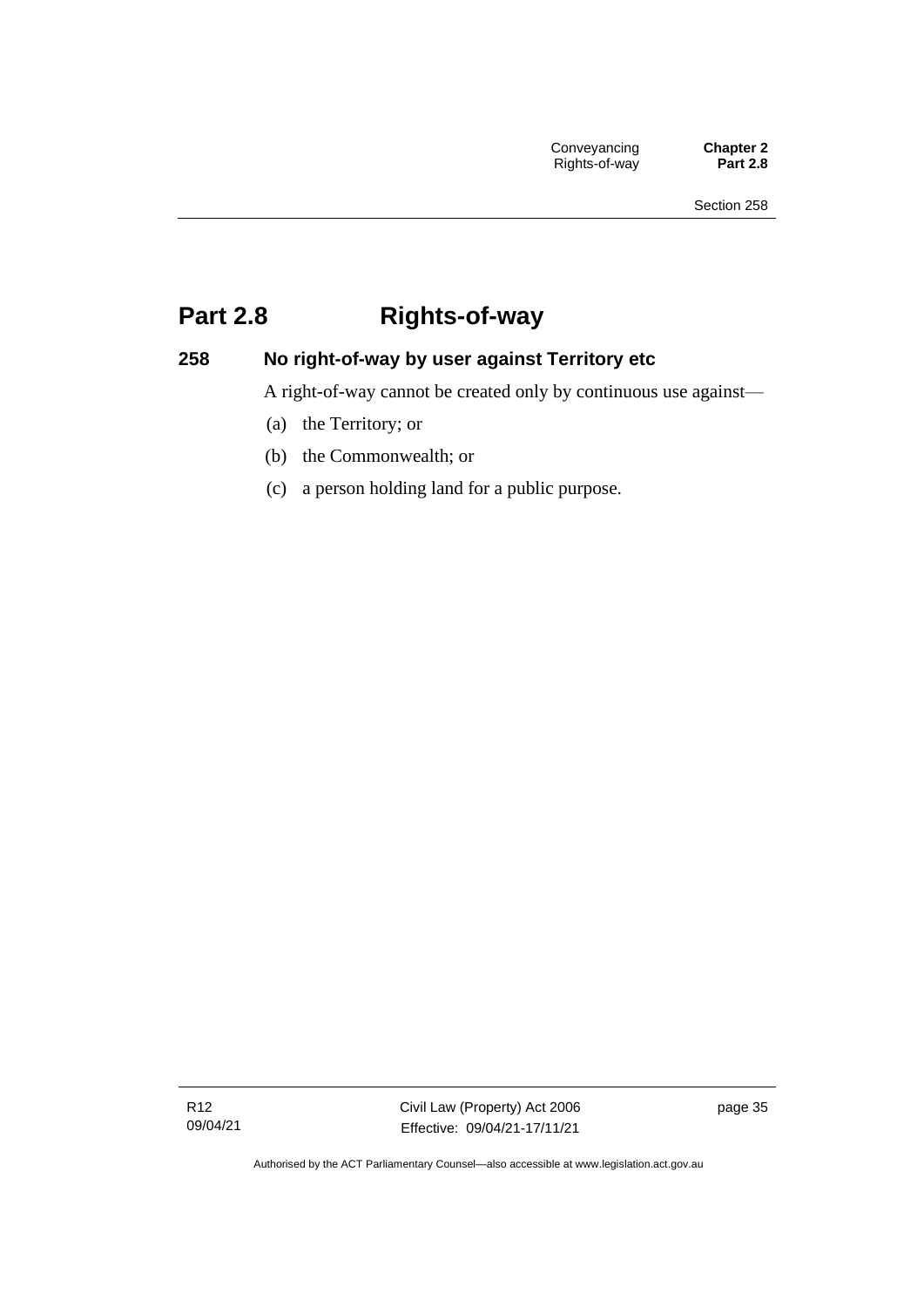**Chapter 2 Conveyancing**<br>**Part 2.9 Unit Titles Part 2.9** Unit Titles<br> **Division 2.9.1** Important **Division 2.9.1** Important concepts Section 259

## **Part 2.9 Unit Titles**

## **Division 2.9.1 Important concepts**

#### **259 Definitions—pt 2.9**

In this part:

*buyer action period*, for a disclosure update notice, means the period of 21 days from the day the buyer is given the disclosure update notice.

*common property*—see the *[Unit Titles Act 2001](http://www.legislation.act.gov.au/a/2001-16)*, section 13.

*developer*—see the *[Unit Titles Act 2001](http://www.legislation.act.gov.au/a/2001-16)*, dictionary.

*disclosure statement*—see section 260 (1).

*disclosure update notice*—see section 260B (2).

*excluded change*—see section 259A (4).

*material change*, to a matter in a disclosure statement, means—

- (a) a type 1 matter; or
- (b) a type 2 matter.

*off-the-plan contract* means a contract for the sale of a unit in a units plan before the units plan is registered.

*owners corporation*—see the *[Unit Titles \(Management\) Act 2011](http://www.legislation.act.gov.au/a/2011-41)*, dictionary.

*registered* means registered with the registrar-general under the *[Land](http://www.legislation.act.gov.au/a/1925-1)  [Titles Act 1925](http://www.legislation.act.gov.au/a/1925-1)* or the *[Land Titles \(Unit Titles\) Act 1970](http://www.legislation.act.gov.au/a/1970-32)*.

*unit*—see the *[Unit Titles Act 2001](http://www.legislation.act.gov.au/a/2001-16)*, section 9.

*units plan*—see the *[Unit Titles Act 2001](http://www.legislation.act.gov.au/a/2001-16)*, dictionary.

*unit subsidiary*—see the *[Unit Titles Act 2001](http://www.legislation.act.gov.au/a/2001-16)*, section 12.

R12 09/04/21

Authorised by the ACT Parliamentary Counsel—also accessible at www.legislation.act.gov.au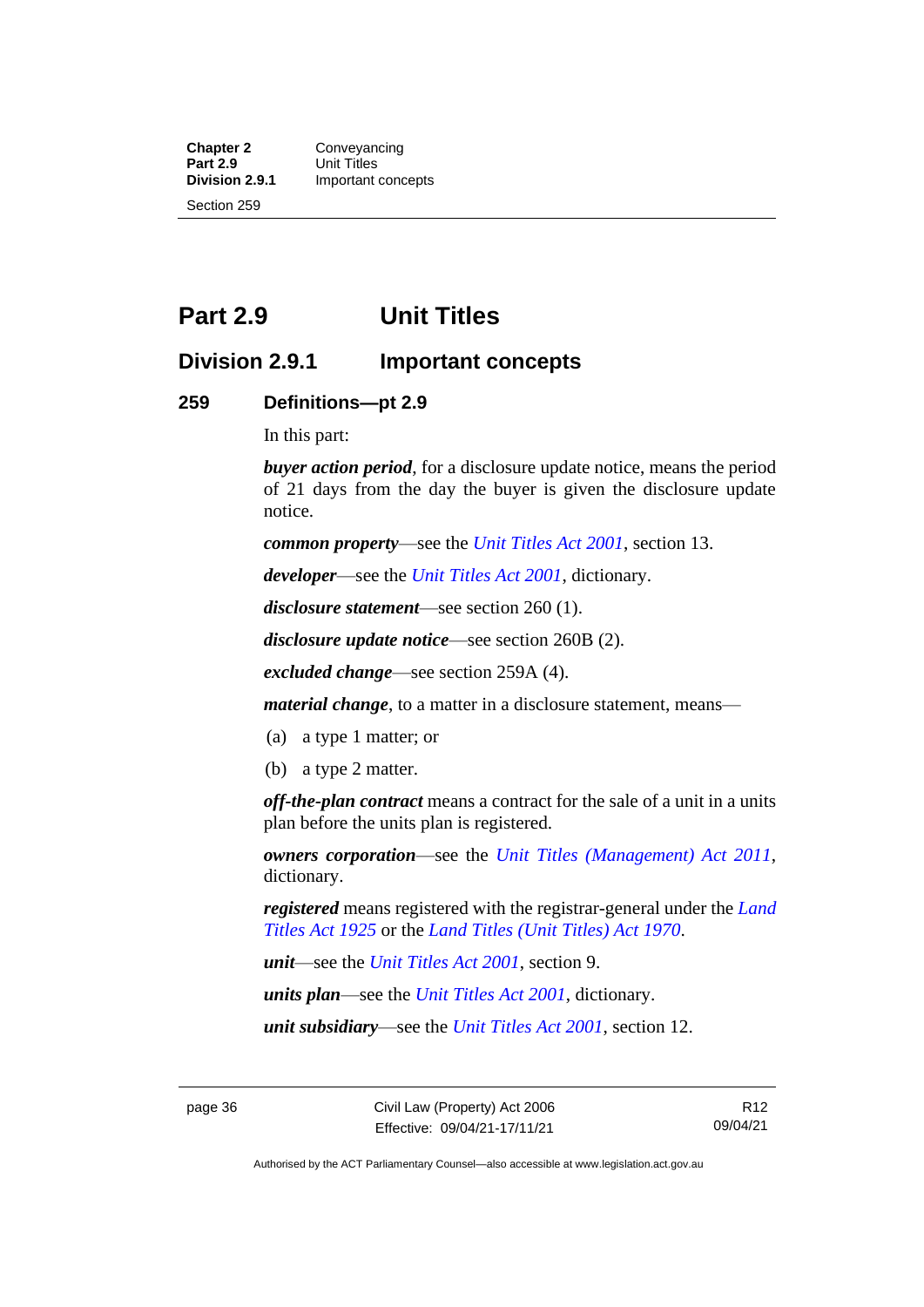Section 259A

## **259A Meaning of** *type 1 matter* **and** *type 2 matter*

- (1) For this Act, a change to a matter in a disclosure statement for an off-the-plan contract—
	- (a) is a *type 1 matter* if the change (other than an excluded change) is 1 of the following:
		- (i) a decrease in overall floor area of the unit (excluding any unit subsidiary) of 5% or more;
		- (ii) a decrease or increase in the unit entitlement estimate of 5% or more;
		- (iii) a decrease of 10% or more of a courtyard area or balcony area for the unit (whether or not the courtyard or balcony is part of the unit or a unit subsidiary);
		- (iv) any other prescribed matter; and
	- (b) is a *type 2 matter* if the change (other than an excluded change) will, or is likely to, affect the use or enjoyment of the unit and includes a change to the following:
		- (i) the plan mentioned in section  $260(1)(a)$  if the change will, or is likely to, affect the use or enjoyment of the unit or the common property;
		- (ii) the proposed rules for the owners corporation;
		- (iii) the developer's estimate of the buyer's contribution to the general fund if the change is more than the prescribed amount;
		- (iv) the location of an easement or inclusion of a new easement, that will, or is likely to, affect the use or enjoyment of the unit (other than an easement mentioned in the *[Unit Titles](http://www.legislation.act.gov.au/a/2001-16)  Act [2001](http://www.legislation.act.gov.au/a/2001-16)*, section 34 and section 35 or the *[Land Titles Act](http://www.legislation.act.gov.au/a/1925-1)  [1925](http://www.legislation.act.gov.au/a/1925-1)*, section 123D (5));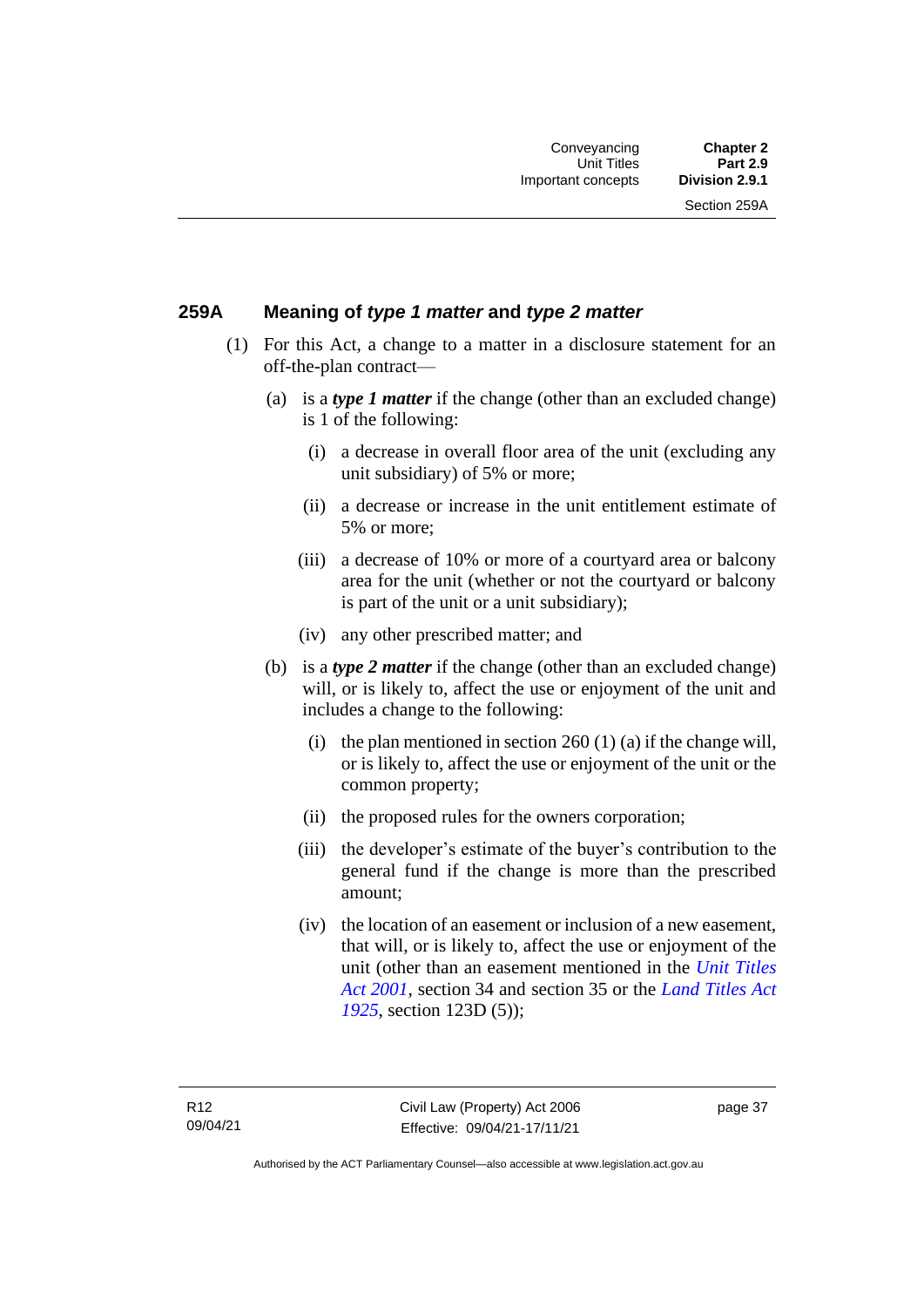- (v) a development statement for the units plan that will, or is likely to, affect the use or enjoyment of the unit;
- (vi) the size of a unit subsidiary for the unit, if the change is a decrease of 10% or more and is not a type 1 matter;
- (vii) any other prescribed matter.
- (2) Subject to any disallowance or amendment under the [Legislation Act,](http://www.legislation.act.gov.au/a/2001-14) chapter 7, a regulation prescribing a matter for subsection (1) (a) (iv) commences—
	- (a) if there is a motion to disallow the regulation and the motion is negatived by the Legislative Assembly—the day after the day the disallowance motion is negatived; or
	- (b) the day after the 6th sitting day after the day it is presented to the Legislative Assembly under that chapter; or
	- (c) if the regulation provides for a later date or time of commencement—on that date or at that time.
- (3) In calculating a change for subsection (1), any potential variation must be disregarded.
- (4) In this section:

*excluded change*, in a disclosure statement for an off-the-plan contract means a change to a development statement for the units plan in the disclosure statement—

- (a) because the planning and land authority has amended a development statement under the *[Unit Titles Act 2001](http://www.legislation.act.gov.au/a/2001-16)*, section 30; and
- (b) that the buyer has agreed to under the *[Unit Titles Act 2001](http://www.legislation.act.gov.au/a/2001-16)*, section 30 (2) or (4).

Authorised by the ACT Parliamentary Counsel—also accessible at www.legislation.act.gov.au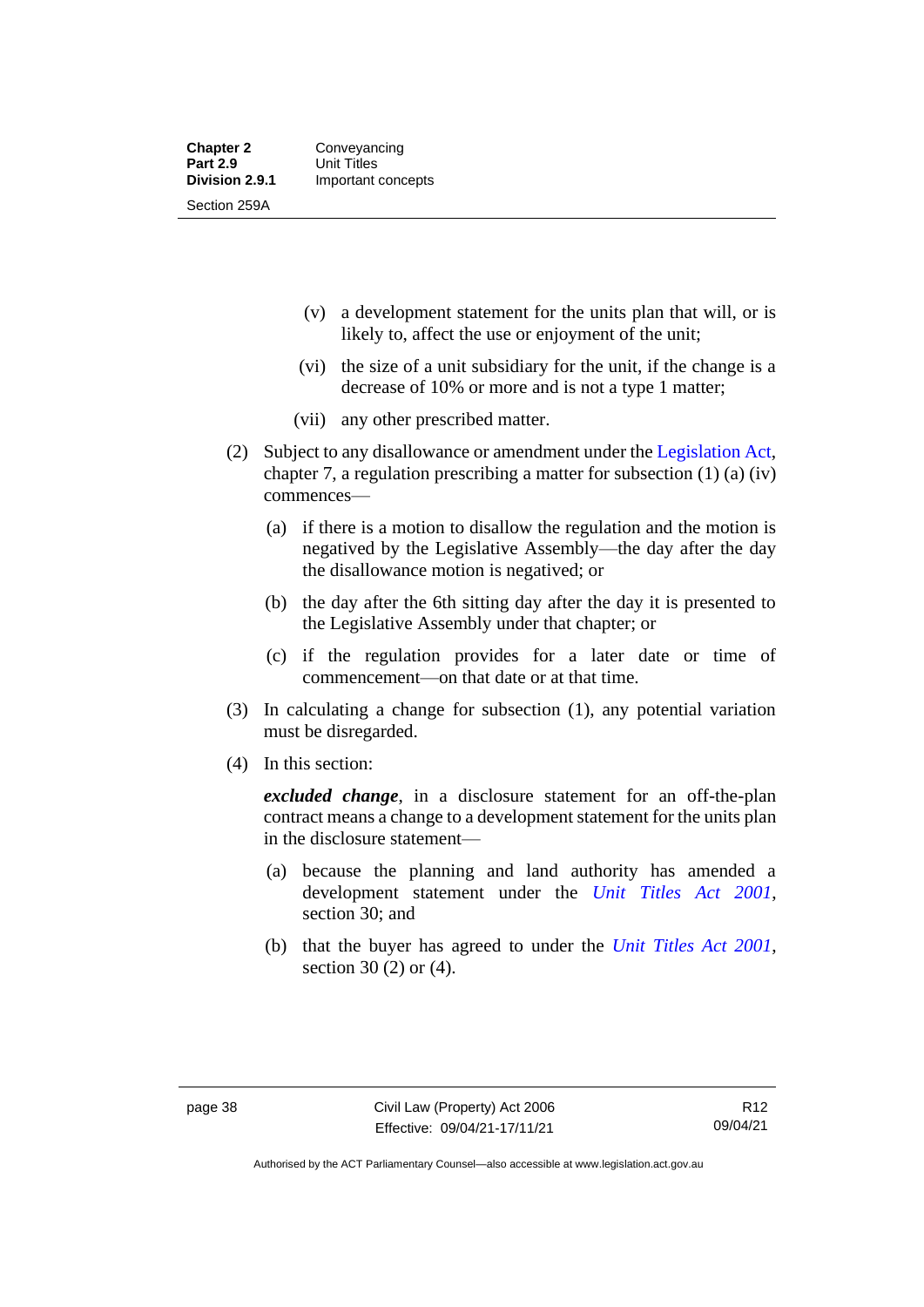*potential variation*, in relation to a disclosure statement, means information in the disclosure statement about the allowable change in the layout or size of the unit, unit subsidiary or unit entitlement estimate.

## **Division 2.9.2 Off-the-plan contracts—disclosure**

## **260 Contract for sale of unit before registration of units plan**

- (1) Before the buyer and seller enter an off-the-plan contract, the seller must give the buyer a statement (the *disclosure statement*) including the following matters:
	- (a) a plan that shows—
		- (i) the proposed location and dimensions of the unit in relation to other units and the common property in the units plan; and
		- (ii) the internal floor plan of the unit; and
		- (iii) anything else prescribed by regulation;
	- (b) if a building management statement is required or is proposed for a building, or part of a building, subdivided by the units plan—the building management statement;
		- *Note* A building management statement is required for a unit title application if the units plan subdivides part of a building that includes a lease additional to the units plan lease (see *[Unit Titles](http://www.legislation.act.gov.au/a/2001-16)  [Act 2001](http://www.legislation.act.gov.au/a/2001-16)*, s 17B).
	- (c) a statement about the proposed use of each unit in the units plan showing—
		- (i) the full list of potential authorised uses under the lease for the unit; and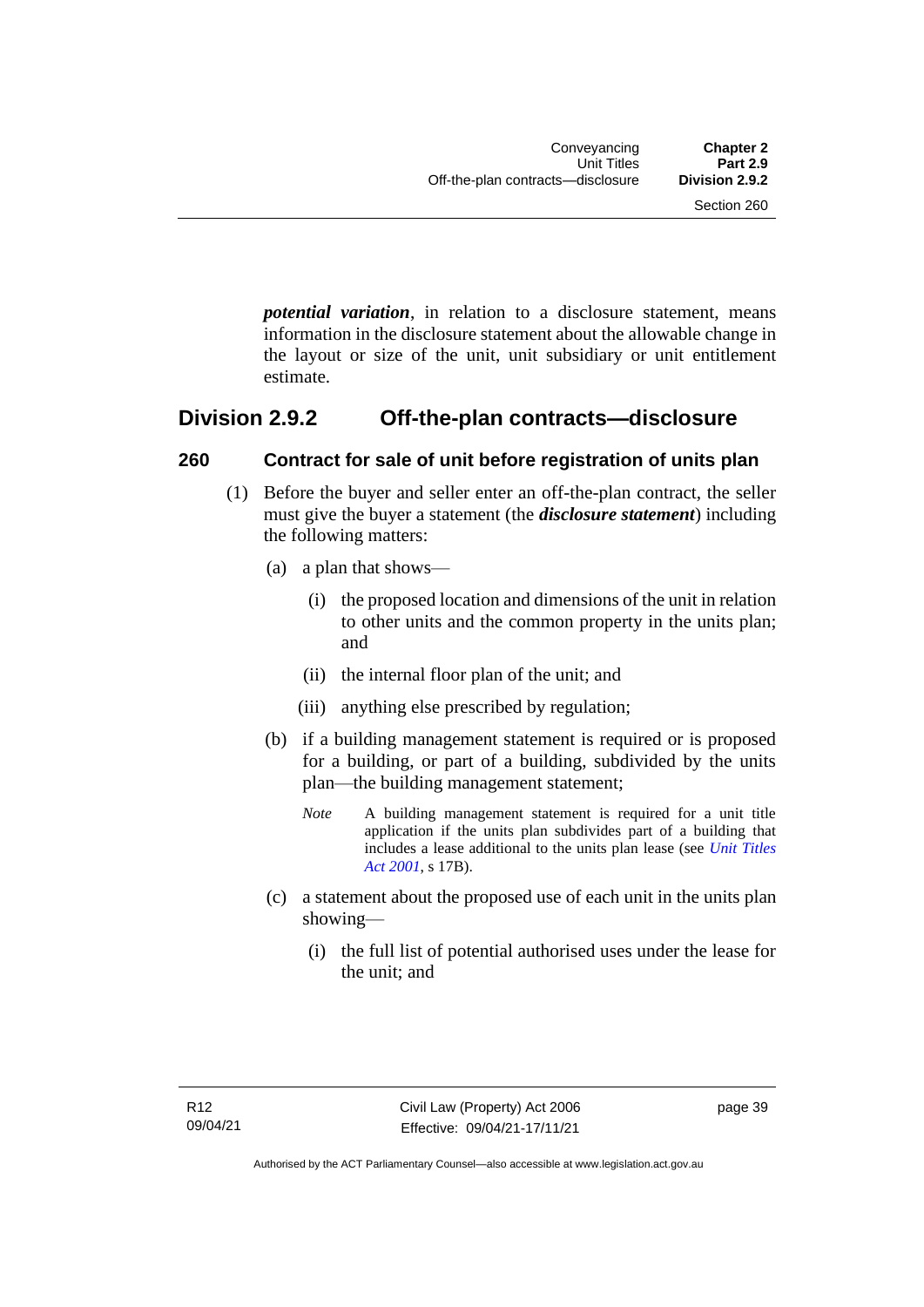- (ii) if the developer proposes to restrict the use of a unit to a subset of the potential uses mentioned in subparagraph (i)—
	- (A) the proposed subset of uses that applies to the unit; and
	- (B) the conditions (if any) applying to a stated use;
	- *Note* A unit title application under the *[Unit Titles Act 2001](http://www.legislation.act.gov.au/a/2001-16)* may include proposed restrictions on use (see tha[t Act,](https://www.legislation.act.gov.au/a/2001-16/) s 17 (6)).
- (d) the proposed schedule of unit entitlement for the units plan;
- (e) details of each proposed unit subsidiary in the units plan, including the potential uses of the subsidiary;
- (f) a statement about the potential for, and type of, easements that may be required for the units plan;
- (g) the proposed rules for the owners corporation for the units plan including any special privilege rule;
- (h) details of any contract the developer intends the owners corporation to enter, including—
	- (i) the amount of the buyer's general fund contribution that will be used to service the contract; and
	- (ii) any personal or business relationship between the developer and another party to the contract;
- (i) the developer's estimate, based on reasonable grounds, of the buyer's general fund contribution for 2 years after the units plan is registered;
- (j) the method proposed for working out the contribution to be paid into the general fund by each unit;
- (k) the method proposed for working out the contribution to be paid into the sinking fund by each unit;

Authorised by the ACT Parliamentary Counsel—also accessible at www.legislation.act.gov.au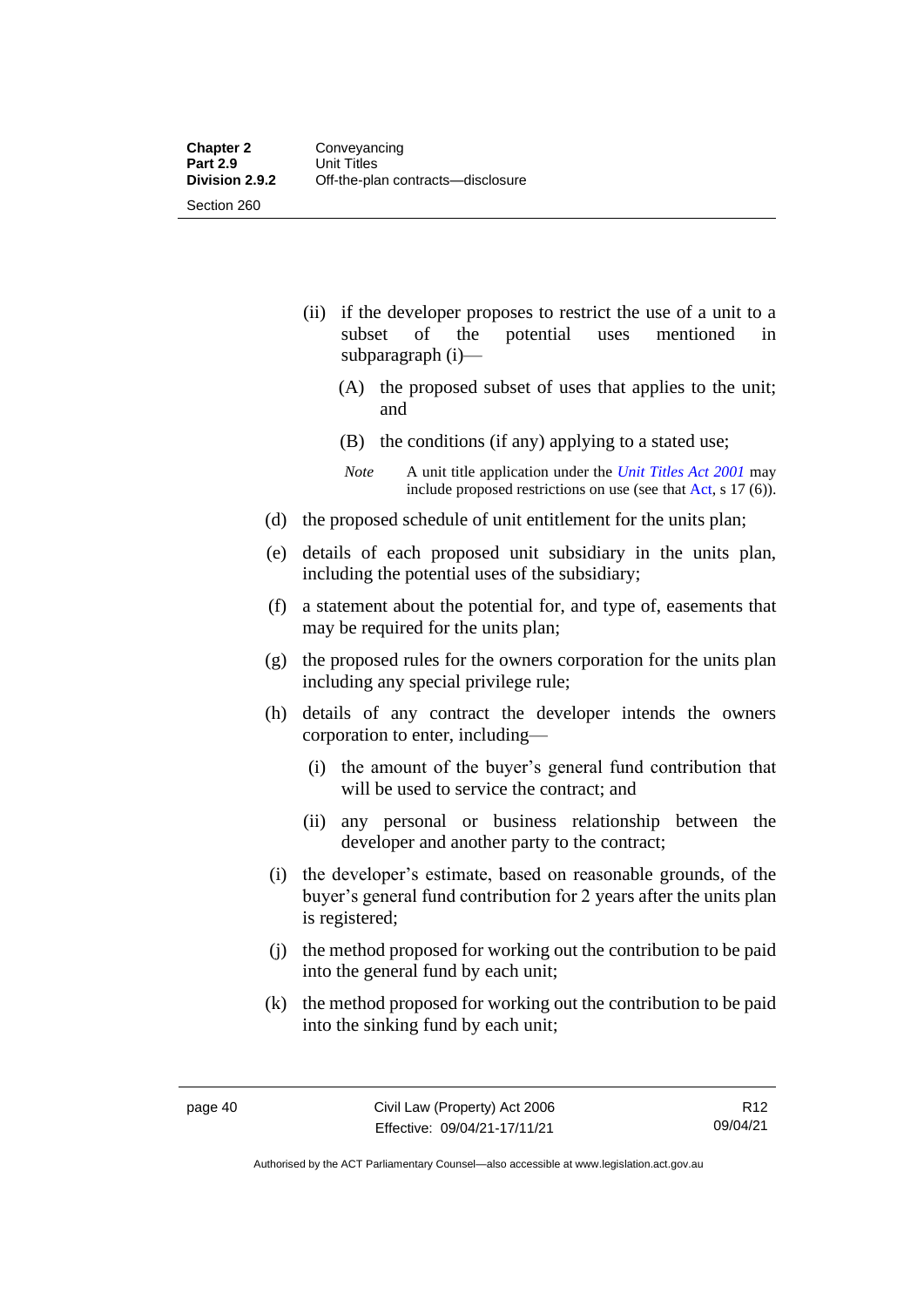- (l) if a staged development of the units is proposed—the proposed development statement and any amendment to the statement;
- (m) any other matter prescribed by regulation in relation to the following:
	- (i) development approval for the building the subject of the proposed units plan under the *[Planning and Development](http://www.legislation.act.gov.au/a/2007-24)  [Act 2007](http://www.legislation.act.gov.au/a/2007-24)*;
	- (ii) design and construction (including the identity of the developer, licensed builder or design architect);
	- (iii) sustainability infrastructure;
	- (iv) provision of utility services.

#### **Examples—par (j) and par (k)**

- 1 the user pays principle
- 2 unit entitlement value based on the market value of each unit
- 3 fixed cost for each unit regardless of unit value
- (2) For subsection (1), the seller may give the disclosure statement by including some or all of the disclosure statement in the contract.
- (3) However, a seller does not contravene subsection (1) only because of a matter included in the disclosure statement is inaccurate or incomplete.
	- *Note* A seller who becomes aware of an inaccurate or incomplete matter in a disclosure statement is required to notify the buyer of the matter (see s 260B).
- (4) In this section:

*alternative rules*, for an owners corporation—see the *[Unit Titles](http://www.legislation.act.gov.au/a/2011-41)  [\(Management\) Act 2011](http://www.legislation.act.gov.au/a/2011-41)*, dictionary.

*building management statement*—see the *[Land Titles Act 1925](http://www.legislation.act.gov.au/a/1925-1)*, section 123D.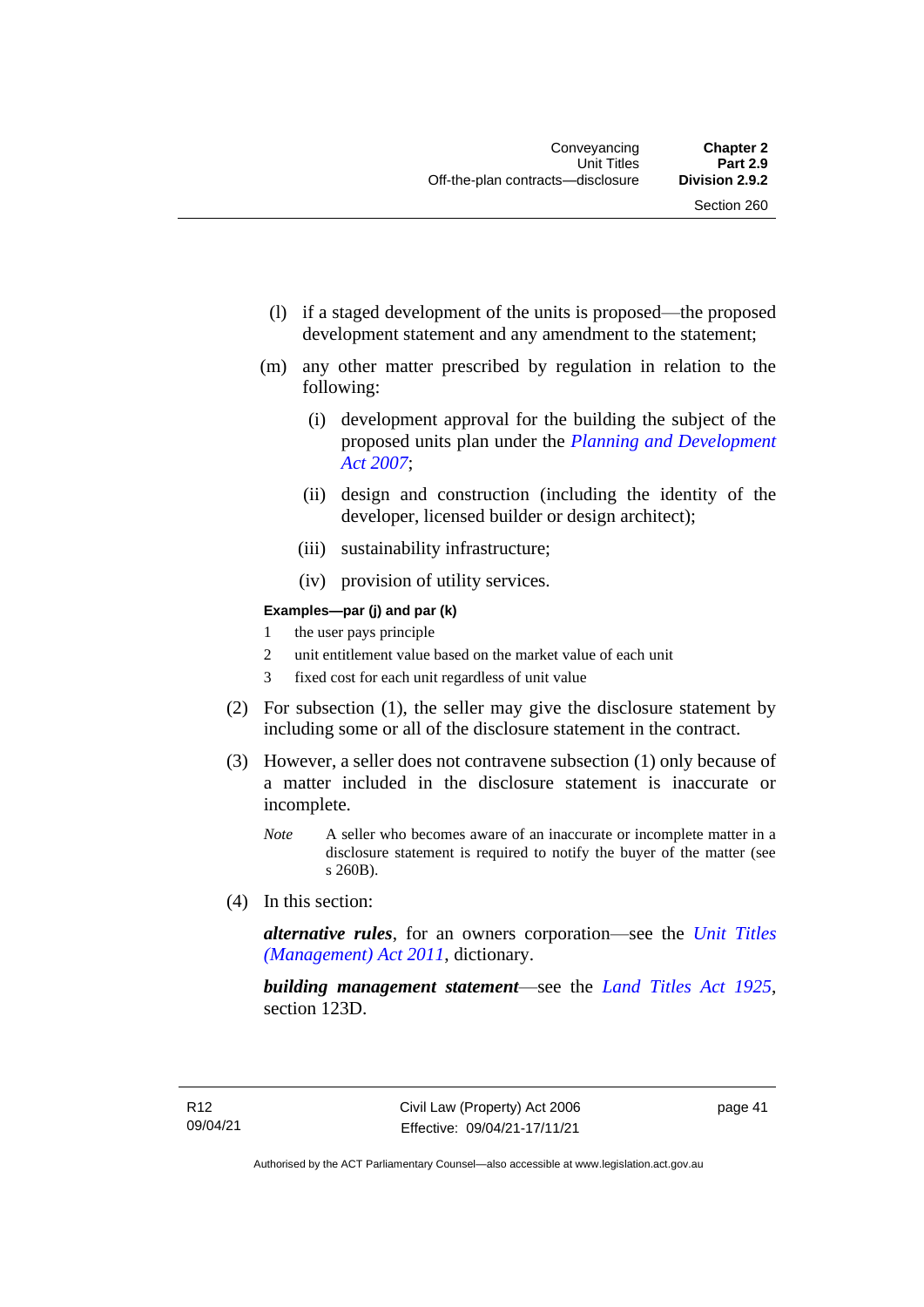Section 260A

*default rules*—see the *[Unit Titles \(Management\) Act 2011](http://www.legislation.act.gov.au/a/2011-41)*, dictionary.

*development statement*—see the *[Unit Titles Act 2001](http://www.legislation.act.gov.au/a/2001-16)*, dictionary.

*general fund*—see the *[Unit Titles \(Management\) Act 2011](http://www.legislation.act.gov.au/a/2011-41)*, section 72.

*general fund contribution*—see the *[Unit Titles \(Management\)](http://www.legislation.act.gov.au/a/2011-41)  Act [2011](http://www.legislation.act.gov.au/a/2011-41)*, section 78 (1).

*proposed rules* means—

- (a) if the developer proposes to register the units plan with alternative rules—the alternative rules; or
- (b) in any other case—the default rules.

*sinking fund*—see the *[Unit Titles \(Management\) Act 2011](http://www.legislation.act.gov.au/a/2011-41)*, section 81.

*special privilege rule*—see the *[Unit Titles \(Management\) Act 2011](http://www.legislation.act.gov.au/a/2011-41)*, section 112A (1).

*staged development*—see the *[Unit Titles Act 2001](http://www.legislation.act.gov.au/a/2001-16)*, section 17 (4).

#### **260A Disclosure statement provided late or not at all**

- (1) This section applies if—
	- (a) 2 parties have entered into an off-the-plan contract; and
	- (b) the seller did not give the buyer a disclosure statement as required under section 260 (1) before the parties entered into the contract.
- (2) The buyer may, by written notice, rescind the contract—
	- (a) if the seller has not given the buyer the disclosure statement—at any time before the contract is completed; or

R12 09/04/21

Authorised by the ACT Parliamentary Counsel—also accessible at www.legislation.act.gov.au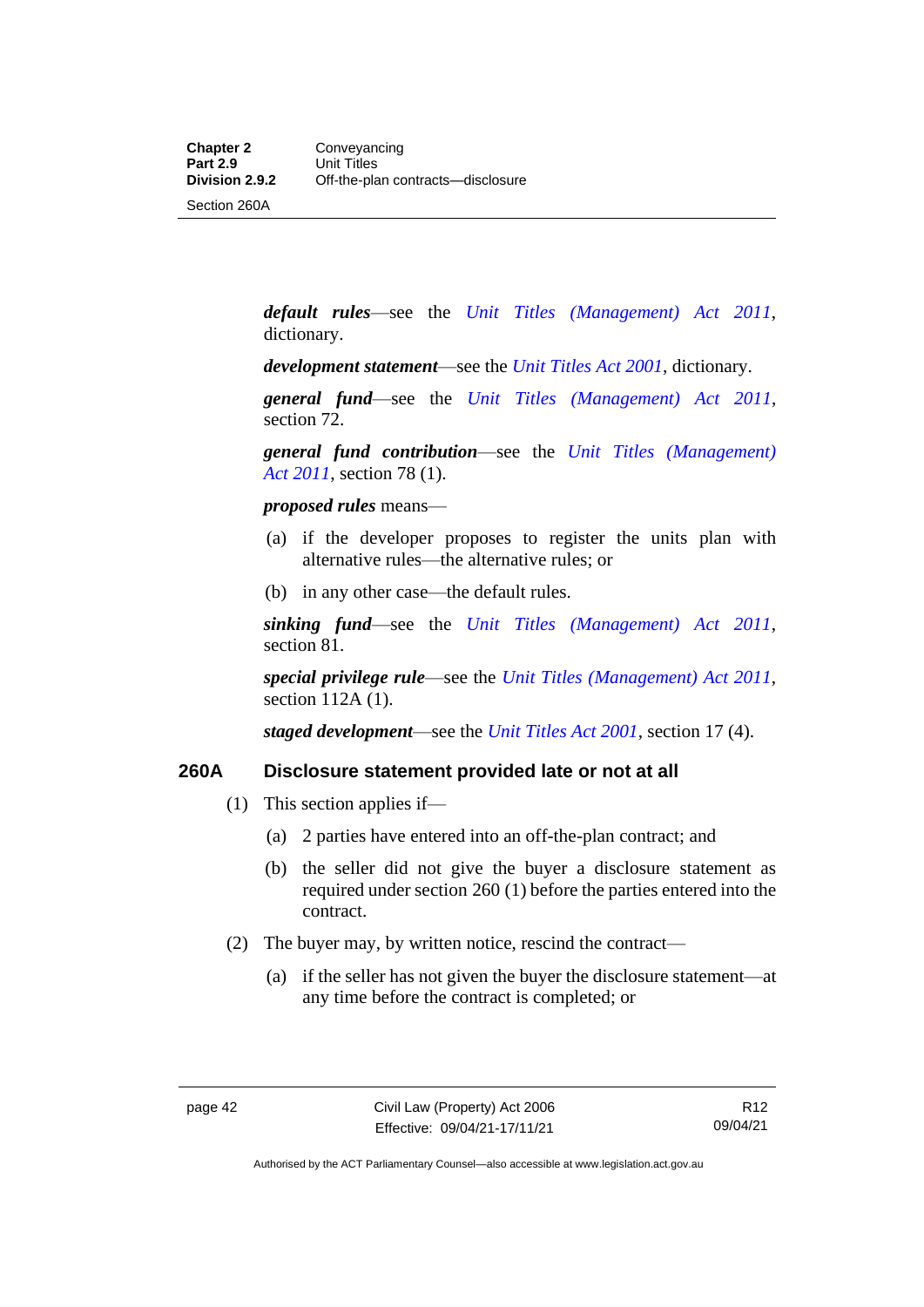Section 260B

(b) if the seller gives the buyer the disclosure statement after the contract is signed—within 21 days after the day the disclosure statement is given to the buyer.

## **260B Seller to notify material change to matter in disclosure statement**

- (1) This section applies if—
	- (a) a seller under an off-the-plan contract gives the buyer a disclosure statement under section 260; and
	- (b) the seller becomes aware of a material change to a matter set out in the disclosure statement.
- (2) The seller must give the buyer a notice setting out the details of the material change (a *disclosure update notice*), in writing—
	- (a) no later than 10 working days after the end of the calendar quarter in which the seller first becomes aware of the material change; but
	- (b) at least 21 days before the day the buyer is required to complete the contract.
- (3) The disclosure update notice must contain reasonably sufficient information to enable the buyer to work out whether the buyer will suffer significant prejudice because of the material change.
- (4) For this section, a seller is taken to be aware of a material change to a matter in the disclosure statement if the seller has actual knowledge, or ought reasonably to have knowledge, of the change.
- (5) In this section:

*calendar quarter* means a 3-month period ending on the last day of March, June, September or December.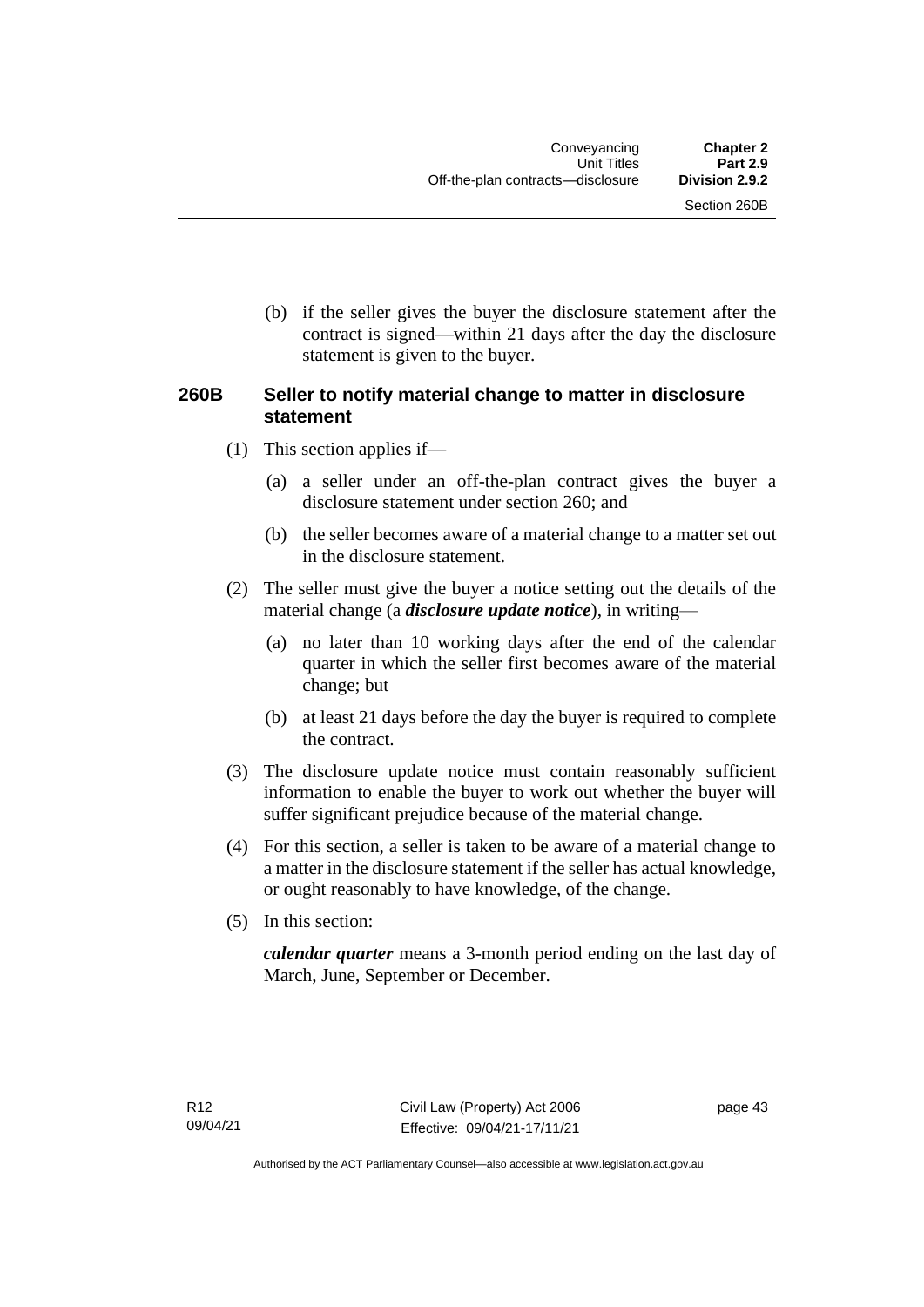**260C Effect of disclosure update provided in time—type 1 matter**

- (1) This section applies if—
	- (a) a seller under an off-the-plan contract gives the buyer a disclosure update notice within the period required under section 260B (2); and
	- (b) the material change in the disclosure update notice is a type 1 matter; and
	- (c) the buyer is significantly prejudiced because of the material change.
- (2) The buyer may, by written notice, given to the seller before the end of the buyer action period—
	- (a) rescind the contract; or
	- (b) tell the seller that the buyer will complete the contract and claim compensation for the change.
- (3) The buyer must include in the written notice to the seller under subsection (2) a summary of the significant prejudice suffered by the buyer because of the material change.
- (4) If, at the end of the buyer action period, the buyer has not taken action under subsection (2), the disclosure statement is taken to be amended by agreement to incorporate the material change in the disclosure update notice.

#### **260D Effect of disclosure update provided out of time—type 1 matter**

- (1) This section applies if—
	- (a) a seller under an off-the-plan contract gives the buyer a disclosure update notice later than the period required under section 260B (2); and

Authorised by the ACT Parliamentary Counsel—also accessible at www.legislation.act.gov.au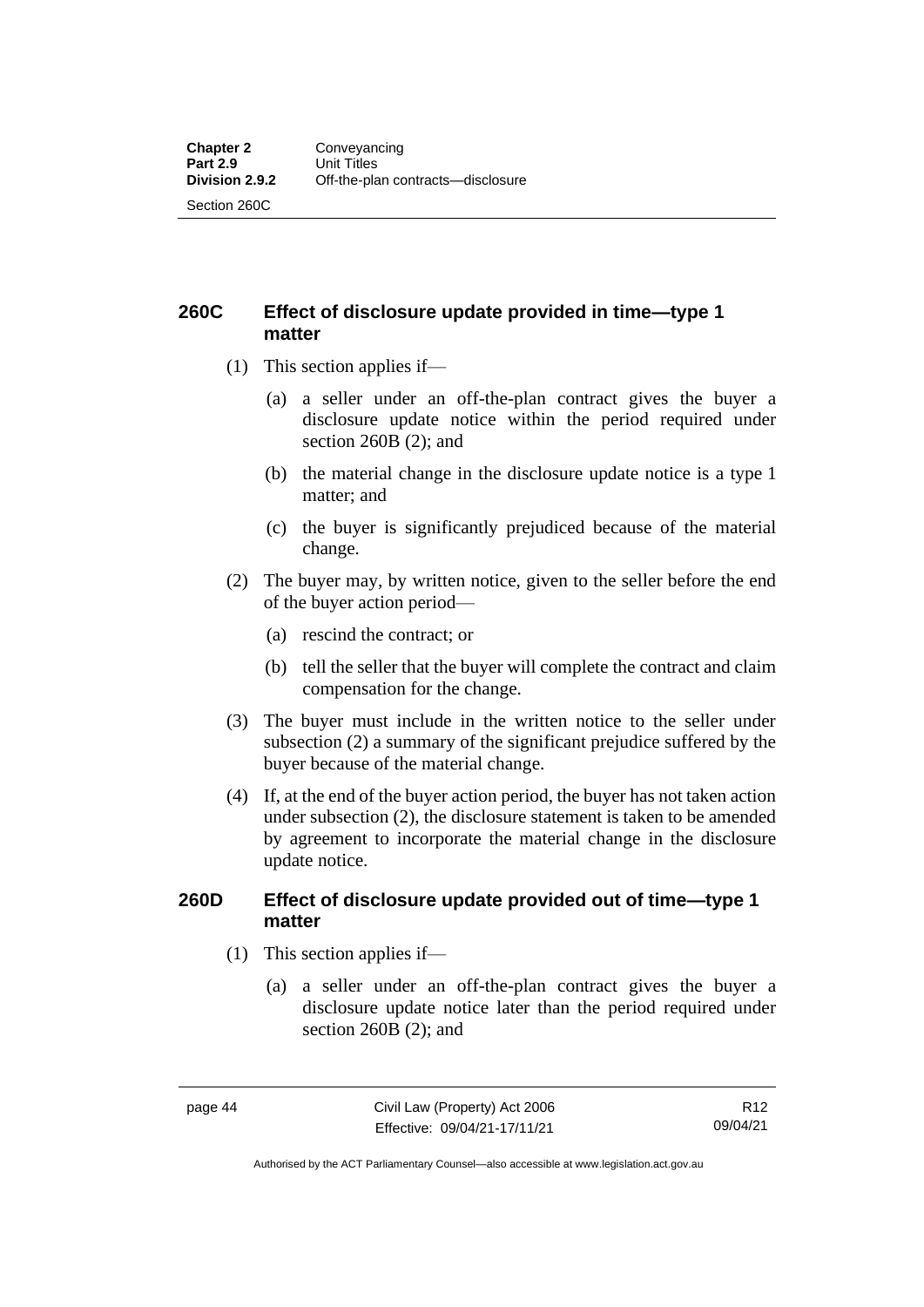- (b) the material change in the disclosure update notice is a type 1 matter.
- (2) The buyer may, by written notice, given to the seller before the end of the buyer action period—
	- (a) rescind the contract; or
	- (b) tell the seller that the buyer will complete the contract and claim compensation for the change.
- (3) If, at the end of the buyer action period, the buyer has not taken action under subsection (2), the disclosure statement is taken to be amended by agreement to incorporate the material change in the disclosure update notice.

## **260E Effect of disclosure update—type 2 matter**

- (1) This section applies if—
	- (a) a seller under an off-the-plan contract gives the buyer a disclosure update notice (whether or not in the period required under section 260B (2)); and
	- (b) the material change in the disclosure update notice is a type 2 matter; and
	- (c) the buyer is significantly prejudiced because of the material change.
- (2) The buyer may, by written notice, given to the seller before the end of the buyer action period—
	- (a) rescind the contract; or
	- (b) tell the seller that the buyer will complete the contract and claim compensation for the change.
- (3) The buyer must include in the written notice to the seller under subsection (2) a summary of the significant prejudice suffered by the buyer because of the material change.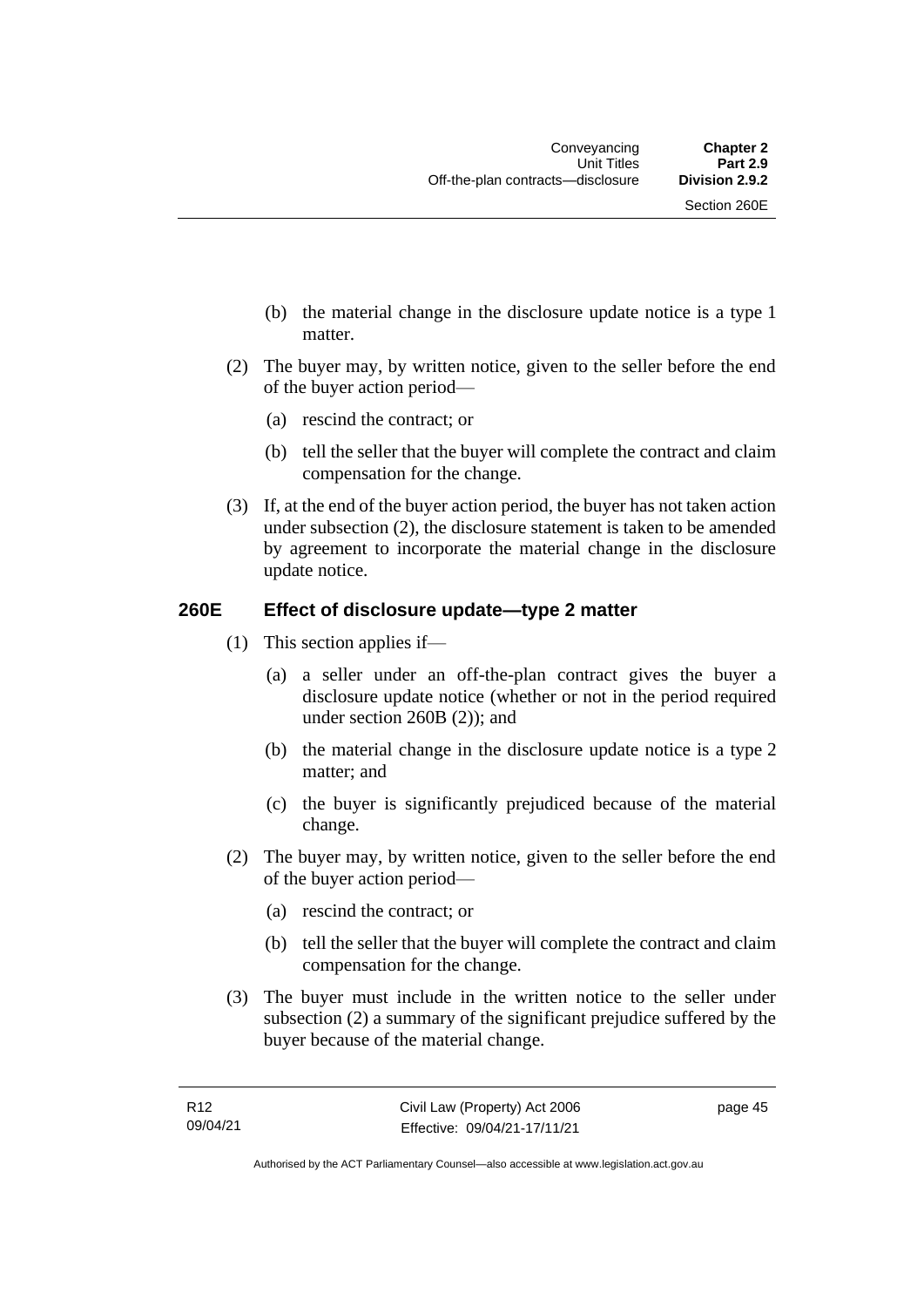(4) If, at the end of the buyer action period, the buyer has not taken action under subsection (2), the disclosure statement is taken to be amended by agreement to incorporate the material change in the disclosure update notice.

#### **260F Buyer action if no disclosure update notice**

- (1) This section applies if a seller under an off-the-plan contract—
	- (a) is required under section 260B to provide a disclosure update notice to a buyer; and
	- (b) does not provide the notice.
- (2) The buyer may rescind the contract by written notice given to the seller at any time before the contract is completed.
- (3) However, if the requirement mentioned in subsection (1) (a) relates to a material change that is a type 2 matter, the buyer—
	- (a) may only take action under subsection (2) if the buyer is significantly prejudiced because of the material change; and
	- (b) if taking action under subsection (2)—must include in the written notice to the seller a summary of the significant prejudice suffered by the buyer because of the material change.

#### **260G Seller to notify buyer of registration of units plan**

- (1) The seller must, before an off-the-plan contract for a unit is completed, give the buyer of the unit a copy of—
	- (a) the registered units plan; and
	- (b) if there are alternative rules for the owners corporation registered under the *[Land Titles \(Unit Titles\) Act 1970](http://www.legislation.act.gov.au/a/1970-32)*, section 27—the alternative rules.
- (2) The buyer is not required to complete the contract earlier than 21 days after the day the seller gives the buyer a copy of the documents mentioned in subsection (1).

R12 09/04/21

Authorised by the ACT Parliamentary Counsel—also accessible at www.legislation.act.gov.au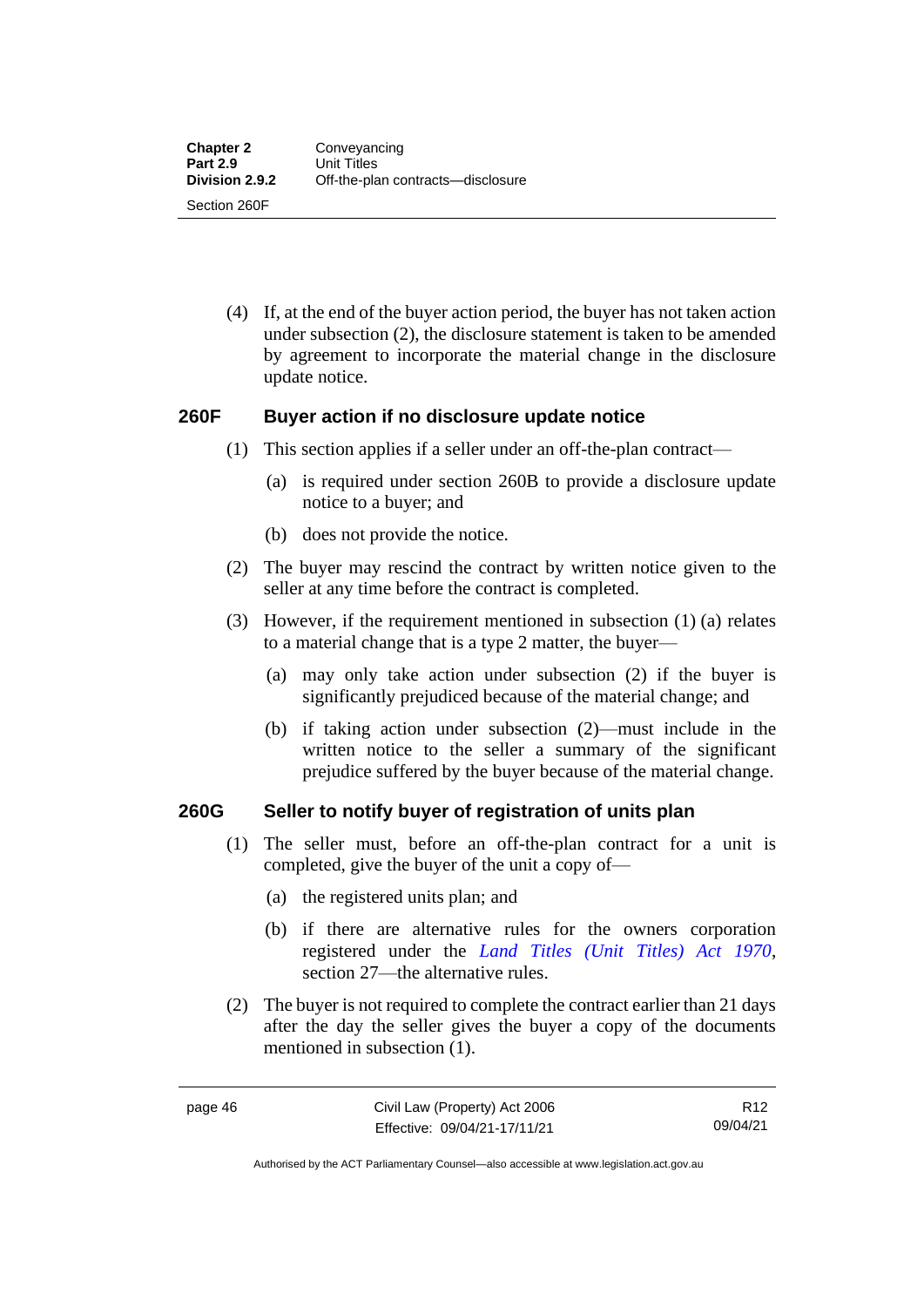## **260H Evidentiary burden—notices**

In a legal proceeding arising out of, or connected with, an off-the-plan contract, the seller bears the onus of proving that a notice required to be given to a buyer under this division, including a disclosure statement, was given to the buyer.

## **Division 2.9.3 Implied warranties**

#### **261 Meaning of** *implied warranties***—div 2.9.3**

In this division:

*implied warranties*—see section 264.

#### **262 Purpose—div 2.9.3**

This division—

- (a) sets out warranties that are taken to be part of a contract for the sale of a unit; and
- (b) provides a right to rescind a contract for the sale of a unit.

#### **264 Implied warranties**

- (1) The warranties (the *implied warranties*) in this section are taken to be part of a contract for the sale of a unit.
- (2) The seller of a unit warrants that, at the date of the contract—
	- (a) to the seller's knowledge, there are no unfunded latent or patent defects in the common property or owners corporation assets, other than the following:
		- (i) defects arising through fair wear and tear;
		- (ii) defects disclosed in the contract; and
	- (b) the owners corporation records do not disclose any defects to which the warranty in paragraph (a) applies; and

page 47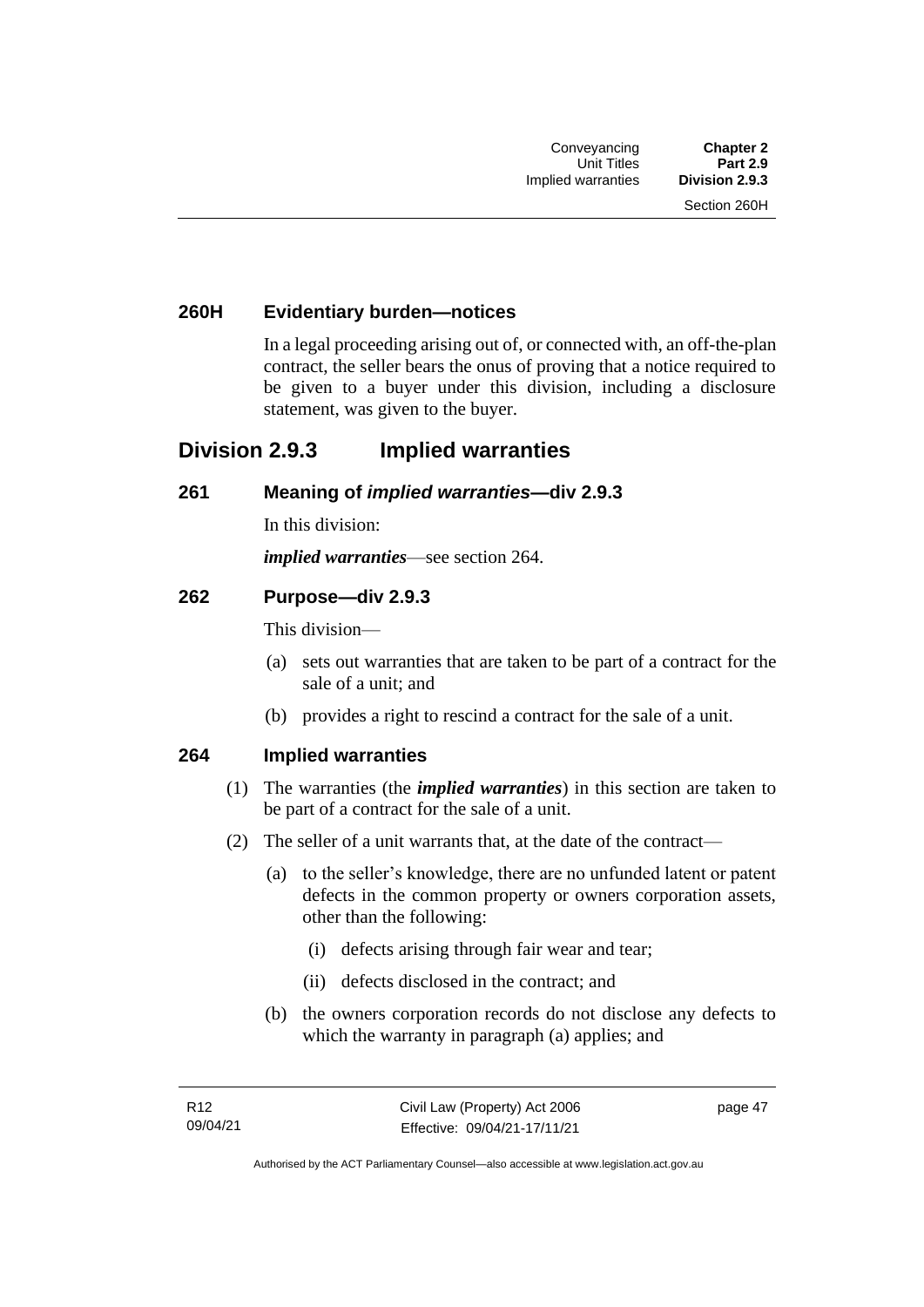- (c) to the seller's knowledge, there are no actual, contingent or expected unfunded liabilities of the owners corporation that are not part of the corporation's normal operating expenses, other than liabilities disclosed in the contract; and
- (d) the owners corporation records do not disclose any liabilities of the corporation to which the warranty in paragraph (c) applies.
- (3) The seller of a unit who enters an off-the-plan contract warrants that the information in the disclosure statement, including any matter incorporated in the disclosure statement by a disclosure update notice, is accurate.
- (4) The seller warrants that, at the completion of the contract, to the seller's knowledge, there are no circumstances (other than circumstances disclosed in the contract) in relation to the affairs of the owners corporation likely to significantly prejudice the buyer.
- (5) For subsection (2), a seller is taken to have knowledge of a thing if the seller has actual knowledge, or ought reasonably to have knowledge, of the thing.

## **265 Rescission of contract for sale of unit**

- (1) The buyer of a unit may, by written notice given to the seller, rescind the contract for the sale of the unit if—
	- (a) in relation to the implied warranty mentioned in section 264 (3)—
		- (i) there would be a breach of the implied warranty were the contract completed at the time it is rescinded; and
		- (ii) the buyer is significantly prejudiced by the breach; or
	- (b) in relation to any other implied warranty—there would be a breach of the implied warranty were the contract completed at the time it is rescinded.

Authorised by the ACT Parliamentary Counsel—also accessible at www.legislation.act.gov.au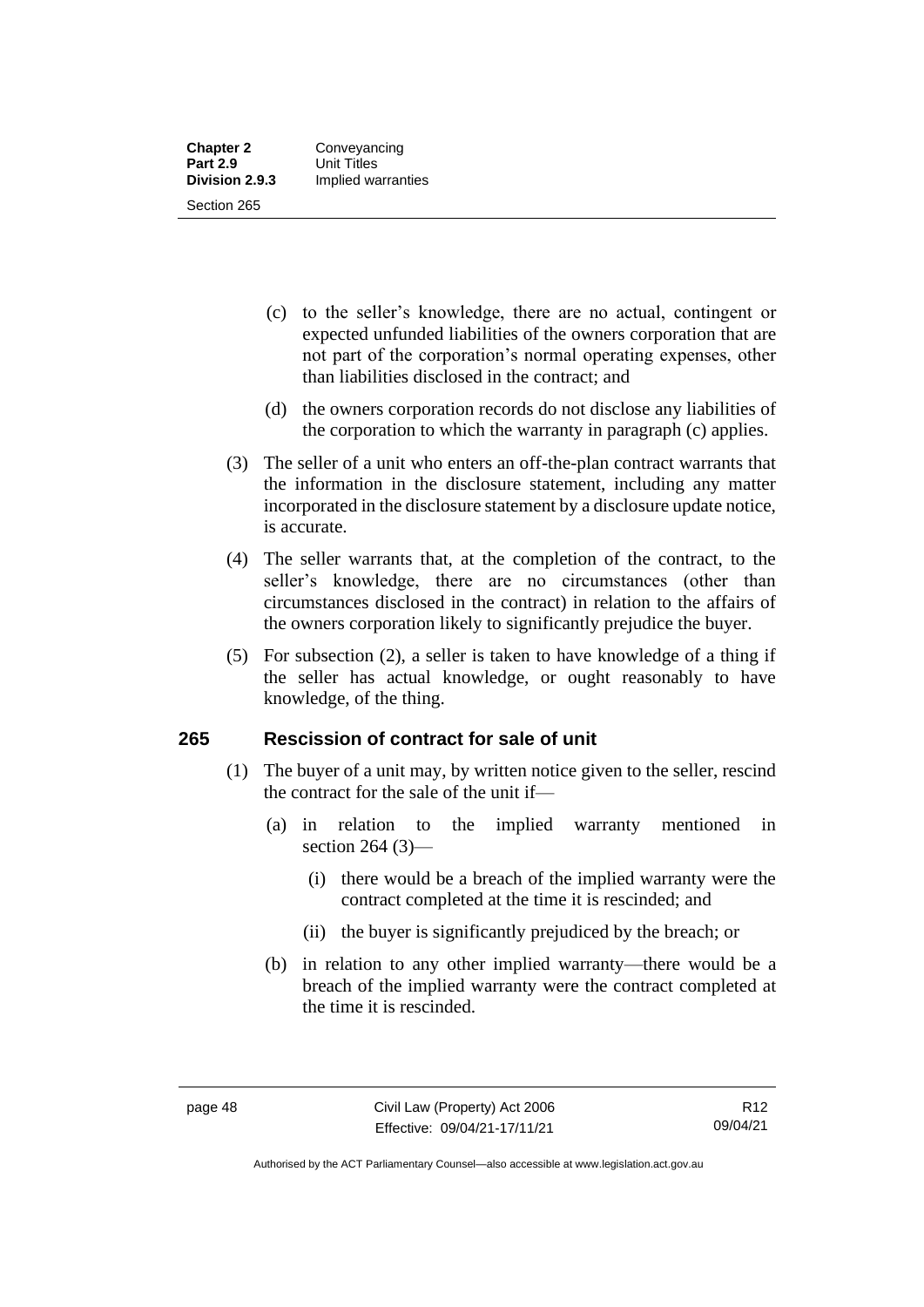- (2) A written notice under subsection (1) must be given to the seller—
	- (a) for an off-the-plan contract—
		- (i) for a breach of an implied warranty mentioned in section 264 (3)—at any time before the buyer is required to complete the contract; or
		- (ii) in any other case—not later than 3 days before the buyer is required to complete the contract; or
	- (b) in any other case—not longer than 14 days after the later of the following happens:
		- (i) the buyer and seller exchange contracts;
		- (ii) another period agreed between the buyer and seller ends.
- (3) However, the buyer may not rescind the contract under this section only because of the breach of an implied warranty related to an amendment to the development statement that is an excluded change.

#### **266 Claim for compensation**

- (1) This section applies if, before completion of a contract for the sale of a unit, the buyer reasonably believes there would be a breach of an implied warranty were the contract to be completed.
- (2) The buyer may, by written notice given to the seller—
	- (a) tell the seller—
		- (i) about the breach; and
		- (ii) that the buyer will complete the contract; and
	- (b) claim compensation for the breach.
- (3) A notice under this section must be given—
	- (a) if the contract for the unit is entered before the units plan for the unit is registered—not later than 3 days before the buyer is required to complete the contract; or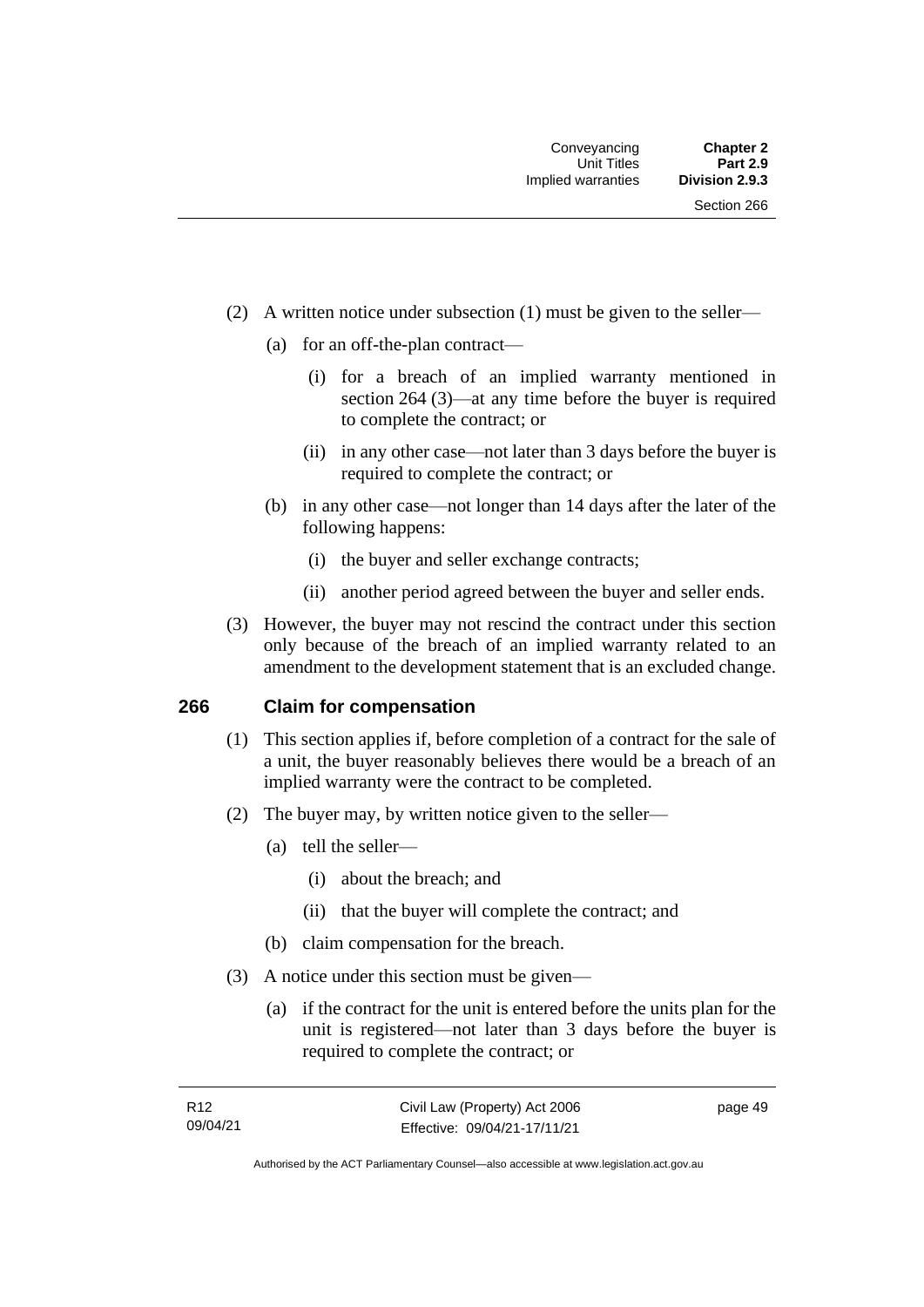- (b) in any other case—not later than 14 days after the later of the following happens:
	- (i) the buyer's copy of the contract is received by the buyer;
	- (ii) another period agreed between the buyer and seller ends.
- (4) The buyer may not claim compensation under this section only because the breach of the implied warranty relates to an amendment to the development statement that is an excluded change.

## **Division 2.9.4 Miscellaneous**

## **267 Operation of part cannot be excluded etc**

- (1) A provision of a contract for the sale of a unit, or any other agreement or arrangement, is void if it would, apart from this subsection, have the effect of excluding, changing or restricting the operation of this part.
- (2) This part does not affect any right or remedy available otherwise than under this part.

## **268 Rescission—effect**

If the buyer rescinds a contract under this part, the seller must repay any amount paid by the buyer to the seller under the contract.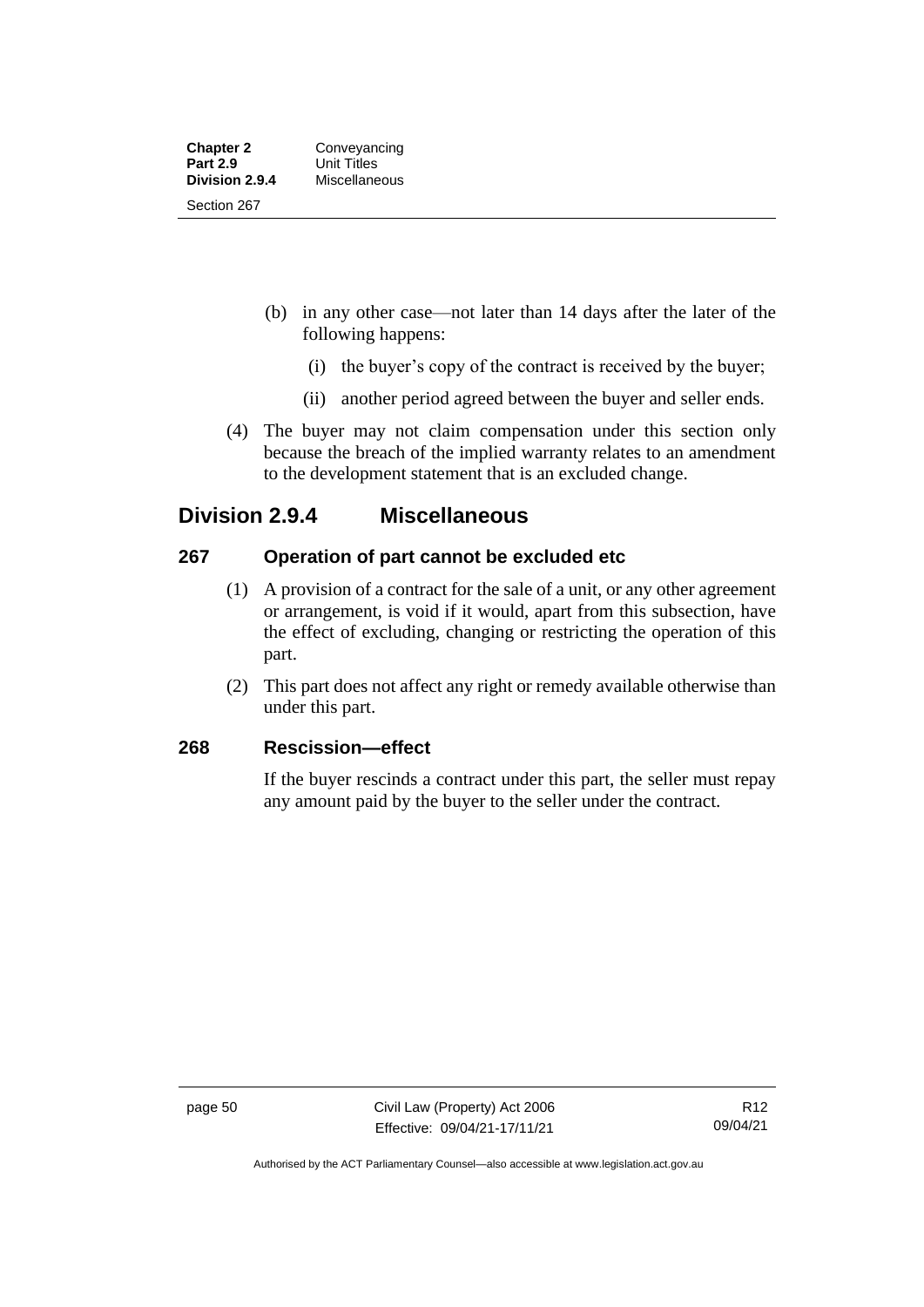# **Chapter 3 Mortgages**

*Note to ch 3*

In this chapter, a reference to a mortgage includes a reference to a charge on property for securing money or moneys worth (see dict, def *mortgage*).

# **Part 3.1 Powers in relation to mortgages**

## **300 Application—pt 3.1**

- (1) This part applies to mortgages made to secure an amount advanced or to be advanced as a loan, or to secure an existing or future debt.
- (2) The powers given under this part are subject to anything provided in the mortgage.
- (3) The powers given under this part have the same effect as express powers to the same effect in the mortgage would have had and no more.

## **301 Powers incidental to mortgages**

- (1) If a mortgage is made in writing, the mortgagee has, because of this Act, the following powers:
	- (a) a power to sell or agree with someone else to sell all or any part of the mortgaged property;
	- (b) a power to appoint or have appointed, in accordance with this part, a receiver of the income of all or any part of the property;
	- (c) a power to insure from loss or damage all or any part of the property and to add the premiums paid for the insurance to the principal secured at the same rate of interest.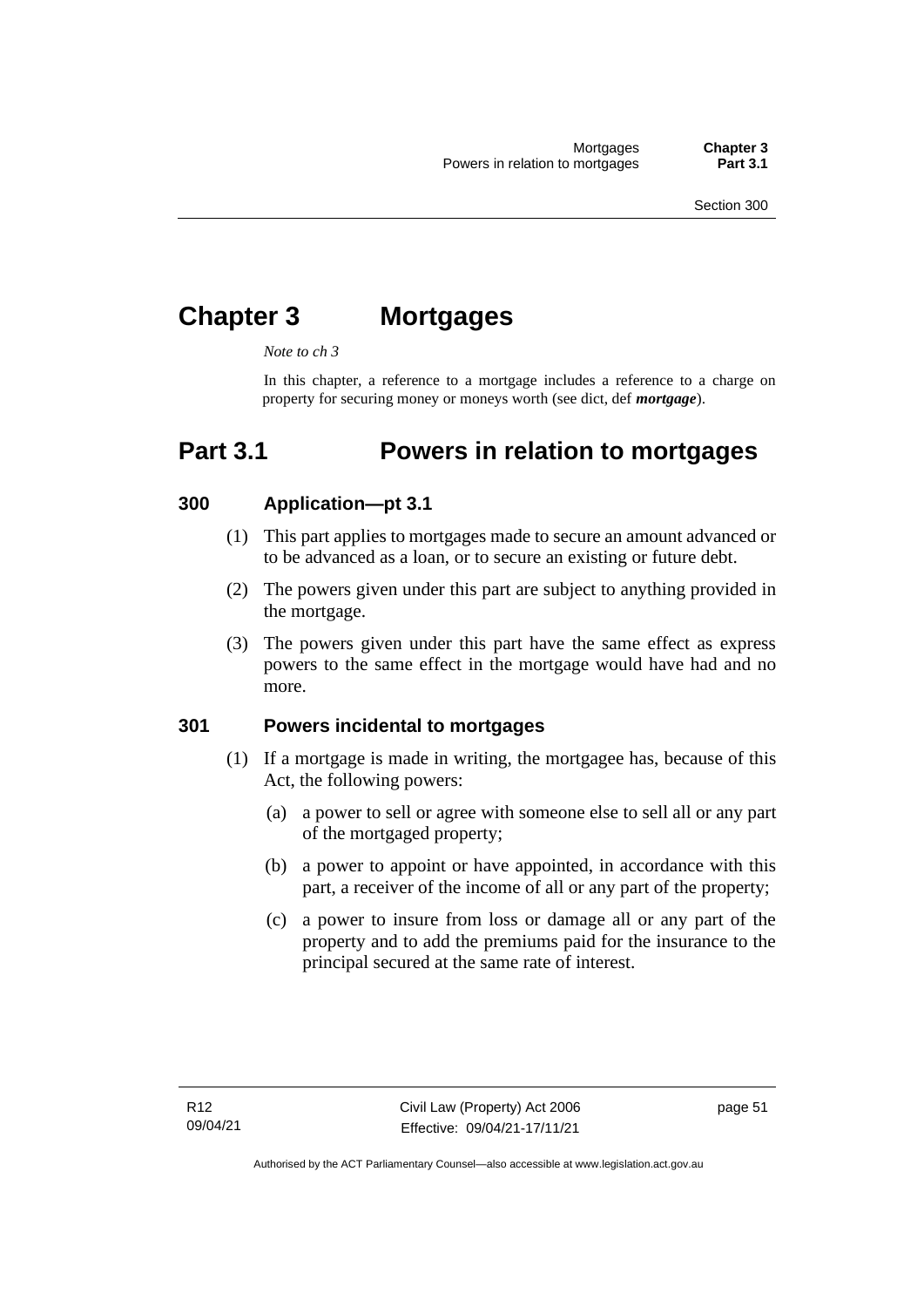- (2) The power of sale under subsection (1) includes the following powers:
	- (a) a power to sell the property by public auction or private contract on any reasonable conditions the mortgagee considers appropriate;
	- (b) a power to rescind or vary contracts for sale;
	- (c) a power to buy in and resell the property with all the powers of sale given by this section.
- (3) A mortgagee must not exercise the power given by subsection (1) (a) or (b) until—
	- (a) 1 year after the day the principal becomes payable under the mortgage; or
	- (b) interest on the principal has been in arrears for longer than 6 months.
- (4) A mortgagee may exercise the power given by subsection (1) (c) only if the mortgagor has failed to pay a premium for insurance that the mortgagor is by the mortgage obliged to pay.

## **302 Receipt for purchase money sufficient discharge**

- (1) A receipt for purchase money given by a mortgagee exercising the power of sale given under this part is sufficient discharge to the purchaser.
- (2) The purchaser need not be concerned with the application of the purchase money.

#### **303 Notice of sale**

A sale of property may be made under this part only if the person, or 1 of the people, entitled to the property has been given 6 months written notice.

Authorised by the ACT Parliamentary Counsel—also accessible at www.legislation.act.gov.au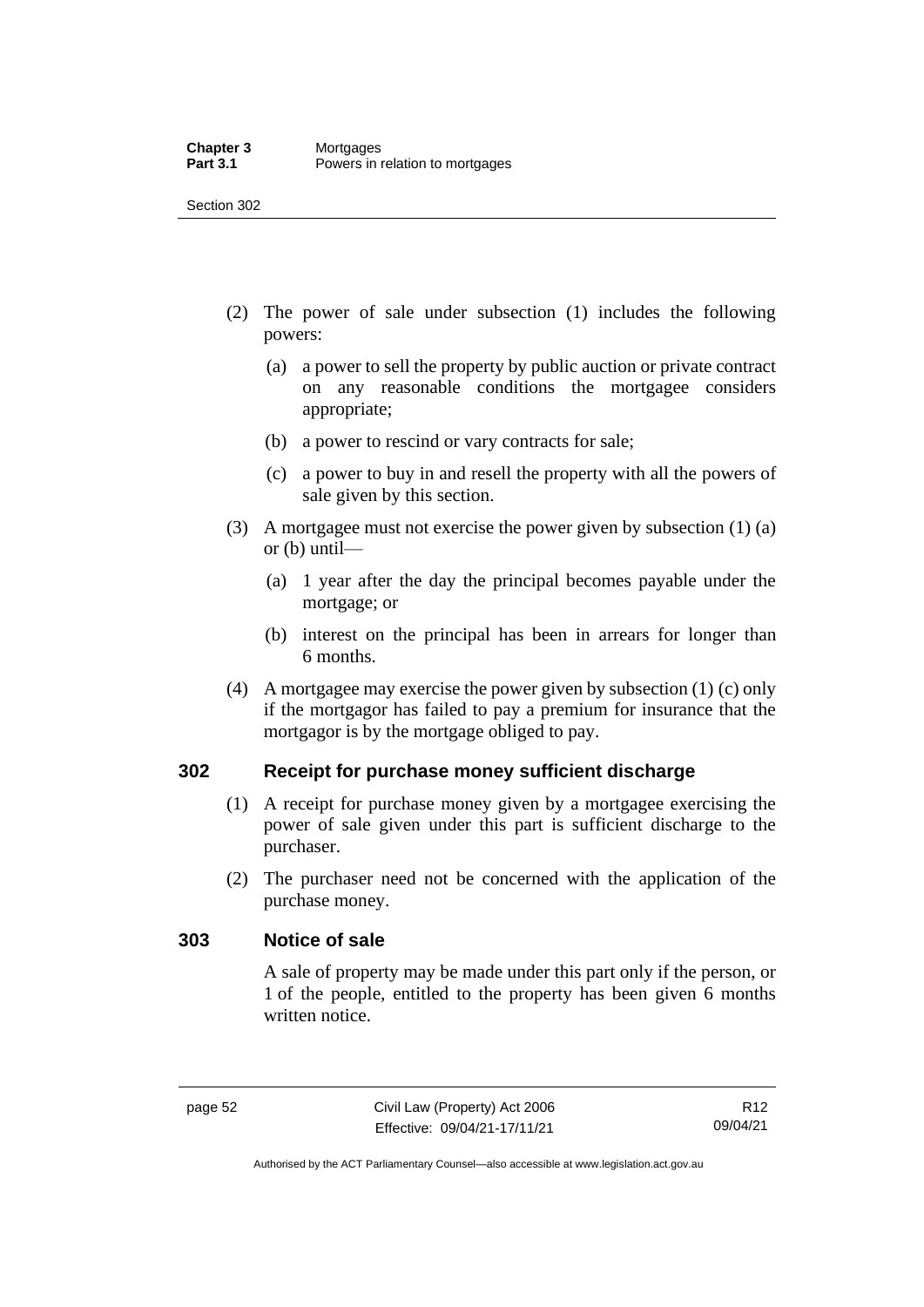## **304 Purported exercise of power of sale**

- (1) If a sale is purportedly made under this part, the purchaser's title must not be questioned on the ground that—
	- (a) no circumstances had arisen to permit the sale; or
	- (b) the notice required by section 303 had not been given.
- (2) If a person suffers loss because of an unauthorised sale under this part, the person may recover damages from the mortgagee.

## **305 Application of purchase money by mortgagee**

- (1) The amount received from a sale under this part must be applied by the mortgagee as follows:
	- (a) first, in payment of the expenses incidental to the sale or incurred in any attempted sale;
	- (b) second, in discharge of the interest and costs then owing in relation to the mortgage because of which the sale was made;
	- (c) third, in discharge of the principal then owing under the mortgage;
	- (d) finally, in payment of the balance to or on behalf of the person entitled to the property mortgaged.
- (2) To remove any doubt, this section is subject to the *[Taxation](http://www.legislation.act.gov.au/a/1999-4)  [Administration Act 1999](http://www.legislation.act.gov.au/a/1999-4)*, section 56H (Tax payable is charge on land).

#### **306 Property that may be transferred to purchaser**

A mortgagee exercising a power of sale over property under this part may transfer to the purchaser, in writing, all the interest in the property that the mortgagor could dispose of.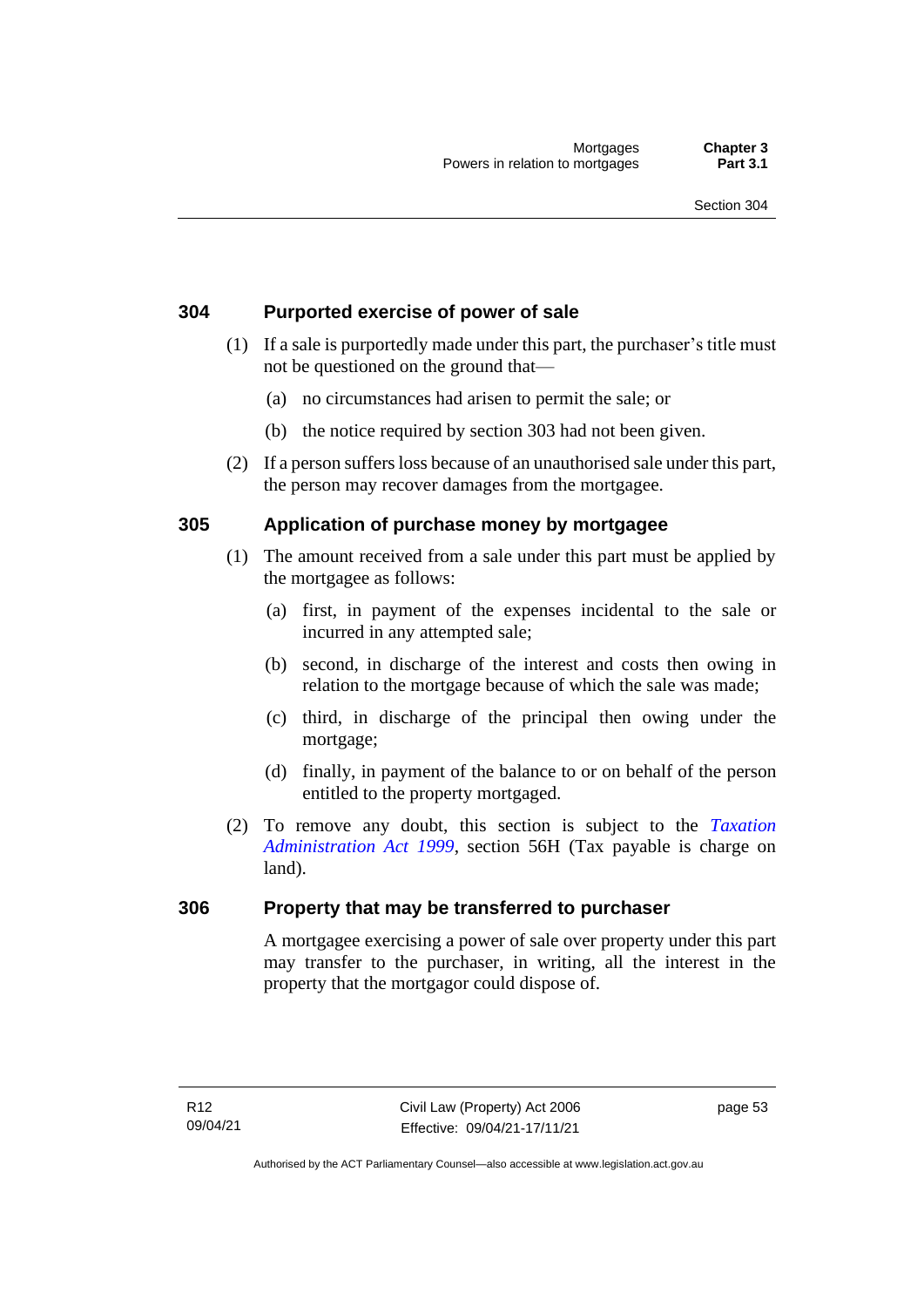## **307 Mortgagee may call for documents relating to property**

At any time after the power of sale under this part has become exercisable, the mortgagee may demand and recover from anyone (other than a person having an interest in the mortgaged property that has priority to the mortgage) every document relating to the property that a purchaser under the power of sale would have been entitled to demand and recover from the person.

#### **308 Appointment of receiver**

- (1) A mortgagee entitled to appoint a receiver, or have a receiver appointed, under this part may appoint the receiver, or have the receiver appointed, in accordance with this section.
- (2) If the mortgage document nominates the person to be appointed receiver, the mortgagee may appoint that person to be the receiver.
- (3) If the mortgage document does not nominate the person to be appointed receiver, the mortgagee may, by written notice given to the person entitled to the mortgaged property, require the person to appoint an appropriate person to be the receiver not later than 10 days after the day the notice is given.
- (4) A notice under subsection (3) may be given to the person entitled to the mortgaged property—
	- (a) by giving the notice to the person entitled to the property, or, if 2 or more people are entitled to the property, to any of them; or
	- (b) by attaching the notice to a conspicuous part of the mortgaged property.
- (5) If a notice under subsection (3) is given to the person entitled to mortgaged property in accordance with subsection (4) and the person fails to appoint an appropriate person to be the receiver not later than 10 days after the day the notice is given, the mortgagee may appoint a person the mortgagee considers appropriate to be the receiver.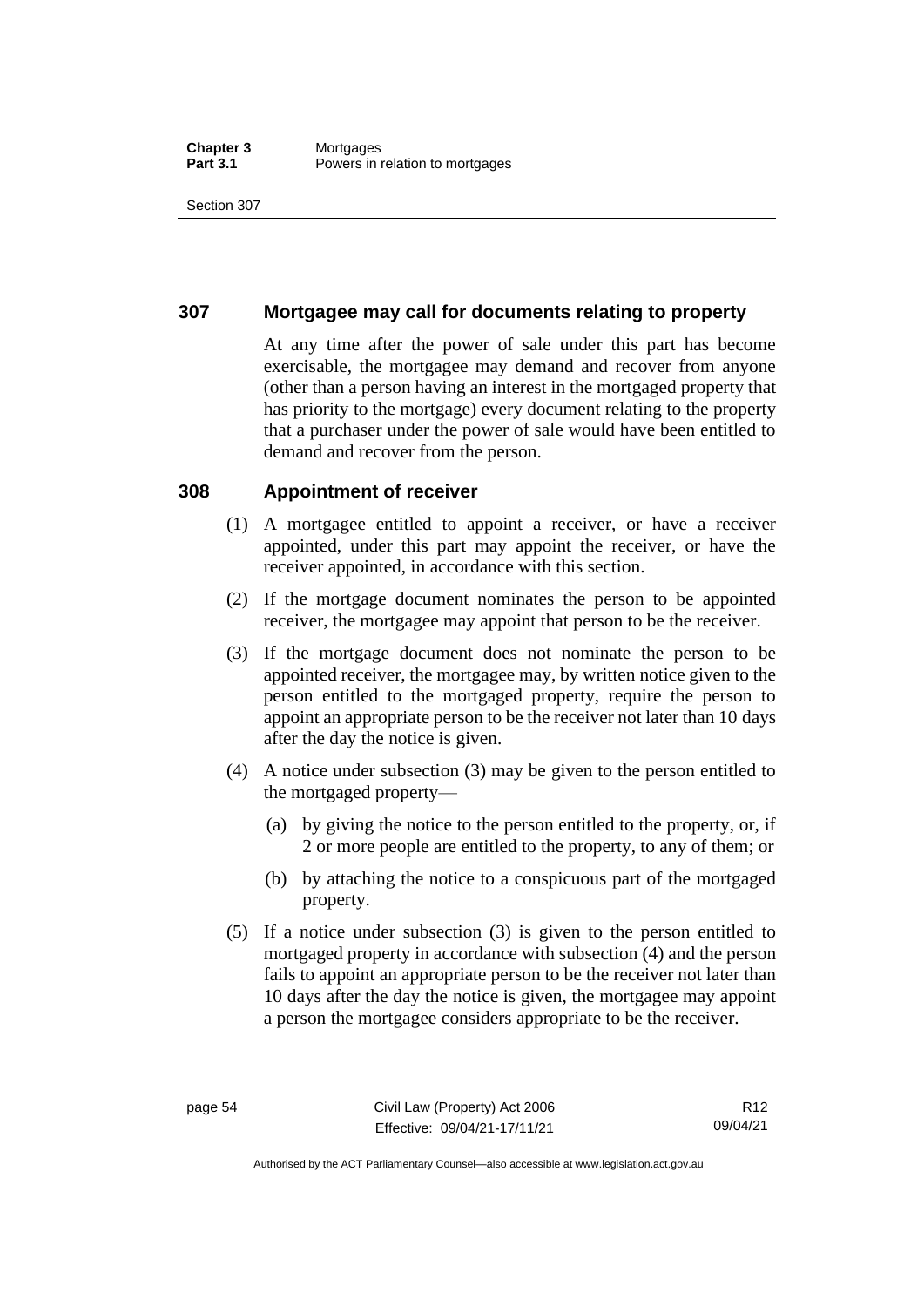## **309 Receiver taken to be agent of mortgagor**

A receiver appointed under this part is taken to be the agent of the mortgagor and the mortgagor is solely responsible for the receiver's acts or omissions, unless the document creating the mortgage provides otherwise.

## **310 Powers of receiver**

- (1) A person appointed as receiver under this part may demand and recover all the income of which the person is appointed receiver, by proceeding or otherwise, in the name of either the mortgagor or the mortgagee to the full extent of the interest that the mortgagor could dispose of.
- (2) The person may give valid receipts for the income of which the person is appointed receiver.

#### **311 Ending appointment of receiver etc**

- (1) The power under this part to appoint a receiver includes power to end the appointment and appoint someone else.
- (2) The power to end the appointment of a receiver and appoint a new receiver is exercisable in the same way, and under the same conditions, as the power to make the first appointment.
- (3) The [Legislation Act,](http://www.legislation.act.gov.au/a/2001-14) part 19.3 (which deals with appointments) does not apply to the appointment of a receiver.

#### **312 Commission to receiver**

- (1) A receiver appointed under this part is not entitled to the payment of costs, charges or expenses but is instead entitled to a commission on the money received.
- (2) The commission to which the receiver is entitled is the amount, not more than 8% of the gross amount of all money received, stated in the receiver's appointment or, if no amount is stated in the appointment, 4% of the gross amount.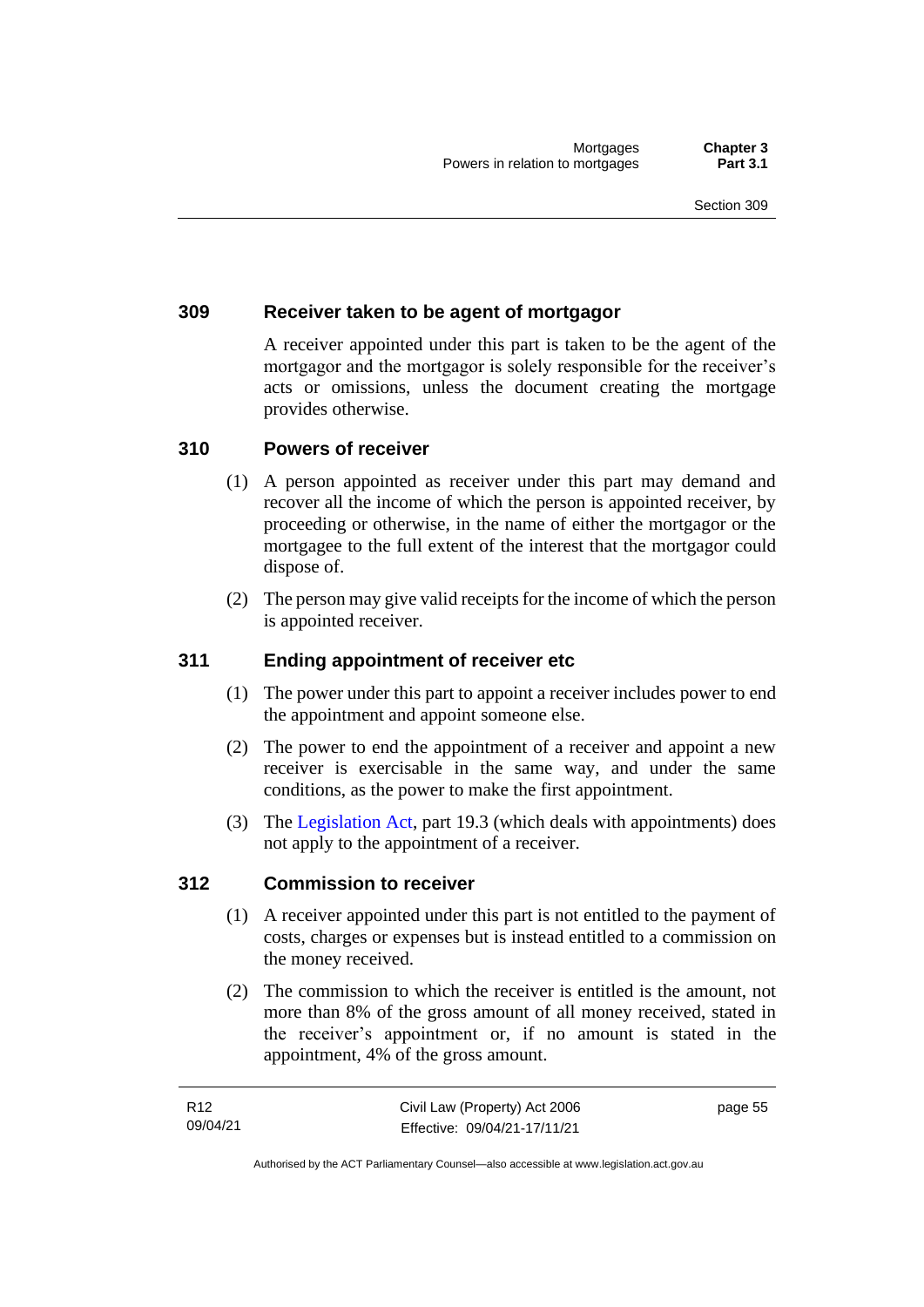## **313 Receiver to insure if required**

- (1) The mortgagee may, in writing, direct a receiver appointed under this part to insure and keep insured from loss or damage all or a stated part of the property included in the mortgage (whether or not a fixture) so far as it is insurable.
- (2) The receiver must comply with the direction.

## **314 Application of amounts received by receiver**

Amounts received by a receiver appointed under this part must be applied as follows:

- (a) first, in discharge of all taxes, rates and assessments, in payment of the receiver's commission, and in payment of insurance premiums;
- (b) second, in discharge of the interest then owing under the mortgage because of which the receiver was appointed;
- (c) third, in discharge of the principal then owing under the mortgage;
- (d) finally, in payment of the balance to or on behalf of the person entitled to the property mortgaged.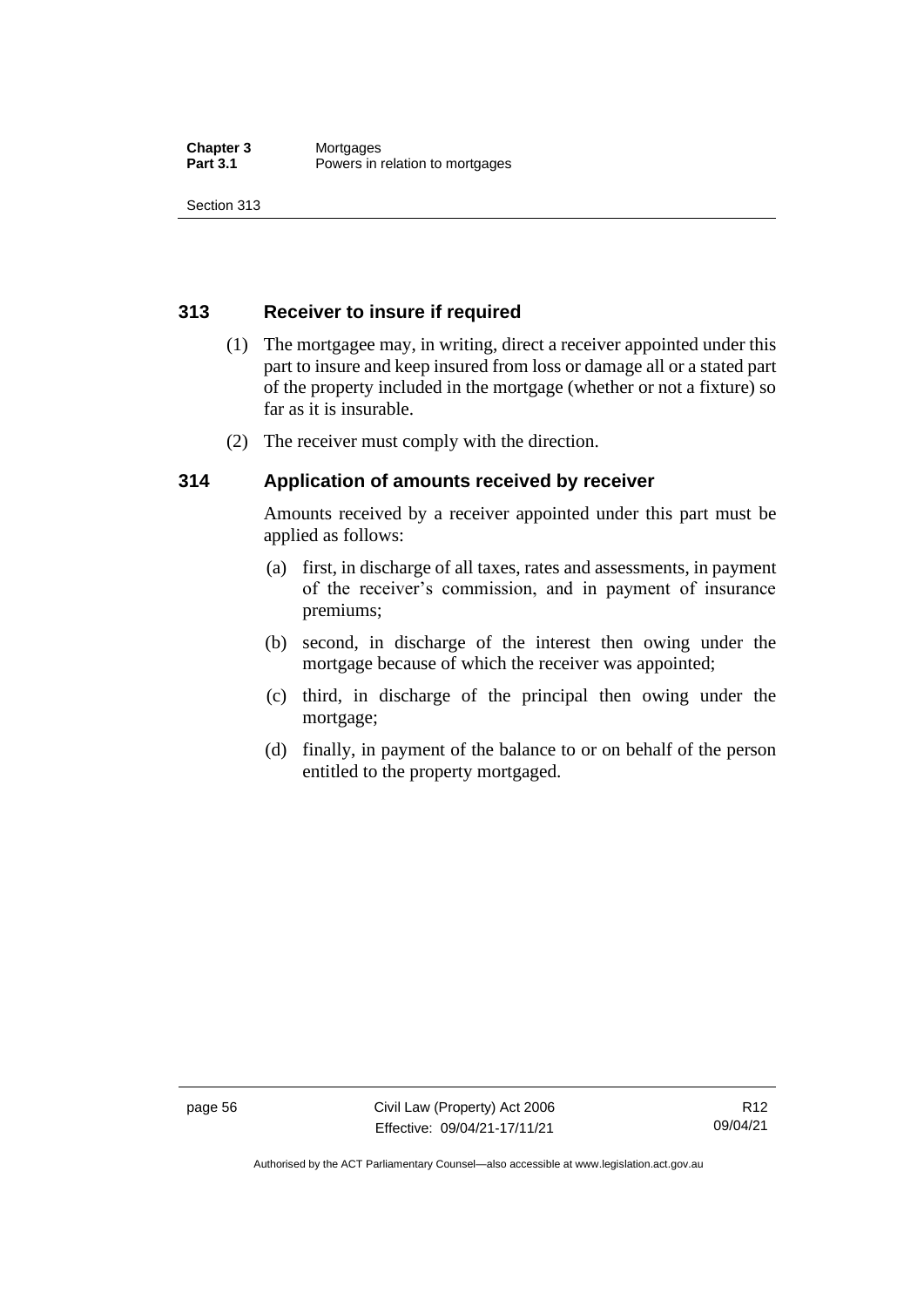## **Part 3.2 Mortgages—other provisions**

#### **315 Effect of repayment on ejectment by mortgagee**

- (1) This section applies if a proceeding for ejectment is brought by a mortgagee for possession of mortgaged property and no proceeding is pending for—
	- (a) foreclosure of the mortgagor's equity of redemption; or
	- (b) redemption of the mortgaged property.
- (2) If the mortgagor appears as a defendant in the proceeding and pays the outstanding amount to the mortgagee or into court, the amount paid is taken to be full satisfaction and discharge of the mortgage.
- (3) On the payment of the outstanding amount in accordance with this section—
	- (a) each mortgagor or defendant in the proceeding is discharged from liability for the amount; and
	- (b) the court must order the mortgagee, at the mortgagor's cost, to—
		- (i) give the mortgagor a discharge of the mortgage under the *[Land Titles Act 1925](http://www.legislation.act.gov.au/a/1925-1)*, section 101 or transfer the interest of the mortgagee in the mortgaged property to the mortgagor; and
		- (ii) give all documents of title to the mortgaged property that are in the possession or control of the mortgagee to the mortgagor.
- (4) This section does not affect a subsequent mortgage or encumbrance.
- (5) In this section:

*outstanding amount*, for a mortgage, means the total of—

(a) the amount of the principal of the mortgage that has not been repaid; and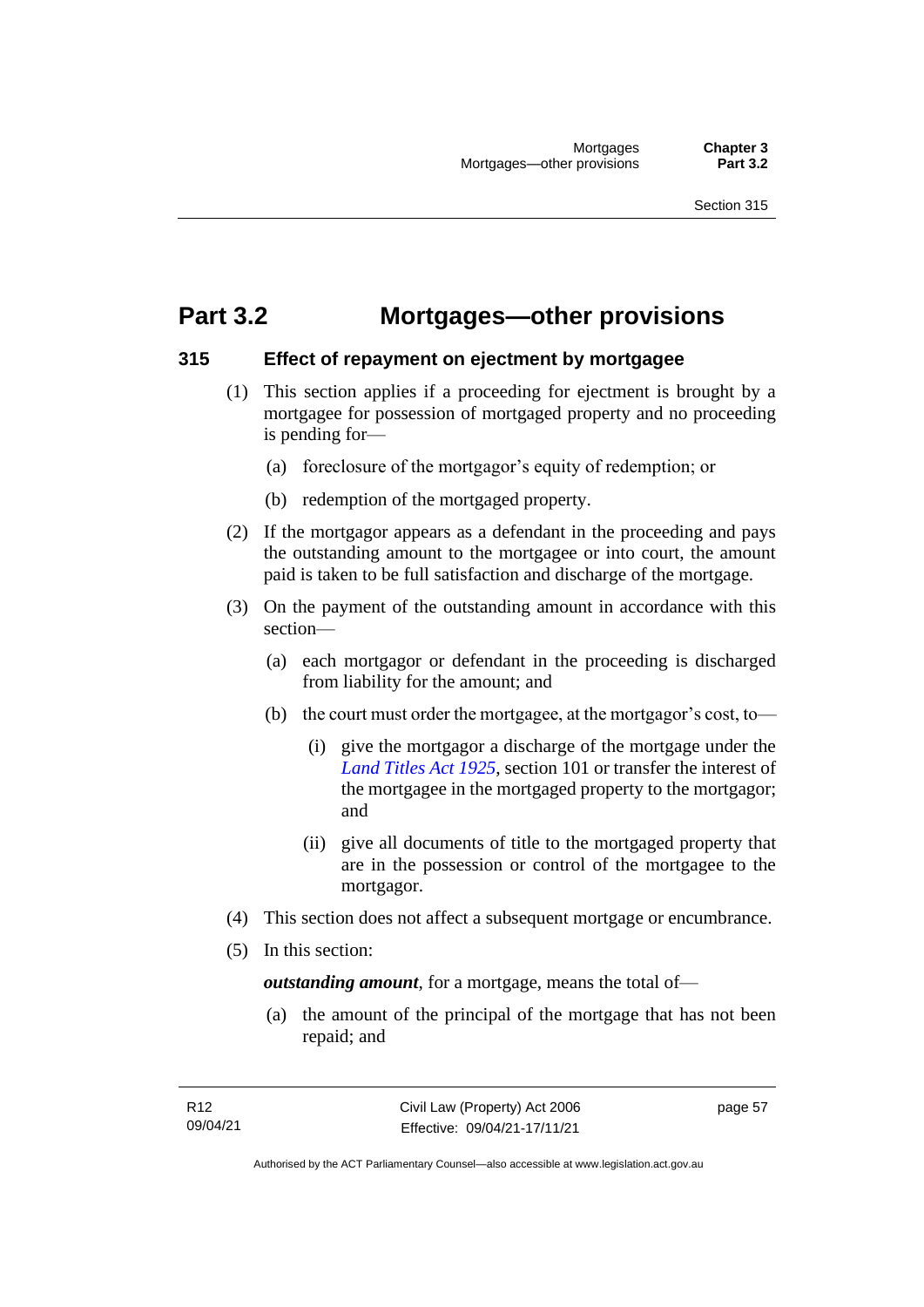- (b) the interest payable under the mortgage; and
- (c) the reasonable costs and expenses of the mortgagee in the proceeding for ejectment.

#### **316 Section 315 not to apply in certain cases**

Section 315 does not apply to a proceeding for ejectment if—

- (a) before the outstanding amount is paid under section 315 (2) of that section, the mortgagee asserts in writing given to the mortgagor—
	- (i) that the mortgagor does not have a right of redemption; or
	- (ii) that the mortgaged property is chargeable with a principal different from that stated in the mortgage or admitted to by the mortgagor; or
- (b) there is a dispute between defendants in the proceeding about the right of redemption.

#### **317 Redemption if mortgagee absent or unknown**

- (1) This section applies if—
	- (a) a person entitled to receive payment of all or part of a debt secured by a mortgage—
		- (i) cannot be found; or
		- (ii) is unknown; or
	- (b) it is uncertain who is entitled to receive all or part of the debt secured by a mortgage.
- (2) On application by the person entitled to redeem the mortgaged property, the Supreme Court may, by order, direct that—
	- (a) the amount of the debt secured by the mortgage, or part of it, be worked out in the way the court directs; and

Authorised by the ACT Parliamentary Counsel—also accessible at www.legislation.act.gov.au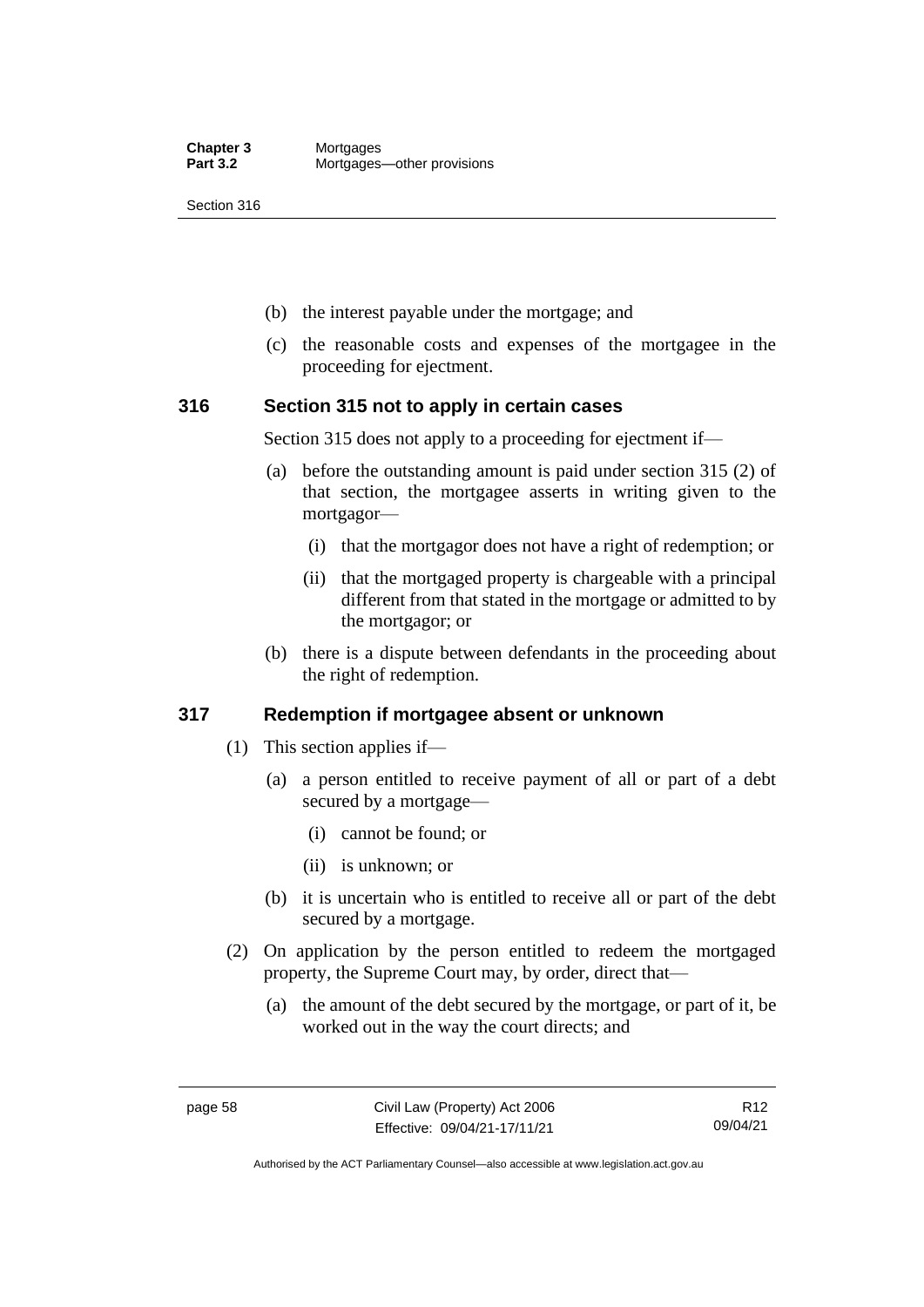- (b) the amount worked out be paid into court.
- (3) A certificate of the registrar of the Supreme Court that a payment into court was ordered to be made under subsection (2) (b) and has been made may be registered with the registrar-general.
- (4) On registration, the amount paid is a discharge of the mortgage debt, or part of it, to the extent of the amount paid.
- (5) However, an amount that is eventually shown by the person entitled to the mortgage debt, or a part of it, to have been in fact owing in addition to the amount paid into court continues to be a debt owing on the mortgage.
- (6) On application by the person entitled to an amount paid into court under subsection (2) (b), the Supreme Court may order the amount be paid to the person.
- (7) However, an amount must not be paid under subsection (6) until the registrar of the Supreme Court is satisfied that the mortgage document and all documents of title that were given by the mortgagor to the mortgagee for the mortgage have been given to the person who paid the amount into court.
- (8) If the amount of principal and interest owing under a mortgage is paid into court under this section and is afterwards paid under an order of the Supreme Court to the person mentioned in the order, the order operates as a discharge of mortgage of any land subject to the mortgage.
- (9) An order mentioned in subsection (8) takes effect as a discharge of mortgage only when it has been registered by the registrar-general.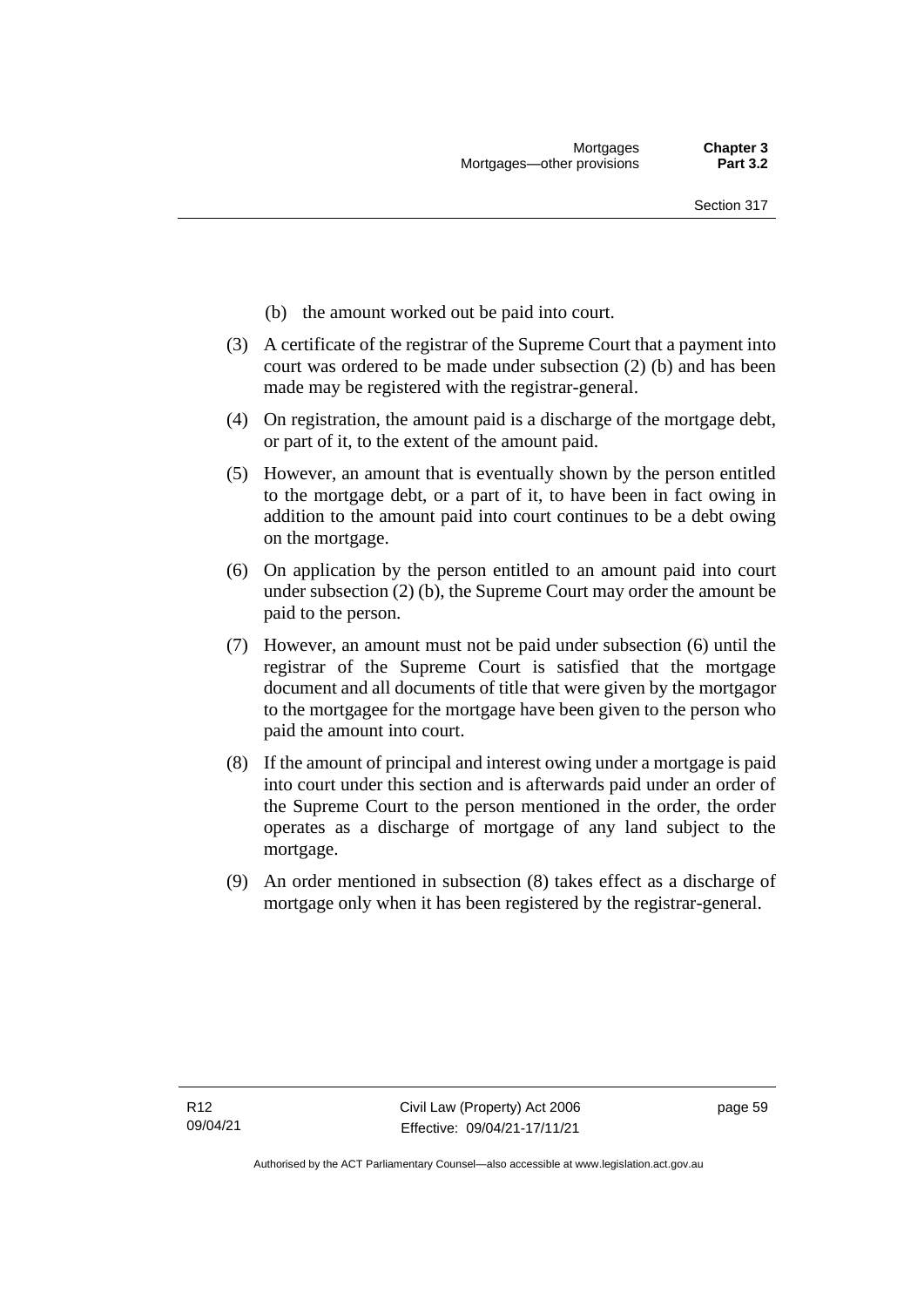# **Chapter 4 Leases**

# **Part 4.1 Leases—general provisions**

## **Division 4.1.1 Lessee's and lessor's obligations**

## **400 Lessee's obligations attach to reversion**

- (1) The rent provided for by a lease, the benefit of every provision of the lease relating to the subject matter of the lease that is to be complied with by the lessee, and every condition of re-entry and other condition of the lease, is attached to, and goes with, the reversionary estate in the land (and in any part of the land) immediately expectant on the term granted by the lease, despite any severance of the reversionary estate.
- (2) Any rent, provision or condition mentioned in subsection (1) may be recovered, received, enforced or taken advantage of by the person from time to time entitled (the *entitled person*), subject to the term granted by the lease, to the income of all or a part of the land leased.
- (3) The entitled person may recover, receive, enforce or take advantage of the rent, provision or condition even though the person becomes entitled to the reversionary interest after the condition of re-entry or forfeiture has become enforceable.
- (4) This section does not make enforceable by a person a condition of reentry or forfeiture, or any other condition, that had been waived or released before the person became entitled to enforce the condition.
- (5) This section applies to—
	- (a) a lease granted on or after 26 June 1986; and
	- (b) a lease granted before 26 June 1986, but only in relation to rent accruing due on or after that day and to the benefit of a condition of re-entry or forfeiture for a breach of a provision of the lease committed on or after that day.

R12 09/04/21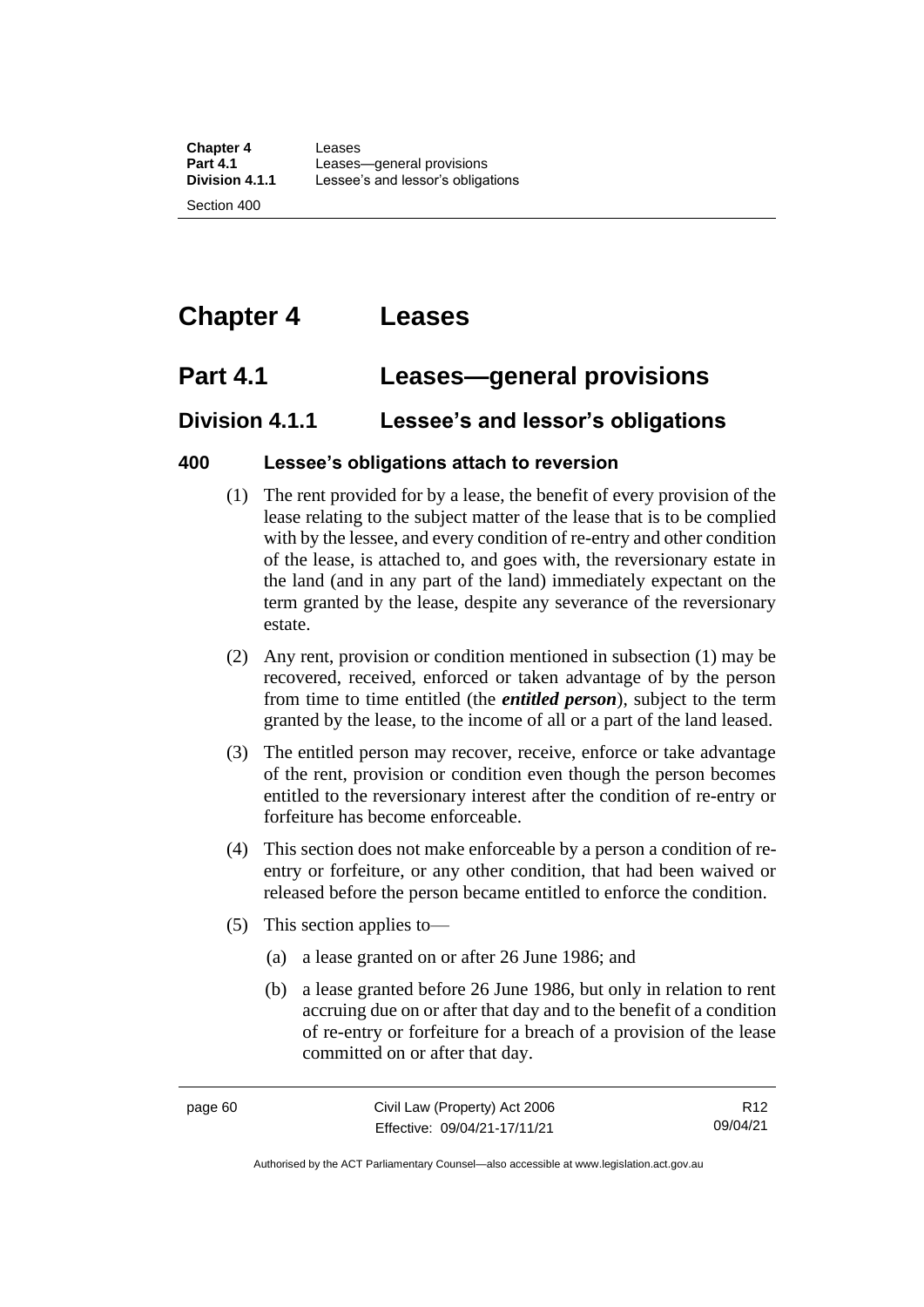## **401 Lessor's obligations to run with reversion**

- (1) If land is leased, the obligation imposed on the lessor by a provision of the lease relating to the subject matter of the lease—
	- (a) is, so far as the lessor had power to bind the reversionary estate expectant on the term granted by the lease, attached to, and goes with, the reversionary estate in the land (and in every part of the land); and
	- (b) may be enforced or taken advantage of by the person in whom the term is from time to time vested; and
	- (c) may, so far as the lessor had power to bind the person from time to time entitled to the reversionary estate, be enforced, and taken advantage of, against a person so entitled.
- (2) This section applies to—
	- (a) a lease granted on or after 26 June 1986; and
	- (b) a breach committed on or after 26 June 1986 of a provision in a lease granted before that day.

#### **402 Lessee to give notice of ejectment to lessor**

- (1) This section applies to a lessee of premises against whom a proceeding for ejectment is begun.
- (2) The lessee must give notice of the proceeding to the lessor or the lessor's agent immediately after being served with the originating process for the proceeding.
- (3) A lessee who contravenes subsection (2) is liable to the lessor for any damage suffered by the lessor because of the failure.
- (4) This section does not—
	- (a) apply to a lessee who holds the premises leased under—
		- (i) a residential tenancy agreement under the *[Residential](http://www.legislation.act.gov.au/a/1997-84)  [Tenancies Act 1997](http://www.legislation.act.gov.au/a/1997-84)*; or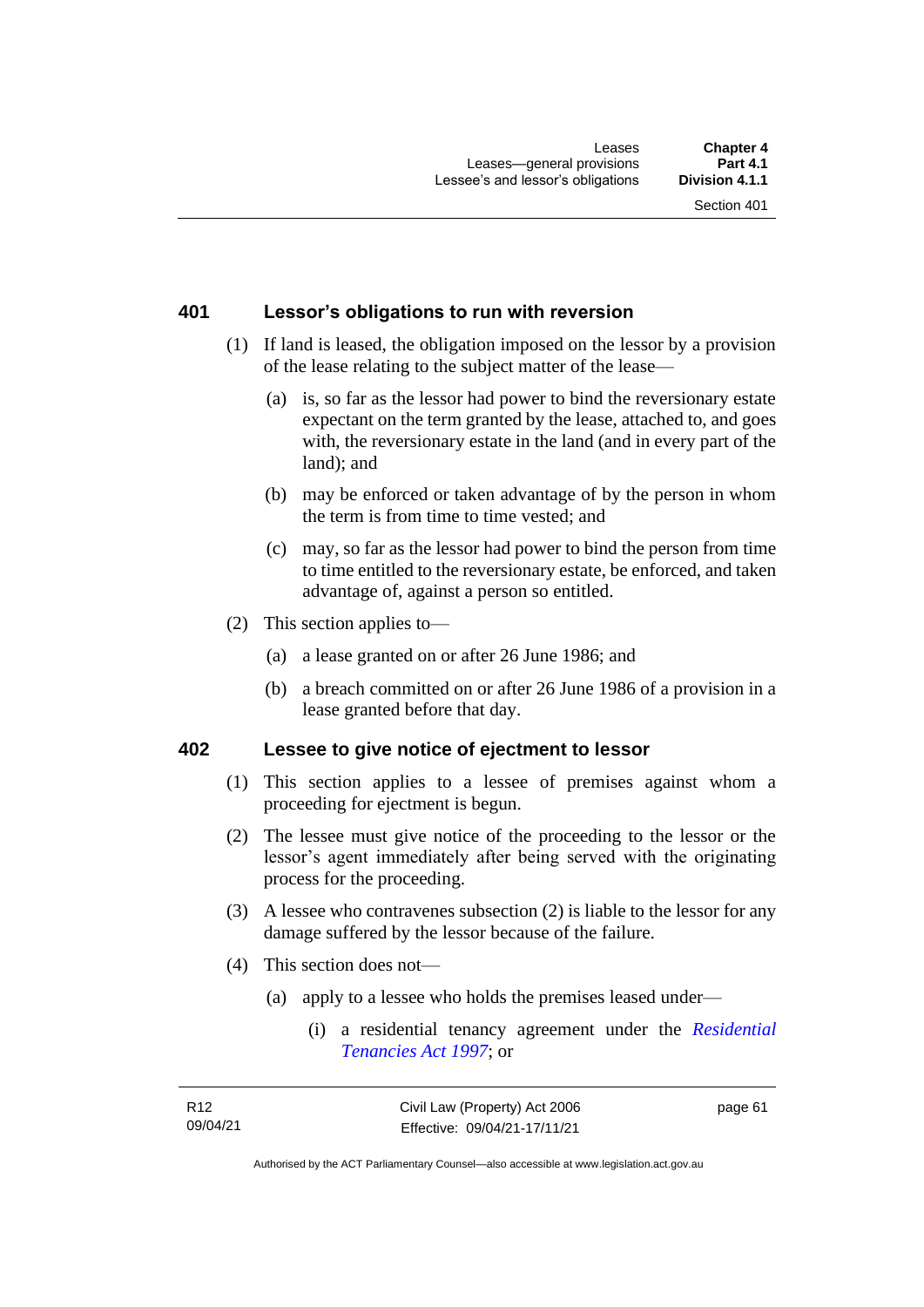(ii) a lease under the *[Leases \(Commercial and Retail\)](http://www.legislation.act.gov.au/a/2001-18)  Act [2001](http://www.legislation.act.gov.au/a/2001-18)*; or

- (iii) a residence contract under the *[Retirement Villages](http://www.legislation.act.gov.au/a/2012-38)  Act [2012](http://www.legislation.act.gov.au/a/2012-38)*; or
- (b) bind the Territory.
- (5) Subsection (4) (b) has effect despite the [Legislation Act,](http://www.legislation.act.gov.au/a/2001-14) section 121 (Binding effect of Acts).

## **Division 4.1.2 Renewal of headlease without surrender of sublease**

#### **403 Renewal of headlease**

Section 403

- (1) This section applies to a lease from which subleases have been derived.
- (2) If a lease is surrendered for renewal and a new lease is granted by the head lessor without a surrender of 1 or more of the subleases, the new lease is as valid for all purposes as if the subleases had been surrendered for renewal at or before the grant of the new lease.

#### **404 Rights on renewal**

When a new lease is granted on the surrender of a lease (the *original lease*)—

- (a) a person in whom an estate for the life of the lessee, or for a fixed term, is vested by the new lease—
	- (i) is entitled to the rents payable under a sublease derived from the original lease; and
	- (ii) is entitled to have the obligations and duties imposed on the sublessee by a sublease derived from the original lease properly performed; and

Authorised by the ACT Parliamentary Counsel—also accessible at www.legislation.act.gov.au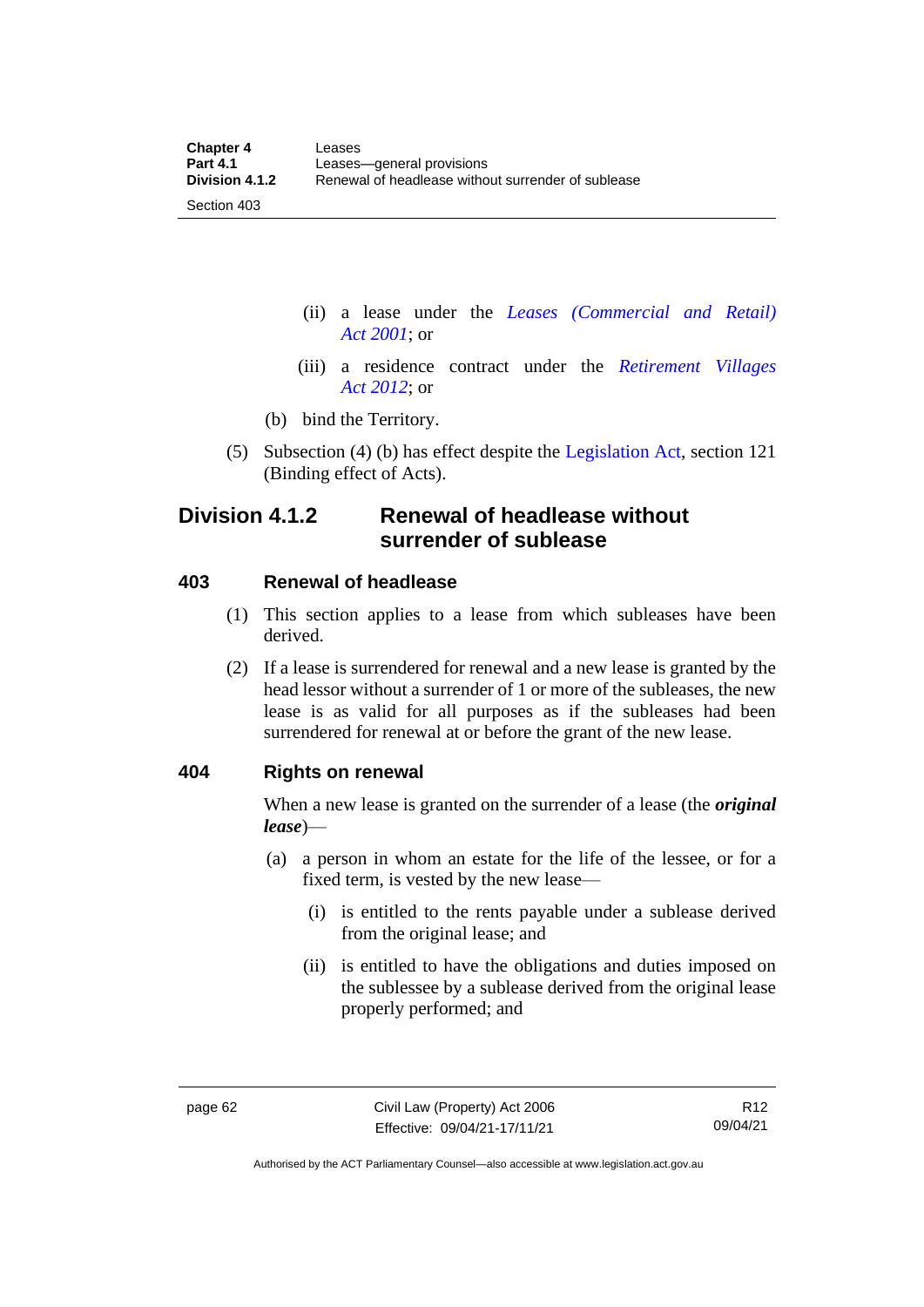- (iii) is entitled to the same remedies for the recovery of the rents, or for a breach of the obligations or duties, as if the original lease had not been surrendered but had remained in force; and
- (b) a sublessee under a sublease derived from the original lease continues to hold the lands sublet as if the original lease had not been surrendered but had remained in force; and
- (c) the head lessor is entitled to the same remedies by way of entry on the lands sublet by a sublease derived from the original lease, for rents payable under the new lease or for breaches of the obligations and duties imposed by the new lease (so far as the rents, obligations and duties are not greater than the rents payable under, or the obligations and duties imposed by, the original lease), as the head lessor would have if the original lease had not been surrendered but had remained in force or if each sublease derived from the original lease had been surrendered and regranted under the new lease.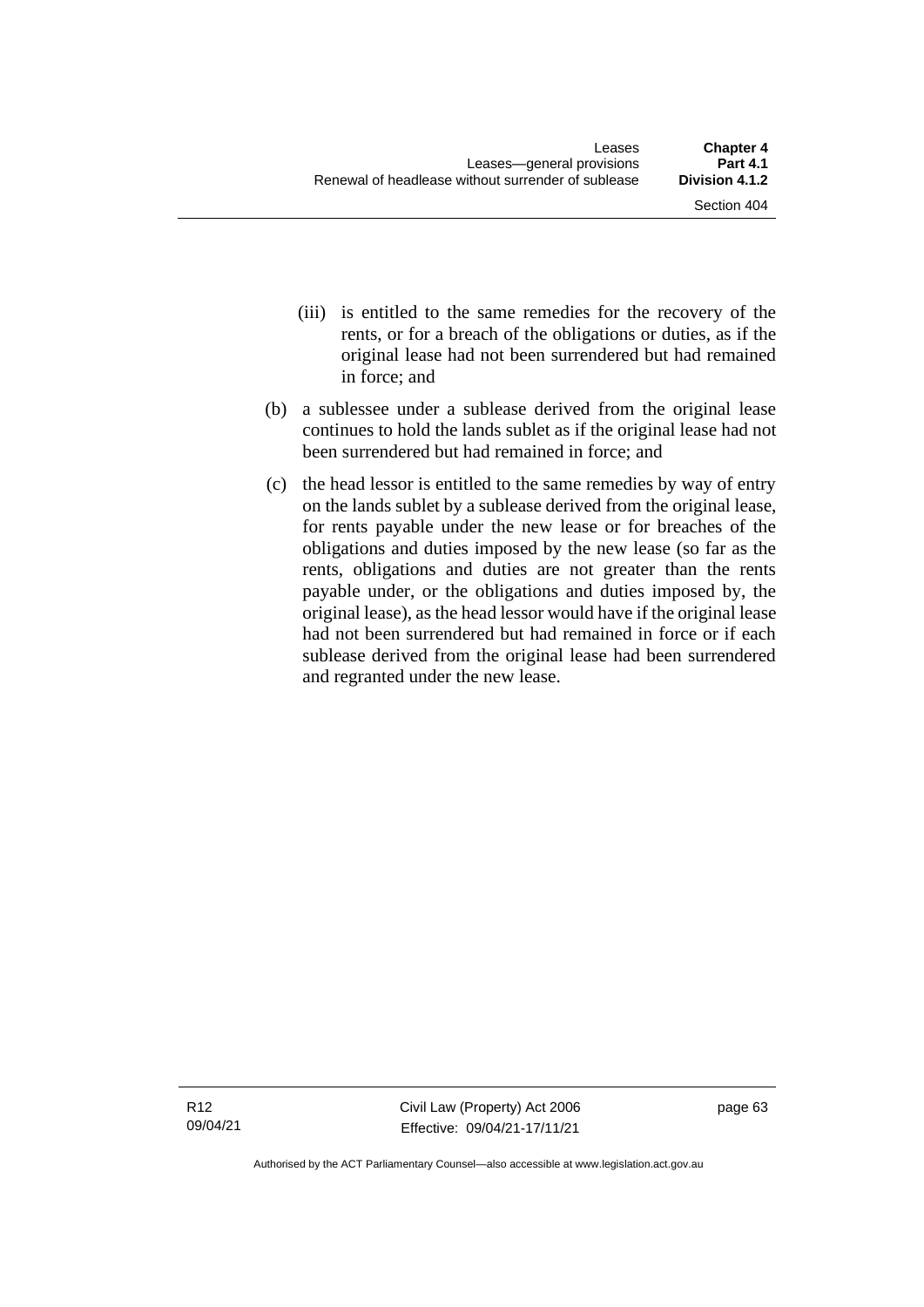## **Part 4.2 Leases to and for children and for absent lessors**

## **405 Leases for children**

(1) This section applies if—

- (a) a child is entitled to a lease of premises; and
- (b) the child, or someone for the child, applies to the Supreme Court for an order under this section.
- (2) The Supreme Court may, by order, direct a nominated person to—
	- (a) surrender the lease; and
	- (b) accept instead a lease of the premises to be held by the nominated person for the child's benefit.
- (3) A lease mentioned in subsection (2) (b) must be held—
	- (a) on the same terms as the surrendered lease would have been held except so far as the Supreme Court orders otherwise; and
	- (b) for the same purposes as the surrendered lease would have been held; and
	- (c) subject to the same trusts, charges, encumbrances, dispositions and arrangements as the surrendered lease would have been held.

### **406 Costs of lease authorisation application for child**

- (1) If an order is made under section 405 (2) in relation to a lease for a child, the costs of the order must be paid from the child's property as the Supreme Court orders.
- (2) The costs of an order mentioned in subsection (1) include—
	- (a) the costs of the application for the order; and

R12 09/04/21

Authorised by the ACT Parliamentary Counsel—also accessible at www.legislation.act.gov.au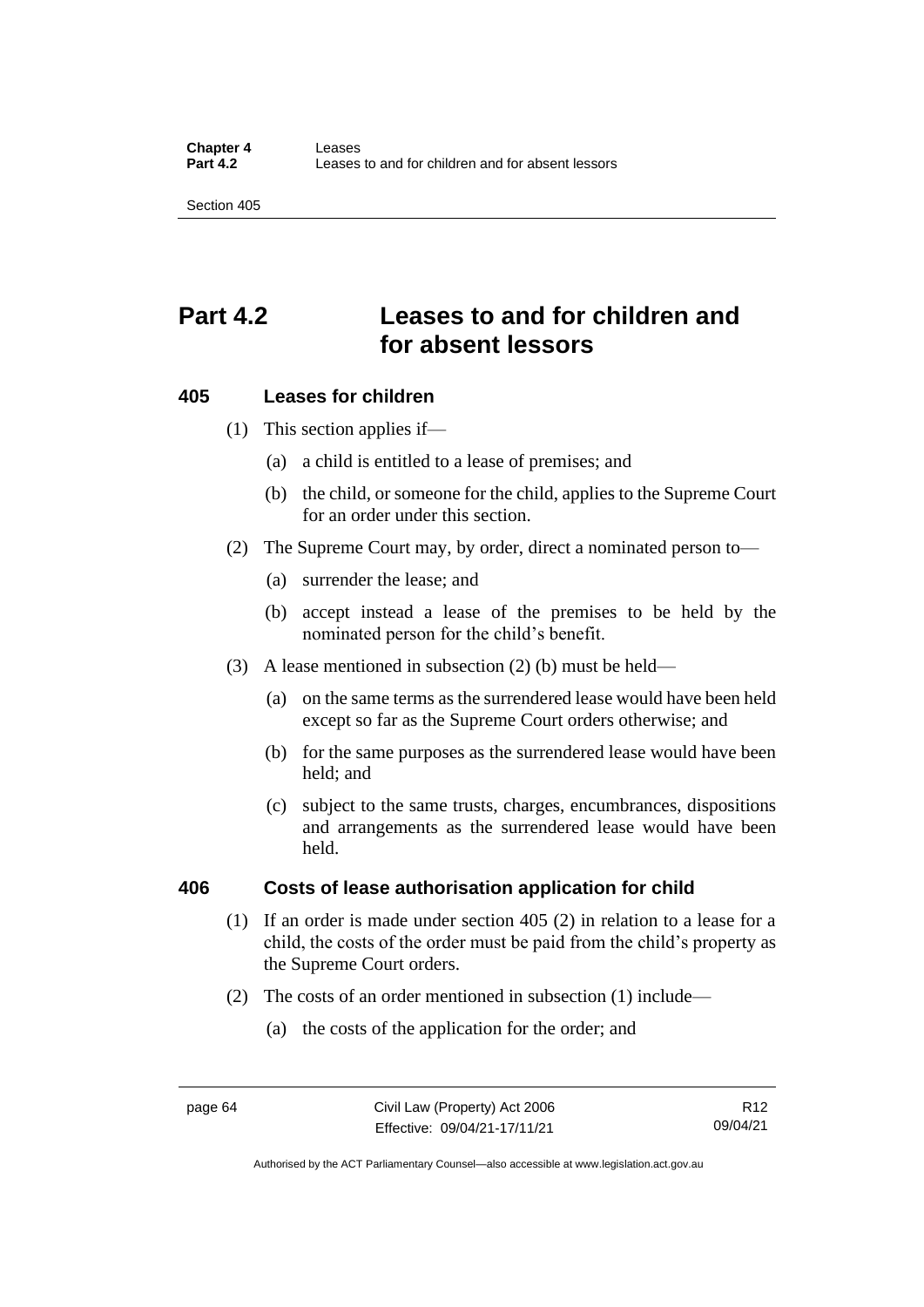- (b) the costs of surrendering the lease the child was entitled to; and
- (c) the costs of obtaining the substitute lease including any fine, premium or other amount paid for the lease.

## **407 Renewal of leases by children**

- (1) This section applies if—
	- (a) a child could, under a lease or other agreement or arrangement, be compelled to renew a lease if the child were not a child; and
	- (b) 1 of the following people applies to the Supreme Court for the renewal:
		- (i) the child;
		- (ii) someone for the child;
		- (iii) a person entitled to the renewal of the lease.
- (2) The Supreme Court may, by order, direct a nominated person to renew the lease for the child and, if necessary for the renewal of the lease, accept the surrender of an existing lease.
- (3) A renewal of a lease under an order under subsection (2) must, except so far as the Supreme Court orders otherwise, be in accordance with the right of renewal.

## **408 Renewal of leases for people not amenable to process**

- (1) This section applies if—
	- (a) a person who is outside the ACT, and not amenable to the process of the Supreme Court, could be compelled to renew a lease if the person were in the ACT and amenable to the process of the court; and
	- (b) the person (or any of the people) entitled to the renewal of the lease applies to the Supreme Court for the renewal.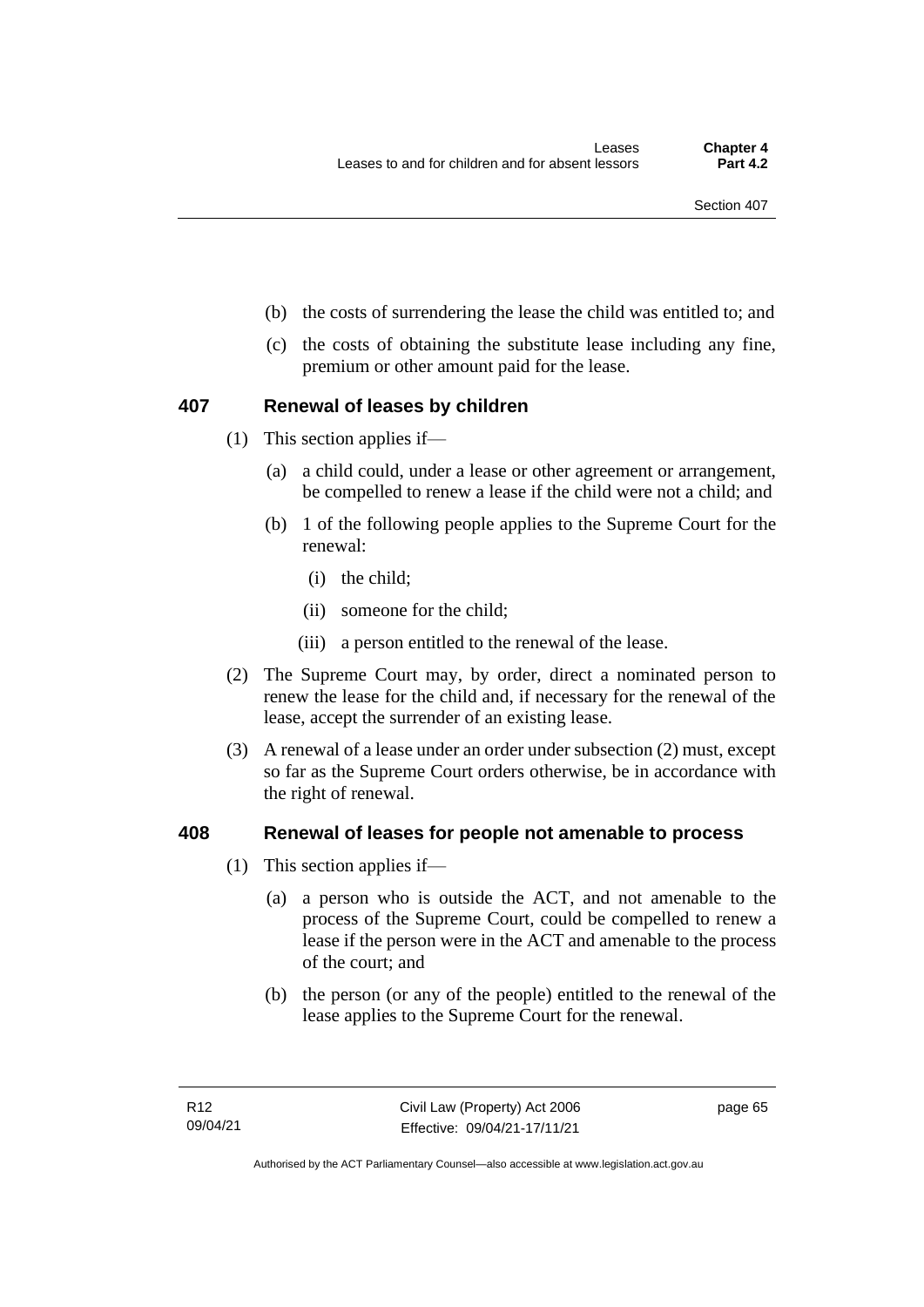(2) The Supreme Court may direct a nominated person to renew the lease and, if necessary for the renewal of the lease, accept the surrender of an existing lease.

## **409 Preconditions for grant or renewal of lease to be satisfied**

- (1) A lease must not be granted or renewed under this part until—
	- (a) any fine or other amount required to be paid for the grant or renewal of the lease has been paid; and
	- (b) anything required to be done before the lease is granted or renewed has been done.
- (2) A lease or a renewal of a lease to be granted under this part must be properly executed by the lessee.

## **410 Application of amounts paid for lease renewal under pt 4.2**

An amount paid for the renewal of a lease under section 407 (Renewal of leases by children) or section 408 (Renewal of leases for people not amenable to process) must, after deducting the costs and expenses payable for the renewal, be applied as the Supreme Court directs.

## **411 Validity of surrenders and leases under pt 4.2**

A lease or other disposition, or a surrender of a lease, granted, made or accepted under this part is as valid as if the person by or for whom it was granted, made or accepted had been an adult without a disability who had personally granted, made or accepted it.

## **412 Costs of applications under pt 4.2**

The Supreme Court may order that the costs and expenses of, or resulting from, an application under this part be raised from the premises or leasehold interest in relation to which the application is made in a way the court considers appropriate.

page 66 Civil Law (Property) Act 2006 Effective: 09/04/21-17/11/21

R12 09/04/21

Authorised by the ACT Parliamentary Counsel—also accessible at www.legislation.act.gov.au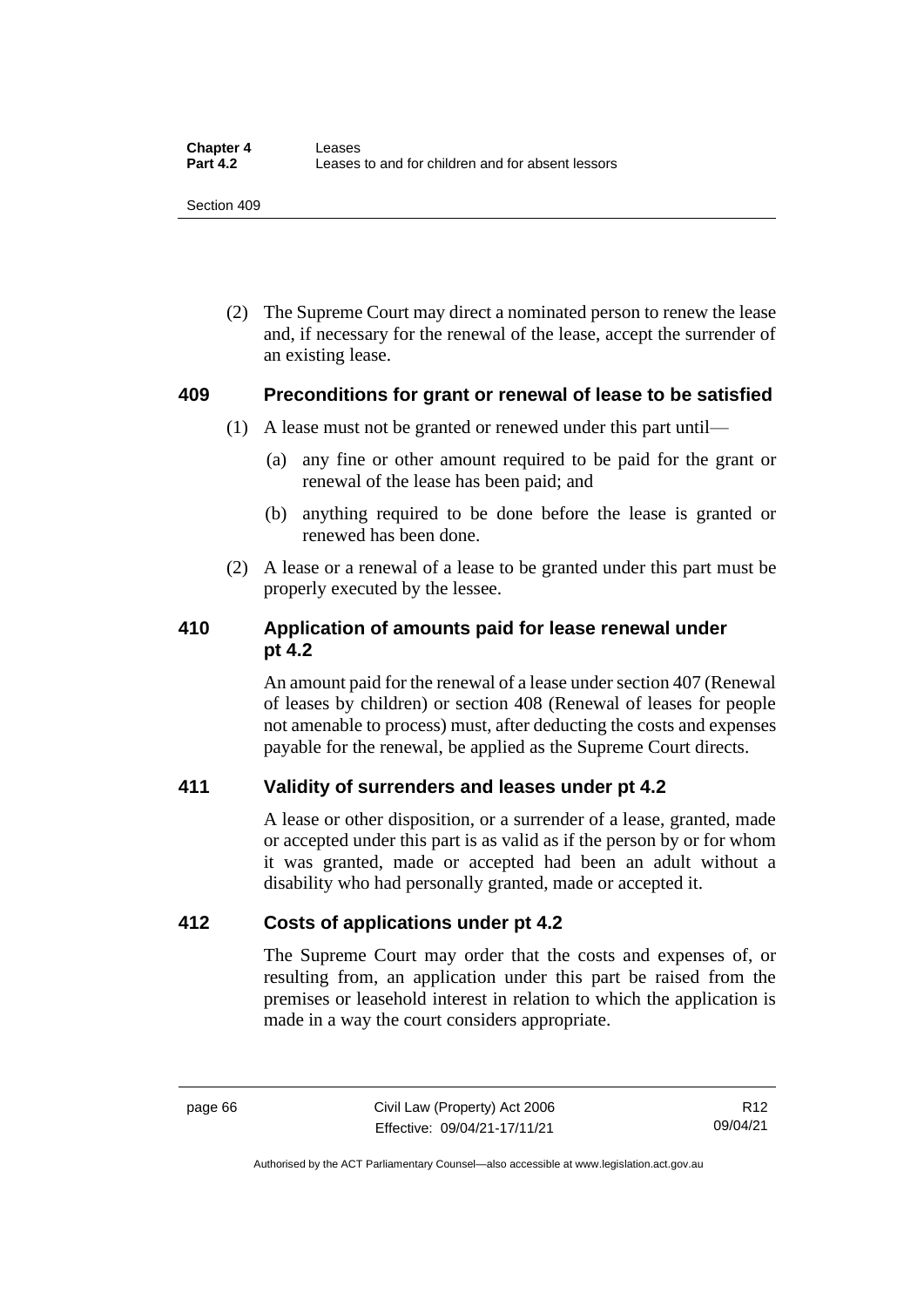## **Part 4.3 Breach of insurance provisions**

## **413 Application—pt 4.3**

This part applies to—

- (a) a lease for a fixed term, whether or not the lease may be terminated before the end of the fixed term; and
- (b) a lease for the life of the lessee.

## **414 Relief against forfeiture for failure to insure**

- (1) The Supreme Court may, on application by a lessee under a lease, grant the lessee relief against forfeiture of the lease for breach of a provision of the lease requiring the lessee to insure the leased property against loss or damage if—
	- (a) no loss or damage to which the insurance would have applied has happened; and
	- (b) insurance of the kind required by the lease is in effect at the time of the application.
- (2) The Supreme Court may grant the relief on conditions.

## **415 Record of relief granted**

If the Supreme Court grants relief under section 414 in relation to a lease, the court may order that a record of the relief having been granted be endorsed on the lease or be made in some other way.

## **416 Limit on relief**

The Supreme Court must not grant relief to a person under this part in relation to a lease if—

(a) the court has already granted relief to the person under the part in relation to the same provision of the lease; or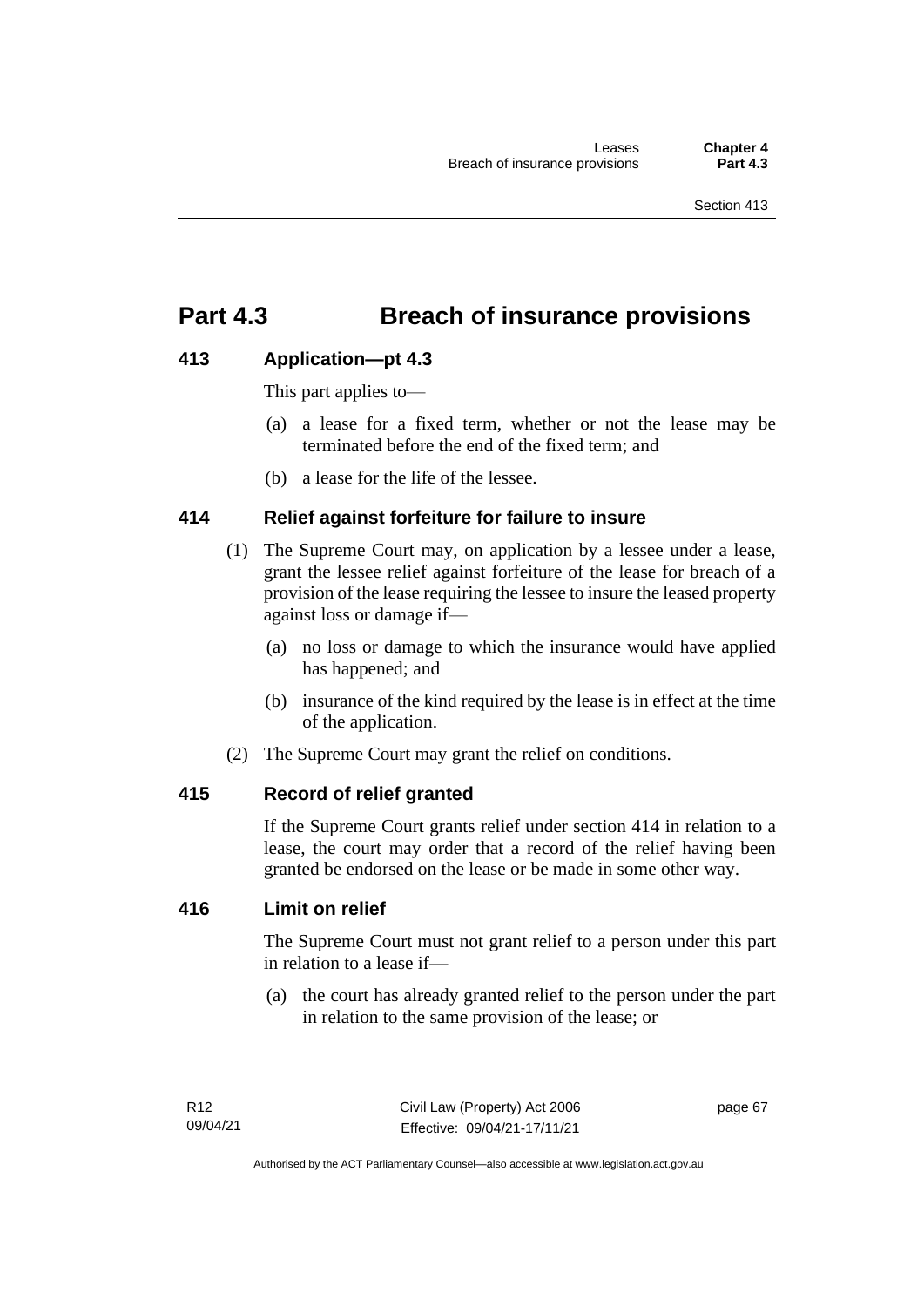(b) a forfeiture of the lease under the same provision has already been waived for the person other than in a court proceeding.

## **417 Noncomplying insurance**

(1) In this section:

*complying insurance*, in relation to a lease or mortgage of a lease, means insurance against loss of or damage to any of the leased property required by the insurance provisions of the lease or mortgage.

*insurance provisions*, of a lease or mortgage of a lease, means provisions of the lease or mortgage requiring the lessee or mortgagor to insure any of the leased property against loss or damage.

*noncomplying insurance*, in relation to a lease or mortgage of a lease, means insurance against loss of or damage to any of the leased property that was obtained by the lessee or mortgagor to cover his or her interest in the property and that does not comply with the insurance provisions of the lease or mortgage.

(2) The person entitled to the benefit of insurance provisions of a lease or mortgage of a lease has the same rights in relation to noncomplying insurance of any of the leased property as the person would have in relation to complying insurance of the property.

## **418 Protection of purchaser of leasehold against forfeiture**

(1) This section applies in relation to a lease containing a provision (the *insurance provision*) requiring the lessee to insure any of the leased property against loss or damage.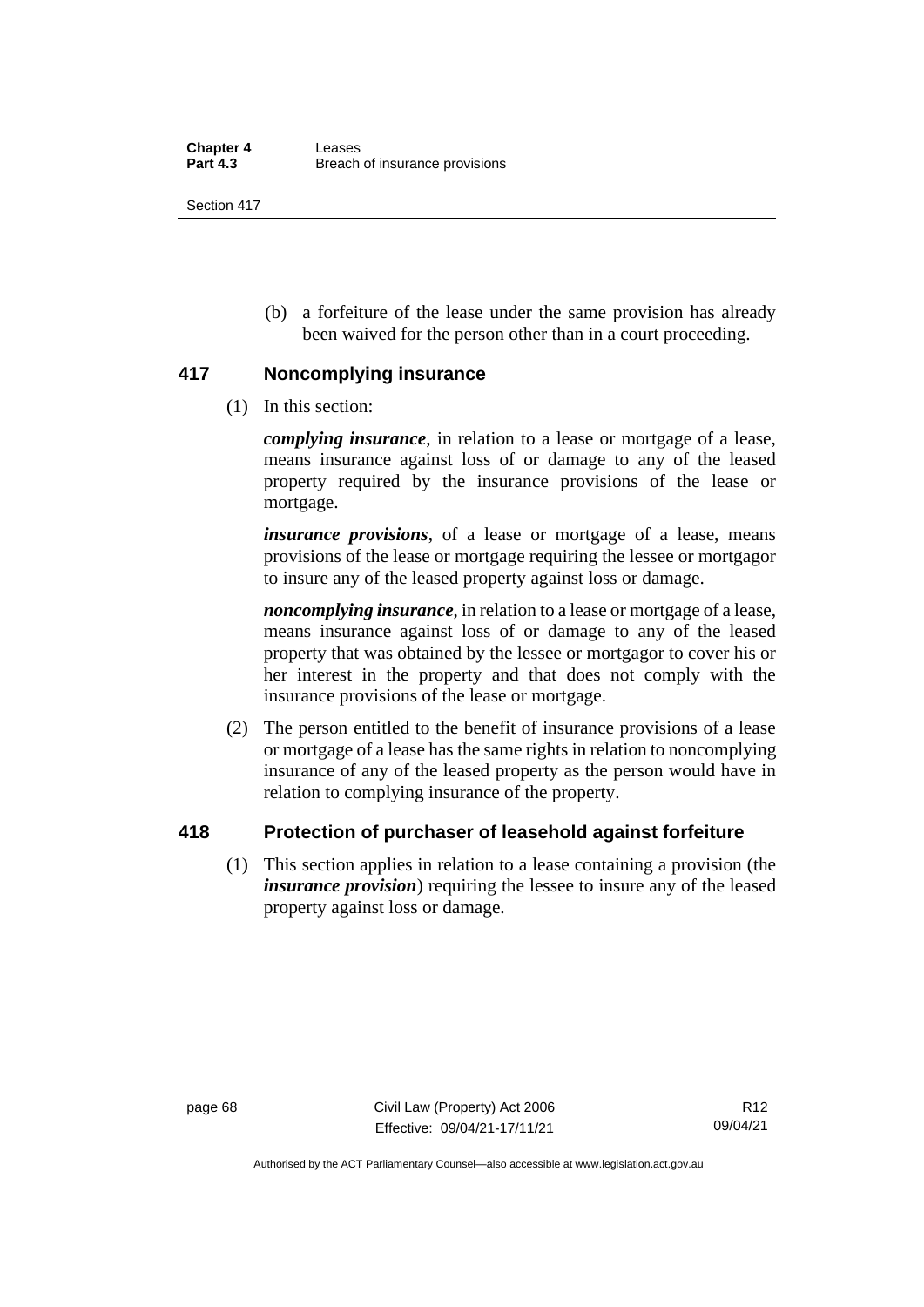- (2) An honest purchaser of the leasehold interest under the lease is not liable to forfeiture, for damages or in any other way for a breach of the insurance provision that happened before completion of the purchase if—
	- (a) the purchaser was given the written receipt of the person entitled to receive the rent for the last payment of rent owing before completion of the purchase; and
	- (b) there was, at the time of completion of the purchase, insurance that complied with the insurance provision.
- (3) This section does not affect any remedy the lessor has against a lessee for breach of the insurance provision.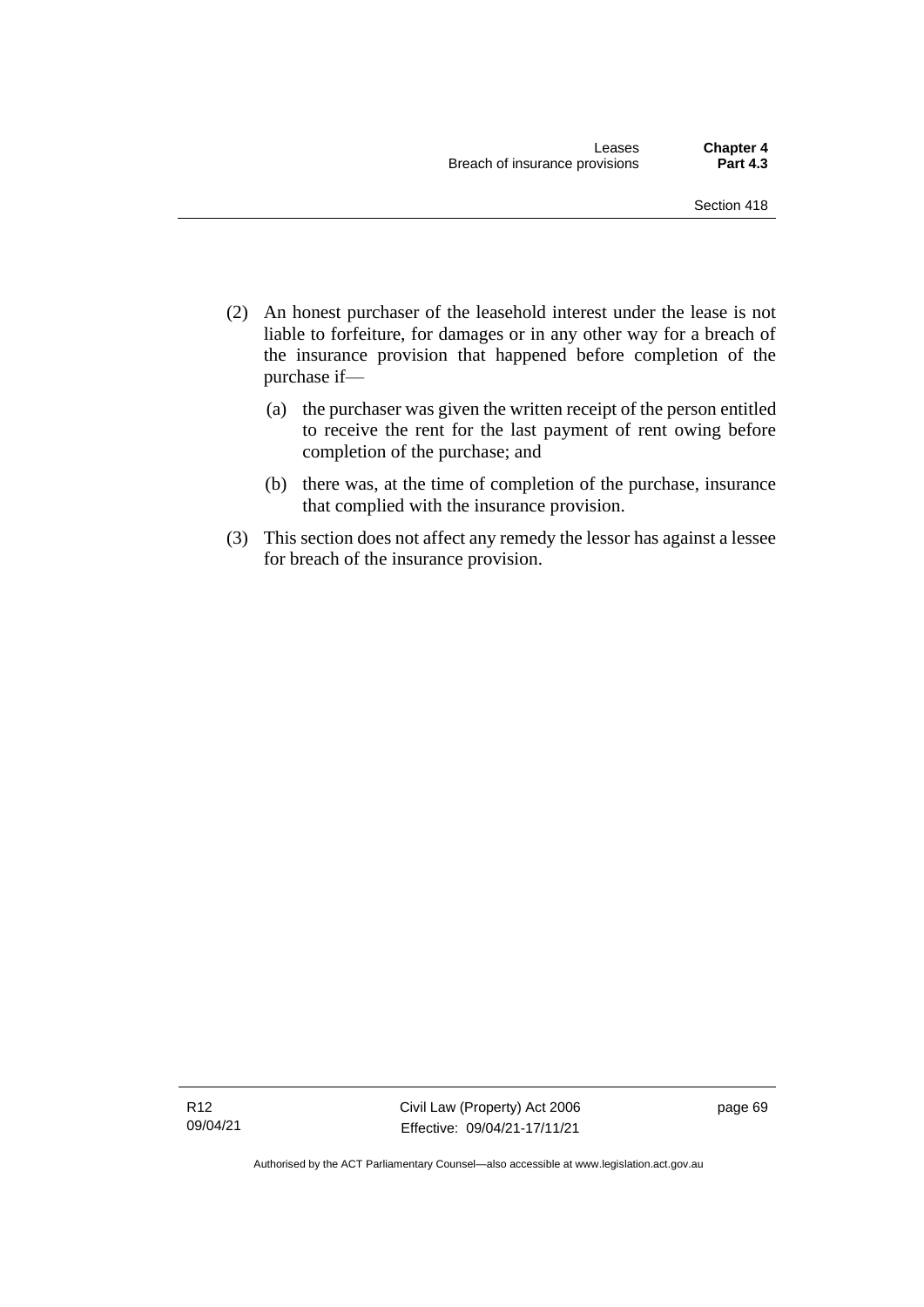## **Part 4.4 Restriction of effect of licence or waiver by lessor**

## **419 Application—pt 4.4**

- (1) This part applies to—
	- (a) a lease for a fixed term, whether or not the lease may be terminated before the end of the fixed term; and
	- (b) a lease for the life of the lessee.
- (2) This part does not—
	- (a) apply to a residential tenancy agreement under the *[Residential](http://www.legislation.act.gov.au/a/1997-84)  [Tenancies Act 1997](http://www.legislation.act.gov.au/a/1997-84)*; or
	- (b) bind the Territory.
- (3) Subsection (2) (b) has effect despite the [Legislation Act,](http://www.legislation.act.gov.au/a/2001-14) section 121 (Binding effect of Acts).

## **420 Effect of licence given to lessee**

- (1) If a lessee is given licence to do an act that contravenes a provision of the lease, the licence, unless otherwise expressed, extends only  $to$ —
	- (a) the permission actually given; or
	- (b) the particular breach of the provision; or
	- (c) anything else specifically authorised to be done by the licence.
- (2) The licence does not prevent a proceeding for a later breach of a provision of the lease unless the licence specifically authorises the breach.

Authorised by the ACT Parliamentary Counsel—also accessible at www.legislation.act.gov.au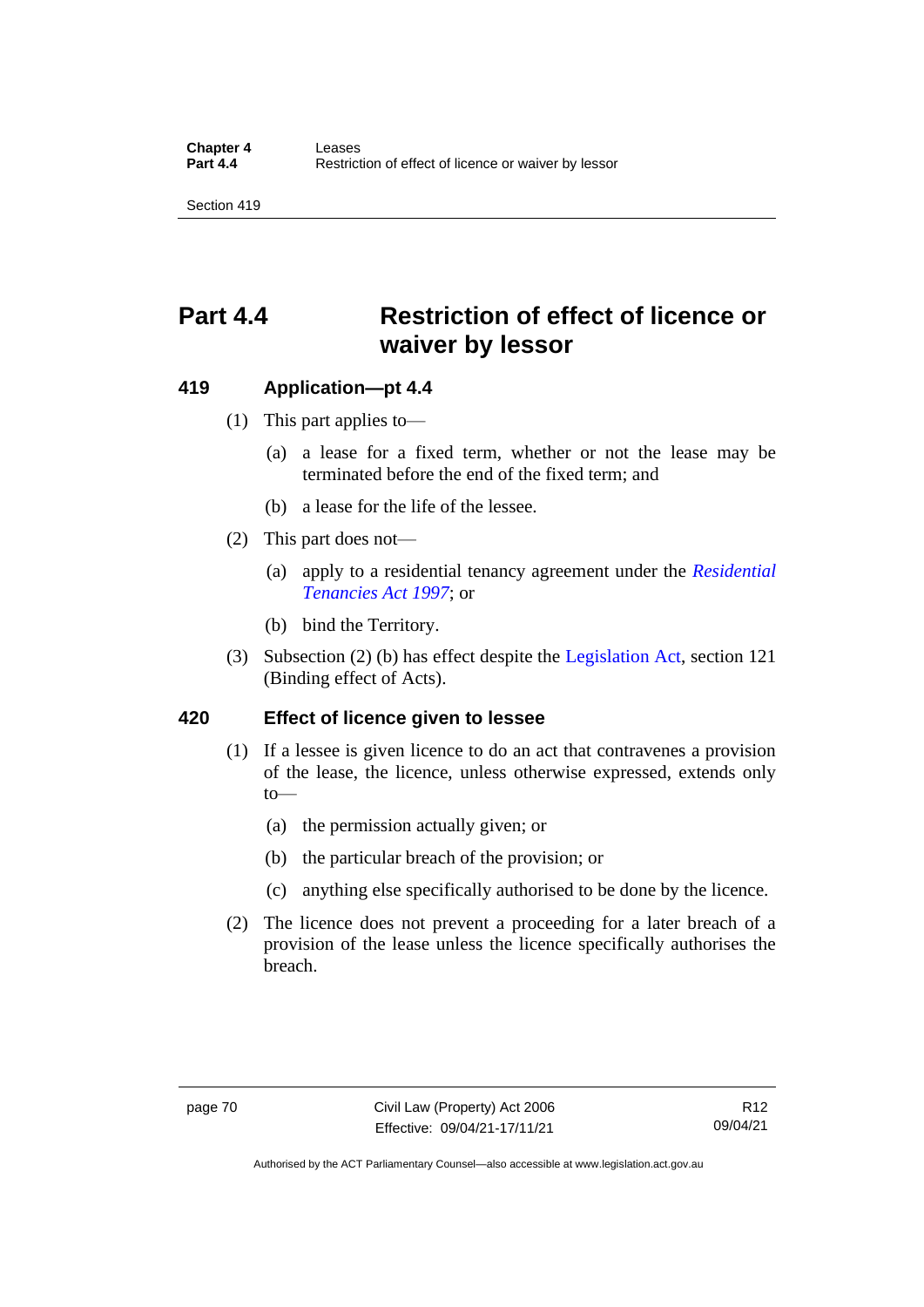- (3) Despite the licence—
	- (a) all rights under the provisions of the lease remain in force and are available against a subsequent breach of the provisions not specifically authorised or waived by the licence in the same way as if the licence had not been given; and
	- (b) the provision of the lease in relation to which the licence was given remains in force as if the licence had not been given, except in relation to the particular thing authorised to be done.

## **421 Operation of partial licences**

- (1) This section applies if a licence gives a power of re-entry on a lessee assigning, subletting or doing another specified act without licence and licence is given—
	- (a) to 1 of 2 or more lessees to assign or sublet the lessee's share or interest or to do another act prohibited without licence; or
	- (b) to a lessee, or 1 of 2 or more lessees, to assign or sublet part only of the property, or to do an act prohibited without licence in relation to part only of the property.
- (2) The licence does not extinguish the right of entry for a breach of a provision of the lease by co-lessees of the other shares or interests in the property, or by the lessee or lessees of the rest of the property, in relation to those shares or interests or the rest of the property, but the right of entry remains in force in relation to the shares, interests or property not subject to the licence.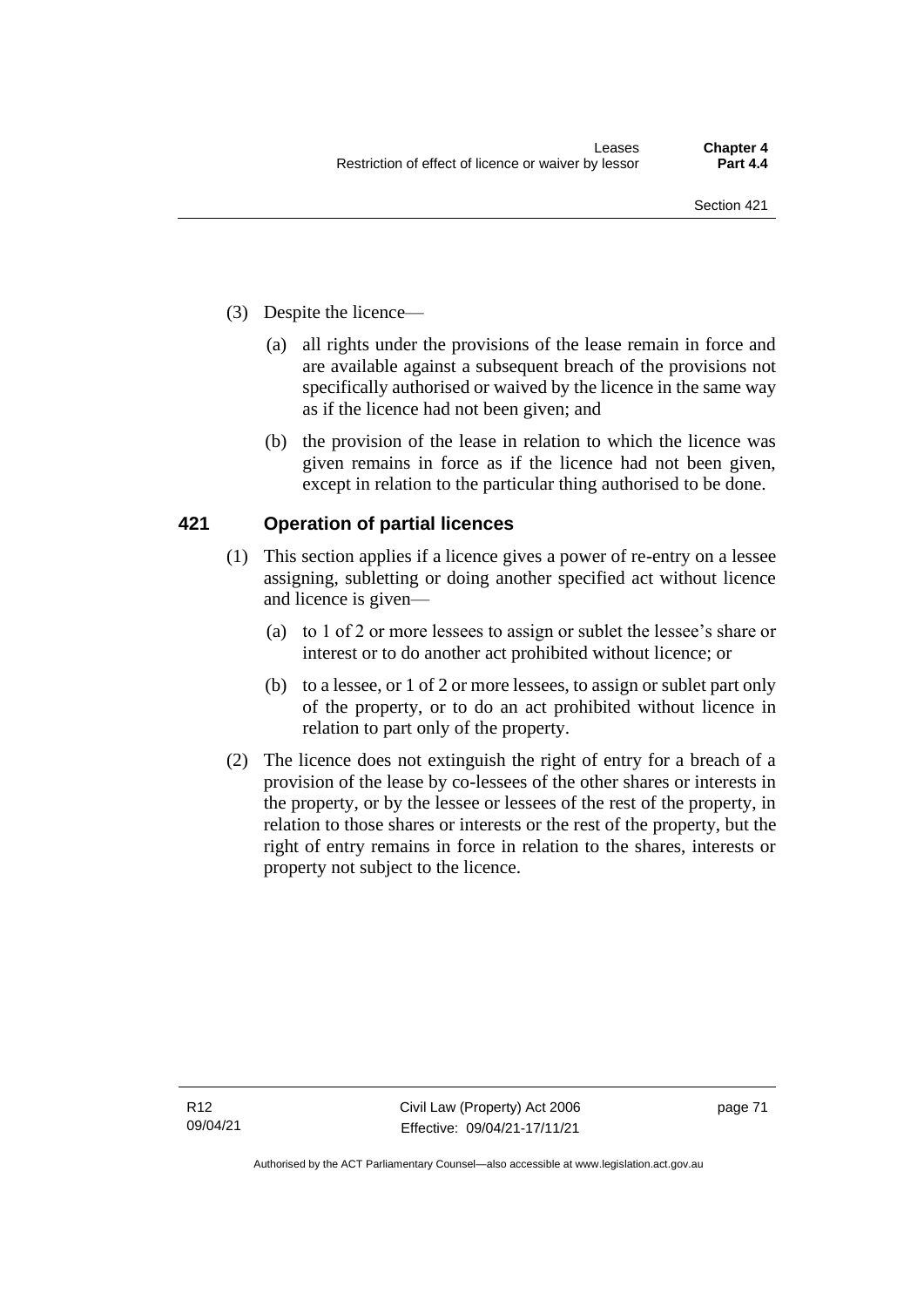## **422 Apportionment of conditions of entry on severance**

- (1) This section applies if the reversion of a lease is severed and the rent or other reservations under the lease are apportioned among the reversionary interests.
- (2) The assignee of a part of the reversion is, in relation to the apportioned rent or other reservation allotted to the assignee, entitled to the benefit of all the powers of re-entry for nonpayment of the rent or failure to render the other reservation in the same way as if the powers of reentry had been given to the assignee as incident to the assignee's part of the reversion in relation to the rent or other reservation allotted to the assignee.

## **423 Waiver of benefit of lease provision**

If a lessor waives the benefit of a provision of the lease in a particular instance, the waiver is not taken—

- (a) to extend to an instance, or a breach of a provision of the lease, other than that to which the waiver specially relates; or
- (b) to operate as a general waiver of the benefit of the provision.

Authorised by the ACT Parliamentary Counsel—also accessible at www.legislation.act.gov.au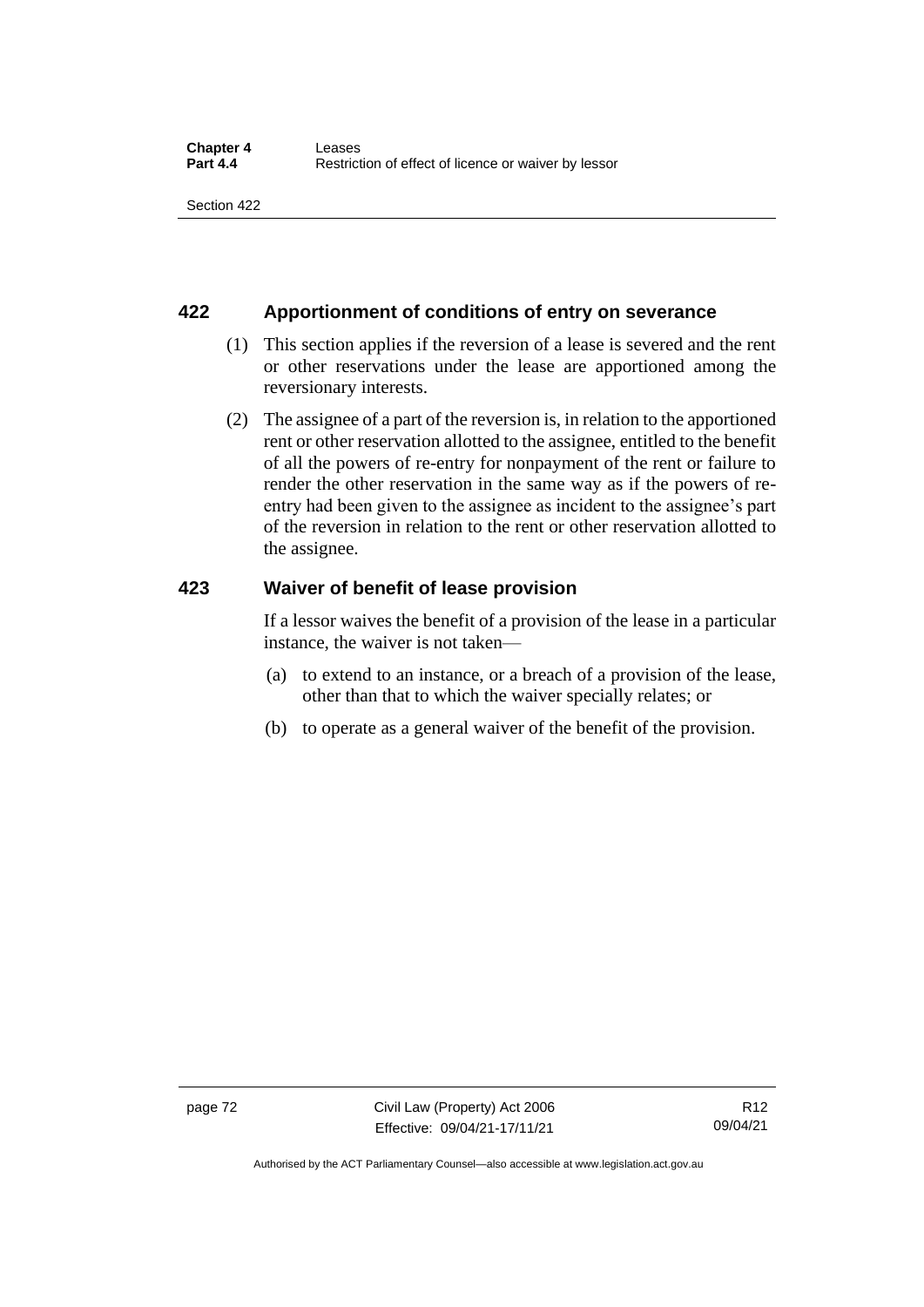## **Part 4.5 Forfeiture of leases**

## **424 Definitions—pt 4.5**

In this part:

*lease* includes—

- (a) a sublease; and
- (b) an agreement for a lease if the person to be the lessee is entitled to have the lease granted.

*lessee* includes a sublessee.

*lessor* includes a sublessor.

*sublease* includes an agreement for a sublease if the person to be the sublessee is entitled to have the sublease granted.

## **425 Application—pt 4.5**

- (1) This part applies to a lease despite any provision of the lease to the contrary.
- (2) However, this part does not apply to a residential tenancy agreement under the *[Residential Tenancies Act 1997](http://www.legislation.act.gov.au/a/1997-84)*.

## **426 Restrictions on re-entry or forfeiture**

- (1) A right of re-entry or forfeiture under a lease for breach of a provision of the lease is not enforceable by proceeding or otherwise unless—
	- (a) the lessor gives the lessee a notice—
		- (i) specifying the breach; and
		- (ii) requiring the lessee to pay compensation for the breach; and
		- (iii) if the breach can be remedied—requiring the lessee to remedy the breach; and

page 73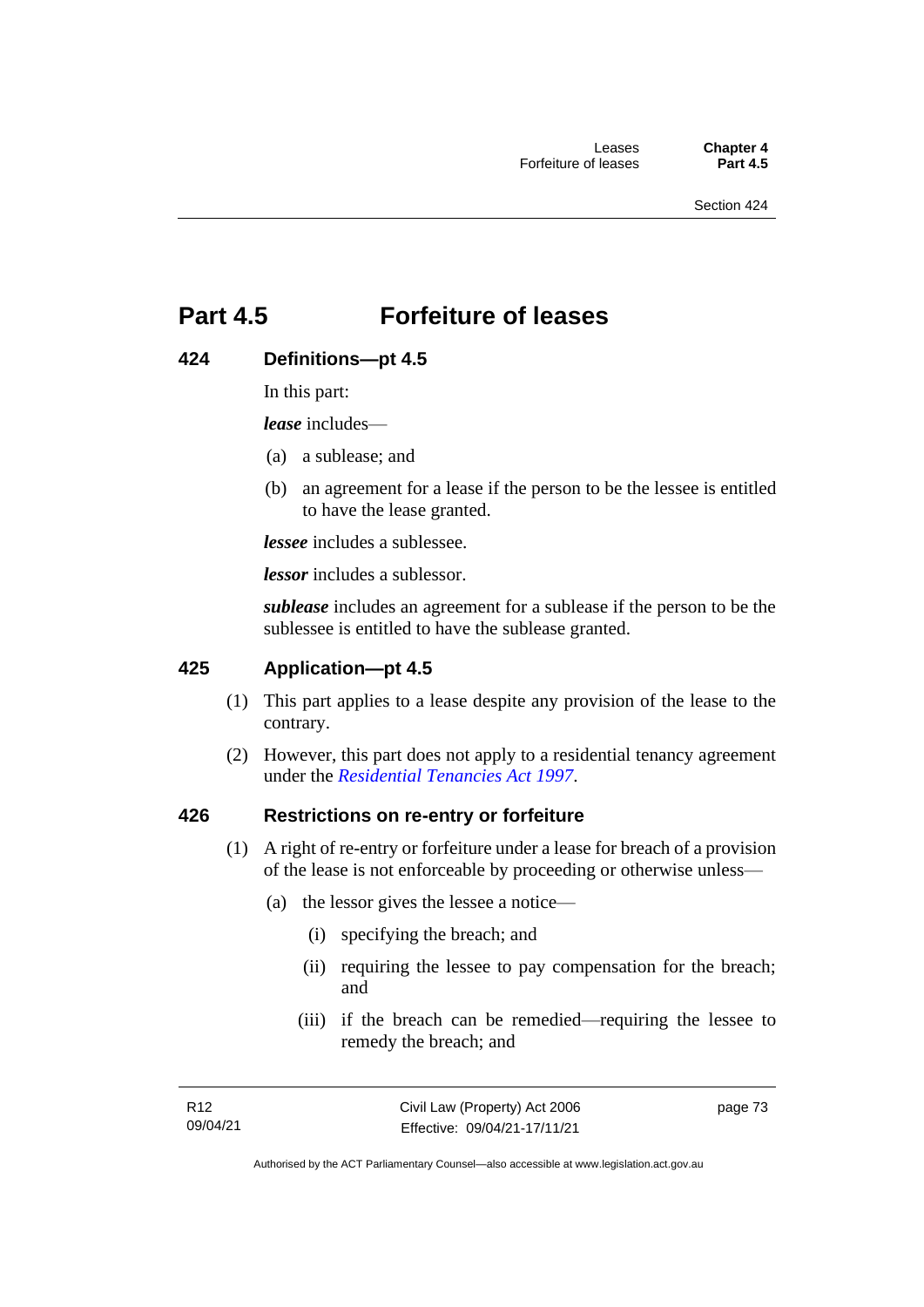#### **Chapter 4 Leases**<br>**Part 4.5 Forfeitu Forfeiture of leases**

Section 426

- (b) the lessee fails within a reasonable time after being given the notice—
	- (i) to pay reasonable compensation for the breach; and
	- (ii) if the breach can be remedied—to remedy the breach.

*Note* If a form is approved under s 502 for a notice, the form must be used.

- (2) If the lessor under a lease seeks to enforce, by proceeding or otherwise, a right of re-entry or forfeiture under the lease for breach of a provision of the lease, the lessee may apply to the Supreme Court for relief.
- (3) If the lessee applies to the Supreme Court for relief, the court may grant or refuse relief.
- (4) If the Supreme Court grants relief, it may grant relief on the conditions it considers appropriate, including the granting of an injunction to restrain similar breaches of the lease in the future.
- (5) This section does not apply in relation to—
	- (a) a lease granted by the Territory or the Commonwealth; or
	- (b) a lease for a term of 1 year or less; or
	- (c) a provision of a lease for forfeiture on the bankruptcy of the lessee; or
	- (d) the taking of the lessee's interest in execution; or
	- (e) re-entry or forfeiture for nonpayment of rent.
- (6) For this section, the term of a lease limited to continue only while the lessee does not breach the lease is taken to be the term for which the lease could continue apart from a breach.

Authorised by the ACT Parliamentary Counsel—also accessible at www.legislation.act.gov.au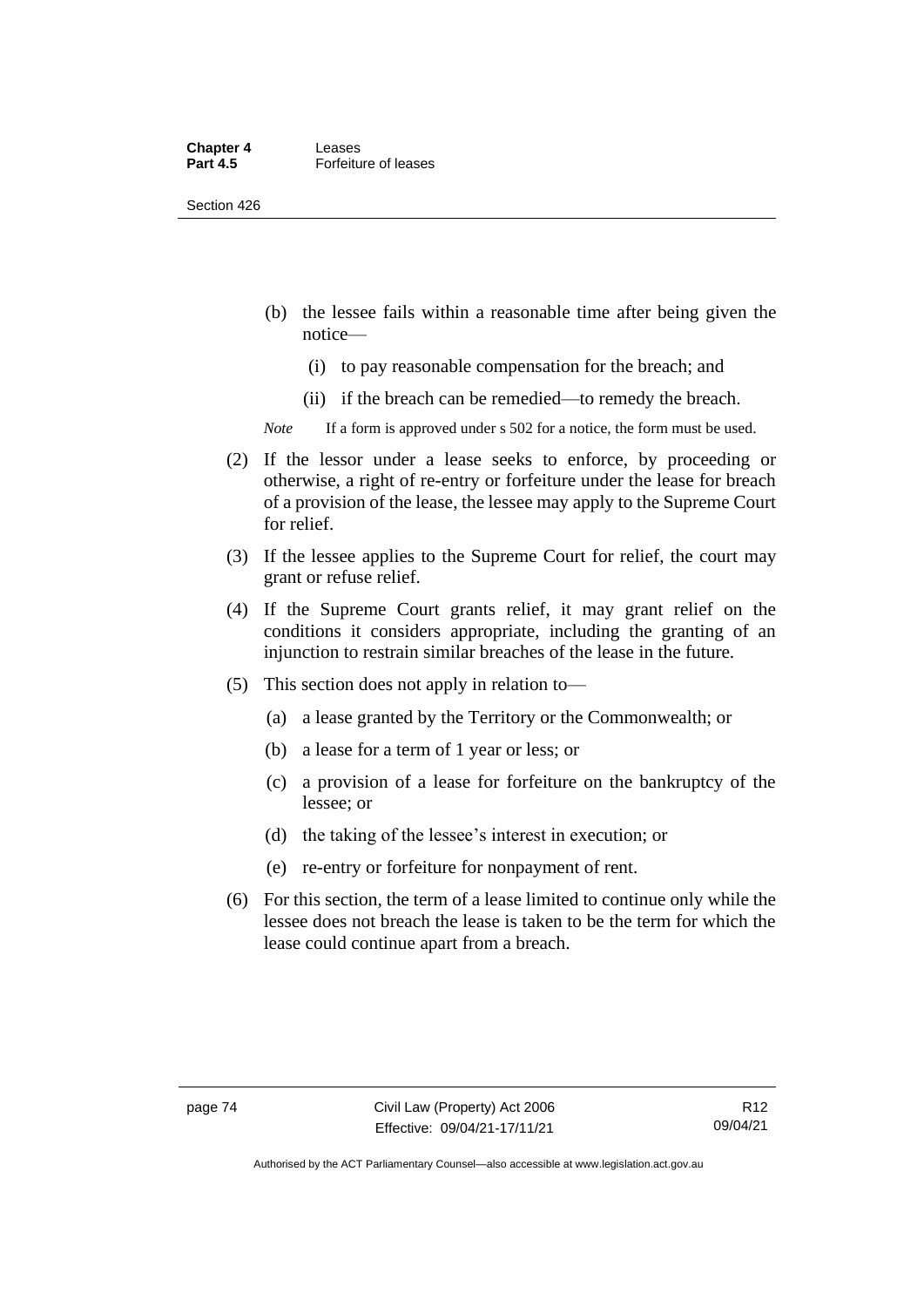## **427 Notices under s 426 (1)**

- (1) A notice under section 426 (1) must be in writing.
- (2) If the lessee is not in the ACT, the notice may be given to the lessee by serving it personally on the lessee's lawyer or agent in the ACT.
- (3) Subsection (2) does not limit any other territory law that allows service of the notice in another way.

## **428 Protection of sublessees**

- (1) If the lessor under a lease seeks to enforce, by proceeding or otherwise, a right of re-entry or forfeiture under the lease for breach of a provision of the lease, a person (the *interested person*) claiming an interest in all or part of the leased property as sublessee may apply to the Supreme Court for relief.
- (2) If the interested person applies to the Supreme Court for relief, the court may grant or refuse relief.
- (3) Without limiting subsection (2), the Supreme Court may stay a proceeding brought by the lessor to enforce the right of re-entry or forfeiture under the lease and vest all or a part of the leased property in the interested person as sublessee, or in any other capacity, for a term not longer than the term of the lease.
- (4) If the Supreme Court grants relief, it may grant relief on the conditions it considers appropriate.
- (5) For this section, the term of a lease limited to continue only while the lessee does not breach the lease is taken to be the term for which the lease could continue apart from a breach.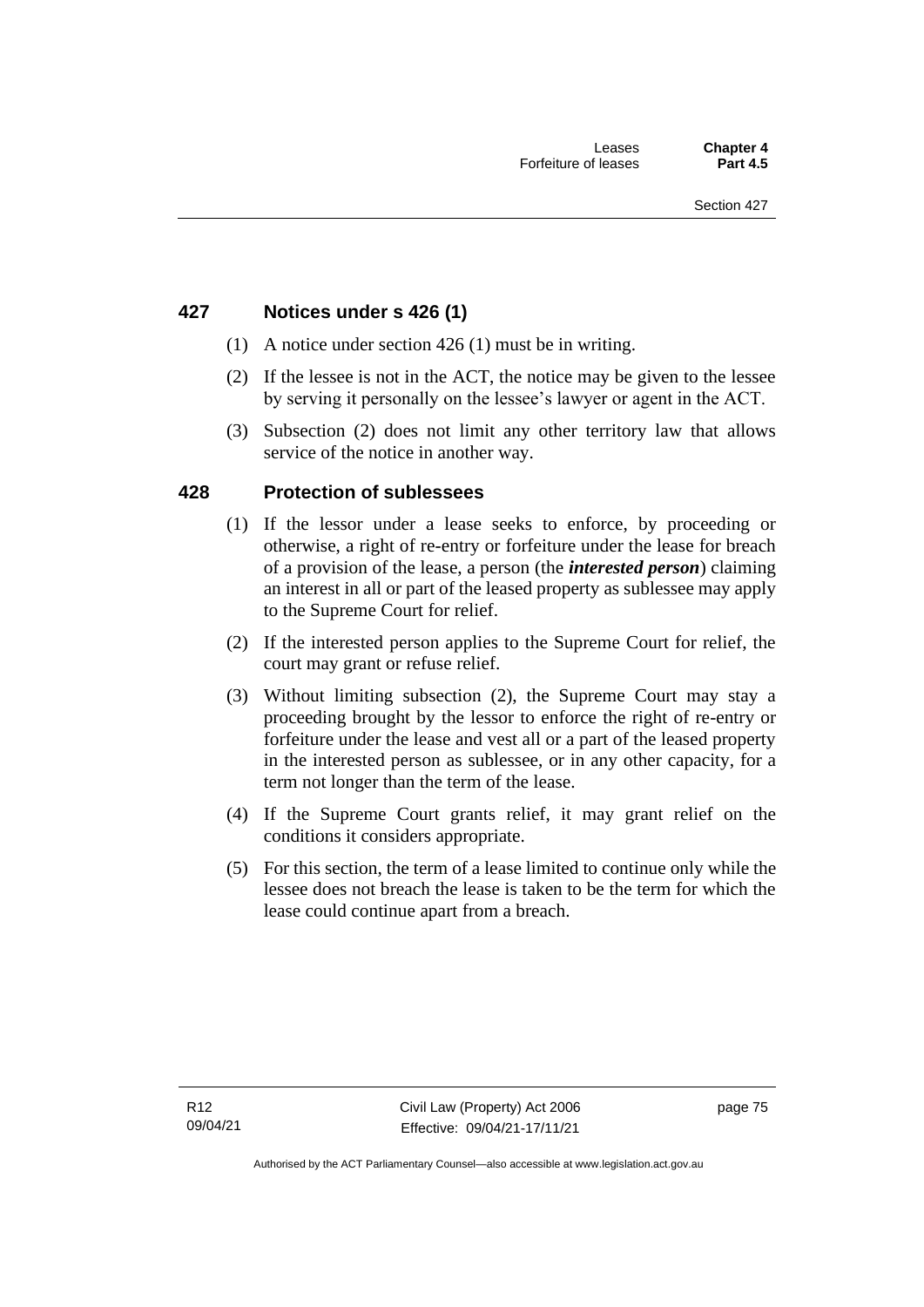## **Part 4.6 Leases invalidly granted under powers**

## **429 Pt 4.6 does not bind the Territory**

- (1) This part does not bind the Territory.
- (2) This section has effect despite the [Legislation Act](http://www.legislation.act.gov.au/a/2001-14)*,* section 121 (Binding effect of Acts).

# **430 Leases taken to be granted in intended exercise of power**

 $If$ <sub>—</sub>

- (a) a valid power of leasing is vested in or may be exercised by a person granting a lease; and
- (b) the lease cannot have effect, or continue to have effect, according to its terms independently of the power (because of the ending of the estate or interest of the person or otherwise);

the lease is, for this part, taken to be granted in the intended exercise of the power, even though the power is not mentioned in the lease.

## **431 Certain invalid leases taken to be agreements to lease**

- (1) This section applies if—
	- (a) in the intended exercise of a power to lease property, a lease is granted that is invalid against—
		- (i) the person entitled to the reversionary interest in the property at the end of the interest of the person granting the lease; or
		- (ii) anyone else who, subject to a lease validly granted under the power, would have an interest in the property; and
	- (b) the lease is invalid for failure to comply with the terms of the power; and

Authorised by the ACT Parliamentary Counsel—also accessible at www.legislation.act.gov.au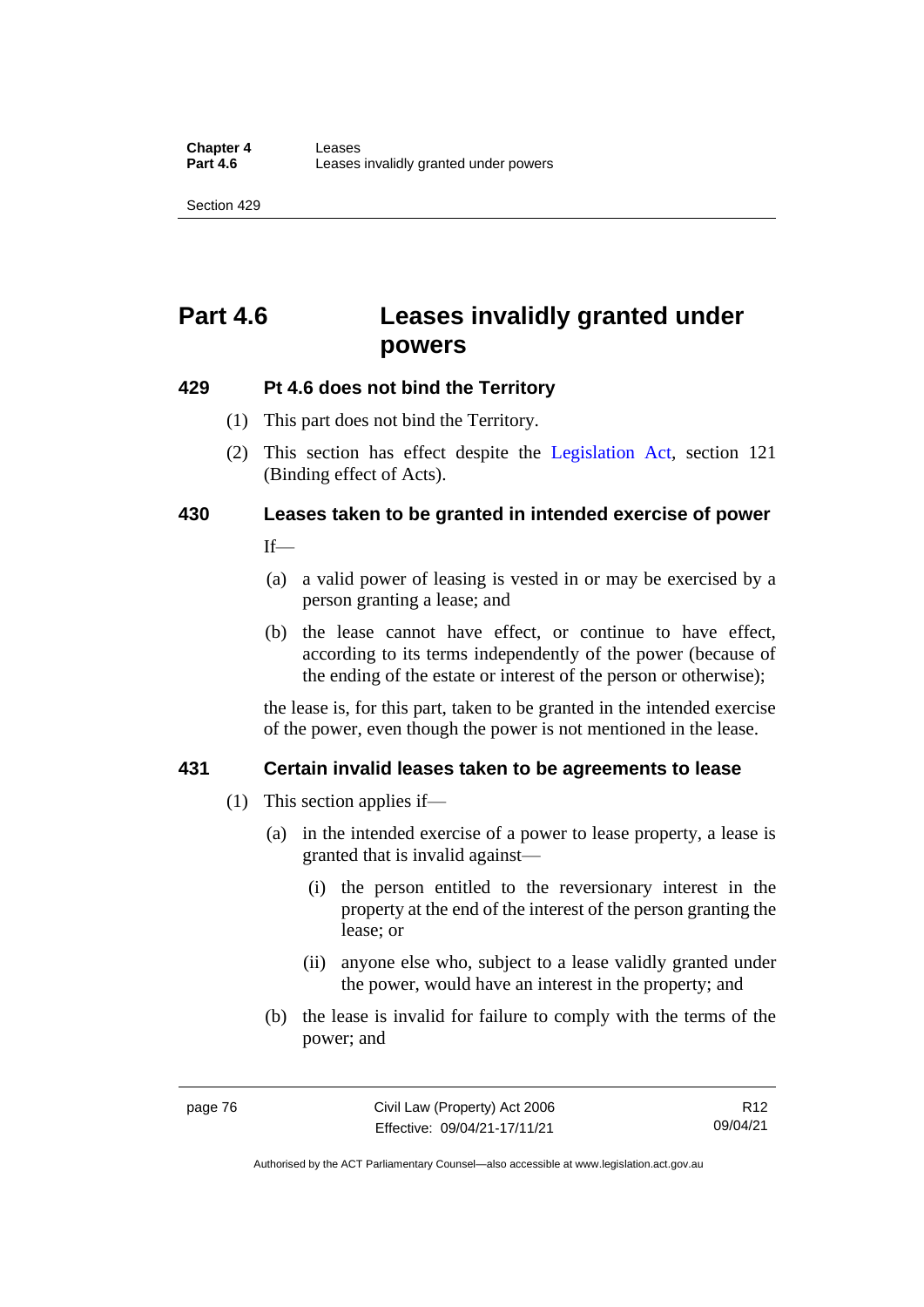- (c) the lease is honestly granted; and
- (d) the lessee or a person claiming under the lessee has entered into possession of the property.
- (2) An invalid lease mentioned in subsection (1) is taken in equity to be a contract for the grant, at the request of the lessee, of a valid lease—
	- (a) under the same power as the invalid lease was granted under; and
	- (b) in the same terms as the invalid lease apart from any changes necessary to comply with the terms of the power.
- (3) Anyone who would have been bound by the invalid lease if it had been validly granted is bound in equity by the contract mentioned in subsection (2).
- (4) However, no-one is entitled under the contract mentioned in subsection (2) to obtain a variation of the lease if the other people bound by the contract are willing to confirm the lease without variation.
- (5) In this section:

*possession*—to remove any doubt, *possession* of land does not include receipt of income from the land.

## **432 Certain leases validated**

- (1) This section applies if—
	- (a) a lease granted in the intended exercise of a power of leasing is invalid because, when the lease was granted, the person granting the lease could not lawfully grant it; and
	- (b) the person was at least 18 years old at that time; and
	- (c) the person can, at a later time, lawfully grant the lease or a similar lease under the power.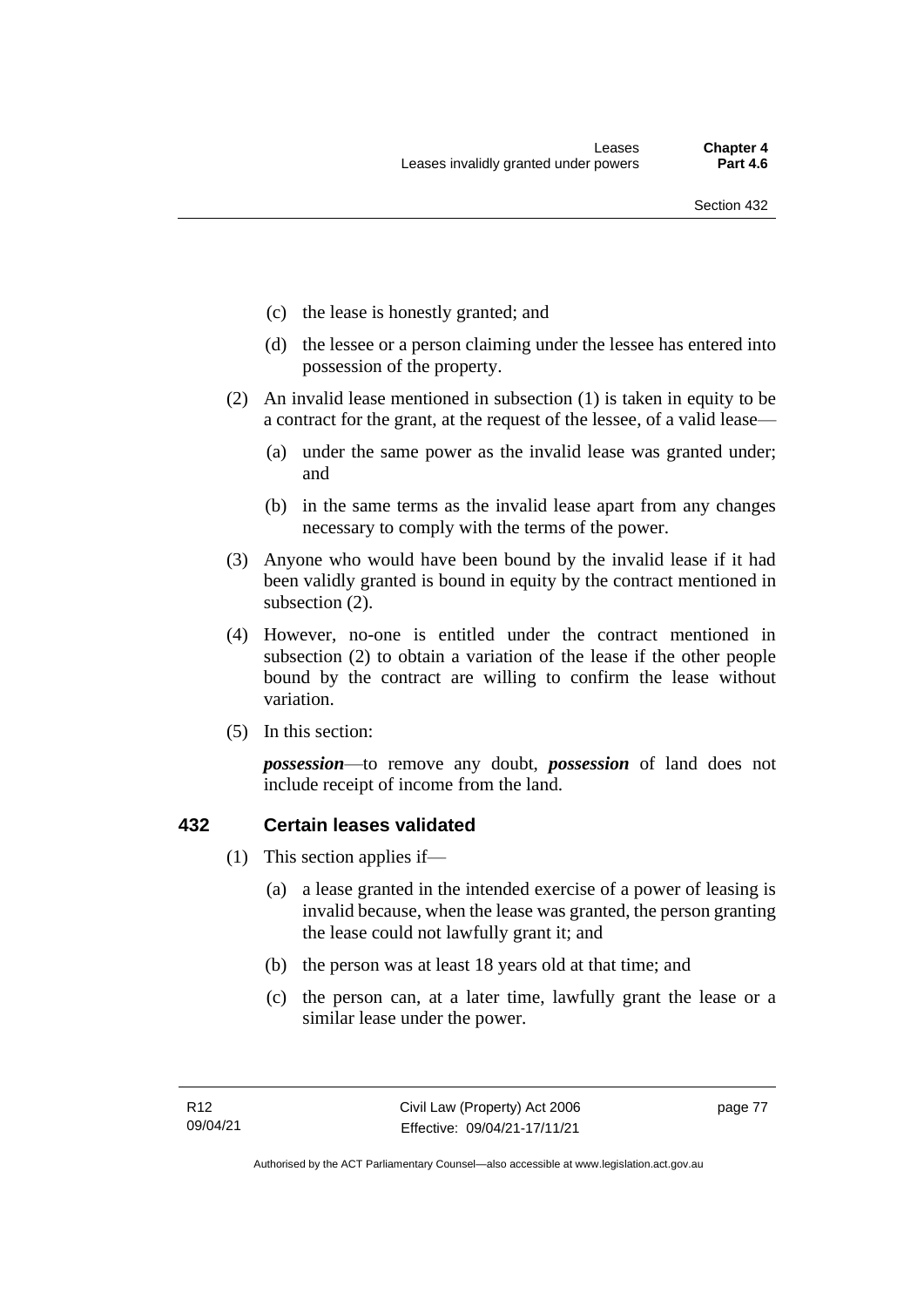- (2) If this section applies, the lease is taken to have been granted by the person under the power at the later time.
- (3) This part applies to the lease.

## **433 Acceptance of rent taken to be confirmation of lease**

- (1) This section applies if, on or before acceptance of rent under an invalid lease, a written receipt, memorandum or note confirming the lease is signed by the person accepting the rent or by someone authorised by that person.
- (2) The acceptance of the rent is, as against the person accepting the rent, taken to be a confirmation of the lease.

## **434 Lessee bound to accept confirmation**

- (1) This section applies if—
	- (a) a person (the *first person*) is in possession of land under an invalid lease; and
	- (b) someone else (the *other person*) is entitled, subject to the interest of the first person in the land, to possession of the land or to receipt of its rents and profits; and
	- (c) the other person can confirm the lease without variation.
- (2) The first person (or a person deriving title to the lease under or from the first person), or anyone else who would have been bound by the lease if it had been valid, must, if asked by the other person, accept confirmation of the lease by the other person.
- (3) The confirmation may be made by a written memorandum or note signed by the other person and the person accepting the confirmation.
- (4) On the confirmation of the lease, the lease is taken to have been valid from the time it was granted.

Authorised by the ACT Parliamentary Counsel—also accessible at www.legislation.act.gov.au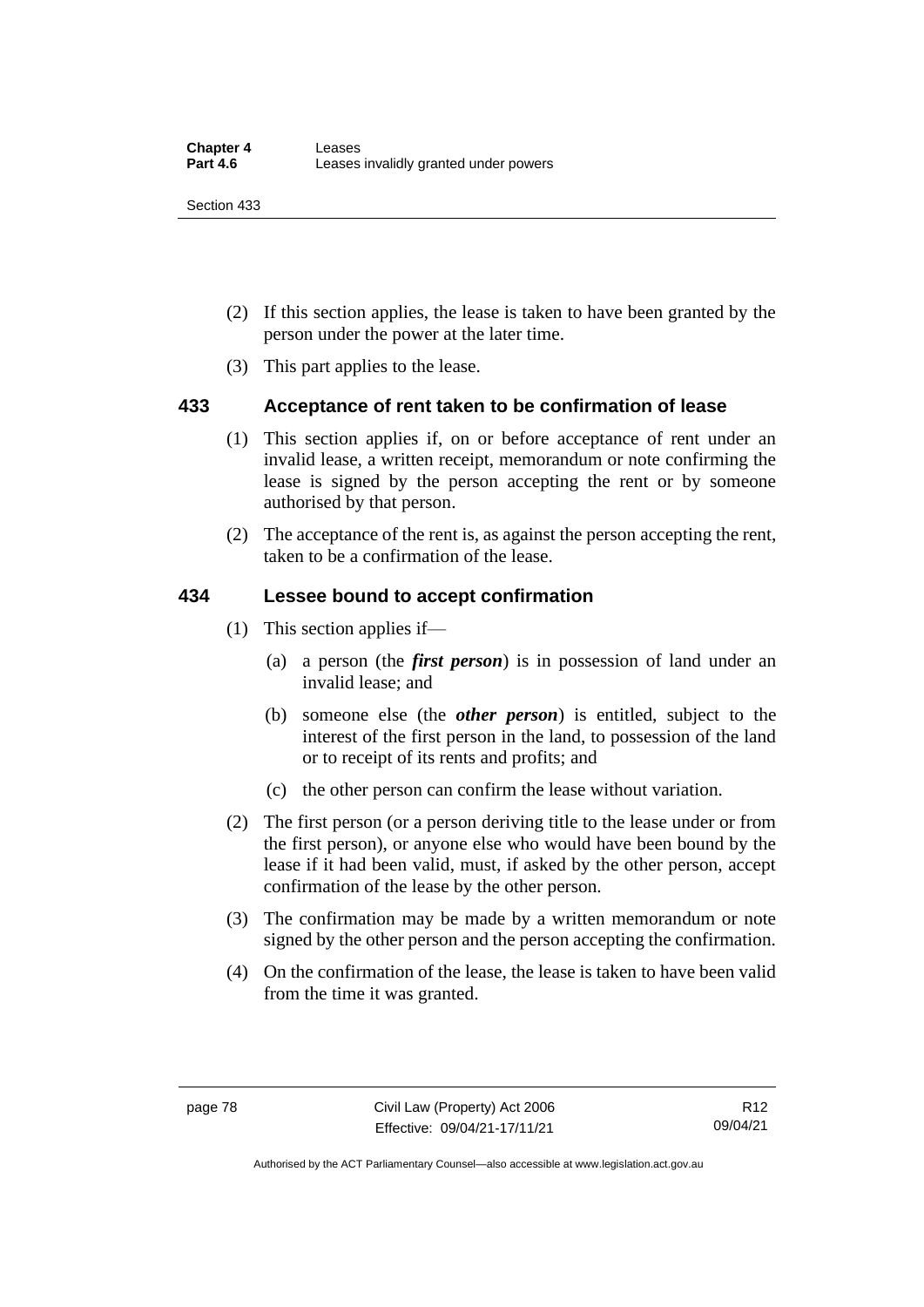## **435 Pt 4.6 does not affect certain other rights**

This part does not affect the rights of anyone in relation to a breach of a provision of an invalid lease.

### **Example**

rights of a person named as lessor of an invalid lease to re-entry or forfeiture for breach of a provision of the lease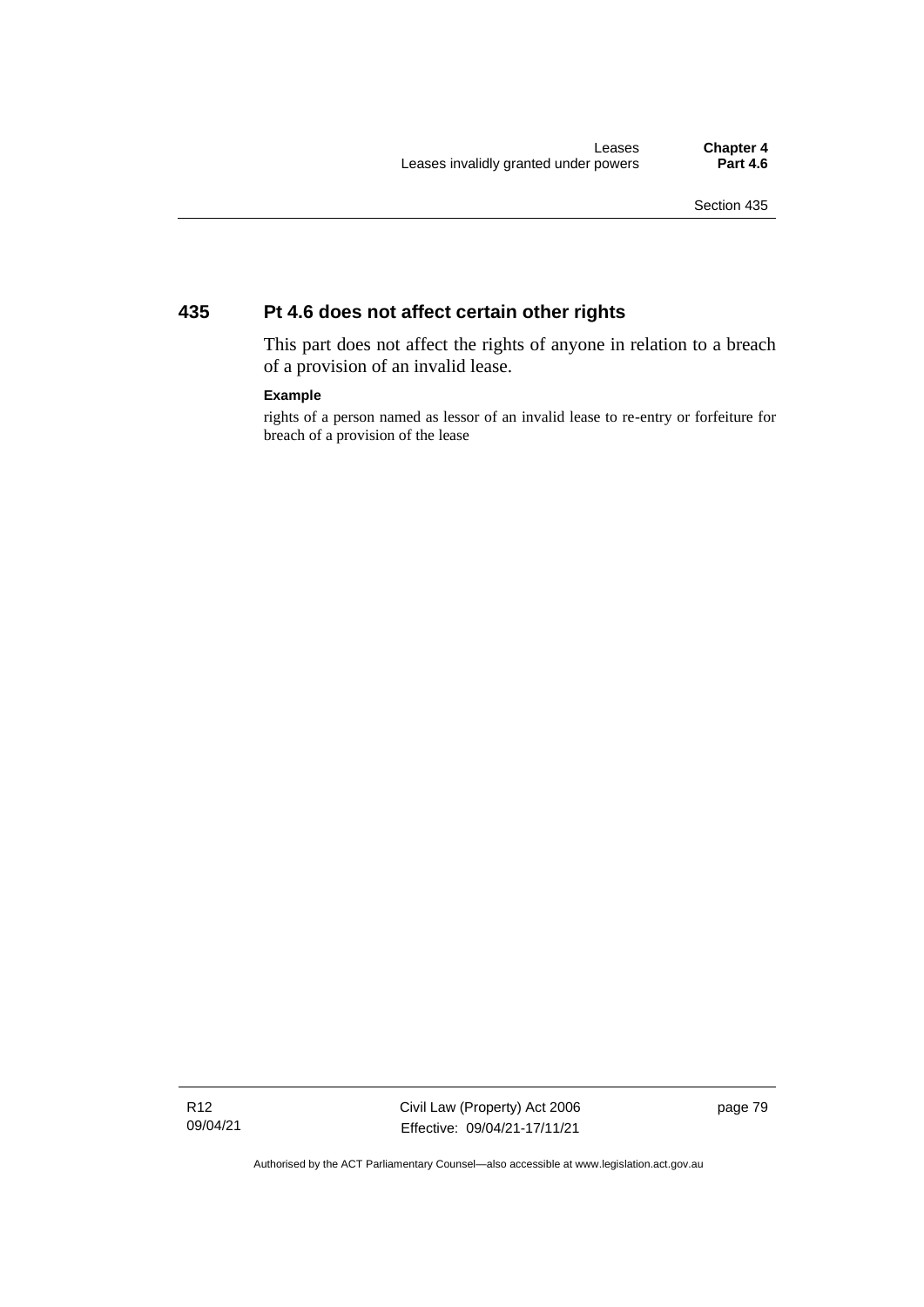## **Part 4.7 Recovery of leased premises**

## **436 Application—pt 4.7**

- (1) This part does not—
	- (a) apply to—
		- (i) a residential tenancy agreement under the *[Residential](http://www.legislation.act.gov.au/a/1997-84)  [Tenancies Act 1997](http://www.legislation.act.gov.au/a/1997-84)*; or
		- (ii) a lease under the *[Leases \(Commercial and Retail\)](http://www.legislation.act.gov.au/a/2001-18)  Act [2001](http://www.legislation.act.gov.au/a/2001-18)*; or
		- (iii) a residence contract under the *[Retirement Villages](http://www.legislation.act.gov.au/a/2012-38)  Act [2012](http://www.legislation.act.gov.au/a/2012-38)*; or
	- (b) bind the Territory.
- (2) Subsection (1) (b) has effect despite the [Legislation Act,](http://www.legislation.act.gov.au/a/2001-14) section 121 (Binding effect of Acts).

## **437 Who is an** *agent* **for pt 4.7?**

In this part:

*agent* means—

- (a) a person usually employed by a lessor in leasing premises or collecting rents; or
- (b) a person authorised in writing by the lessor of premises to act in relation to the premises.

Authorised by the ACT Parliamentary Counsel—also accessible at www.legislation.act.gov.au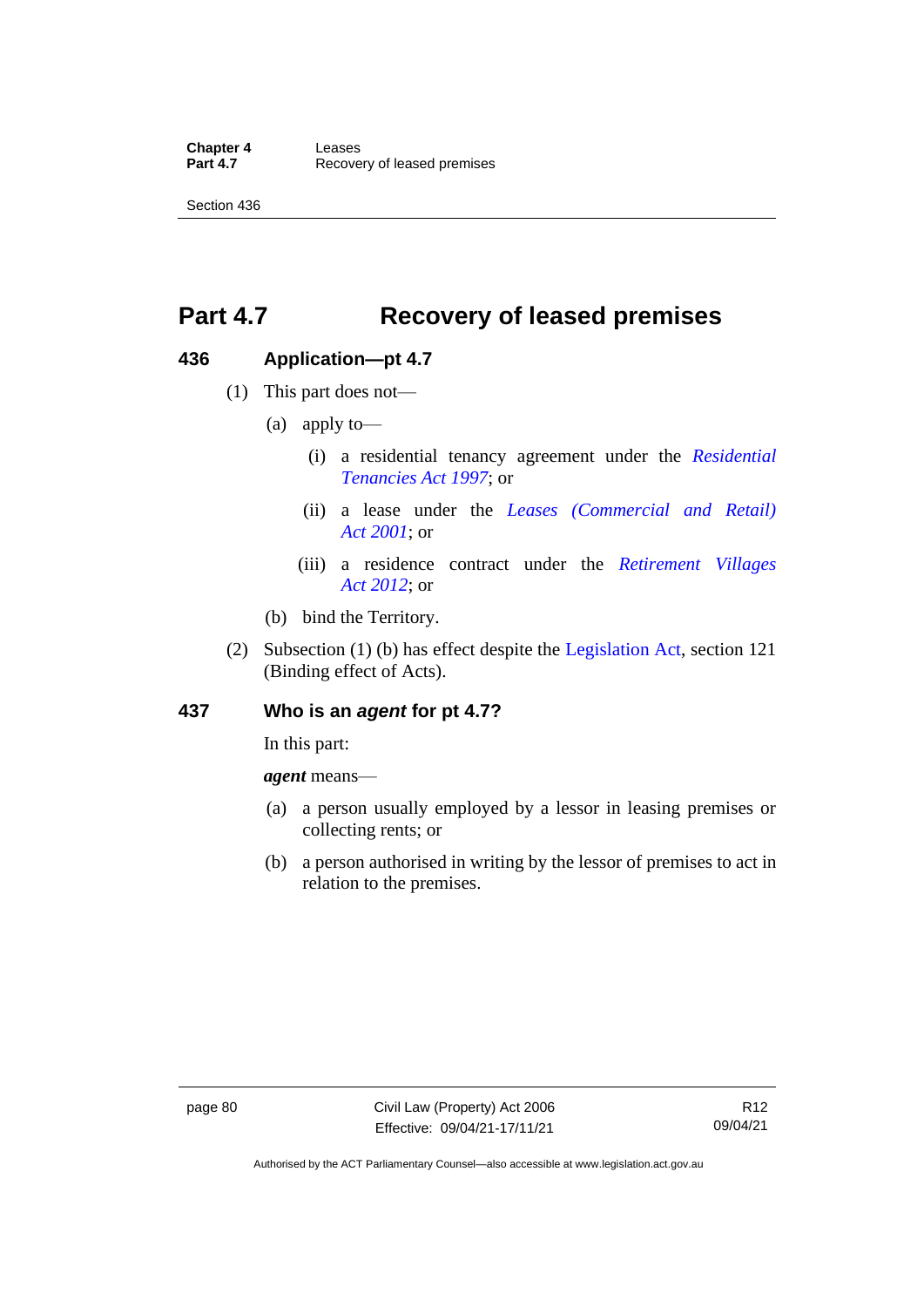## **438 Recovery of possession**

- (1) This section applies—
	- $(a)$  if—
		- (i) the term of a lease has ended; or
		- (ii) a lease has been terminated by a notice to quit or a demand for possession; and
	- (b) the lessee, or a person claiming under the lessee who is occupying the leased premises or a part of the premises, fails to quit and give possession of the premises or a part of the premises to the lessor.
- (2) The lessor or the lessor's agent may apply to the Supreme Court or Magistrates Court for an order for recovery of possession of the premises.
- (3) If the court is satisfied that the term of the lease has ended or that the lease has been terminated, it may make an order for recovery of possession of the premises by the lessor and may—
	- (a) issue a warrant authorising a police officer or someone else to enter (with any reasonable and necessary force) into the premises and give possession to the lessor or the lessor's agent; or
	- (b) postpone the issue of a warrant mentioned in paragraph (a), or suspend the execution of the warrant, for a time it considers appropriate.
- (4) In this section:

*possession*—to remove any doubt, *possession* of land does not include receipt of income from the land.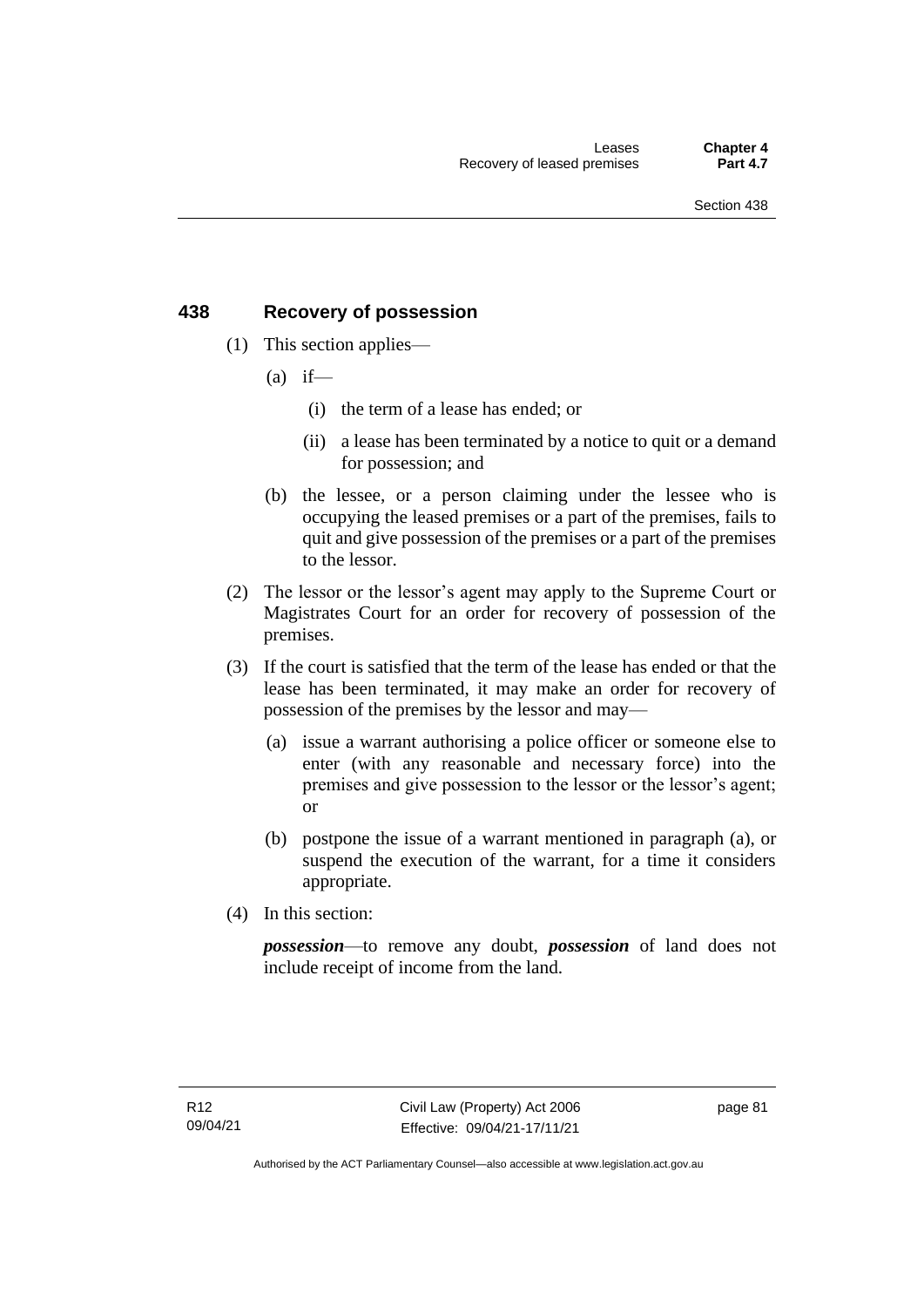## **Chapter 5 Miscellaneous**

## **Part 5.1 Debts charged on property of deceased person**

## **500 Charges on property of deceased person to be paid primarily out of property charged**

- (1) This section applies if a person dies possessing or being entitled to, or, under a general power of appointment, disposes of by will—
	- (a) property that at the time of the person's death is charged with the payment of an amount, whether by legal mortgage, equitable charge or in some other way (including a lien for unpaid purchase money); or
	- (b) land for which an amount is owing at the time of the person's death under a contract of purchase.
- (2) Unless the deceased person has by will indicated a contrary intention, the property charged or land for which purchase money is owing is, as between the different people claiming through the deceased person, primarily liable for the payment of the charge or purchase money and—
	- (a) each part of property that is subject to a charge must bear a proportionate part of the charge on the whole of the property; and
	- (b) each part of a parcel of land for which purchase money is owing must bear a proportionate part of the amount owing for the whole parcel.

Authorised by the ACT Parliamentary Counsel—also accessible at www.legislation.act.gov.au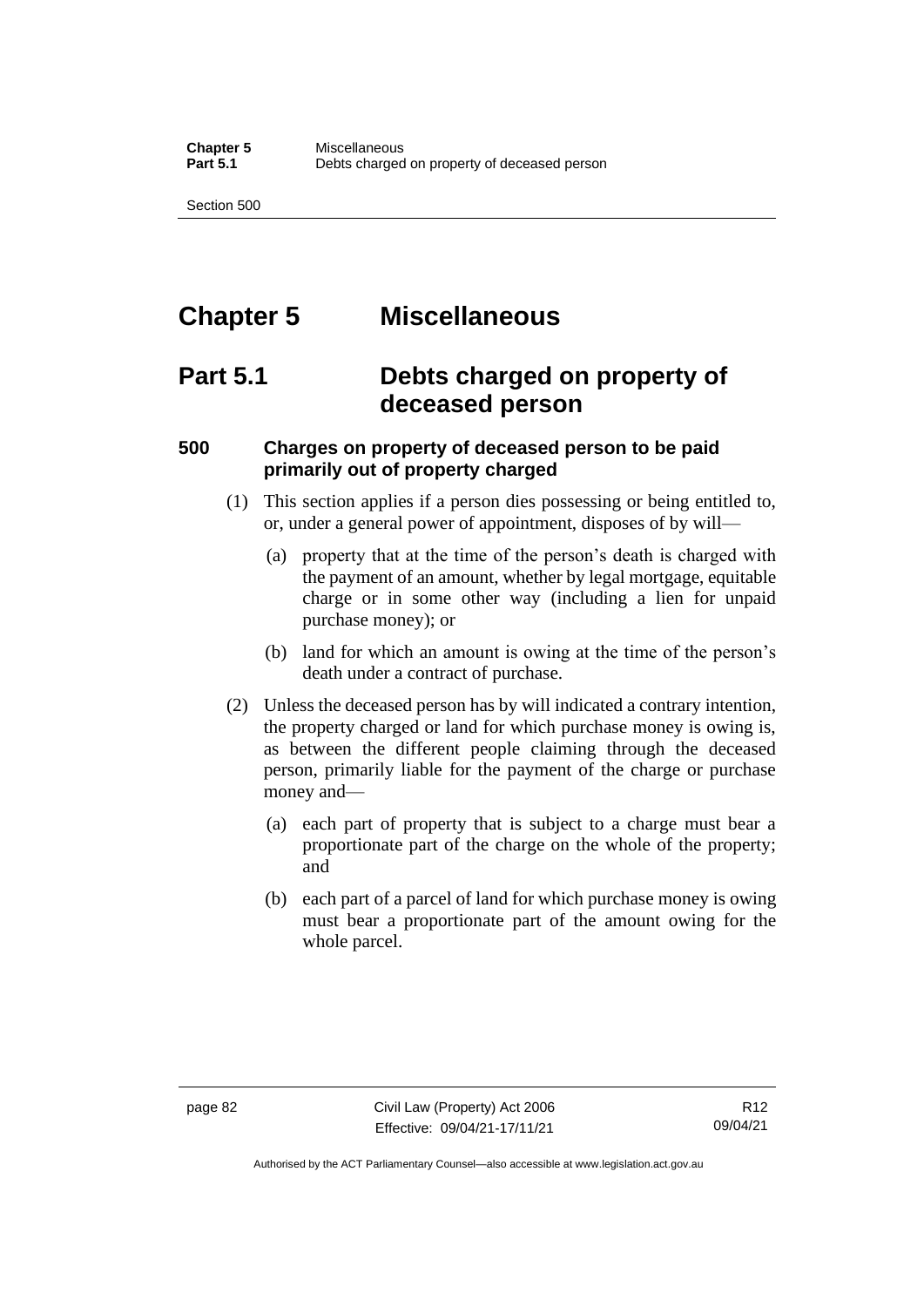- (3) A contrary intention is not taken to be indicated—
	- (a) by a general direction in the deceased person's will for the payment of debts, or all debts, of the person out of—
		- (i) the person's personal estate; or
		- (ii) the person's residuary real and personal estate; or
		- (iii) the person's residuary real estate; or
	- (b) by a charge in the deceased person's will of debts, or all debts, of the person on any estate mentioned in paragraph (a).
- (4) However, a contrary intention is taken to be indicated by words in the deceased person's will expressly or by necessary implication indicating an intention that a general direction in the will of the kind mentioned in subsection (3) (a), or a charge in the will of the kind mentioned in subsection (3) (b), is to apply to a charge on property mentioned in subsection (1) (a) or an amount of unpaid purchase money mentioned in subsection (1) (b).
- (5) This section does not affect the right of a person entitled to a charge on property mentioned in subsection (1) (a), or to unpaid purchase money mentioned in subsection (1) (b), to obtain payment of the charge or purchase money out of other assets of the deceased person or in some other way.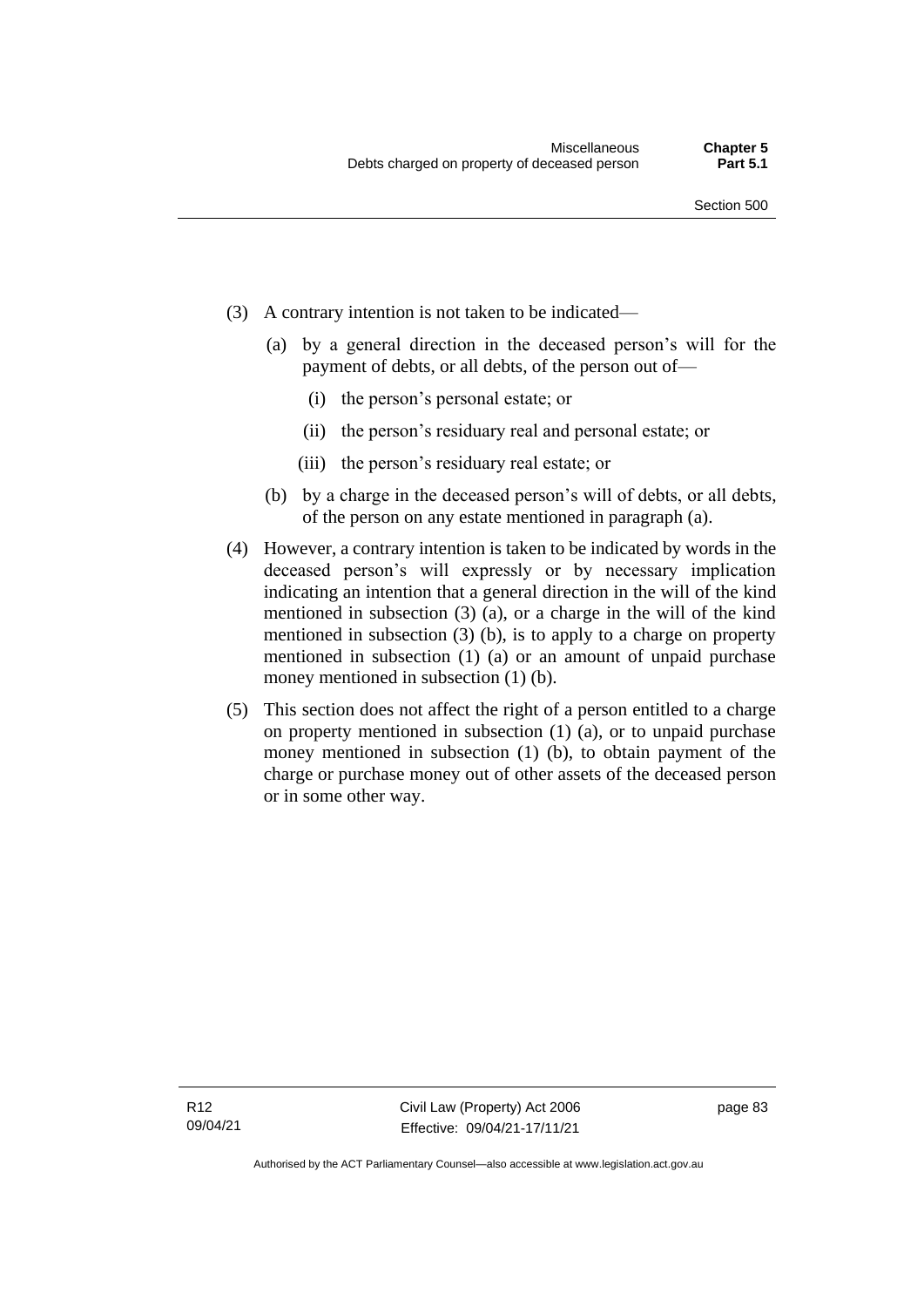**Chapter 5** Miscellaneous **Stipulations in contracts** 

Section 501

## **Part 5.2 Stipulations in contracts**

## **501 Stipulations not of the essence of contracts**

Stipulations in a contract, about time or anything else, that, in accordance with the rules of equity, are taken not to be, or not to have been, of the essence of the contract must be interpreted and have effect at law in accordance with those rules.

page 84 Civil Law (Property) Act 2006 Effective: 09/04/21-17/11/21

R12 09/04/21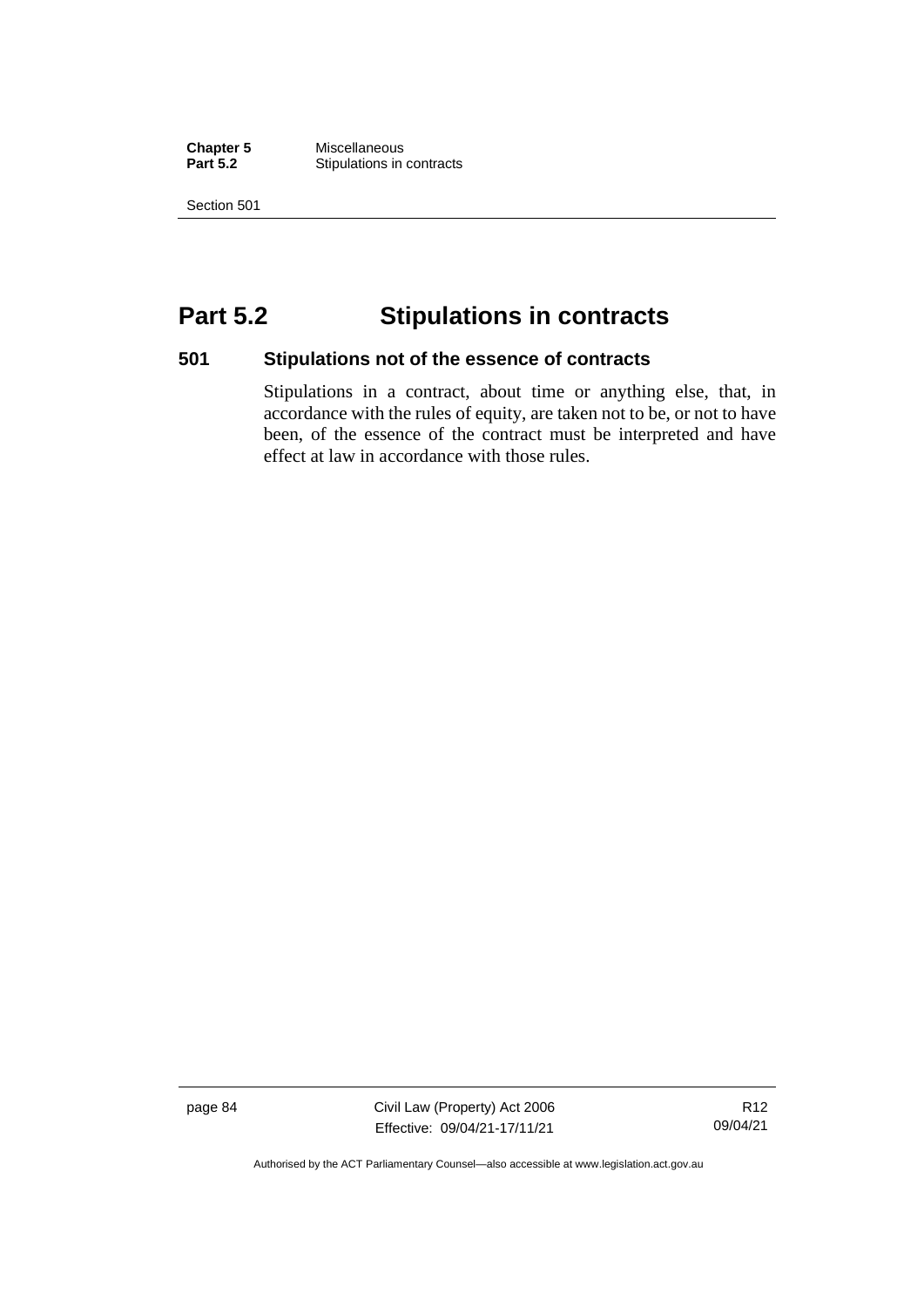## **Part 5.3 Miscellaneous—other provisions**

## **502 Approved forms**

- (1) The Minister may, in writing, approve forms for this Act.
- (2) If the Minister approves a form for a particular purpose, the approved form must be used for that purpose.

*Note* For other provisions about forms, see the [Legislation Act,](http://www.legislation.act.gov.au/a/2001-14) s 255.

(3) An approved form is a notifiable instrument.

*Note* A notifiable instrument must be notified under the [Legislation Act.](http://www.legislation.act.gov.au/a/2001-14)

## **503 Regulation-making power**

- (1) The Executive may make regulations for this Act.
	- *Note* A regulation must be notified, and presented to the Legislative Assembly, under the [Legislation Act.](http://www.legislation.act.gov.au/a/2001-14)
- (2) A regulation may make provision in relation to the following:
	- (a) requirements about the way plans for section  $260(1)(a)$  are prepared;
	- (b) format requirements for plans required under section 260 (1) (a).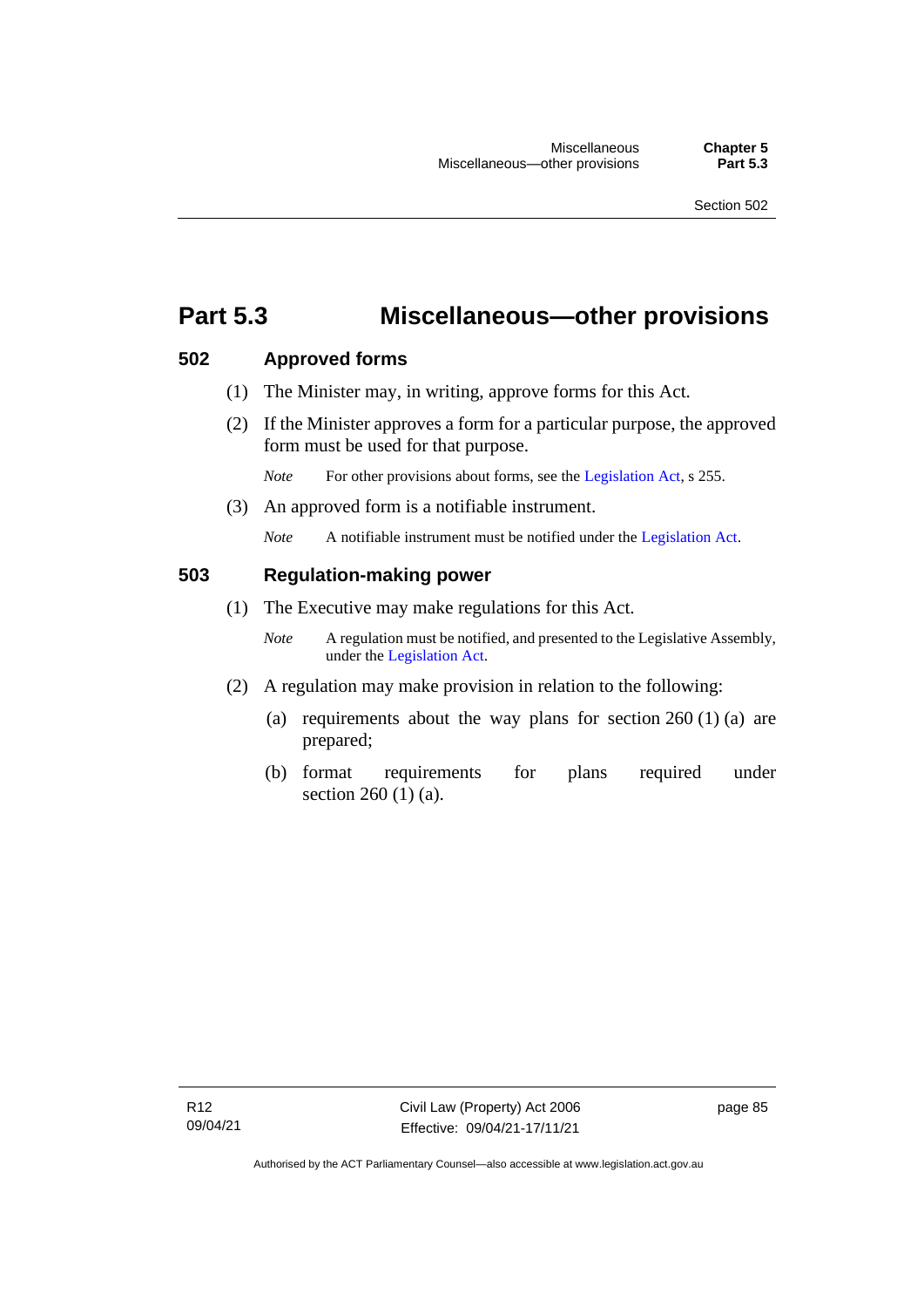## **Part 5.6 Transitional—Unit Titles Legislation Amendment Act 2020**

## **510 Meaning of** *commencement day***—pt 5.6**

In this part:

*commencement day* means the day the *[Unit Titles Legislation](http://www.legislation.act.gov.au/a/2020-4/default.asp)  [Amendment Act 2020](http://www.legislation.act.gov.au/a/2020-4/default.asp)*, section 20 commences.

## **511 Application to certain existing off-the-plan contracts amendments made by Unit Titles Legislation Amendment Act 2020**

- (1) This section applies to an off-the-plan contract if—
	- (a) the contract—
		- (i) was entered into before 1 July 2021; or
		- (ii) is for the sale of a unit in a units plan in relation to which another off-the-plan contract (a *related contract*) was entered into before 1 July 2021; and
	- (b) the contract or the related contract has not been completed.
- (2) The following provisions apply to the off-the-plan contract and the rights and obligations of the parties under the contract:
	- (a) division 2.9.2 as in force immediately before the commencement day;
	- (b) section 260G.
- (3) However, if the seller gives the buyer a disclosure statement that complies with the requirements of section 260 (1), as amended by the *[Unit Titles Legislation Amendment Act 2020](http://www.legislation.act.gov.au/a/2020-4/default.asp)*, from the day the disclosure statement is given to the buyer—
	- (a) division 2.9.2 applies to the contract and the rights and obligations of the parties under the contract; and

R12 09/04/21

Authorised by the ACT Parliamentary Counsel—also accessible at www.legislation.act.gov.au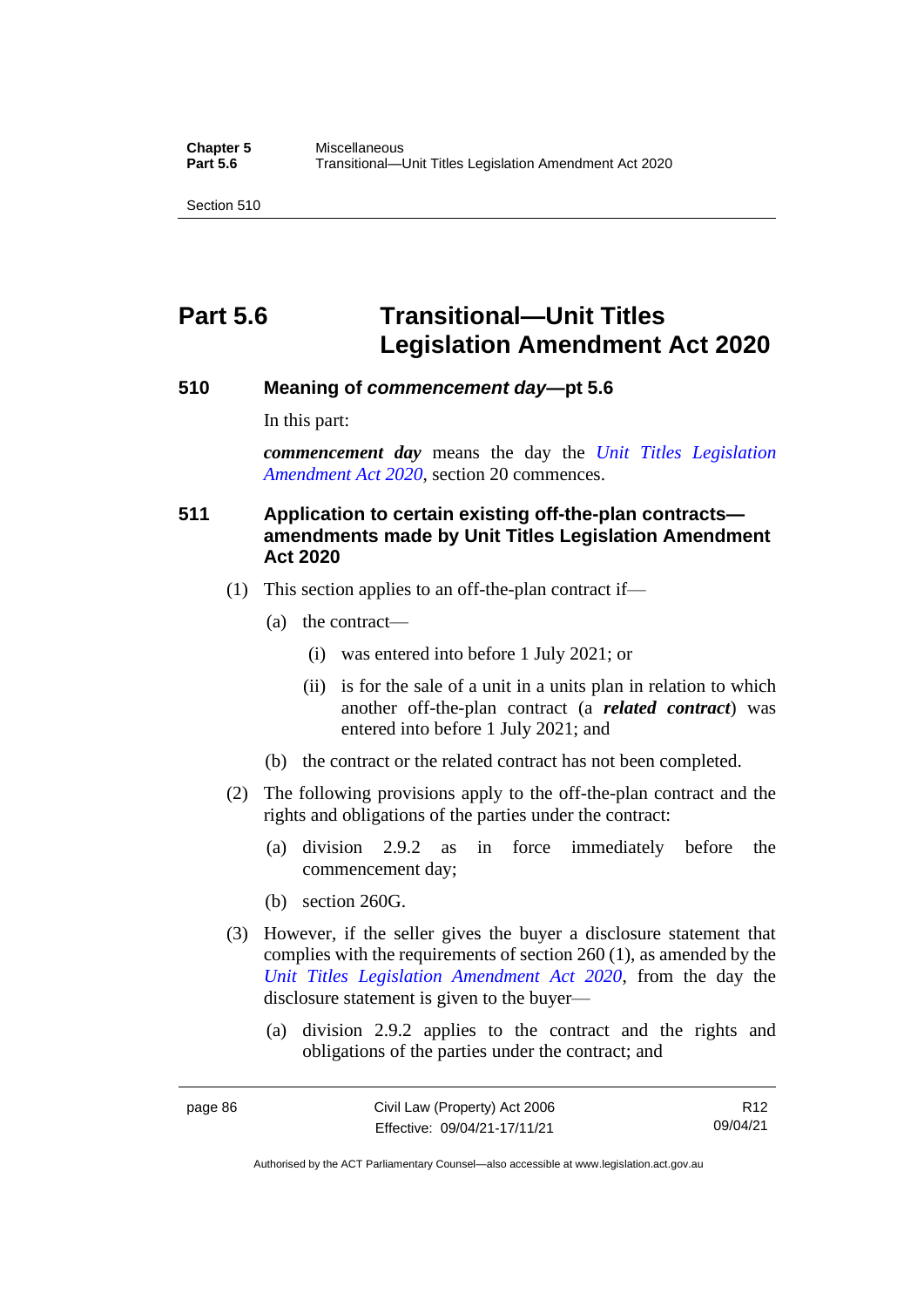(b) to remove any doubt, section 260A (2) (b) applies to the contract.

## **512 Expiry—pt 5.6**

This part expires 3 years after the day it commences.

*Note* Transitional provisions are kept in the Act for a limited time. A transitional provision is repealed on its expiry but continues to have effect after its repeal (se[e Legislation Act,](http://www.legislation.act.gov.au/a/2001-14) s 88).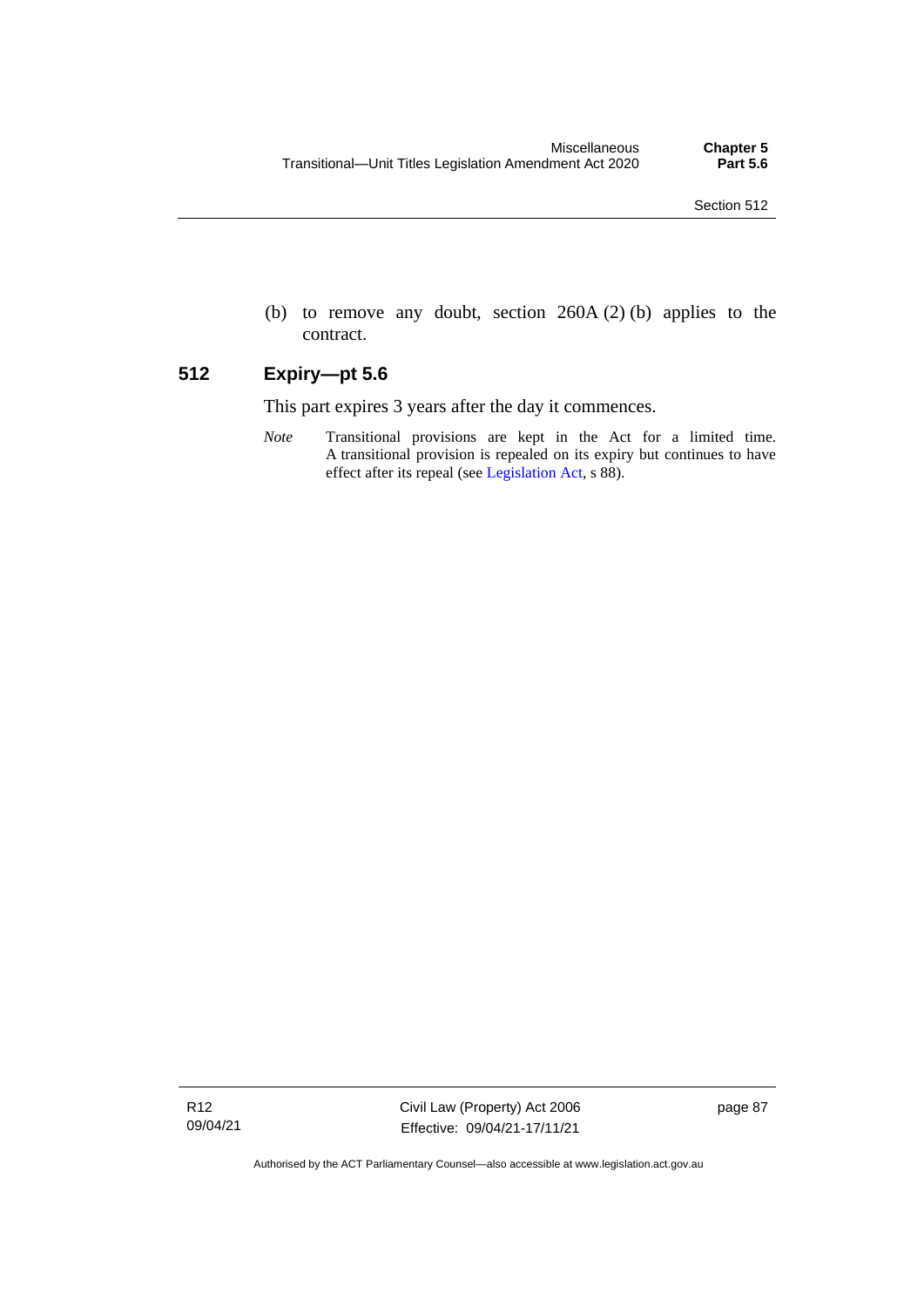**Dictionary** 

## **Dictionary**

(see s 3)

- *Note 1* The [Legislation Act](http://www.legislation.act.gov.au/a/2001-14) contains definitions and other provisions relevant to this Act.
- *Note 2* For example, the [Legislation Act,](http://www.legislation.act.gov.au/a/2001-14) dict, pt 1, defines the following terms:
	- adult
	- child
	- corporation
	- Corporations Act
	- domestic partnership (see s 169 (2))
	- *individual*
	- instrument (see s 14)
	- *interest*
	- land
	- person
	- police officer
	- proceeding
	- provision (see s 16)
	- public trustee and guardian
	- registrar-general.
- *Note 3* See also the [Legislation Act,](http://www.legislation.act.gov.au/a/2001-14) s 168 (References to person with interest in land include personal representative etc).

*administrator* includes anyone to whom administration of the estate of a deceased person is granted, and includes the public trustee and guardian acting under the *[Administration and Probate Act 1929](http://www.legislation.act.gov.au/a/1929-18)*, part 6.

*agent*, for part 4.7 (Recovery of leased premises)—see section 437.

*annuity*, for part 2.6 (Apportionment)—see section 248.

*assurance* includes a conveyance and a disposition made otherwise than by will.

R12 09/04/21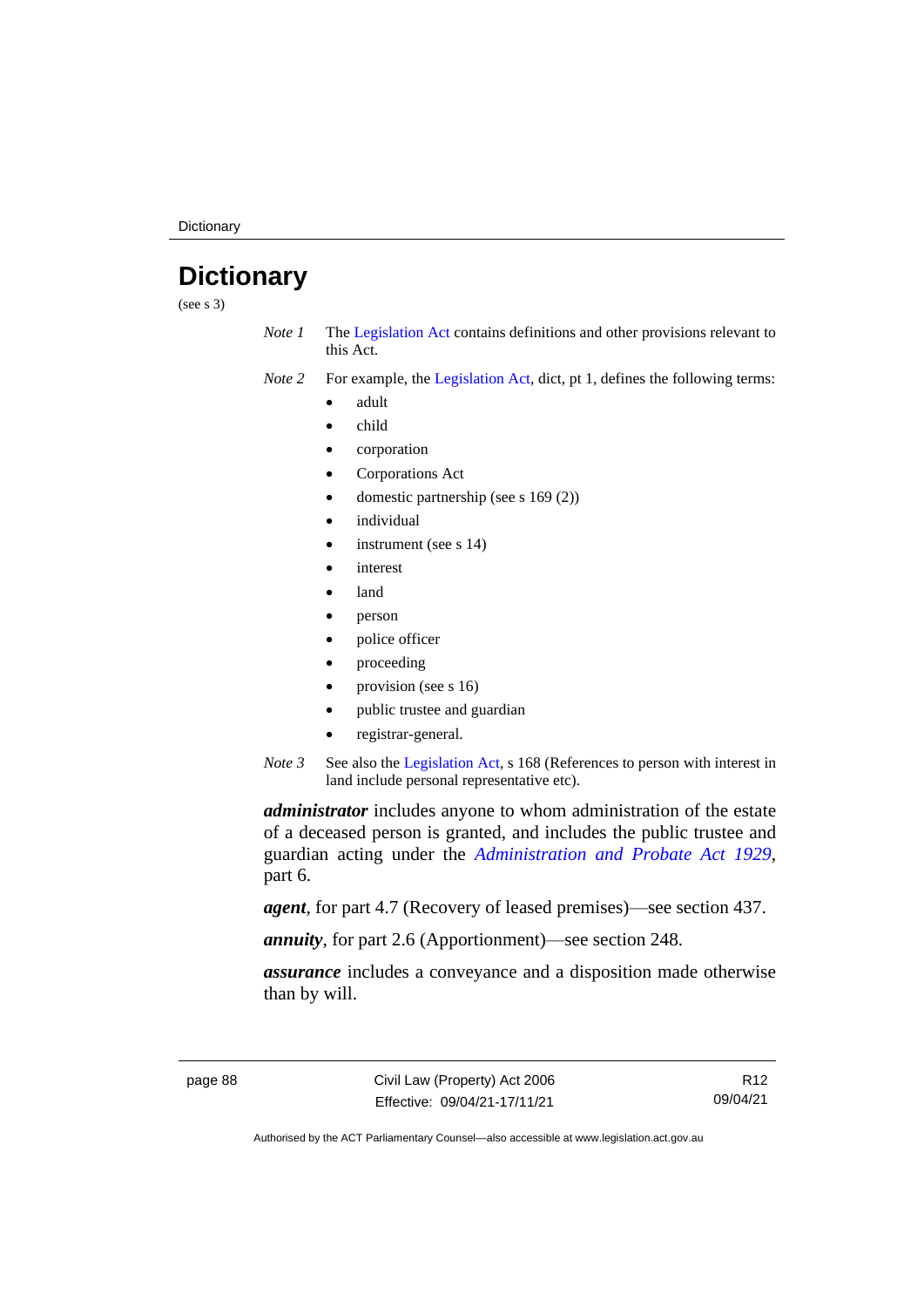**bankruptcy** includes any act or proceeding in law having effects or results similar to those of bankruptcy.

### **Example**

winding-up of a company

*buyer action period*, for part 2.9 (Unit titles)—see section 259.

*common property*, for part 2.9 (Unit Titles)—see the *[Unit Titles](http://www.legislation.act.gov.au/a/2001-16)  Act [2001](http://www.legislation.act.gov.au/a/2001-16)*, section 13.

*conveyance* includes an assignment, appointment, lease, settlement or other assurance by deed of any property.

*deed*, in relation to land under the *[Land Titles Act 1925](http://www.legislation.act.gov.au/a/1925-1)*, includes an instrument that has the effect of a deed under that Act.

*developer*, for part 2.9 (Unit titles)—see the *[Unit Titles Act 2001](http://www.legislation.act.gov.au/a/2001-16)*, dictionary.

*disclosure statement*, for part 2.9 (Unit titles)—see section 260 (1).

*disclosure update notice*, for part 2.9 (Unit titles)—see section 260B (2).

*disposition* includes—

- (a) a conveyance; and
- (b) an acknowledgment under the *[Administration and Probate](http://www.legislation.act.gov.au/a/1929-18)  Act [1929](http://www.legislation.act.gov.au/a/1929-18)*, section 56 (Executor may sign acknowledgment instead of conveyance); and
- (c) a vesting instrument, declaration of trust, disclaimer, release or any other assurance of property by an instrument other than a will; and
- (d) a release, devise, bequest or appointment of property in a will.

*dividend*, for part 2.6 (Apportionment)—see section 248.

page 89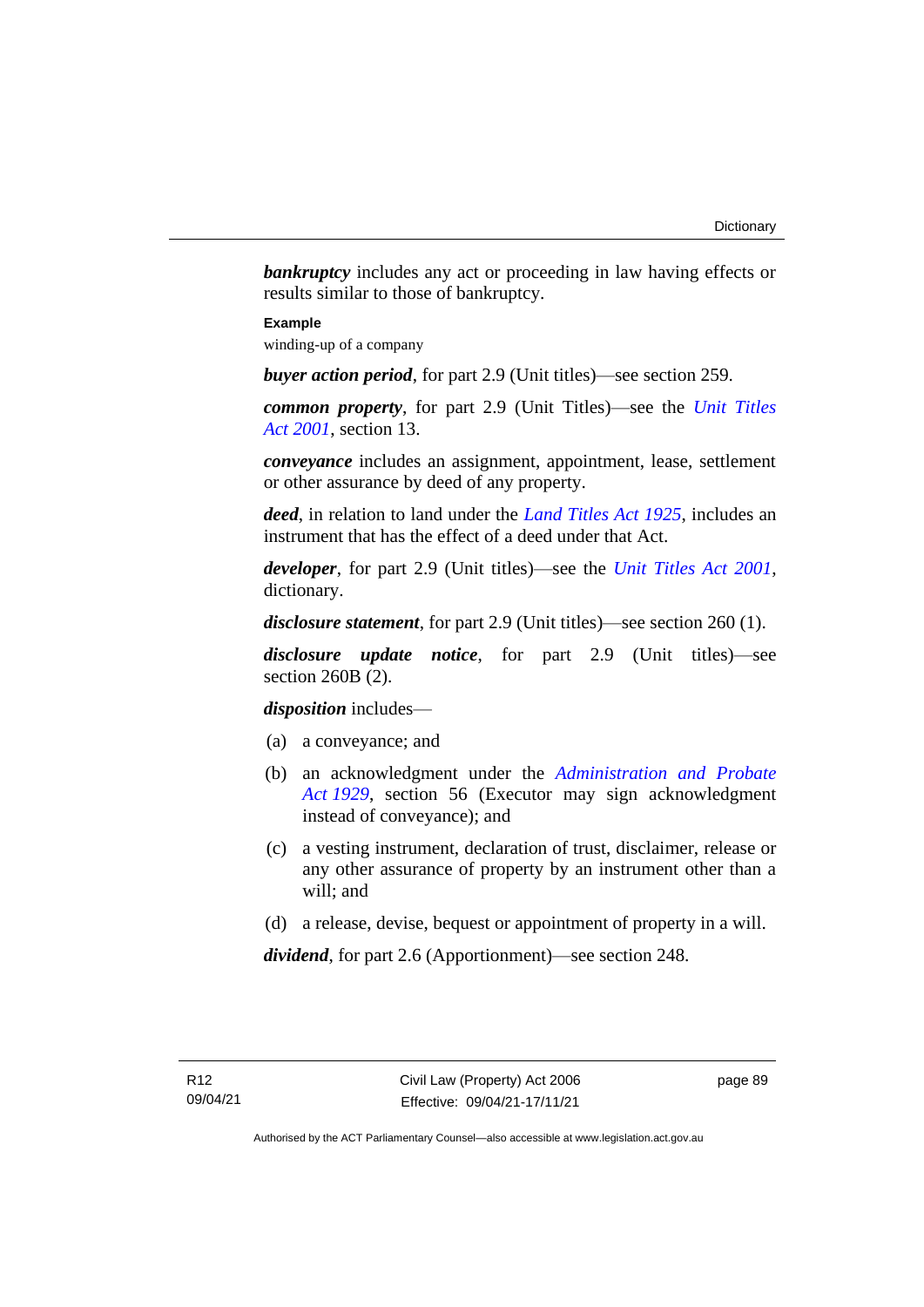*encumbrance* includes—

- (a) a mortgage; and
- (b) a trust for securing money; and
- (c) a lien or charge of a portion, annuity, or other capital or annual sum.

*excluded change*, for part 2.9 (Unit titles)—see section 259A (4).

*executor* means the executor to whom probate has been granted, and includes an executor by right of representation.

*implied warranties*, for division 2.9.3 (Implied warranties)—see section 264.

*income*, of land, includes rents and profits.

*instrument* includes a deed, a will, an agreement for settlement, and a law of the Territory, the Commonwealth, a State or another Territory.

*interested person*, in relation to property, for part 2.5 (Partition)—see section 242.

*lease*, for part 4.5 (Forfeiture of leases)—see section 424.

*lessee*, for part 4.5 (Forfeiture of leases)—see section 424.

*lessor*, for part 4.5 (Forfeiture of leases)—see section 424.

*life interest*, for division 2.2.3 (Ending life interests)—see section 215.

*material change*, for part 2.9 (Unit titles)—see section 259.

### *mortgage*—

- (a) for land under the *[Land Titles Act 1925](http://www.legislation.act.gov.au/a/1925-1)*—see that Act, section 6 (1); and
- (b) for other property—includes a charge on property for securing money or money's worth.

R12 09/04/21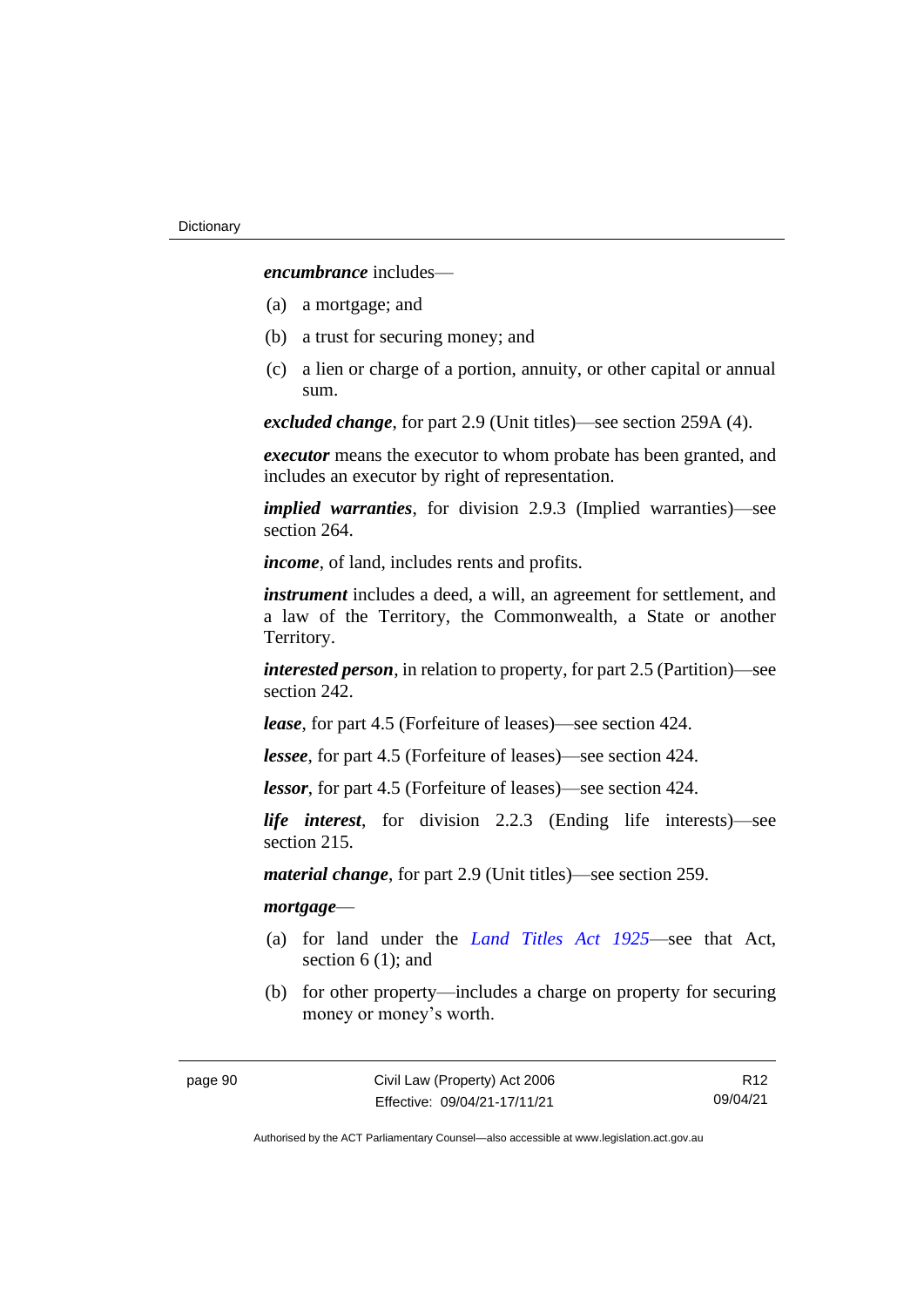### *mortgagee*—

- (a) for land under the *[Land Titles Act 1925](http://www.legislation.act.gov.au/a/1925-1)*—see that Act, section 6 (1); and
- (b) for other property—includes a person taking title to the mortgage under the original mortgagee.

### *mortgagor*—

- (a) for land under the *[Land Titles Act 1925](http://www.legislation.act.gov.au/a/1925-1)*—see that Act, section 6 (1); and
- (b) for other property—includes any of the following:
	- (i) a person taking title to the equity of redemption under the original mortgagor;
	- (ii) a person entitled to redeem a mortgage, according to the person's interest in the mortgaged property.

*off-the-plan contract*, for part 2.9 (Unit titles)—see section 259.

*owners corporation*, for part 2.9 (Unit Titles)—see the *[Unit Titles](http://www.legislation.act.gov.au/a/2011-41)  [\(Management\) Act](http://www.legislation.act.gov.au/a/2011-41) 2011*, dictionary.

*personal representative* means the executor or administrator of a deceased person.

*person with a legal disability* means—

- (a) a child; or
- (b) a person with a mental disability.

*person with a mental disability* means—

(a) in relation to a proceeding—a person (other than a child) who is not legally competent to be a party to the proceeding; and

page 91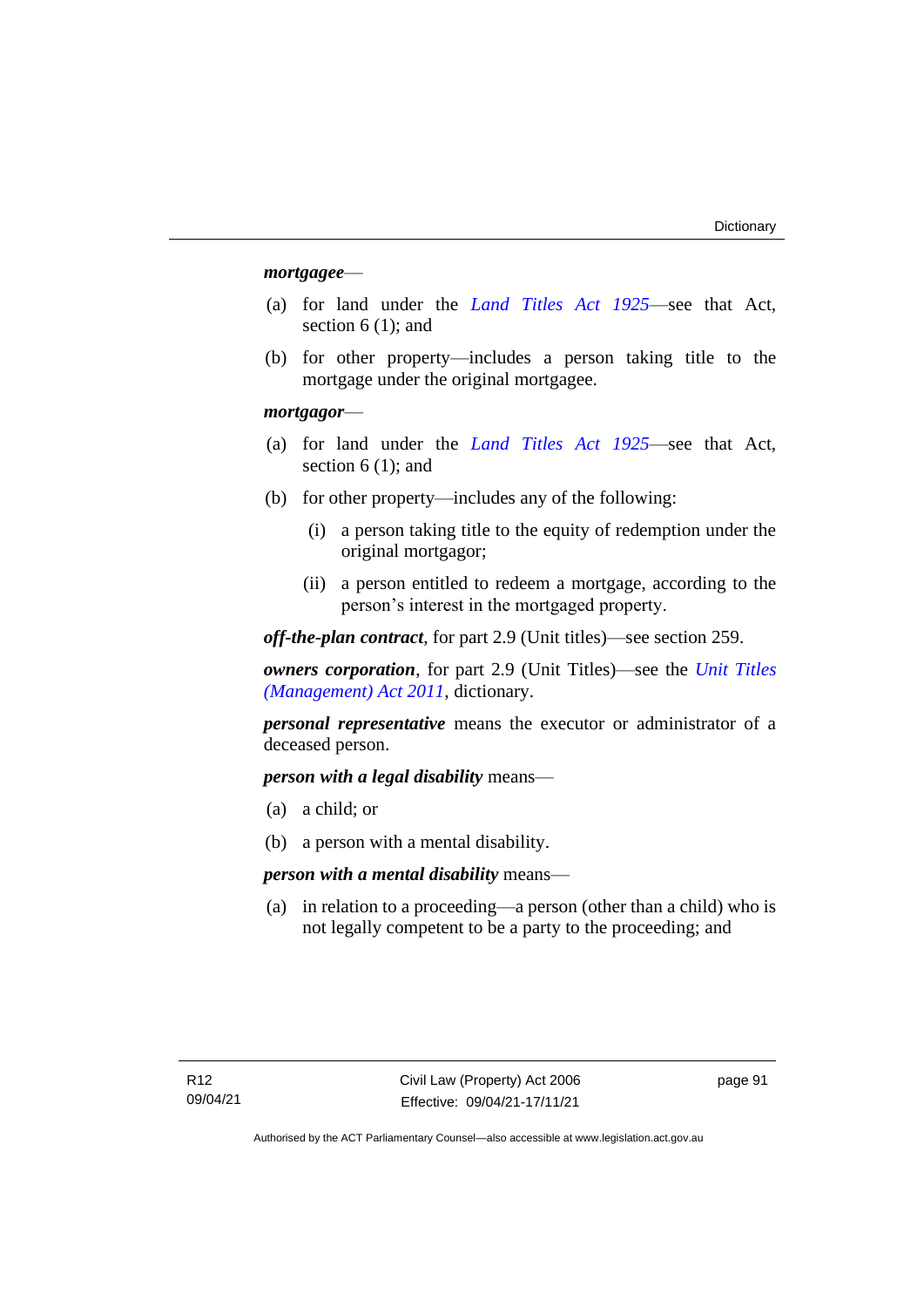(b) in relation to the doing of something—a person (other than a child) who is not legally competent to do the thing;

and includes such a person even if a guardian or manager has not been appointed for the person under the *[Guardianship and Management of](http://www.legislation.act.gov.au/a/1991-62)  [Property Act 1991](http://www.legislation.act.gov.au/a/1991-62)*.

*possession*, of land, includes receipt of income from the land.

*proceeding for partition of property*, for part 2.5 (Partition)—see section 242.

### *purchaser*—

- (a) for division 2.4.1 (Dispositions on trust for sale or with power of sale)—see section 230; and
- (b) for division 2.4.2 (Voidable dispositions)—see section 238; and
- (c) for any other provision—means a purchaser for valuable consideration, and includes—
	- (i) a lessee or mortgagee; and
	- (ii) anyone else who acquires an interest in property for valuable consideration.

*registered* means—

- (a) for this Act generally—registered in the appropriate register kept by the registrar-general; and
- (b) for part 2.9 (Unit Titles)—see section 259.

### *rent*—

- (a) includes yearly or other rent; and
- (b) for part 2.6 (Apportionment)—see section 248.

*securities* includes stocks, funds and shares.

*settlement*—see section 200.

*sublease*, for part 4.5 (Forfeiture of leases)—see section 424.

R12 09/04/21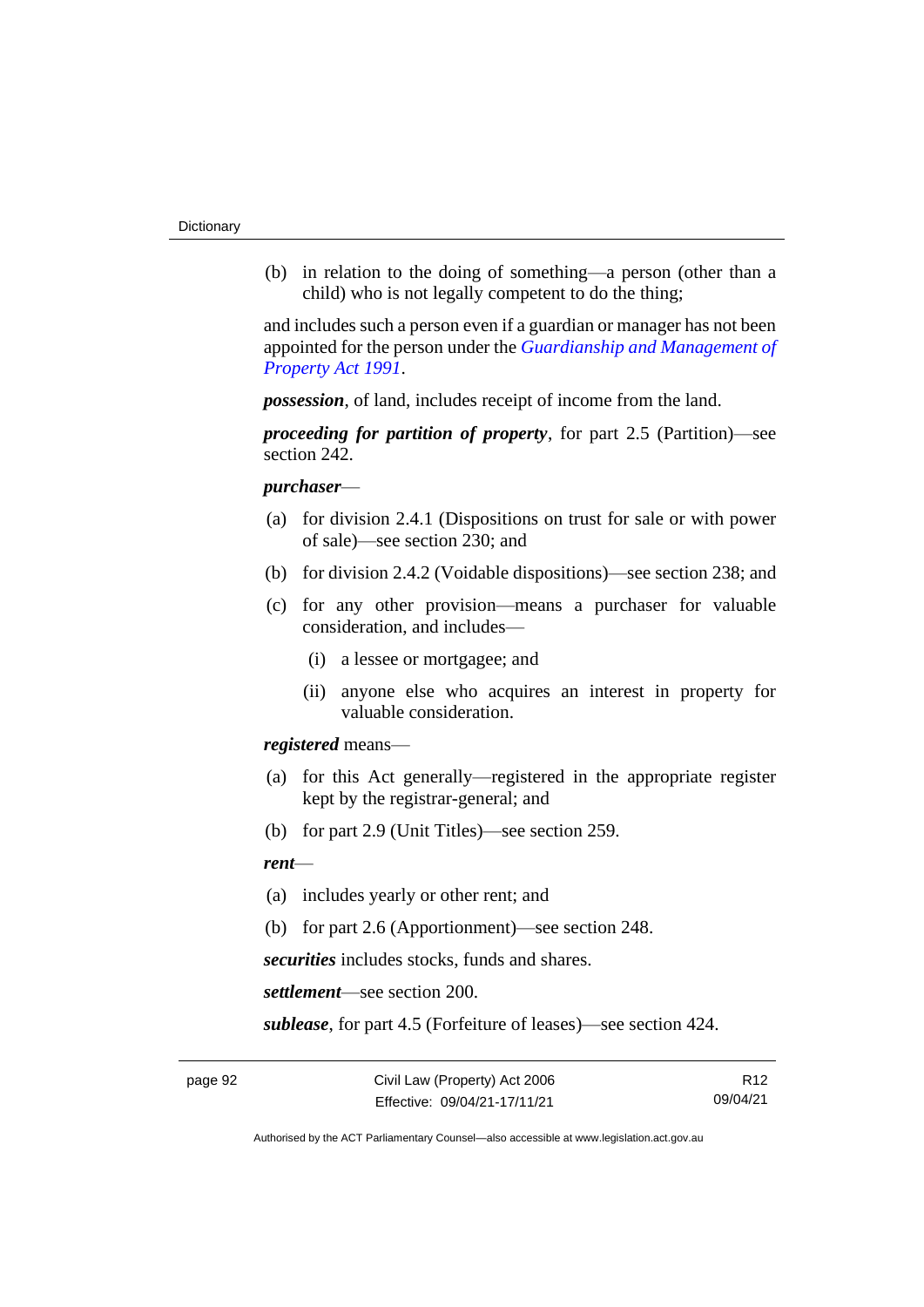*trust corporation* means—

- (a) the public trustee and guardian or a trustee company; or
- (b) the Official Trustee in Bankruptcy under the *[Bankruptcy Act](http://www.comlaw.gov.au/Series/C2004A07422)  [1966](http://www.comlaw.gov.au/Series/C2004A07422)* (Cwlth); or
- (c) the trustee in whom the property of a bankrupt is vested.

*trustee company*—see the *[Trustee Companies Act 1947](http://www.legislation.act.gov.au/a/1947-15)*, dictionary.

*trustees for sale* means the people holding property on trust for sale.

*trust for sale* means a binding trust for sale, whether or not exercisable at the request or with the consent of anyone, and with or without a discretionary power to postpone sale.

*unit*, for part 2.9 (Unit Titles)—see the *[Unit Titles Act](http://www.legislation.act.gov.au/a/2001-16) 2001*, section 9.

*units plan*, for part 2.9 (Unit Titles)—see the *[Unit Titles Act 2001](http://www.legislation.act.gov.au/a/2001-16)*, dictionary.

*unit subsidiary*, for part 2.9 (Unit Titles)—see the *[Unit Titles](http://www.legislation.act.gov.au/a/2001-16)  Act [2001](http://www.legislation.act.gov.au/a/2001-16)*, section 12.

*valuable consideration* includes marriage, but does not include a nominal consideration in money.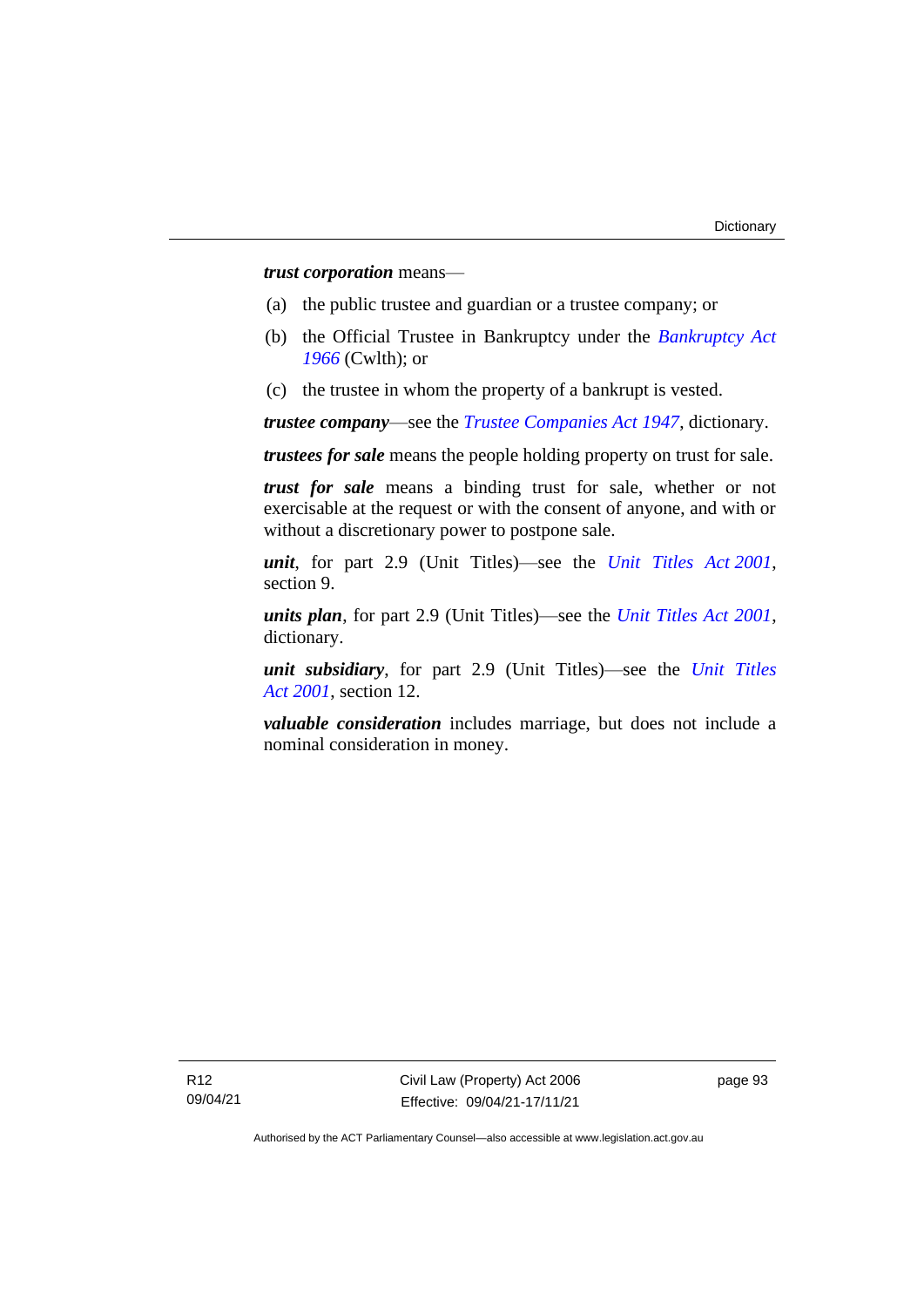1 About the endnotes

## **Endnotes**

## **1 About the endnotes**

Amending and modifying laws are annotated in the legislation history and the amendment history. Current modifications are not included in the republished law but are set out in the endnotes.

Not all editorial amendments made under the *[Legislation Act 2001](http://www.legislation.act.gov.au/a/2001-14)*, part 11.3 are annotated in the amendment history. Full details of any amendments can be obtained from the Parliamentary Counsel's Office.

Uncommenced amending laws are not included in the republished law. The details of these laws are underlined in the legislation history. Uncommenced expiries are underlined in the legislation history and amendment history.

If all the provisions of the law have been renumbered, a table of renumbered provisions gives details of previous and current numbering.

The endnotes also include a table of earlier republications.

| $A = Act$                                  | $NI =$ Notifiable instrument              |  |  |
|--------------------------------------------|-------------------------------------------|--|--|
| $AF =$ Approved form                       | $o = order$                               |  |  |
| $am = amended$                             | $om = omitted/repealed$                   |  |  |
| $amdt = amendment$                         | $ord = ordinance$                         |  |  |
| $AR = Assembly resolution$                 | $orig = original$                         |  |  |
| $ch = chapter$                             | par = paragraph/subparagraph              |  |  |
| $CN =$ Commencement notice                 | $pres = present$                          |  |  |
| $def = definition$                         | $prev = previous$                         |  |  |
| $DI = Disallowable instrument$             | $(\text{prev}) = \text{previously}$       |  |  |
| $dict = dictionary$                        | $pt = part$                               |  |  |
| disallowed = disallowed by the Legislative | $r = rule/subrule$                        |  |  |
| Assembly                                   | $reloc = relocated$                       |  |  |
| $div = division$                           | $remum = renumbered$                      |  |  |
| $exp = expires/expired$                    | $R[X]$ = Republication No                 |  |  |
| $Gaz = gazette$                            | $RI = reissue$                            |  |  |
| $hdg =$ heading                            | $s = section/subsection$                  |  |  |
| $IA = Interpretation Act 1967$             | $sch = schedule$                          |  |  |
| ins = inserted/added                       | $sdiv = subdivision$                      |  |  |
| $LA =$ Legislation Act 2001                |                                           |  |  |
|                                            | $SL = Subordinate$ law                    |  |  |
| $LR =$ legislation register                | $sub =$ substituted                       |  |  |
| LRA = Legislation (Republication) Act 1996 | underlining = whole or part not commenced |  |  |
| $mod = modified/modification$              | or to be expired                          |  |  |

## **2 Abbreviation key**

page 94 Civil Law (Property) Act 2006 Effective: 09/04/21-17/11/21

R12 09/04/21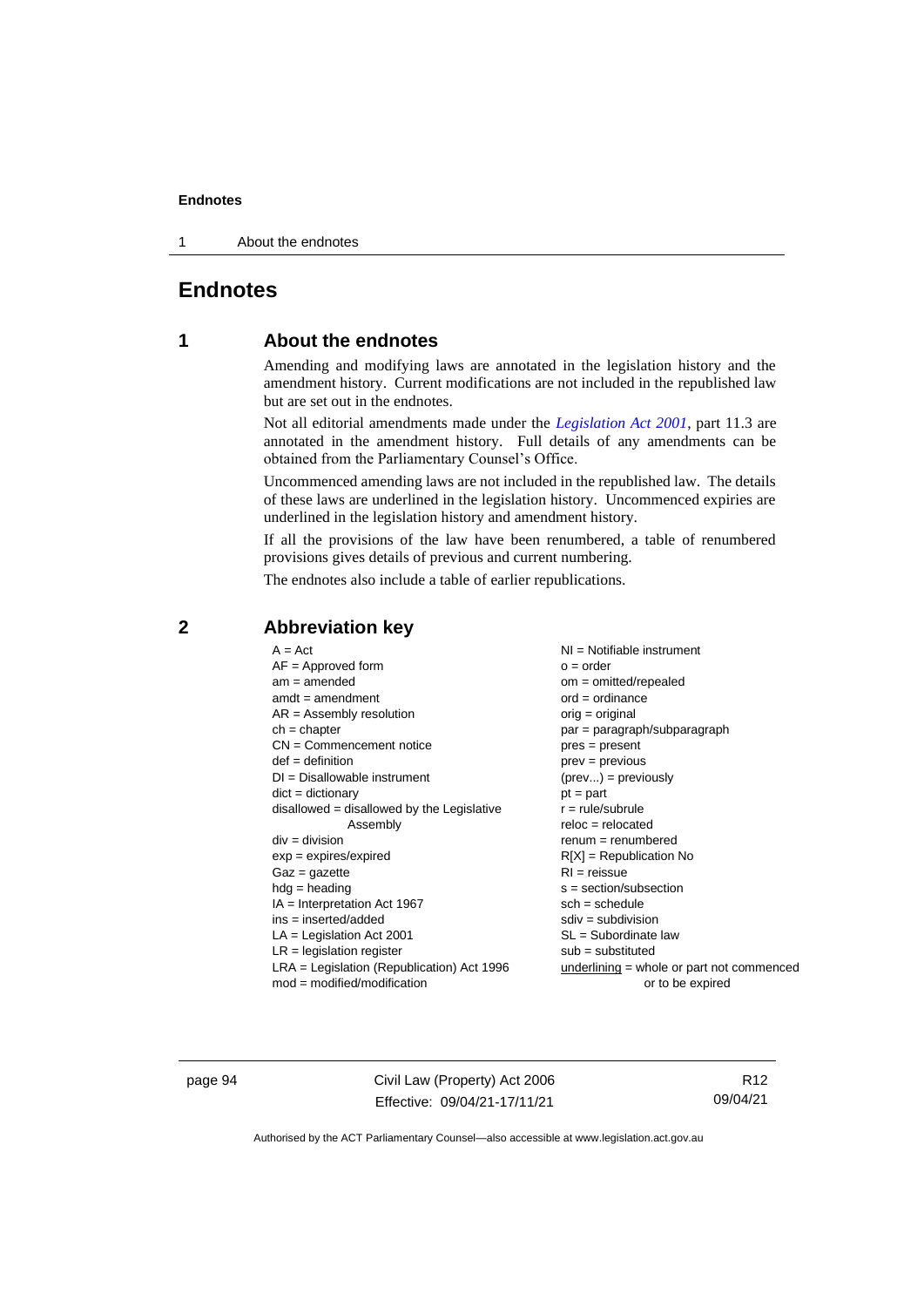### **3 Legislation history**

#### **Civil Law (Property) Act 2006 A2006-38**

notified LR 28 September 2006

s 1, s 2 commenced 28 September 2006 (LA s 75 (1)

remainder commenced 28 March 2007 (s 2 and LA s 79)

as amended by

#### **[Children and Young People \(Consequential Amendments\) Act 2008](http://www.legislation.act.gov.au/a/2008-20) A2008-20 sch 3 pt 3.5**

notified LR 17 July 2008

s 1, s 2 commenced 17 July 2008 (LA s 75 (1))

s 3 commenced 18 July 2008 (s 2 (1))

sch 3 pt 3.5 commenced 27 October 2008 (s 2 (4) and see Children [and Young People Act 2008](http://www.legislation.act.gov.au/a/2008-19) A2008-19, s 2 and [CN2008-13\)](http://www.legislation.act.gov.au/cn/2008-13/default.asp)

### **[Justice and Community Safety Legislation Amendment Act 2010](http://www.legislation.act.gov.au/a/2010-40)**

**[\(No](http://www.legislation.act.gov.au/a/2010-40) 3) A2010-40 sch 1 pt 1.1**

notified LR 5 October 2010

s 1, s 2 commenced 5 October 2010 (LA s 75 (1))

s 3, sch 1 pt 1.1 commenced 6 October 2010 (s 2 (1))

#### **[Administrative \(One ACT Public Service Miscellaneous Amendments\)](http://www.legislation.act.gov.au/a/2011-22)  Act [2011](http://www.legislation.act.gov.au/a/2011-22) A2011-22 sch 1 pt 1.26**

notified LR 30 June 2011 s 1, s 2 commenced 30 June 2011 (LA s 75 (1)) sch 1 pt 1.26 commenced 1 July 2011 (s 2 (1))

### **[Unit Titles \(Management\) Act 2011](http://www.legislation.act.gov.au/a/2011-41) A2011-41 sch 5 pt 5.2**

notified LR 3 November 2011 s 1, s 2 commenced 3 November 2011 (LA s 75 (1)) sch 5 pt 5.2 commenced 30 March 2012 (s 2 and [CN2012-6\)](http://www.legislation.act.gov.au/cn/2012-6/default.asp)

### **[Justice and Community Safety Legislation Amendment Act 2013](http://www.legislation.act.gov.au/a/2013-7/default.asp)  [A2013-7](http://www.legislation.act.gov.au/a/2013-7/default.asp) sch 1 pt 1.2**

notified LR 1 March 2013 s 1, s 2 commenced 1 March 2013 (LA s 75 (1)) sch 1 pt 1.2 commenced 4 March 2013 (s 2 and see Retirement [Villages Act 2012](http://www.legislation.act.gov.au/a/2012-38) A2012-38, s 2 and LA s 79)

R12 09/04/21 Civil Law (Property) Act 2006 Effective: 09/04/21-17/11/21

page 95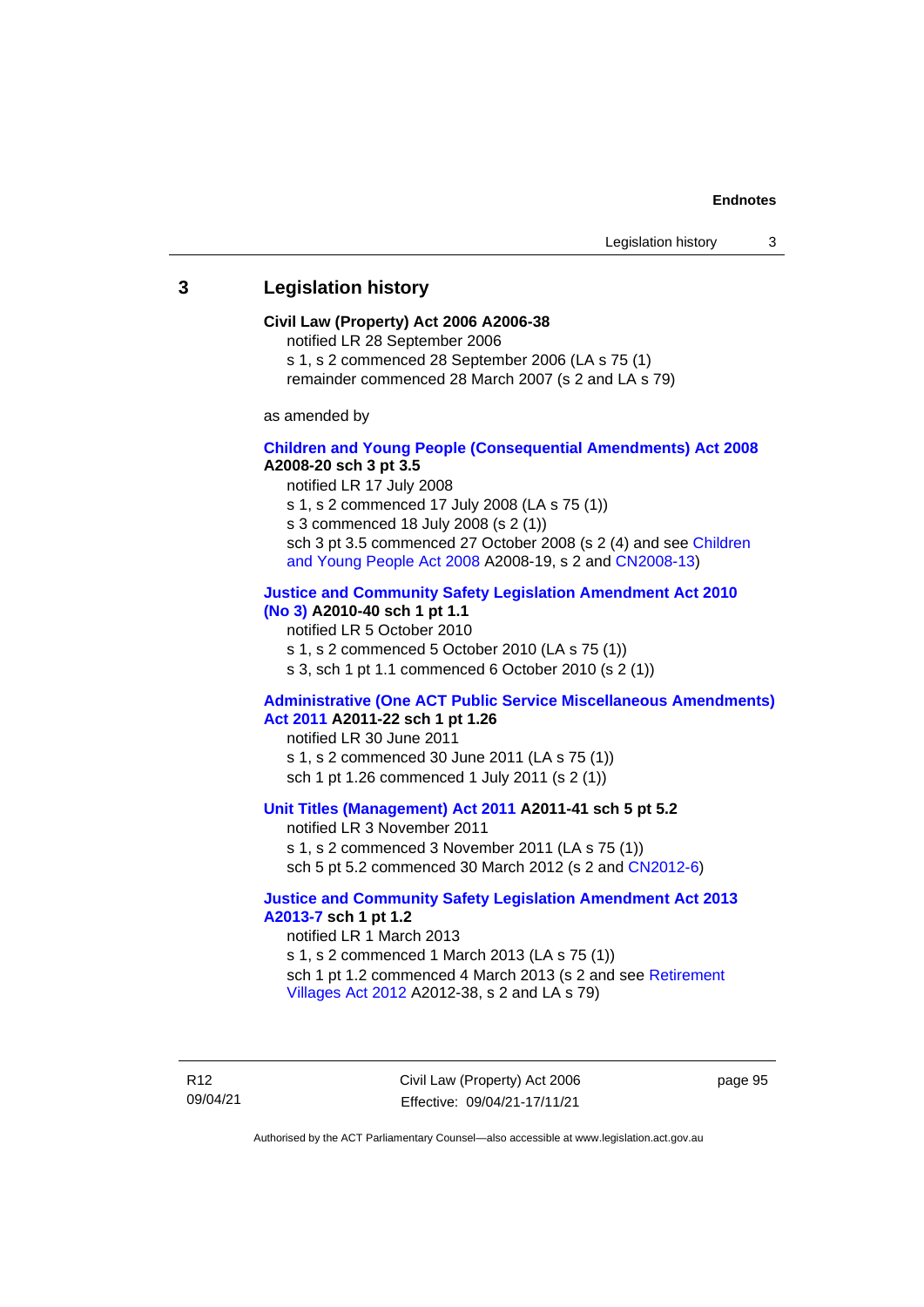| Legislation history<br>3 |  |
|--------------------------|--|
|--------------------------|--|

## **[Marriage Equality \(Same Sex\) Act 2013](http://www.legislation.act.gov.au/a/2013-39) A2013-39 sch 2 pt 2.4**

notified LR 4 November 2013

- s 1, s 2 commenced 4 November 2013 (LA s 75 (1))
- sch 2 pt 2.4 commenced 7 November 2013 (s 2 and [CN2013-11\)](http://www.legislation.act.gov.au/cn/2013-11)
- *Note* The High Court held this Act to be of no effect (see *Commonwealth v Australian Capital Territory* [2013] HCA 55)

#### **[Protection of Rights \(Services\) Legislation Amendment Act 2016](http://www.legislation.act.gov.au/a/2016-13)  [\(No](http://www.legislation.act.gov.au/a/2016-13) 2) A2016-13 sch 1 pt 1.8**

notified LR 16 March 2016

s 1, s 2 commenced 16 March 2016 (LA s 75 (1))

sch 1 pt 1.8 commenced 1 April 2016 (s 2 and see Protection of Rights [\(Services\) Legislation Amendment Act 2016](http://www.legislation.act.gov.au/a/2016-1/default.asp) A2016-1 s 2)

### **[Revenue Legislation Amendment Act 2018](http://www.legislation.act.gov.au/a/2018-2/default.asp) A2018-2 sch 1 pt 1.1**

notified LR 28 February 2018 s 1, s 2 commenced 28 February 2018 (LA s 75 (1)) sch 1 pt 1.1 commenced 1 March 2018 (s 2)

### **[Unit Titles Legislation Amendment Act 2020](http://www.legislation.act.gov.au/a/2020-4/default.asp) A2020-4 pt 2**

notified LR 27 February 2020

s 1, s 2 commenced 27 February 2020 (LA s 75 (1))

pt 2 commenced 1 November 2020 (s 2 (1) and [CN2020-11\)](http://www.legislation.act.gov.au/cn/2020-11/default.asp)

#### **[Planning and Unit Titles Legislation Amendment Act 2021](http://www.legislation.act.gov.au/a/2021-5/default.asp) A2021-5 pt 2**

notified LR 8 April 2021 s 1, s 2 commenced 8 April 2021 (LA s 75 (1)) pt 2 commenced 9 April 2021 (s 2)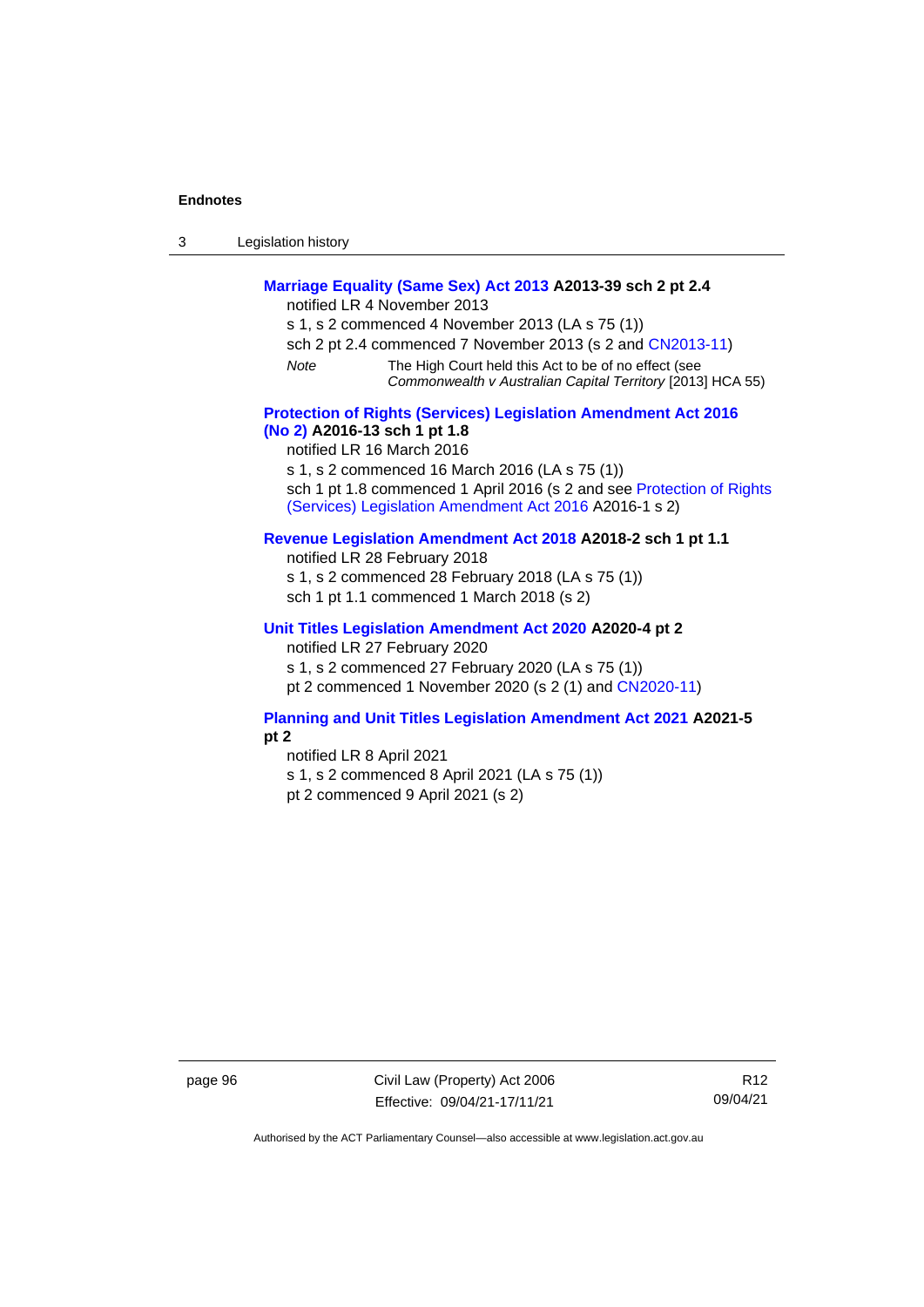## **4 Amendment history Commencement**

Civil Law (Property) Act 2006 page 97 s 2 om LA s 89 (4) **Application of Act** s 5 am [A2010-40](http://www.legislation.act.gov.au/a/2010-40) amdt 1.1 **Power to appoint trustees of child's property**<br>s 256 am A2016-13 amdt 1.30 am [A2016-13](http://www.legislation.act.gov.au/a/2016-13) amdt 1.30 **Powers and duties of guardian** s 257 am [A2008-20](http://www.legislation.act.gov.au/a/2008-20) amdt 3.13[; A2011-22](http://www.legislation.act.gov.au/a/2011-22) amdt 1.91 **Unit Titles** pt 2.9 hdg ins [A2011-41](http://www.legislation.act.gov.au/a/2011-41) amdt 5.3 **Definitions—Important concepts** div 2.9.1 hdg ins [A2011-41](http://www.legislation.act.gov.au/a/2011-41) amdt 5.3 sub [A2020-4](http://www.legislation.act.gov.au/a/2020-4/) s 5 **Definitions—pt 2.9** s 259 ins [A2011-41](http://www.legislation.act.gov.au/a/2011-41) amdt 5.3 sub [A2020-4](http://www.legislation.act.gov.au/a/2020-4/) s 5 def *buyer action period* ins [A2020-4](http://www.legislation.act.gov.au/a/2020-4/) s 5 def *common property* ins [A2011-41](http://www.legislation.act.gov.au/a/2011-41) amdt 5.3 sub [A2020-4](http://www.legislation.act.gov.au/a/2020-4/) s 5 def *developer* ins [A2020-4](http://www.legislation.act.gov.au/a/2020-4/) s 5 def *disclosure statement* in[s A2020-4](http://www.legislation.act.gov.au/a/2020-4/) s 5 def *disclosure update notice* in[s A2020-4](http://www.legislation.act.gov.au/a/2020-4/) s 5 def *excluded change* in[s A2020-4](http://www.legislation.act.gov.au/a/2020-4/) s 5 def *material change* ins [A2020-4](http://www.legislation.act.gov.au/a/2020-4/) s 5 def *off-the-plan contract* ins [A2020-4](http://www.legislation.act.gov.au/a/2020-4/) s 5 def *owners corporation* in[s A2011-41](http://www.legislation.act.gov.au/a/2011-41) amdt 5.3 sub [A2020-4](http://www.legislation.act.gov.au/a/2020-4/) s 5 def *registered* ins [A2011-41](http://www.legislation.act.gov.au/a/2011-41) amdt 5.3 sub [A2020-4](http://www.legislation.act.gov.au/a/2020-4/) s 5 def *unit* ins [A2011-41](http://www.legislation.act.gov.au/a/2011-41) amdt 5.3 sub [A2020-4](http://www.legislation.act.gov.au/a/2020-4/) s 5 def *units plan* ins [A2011-41](http://www.legislation.act.gov.au/a/2011-41) amdt 5.3 sub [A2020-4](http://www.legislation.act.gov.au/a/2020-4/) s 5 def *unit subsidiary* in[s A2021-5](http://www.legislation.act.gov.au/a/2021-5/) s 4 **Meaning of** *type 1 matter* **and** *type 2 matter* **s 259A <b>and** *i*ns A2020-4 s 5 ins [A2020-4](http://www.legislation.act.gov.au/a/2020-4/) s 5 am [A2021-5](http://www.legislation.act.gov.au/a/2021-5/) ss 5-7; ss, pars renum R12 LA **Off-the-plan contracts—disclosure** div 2.9.2 hdg reloc fro[m Unit Titles Act 2001](http://www.legislation.act.gov.au/a/2001-16) div 3.4 hdg b[y A2011-41](http://www.legislation.act.gov.au/a/2011-41) amdt 5.38 sub [A2020-4](http://www.legislation.act.gov.au/a/2020-4/) s 6

R12 09/04/21

Effective: 09/04/21-17/11/21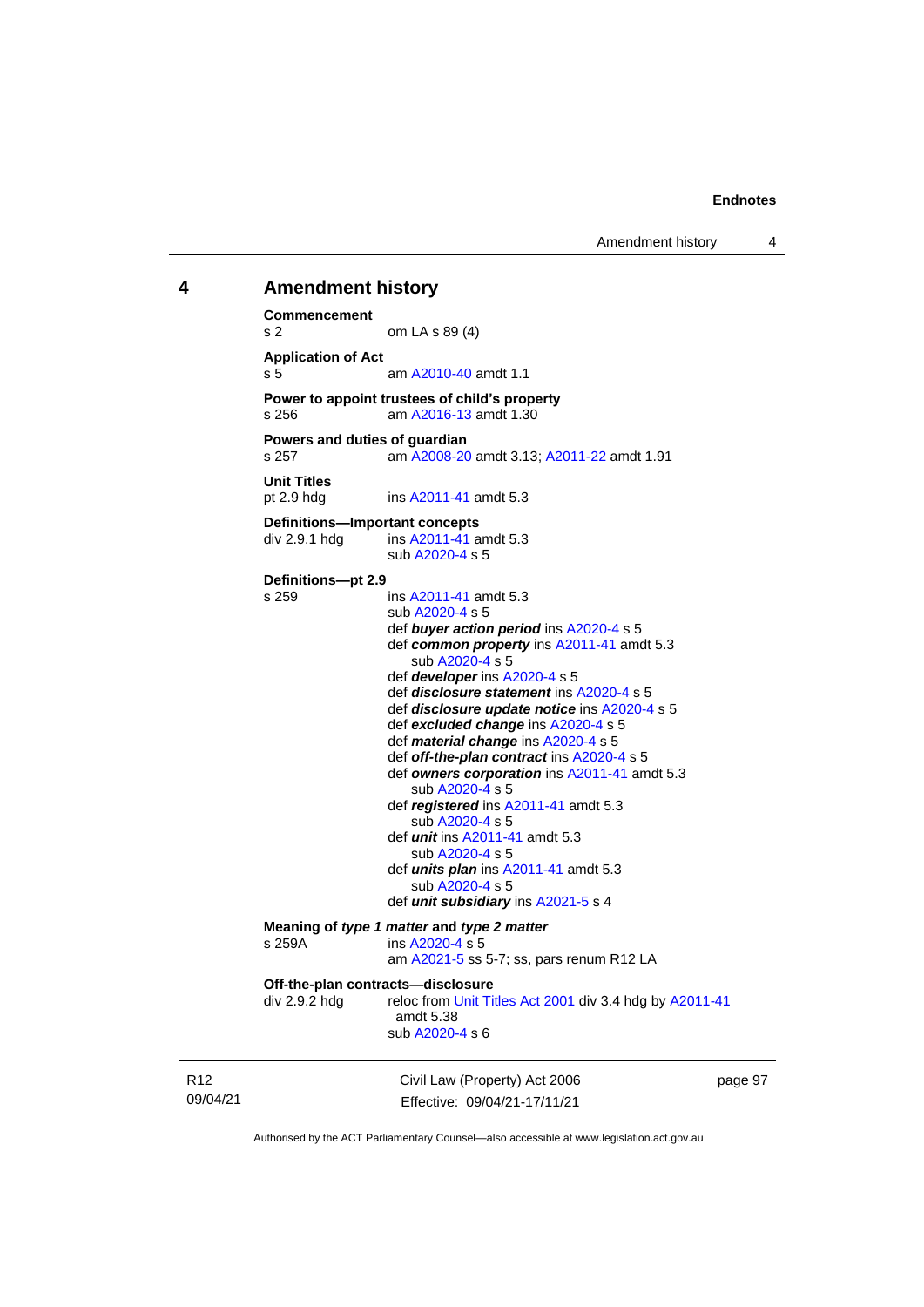4 Amendment history

| s 260                                         | Contract for sale of unit before registration of units plan<br>reloc from Unit Titles Act 2001 s 31A by A2011-41 amdt 5.38<br>sub A2020-4 s 7<br>am A2021-5 s 8 |
|-----------------------------------------------|-----------------------------------------------------------------------------------------------------------------------------------------------------------------|
| s 260A                                        | Disclosure statement provided late or not at all<br>ins A2020-4 s 8                                                                                             |
| s 260B                                        | Seller to notify material change to matter in disclosure statement<br>ins A2020-4 s 8                                                                           |
| s 260C                                        | Effect of disclosure update provided in time-type 1 matter<br>ins A2020-4 s 8                                                                                   |
| s 260D                                        | Effect of disclosure update provided out of time-type 1 matter<br>ins A2020-4 s 8                                                                               |
| s 260E                                        | Effect of disclosure update-type 2 matter<br>ins A2020-4 s 8                                                                                                    |
| $s$ 260 $F$                                   | Buyer action if no disclosure update notice<br>ins A2020-4 s 8                                                                                                  |
| s 260G                                        | Seller to notify buyer of registration of units plan<br>ins A2020-4 s 8                                                                                         |
| <b>Evidentiary burden-notices</b><br>$s$ 260H | ins A2020-4 s 8                                                                                                                                                 |
| <b>Implied warranties</b><br>div 2.9.3 hdg    | reloc from Unit Titles Act 2001 pt 7A hdg by A2011-41<br>amdt 5.47                                                                                              |
| s 261                                         | Meaning of implied warranties-div 2.9.3<br>reloc from Unit Titles Act 2001 s 130A by A2011-41 amdt 5.47<br>am A2020-4 s 9                                       |
| Purpose-div 2.9.3<br>s 262                    |                                                                                                                                                                 |
|                                               | reloc from Unit Titles Act 2001 s 130B by A2011-41 amdt 5.47<br>am A2020-4 s 10, s 11                                                                           |
| s 263                                         | Implied warranties and right to cancel-effect<br>reloc from Unit Titles Act 2001 s 130C by A2011-41 amdt 5.47<br>om A2020-4 s 12                                |
| <b>Implied warranties</b><br>s 264            | reloc from Unit Titles Act 2001 s 130D by A2011-41 amdt 5.47<br>am A2020-4 s 13, s 14; ss renum R11 LA                                                          |
| s 265                                         | Rescission of contract for sale of unit<br>reloc from Unit Titles Act 2001 s 130E by A2011-41 amdt 5.47<br>sub A2020-4 s 15                                     |

page 98 Civil Law (Property) Act 2006 Effective: 09/04/21-17/11/21

R12 09/04/21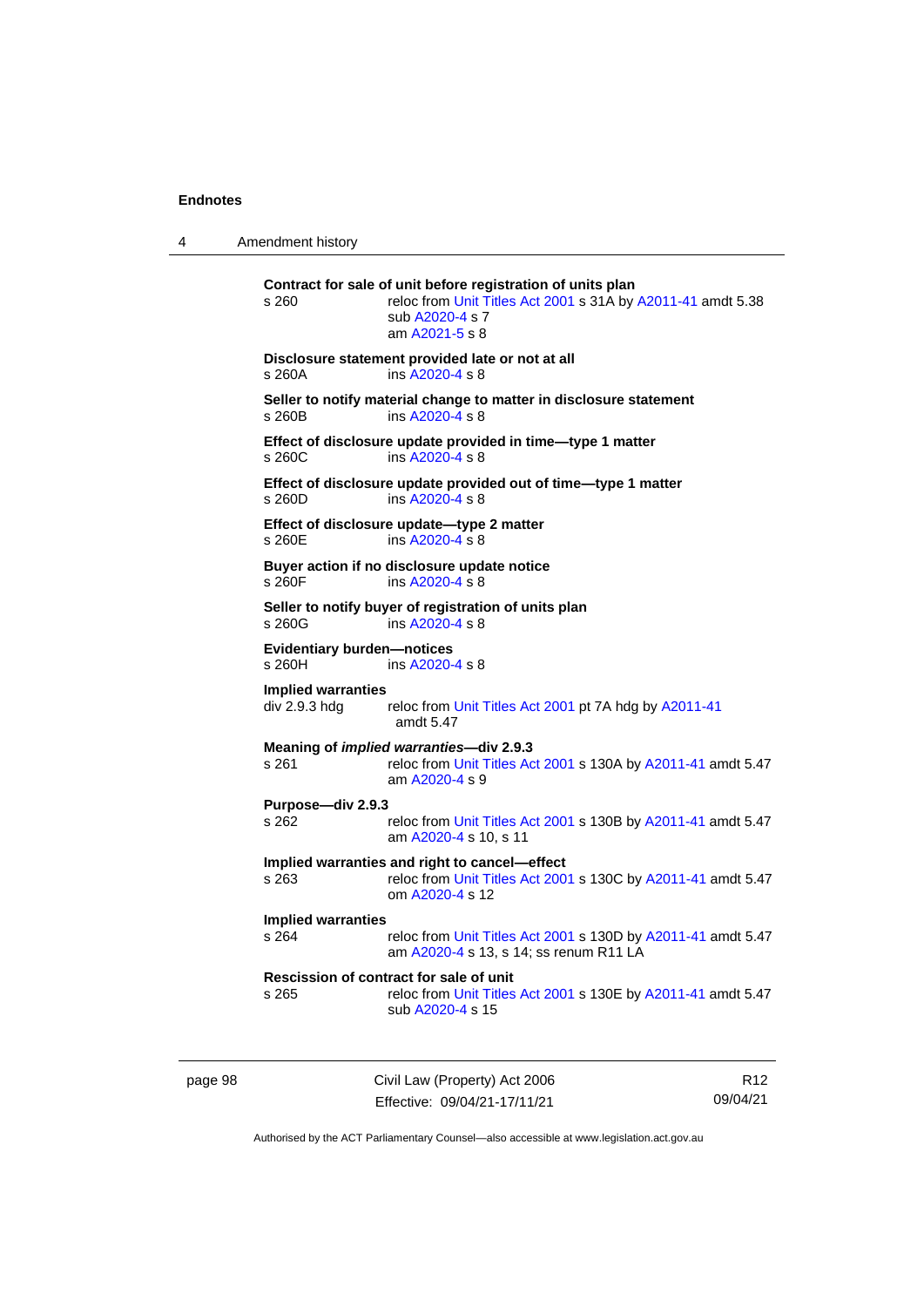**Claim for compensation**<br>s 266 reloc f reloc from [Unit Titles Act 2001](http://www.legislation.act.gov.au/a/2001-16) s 130F by [A2011-41](http://www.legislation.act.gov.au/a/2011-41) amdt 5.47 am [A2020-4](http://www.legislation.act.gov.au/a/2020-4/) s 16, s 17 **Miscellaneous** div 2.9.4 hdg ins [A2020-4](http://www.legislation.act.gov.au/a/2020-4/) s 18 **Operation of part cannot be excluded etc** s 267 ins [A2020-4](http://www.legislation.act.gov.au/a/2020-4/) s 18 **Rescission—effect** s 268 ins [A2020-4](http://www.legislation.act.gov.au/a/2020-4/) s 18 **Application of purchase money by mortgagee** s 305 am [A2018-2](http://www.legislation.act.gov.au/a/2018-2/default.asp) amdt 1.1 **Lessee to give notice of ejectment to lessor** s 402 am [A2013-7](http://www.legislation.act.gov.au/a/2013-7/default.asp) amdt 1.2 **Application—pt 4.7** s 436 am [A2013-7](http://www.legislation.act.gov.au/a/2013-7/default.asp) amdt 1.3 **Transitional** pt 5.4 hdg exp 28 March 2009 (s 506) **Regulation-making power** s 503 am [A2020-4](http://www.legislation.act.gov.au/a/2020-4/) s 19 **References to repealed Act**<br>s 504 exp 28 M exp 28 March 2009 (s 506) **Transitional regulations** s 505 exp 28 March 2009 (s 506) **Expiry of pt 5.4** s 506 exp 28 March 2009 (s 506) **Repeals and consequential amendments** pt 5.5 hdg om LA s 89 (3) **Legislation repealed** s 507 om LA s 89 (3) **Legislation amended—sch 1** s 508 om LA s 89 (3) **Transitional—Unit Titles Legislation Amendment Act 2020** pt 5.6 hdg ins [A2020-4](http://www.legislation.act.gov.au/a/2020-4/) s 20 exp 1 November 2023 (s 512) **Meaning of** *commencement day***—pt 5.6** s 510 ins [A2020-4](http://www.legislation.act.gov.au/a/2020-4/) s 20 exp 1 November 2023 (s 512)

R12 09/04/21 Civil Law (Property) Act 2006 Effective: 09/04/21-17/11/21

page 99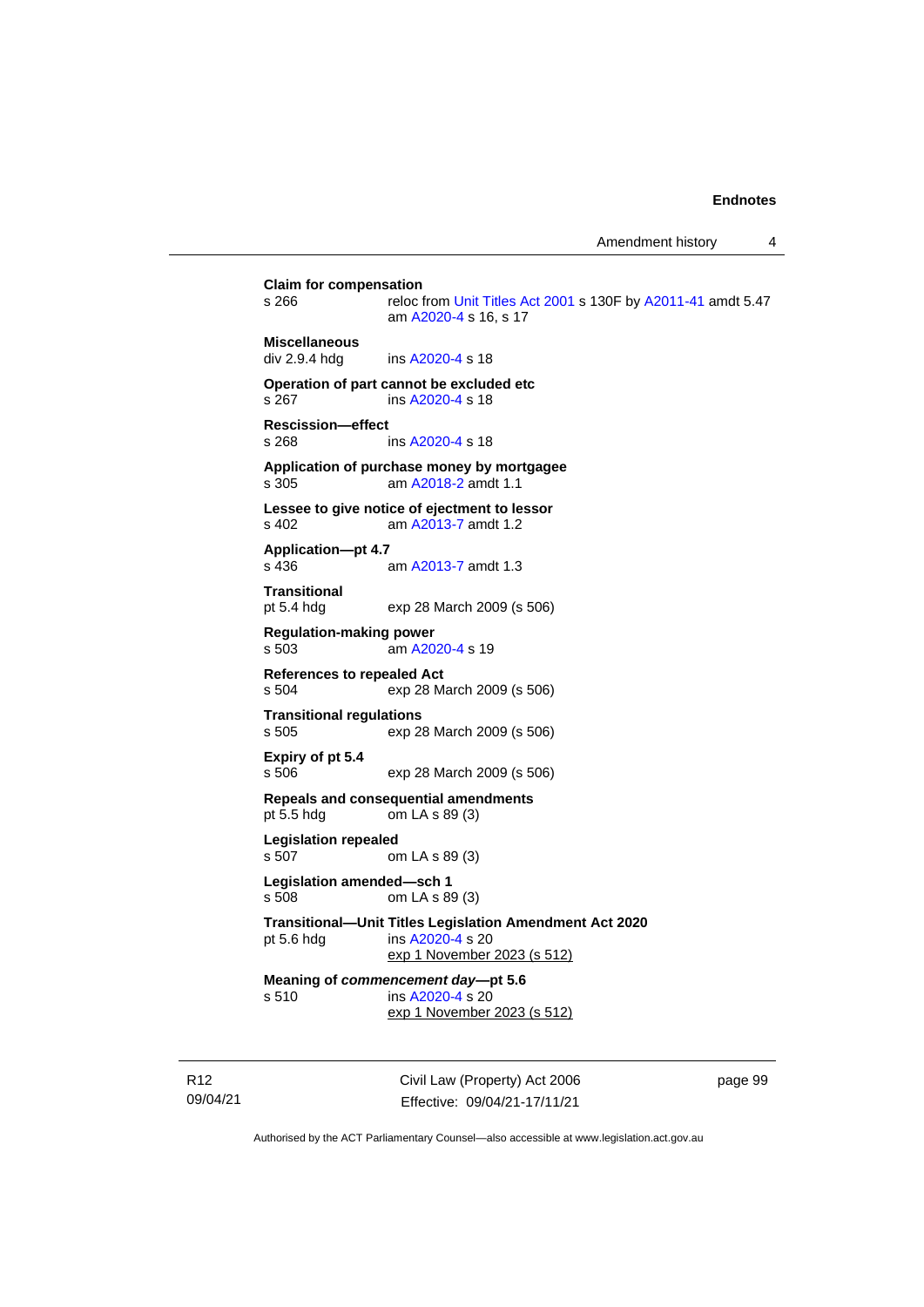4 Amendment history

```
Application to certain existing off-the-plan contracts—amendments made by 
Unit Titles Legislation Amendment Act 2020
s 511 ins A2020-4 s 20
                  exp 1 November 2023 (s 512)
Expiry—pt 5.6
s 512 ins A2020-4 s 20
                  exp 1 November 2023 (s 512)
Consequential amendments
sch 1 om LA s 89 (3)
Dictionary
dict am A2013-39 amdt 2.9 (A2013-39 never effective (see 
                   Commonwealth v Australian Capital Territory [2013] 
                   HCA 55)); A2016-13 amdt 1.31
                  def administrator am A2016-13 amdt 1.32
                  def buyer action period ins A2020-4 s 21
                  def common property ins A2011-41 amdt 5.4
                  def developer ins A2020-4 s 21
                  def disclosure statement ins A2020-4 s 21
                  def disclosure update notice ins A2020-4 s 21
                  def excluded change ins A2020-4 s 21
                  def implied warranties ins A2020-4 s 21
                  def material change ins A2020-4 s 21
                  def off-the-plan contract ins A2020-4 s 21
                  def owners corporation ins A2011-41 amdt 5.4
                  def registered sub A2011-41 amdt 5.5
                  def trust corporation am A2016-13 amdt 1.33
                  def unit ins A2011-41 amdt 5.6
                  def units plan ins A2011-41 amdt 5.6
                  def unit subsidiary ins A2021-5 s 9
```
page 100 Civil Law (Property) Act 2006 Effective: 09/04/21-17/11/21

R12 09/04/21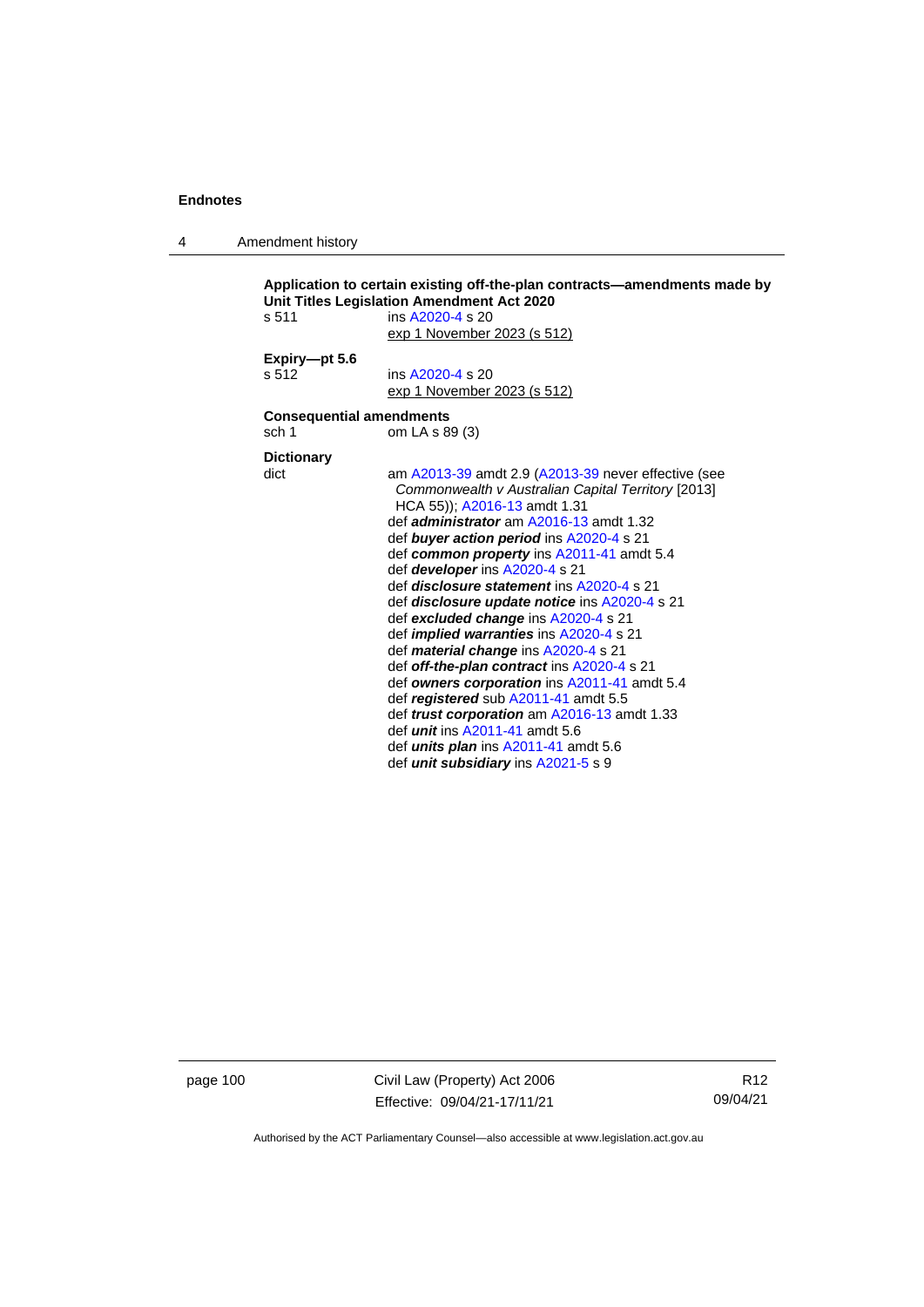# **5 Earlier republications**

Some earlier republications were not numbered. The number in column 1 refers to the publication order.

Since 12 September 2001 every authorised republication has been published in electronic pdf format on the ACT legislation register. A selection of authorised republications have also been published in printed format. These republications are marked with an asterisk (\*) in column 1. Electronic and printed versions of an authorised republication are identical.

| <b>Republication</b><br>No and date | <b>Effective</b>            | Last<br>amendment<br>made by  | <b>Republication</b><br>for                                                                        |
|-------------------------------------|-----------------------------|-------------------------------|----------------------------------------------------------------------------------------------------|
| R <sub>1</sub><br>28 Mar 2007       | 28 Mar 2007-<br>26 Oct 2008 | not amended                   | new Act                                                                                            |
| R <sub>2</sub>                      | 27 Oct 2008-                | A2008-20                      | amendments by                                                                                      |
| 27 Oct 2008                         | 28 Mar 2009                 |                               | A2008-20                                                                                           |
| R <sub>3</sub><br>29 Mar 2009       | 29 Mar 2009-<br>5 Oct 2010  | A2008-20                      | commenced expiry                                                                                   |
| R4                                  | 6 Oct 2010-                 | A2010-40                      | amendments by                                                                                      |
| 6 Oct 2010                          | 30 June 2011                |                               | A2010-40                                                                                           |
| R <sub>5</sub>                      | 1 July 2011-                | A2011-22                      | amendments by                                                                                      |
| 1 July 2011                         | 29 Mar 2012                 |                               | A2011-22                                                                                           |
| R <sub>6</sub><br>30 Mar 2012       | 30 Mar 2012-<br>3 Mar 2013  | A2011-41                      | relocation of<br>provisions from<br>Unit Titles Act 2001<br>and other<br>amendments by<br>A2011-41 |
| R7                                  | 4 Mar 2013-                 | A2013-7                       | amendments by                                                                                      |
| 4 Mar 2013                          | 6 Nov 2013                  |                               | A2013-7                                                                                            |
| R <sub>8</sub>                      | never effective             | A2013-39 (never               | amendments by                                                                                      |
| 7 Nov 2013                          |                             | effective)                    | A2013-39                                                                                           |
| R8 (RI)<br>24 Feb 2014              | 7 Nov 2013-<br>31 Mar 2016  | A2013-39 (never<br>effective) | reissue because of<br><b>High Court decision</b><br>in relation to<br>A2013-39                     |
| R <sub>9</sub>                      | 1 April 2016-               | A2016-13                      | amendments by                                                                                      |
| 1 April 2016                        | 28 Feb 2018                 |                               | A2016-13                                                                                           |
|                                     |                             |                               |                                                                                                    |

### R12 09/04/21

Civil Law (Property) Act 2006 Effective: 09/04/21-17/11/21

page 101